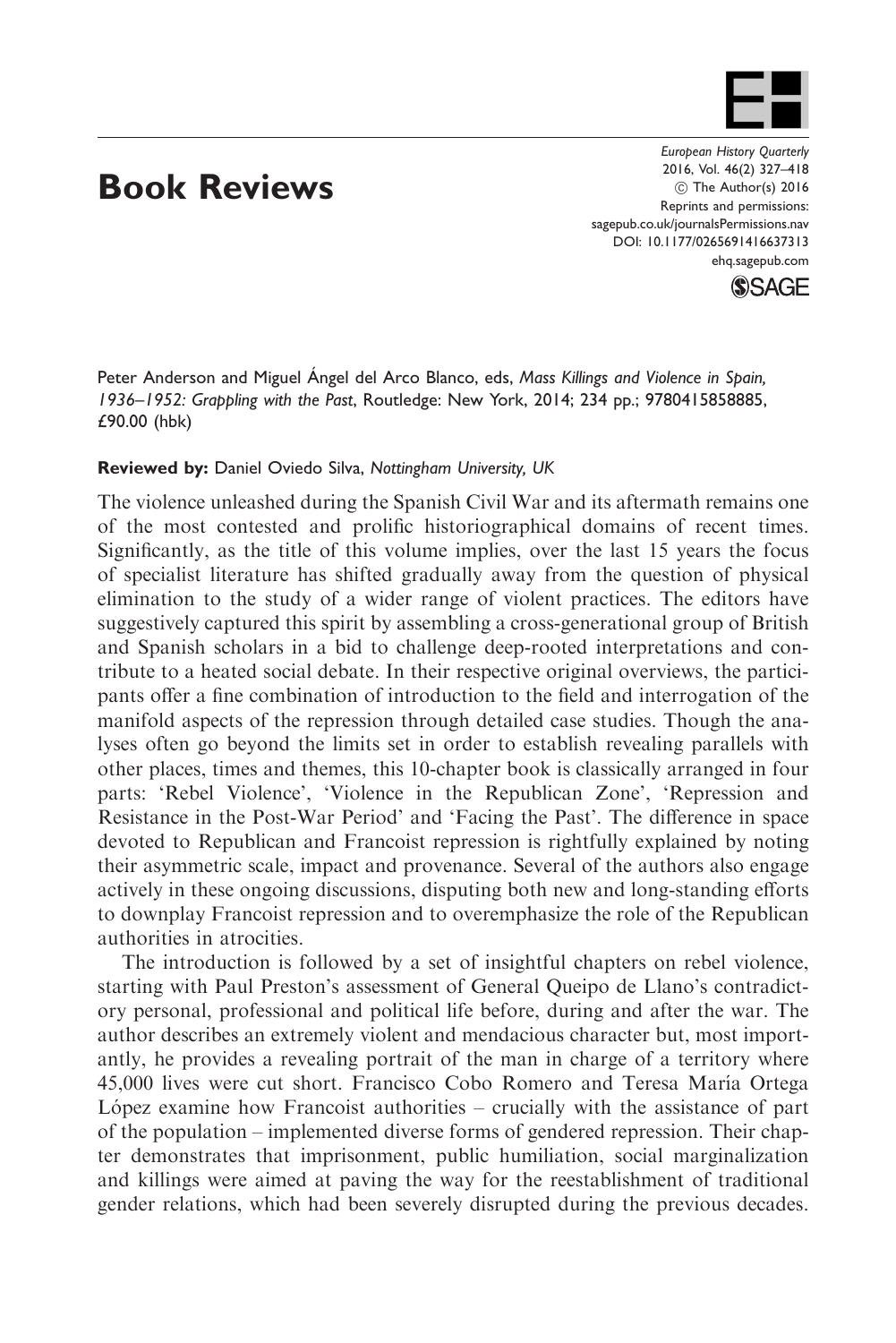Peter Anderson offers an innovative approach to the rationale behind the institutionalization of rebel military justice in the Spanish Civil War. He convincingly argues that the rebels' need to present themselves externally as the non-violent alternative has to be factored in to explain the organization of the military prosecutions system. He does this while refuting the suggestion that the introduction of this system meant sufficient legal guarantees or a significant decline in violent practices.

Chapters 5 and 6 address Republican violence, a field that has partly spearheaded the renewal of Civil War studies shedding light on the motivations, authors and changing processes involved. After decades of generalizing and sketchy narratives that are still deep-seated across the political and historiographical board, this emerging literature proves vital. Both chapters discard the idea that anonymous, irrational and uncontrolled 'hordes' were responsible for most of the violence, emphasizing the need to unpick the complex tapestry of social and political actors, motivations and stages present during the conflict. In the case of Matlaga, Lucia Prieto Borrego and Encarnación Barranquero Texeira analyze the intricate and non-exclusive relationship between the micro-powers formed after the outbreak of the conflict and the institutions put in place by the state to regain control of the coercive apparatus. Maria Thomas' chapter tackles anticlerical violence and iconoclasm with a particular focus on Madrid and Almería. She identifies and examines the various functions that anticlerical actions fulfilled, including the violent and very visual sanctioning of a new order, the redefinition of community bonds and boundaries and the securing of political spaces in a context of shifting power relations.

Chapters 6, 7 and 8 introduce the study of post-war Francoist repression and resistance. Gutmaro Gómez Bravo takes on prison policies, closely scrutinizing the role of the Spanish Church in both providing the theological framework to underpin mass imprisonment and effectively assuming the organization of a system modelled after Catholic doctrine to 'redeem' inmates/sinners. More broadly, he examines long-term control through penal punishment and local networks painstakingly put in place in order to ensure post-penitentiary constraints. Miguel Angel del Arco Blanco begins by describing the 'victory culture' as a shared set of values and understandings underlying social cohesion and exclusion, values that simultaneously oiled the wheels of violence and rested upon it. Building upon this notion, del Arco then examines everyday grassroots forms of cultural, moral and economic violence and resistance to conclude that 'the struggle continued' well after the end of the war. This was certainly the case with the guerrilla movements – themselves a violence-riddled phenomenon – whose repression-related origins and evolution Jorge Marco ably summarizes. Marco proceeds to explore how common European narratives of the Resistance have eschewed what he calls the Spanish 'neighbours in arms' and 'political guerrilla' experiences to conceal the fact that post-war European states tolerated Franco's regime. He finally advocates inclusive but decentralized research on resistances (lower case and plural) to overthrow monolithic narratives.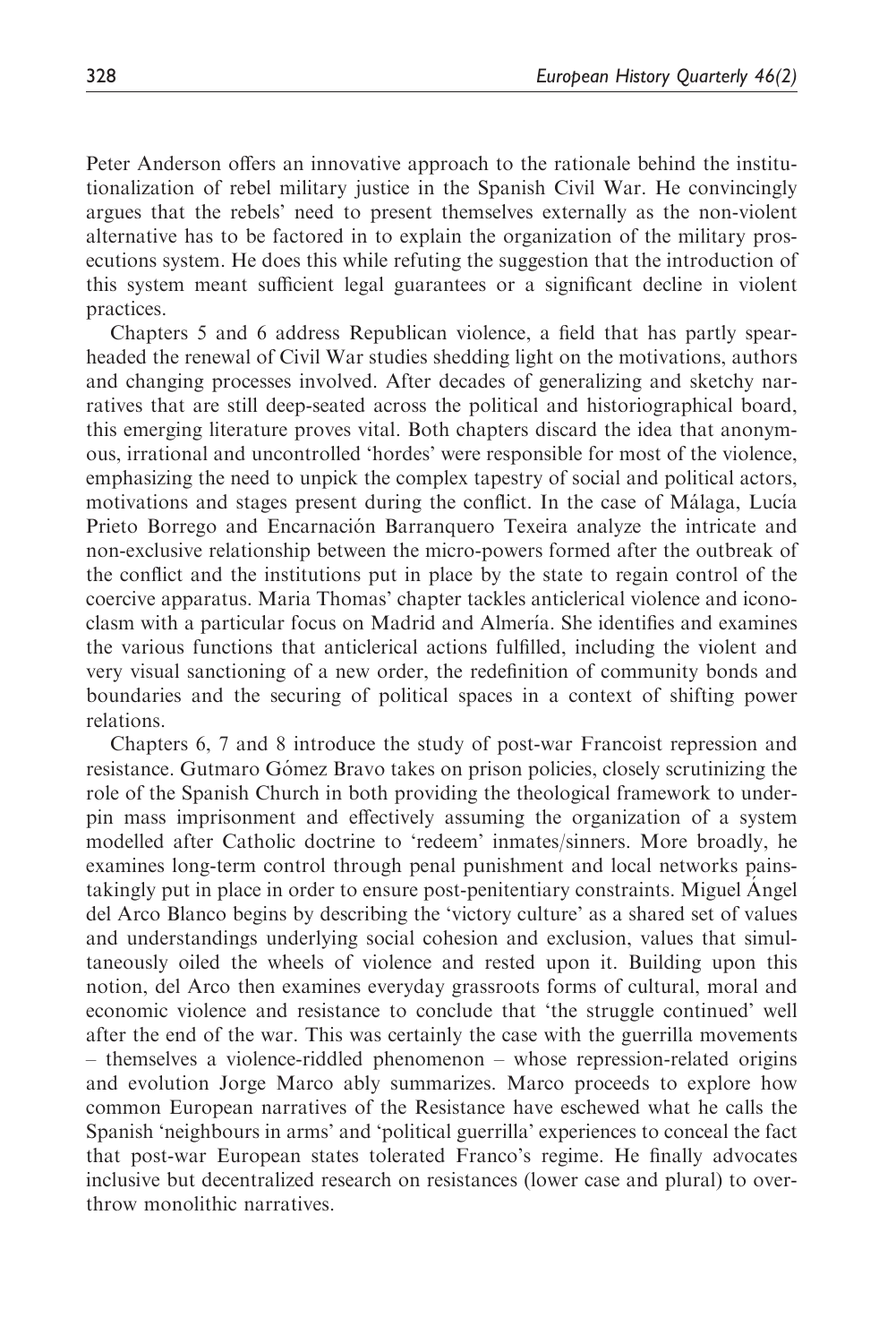The last two chapters address how Spain's traumatic past has been remembered and historicized, paying close attention to underlying methodological and conceptual tools. Michael Richards supports the use of 'social memory' as a category that is well suited to accounting for the complex ways in which the past is thought of and can avoid static and simplistic representations. As a result, he advocates a historical way of understanding memory that brings experience to the fore and highlights the importance of generation, gender, neighbourhood and family as relevant analysis criteria. It is worth mentioning Richards' assessment of intimate violence and its dramatic effects on the memory of communities. Antonio Míguez Macho reflects on the suitability of various conceptual tools for the study of traumatic pasts against the backdrop of their links with post-dictatorship justice and the public uses of history. Mı´guez attacks a top-down understanding of repression that focuses primarily on state violence and fails to tackle individual culpability as did the reconciliatory narratives and the transition amnesty policies. He proposes applying the term 'genocidal practices' to Francoist violence and comparing it to that unleashed by other dictatorial regimes, arguing that this would allow us to address these shortcomings, thus putting an end to denial and impunity.

All contributors are worthy exponents of renewed trends in the analysis of state repression and social attitudes towards violence and offer innovative themes and approaches. The authors draw on up-to-date Spanish and international literature and a varied set of archival materials that in some cases have only recently been noticed or become available. Significantly, some of the chapters serve to show that this field of study is gradually emerging from the geographical, chronological and disciplinary isolation that has plagued it for decades. In short, and even though it could have benefited from a comprehensive theory-oriented opening chapter, there is little doubt that this book makes a very important contribution to its field.

Nicholas Berg, The Holocaust and the West German Historians: Historical Interpretation and Autobiographical Memory, trans. and ed. Joel Golb, University of Wisconsin Press: Madison, WI, 2015; 346 pp., 4 b/w photographs; 9780299300845, \$34.95 (pbk)

# Reviewed by: Andrew G. Bonnell, University of Queensland, Australia

When Nicolas Berg's study of the relationship between 'autobiographical memory' and the historical interpretation of the Holocaust first appeared in 2003, it generated a wave of controversy and debate, largely on account of its provocative suggestions of links between the historical work of some of post-war West Germany's most prominent contemporary historians and their own personal entanglements as younger men in the Nazi regime. Some of the key texts in this debate can still be located online on the website H-Soz-Kult. The book, itself a revised version of a Freiburg university dissertation, went through three editions in two years, with some further revisions along the way. The new English translation and edition is a notably more compact version of the German edition, which weighed in at over 700 pages.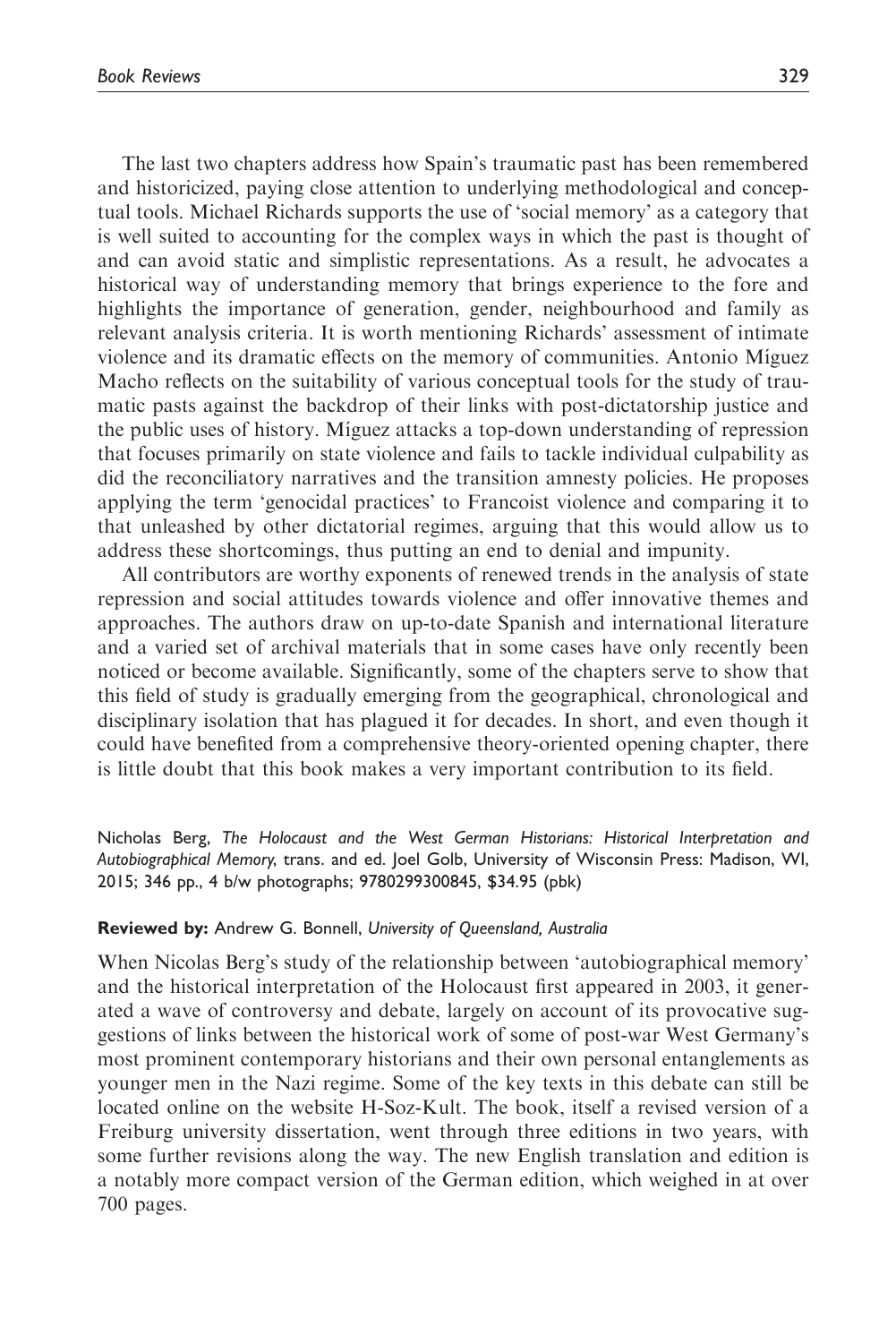The English-language edition marks an advance over its German original in a couple of respects: it comes with an introduction that reflects on the reception of the book a decade ago, and it draws together the material on the Jewish historian and compiler of substantial documentary volumes on both the 'Final Solution' and Nazi culture, the Auschwitz survivor Joseph Wulf, into a single chapter.

Specialists in the study of German historiography will still want to consult the German original, but scholars (including maybe graduate students) with a broader interest in the relationship between historiography and the dimensions of memory and biography will be grateful for this edition. Most undergraduate students would struggle, however, with the dense prose encountered in much of the work, which draws on the theoretical work of Paul Ricoeur, among others. The book argues that the post-1945 West German historical establishment defined scholarly objectivity in ways that tended to marginalize Jewish memory and survivor testimony, while tacitly internalizing the subjectivity of the supporters and fellow travellers of the 'Third Reich' as a norm.

The English edition is divided into five chapters. The first two consider the responses of the post-1945 leaders of the West German historical profession, Friedrich Meinecke, Gerhard Ritter and Hans Rothfels, to the experience of the Nazi dictatorship, the Holocaust, and the defeat of Nazi Germany. These chapters cover ground that will largely have been familiar to scholars of German history even in 2003: the attempts at a conservative-nationalist salvage operation of German national history, in which Nazism was carefully excised from the main course of German history and presented as an aberration of modern mass society that just happened to strike Germany in the circumstances of the Great War defeat and the Treaty of Versailles, or as a 'Betriebsunfall' (works accident), were never going to have much room for the experience or perspectives of Jewish victims and survivors of Nazi persecution. Rothfels, a right-leaning national-conservative, played a special legitimating role in this discourse, lending his moral capital as an exile from Nazism on the grounds of his 'non-Aryan' descent to the apologetic nationalist historical narrative. Another chapter looks at the ways in which notions of historical responsibility were treated by Hermann Heimpel, Reinhard Wittram and Fritz Ernst. The chapter on the early years of Munich's Institut für Zeitgeschichte contains some of Berg's most controversial material.

Berg's construction of the so-called 'structural-functionalist' approach to interpreting Nazism and the Holocaust as a product of the mentality of the generation of supporters and fellow-travellers of Nazism gave rise to many of the criticisms levelled at his book on its first appearance, especially as he drew a link between the fact that Martin Broszat (born 1926) had applied to join the Nazi Party at age 18 and Broszat's structural approach to understanding Hitler's regime. Berg's work is open to a range of objections here. He was criticized for being moralistic and anachronistic in judging earlier writers by the standards of today's greater sensitivity to issues of Holocaust memory, and his perspective on the 'structural-functionalist' school (whom he juxtaposed against Jewish exponents of 'intentionalism' who stressed the planned nature of the genocide and the moral agency of the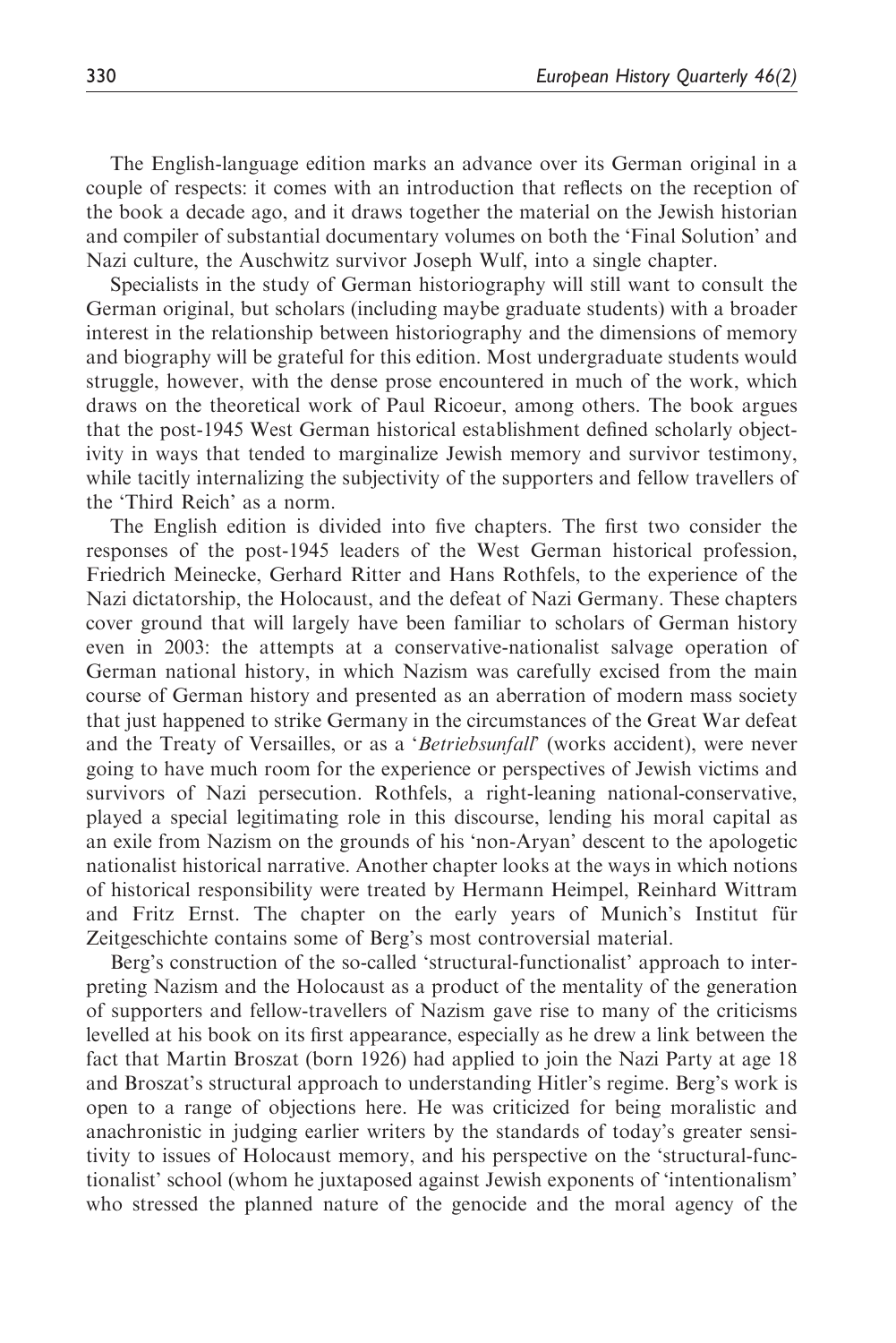perpetrators) was seen by some critics as skewed and reductionist. It did not do justice to the explanatory power of the work of Broszat, Hans Mommsen, and their colleagues.

For Berg's defenders, such criticisms overlooked the focus of Berg's central thesis, which was to explore the links between historical writing and autobiographical memory, and to underline the incommensurability of the survivor perspective and the norms of 'objectivity' defined by Germany's historical Zunft, or guild. The last chapter provides a moving account of the life and work of Joseph Wulf (who also worked together with Léon Poliakov), and Wulf's effective marginalization by the Zunft. This is the most powerful part of the book, which does not show the mainstream of the West German historical profession in the most flattering light. Readers might look elsewhere for impartial and 'objective' evaluation of the heuristic strengths and weaknesses of different schools of interpretation of contemporary German history, but even in a truncated form the book remains a provocative and stimulating contribution to the process of the 'historicizing of the historians' (16).

Francisco Bethencourt, Racisms: From the Crusades to the Twentieth Century, Princeton University Press: Princeton, NJ, 2013; 464 pp.; 73 halftones, 18 maps; 9780691155265, £27.95 (hbk); 9780691169750, £19.95 (pbk)

# Reviewed by: Chloe Ireton, The University of Texas at Austin, USA

A fruitful wave of scholarship has recently explored whether 'race' and 'racism' serve as useful analytical concepts for the early modern world. These studies reflect larger historiographical debates about the appropriateness of adopting categories of inquiry that either did not exist or carried different meanings to historical actors in specific time periods. For example, sixteenth-century Castilians used raza to explain religious difference, purity of blood and lineage, while secular scientific ideas about race in the late eighteenth century equated race to biological and, importantly, heritable traits. Other scholarship highlights how different conceptualizations of the body complicate explorations of race in specific time periods. For example, post-Darwinian scientists visualized bodies as fixed, with permanent, inheritable biological features, whereas in earlier centuries, Europeans regarded bodies as malleable entities that could be altered through contact with certain environmental or spiritual elements. Separately, political historians have suggested the incompatibility of 'racial thinking' with justifications for imperial expansions in the early modern period. European monarchs' temporal power derived from the aim of universal Christian conversion. As such, adopting racist policies would have undermined colonial enterprises. Francisco Bethencourt's magisterial study Racisms: From the Crusades to the Twentieth Century, offers an original contribution to this historiographical debate. Bethencourt argues that racism – which he defines as prejudicial thinking regarding ethnic descent, when followed by discriminatory action – existed centuries before the emergence of the secular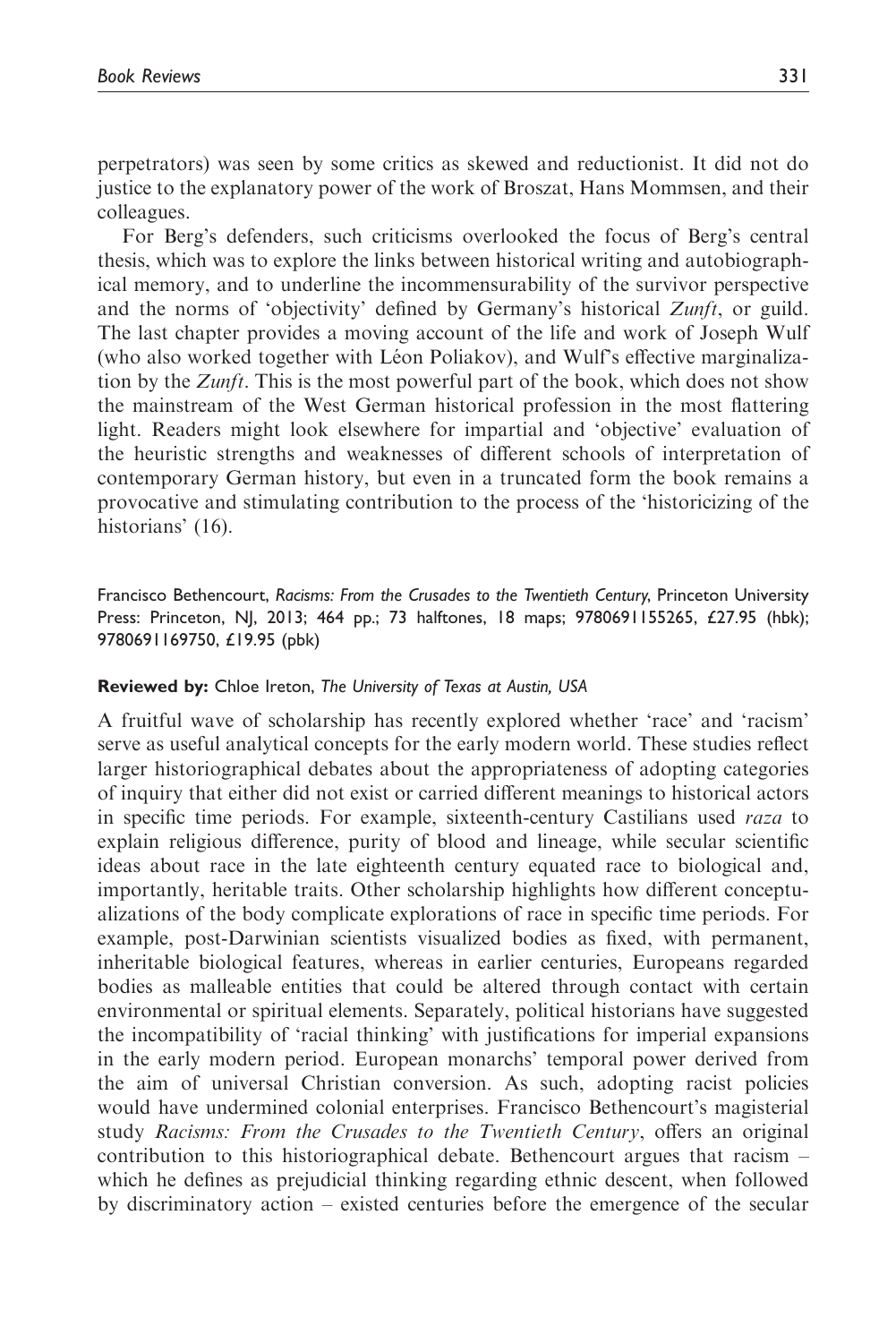scientific category of race. Further, the long legacy of European racisms informed the development of 'race thinking' in the eighteenth century and beyond as natural scientists transformed ideas about descent from religious interpretations to secular scientific arguments.

Bethencourt approaches racism as a fluid, transformative concept. Political projects, economic conditions, and the environment played a key role in determining racism in specific historical contexts. In 'Part I, The Crusades', Bethencourt pinpoints the early seeds of racism in Europe in the transition from Roman understandings of citizenship to the adoption of concepts of universal conversion in the early Christian Church. He analyses how centuries of Christian European crusades fed prejudicial thinking based on ethnic descent and religion, in turn spurring discriminatory action. Spanning the fifteenth to eighteenth centuries, 'Part II, Oceanic Exploration' charts the complex forms of discrimination and categorizations that Europeans employed as they came into contact with Asians, Africans, Americans and certain 'outsiders' within Europe. Bethencourt exemplifies the treatment of New Christians (converts from Judaism and Islam) in fifteenth- and sixteenth-century Castile as the fermentation of prejudicial ideas and discriminatory actions based on ideas about descent – in other words, racism. Portuguese monarchs' relationships with various African rulers, on the other hand, evidences the contradictory ways that European political elites regarded blackness, descent and nobility in Africa. In 'Part III, Colonial Societies', Bethencourt offers a comparative analysis of racisms in Spanish, Portuguese, English, Dutch and French overseas empires in the Americas, Asia and Africa, from the late fifteenth to the early nineteenth centuries. Wide in scope and scale, Bethencourt convincingly argues that demographics, urbanization patterns and geographical conditions across imperial spheres affected the extent of racist policies. Such a vast field of inquiry unfortunately results in slightly rapid, peripheral glances at variations between European overseas empires, and particularly how these changed over time. In 'Part IV, The Theories of Race', Bethencourt offers a nuanced account of the important developments in secular Western thought about race in the eighteenth and nineteenth centuries, and demonstrates the deep roots of such ideas in earlier European religious doctrines and practices. One quibble with the section pertains to the analytical sparsity of Latin American intellectual thought. Perhaps a greater emphasis on trans-national circulations of ideas about race across the Atlantic world would have yielded a more detailed account of intellectual dialogue on race in Latin America as well as in the United States and Europe. In 'Part V, Nationalism', Bethencourt explores how discriminatory thinking began to encompass citizenship from the nineteenth century onwards, and how the combination of nationalism and racism led to ethnic cleansing and extermination projects within certain nations in the twentieth century. Bethencourt therefore charts the transformations of racisms over time, while exemplifying that racisms shared important commonalities rooted in the history of Christian Europe. For example, he highlights that while ideas about blood and descent were central in the medieval world, such religious antagonisms continue to inform contemporary ethnic and religious divides.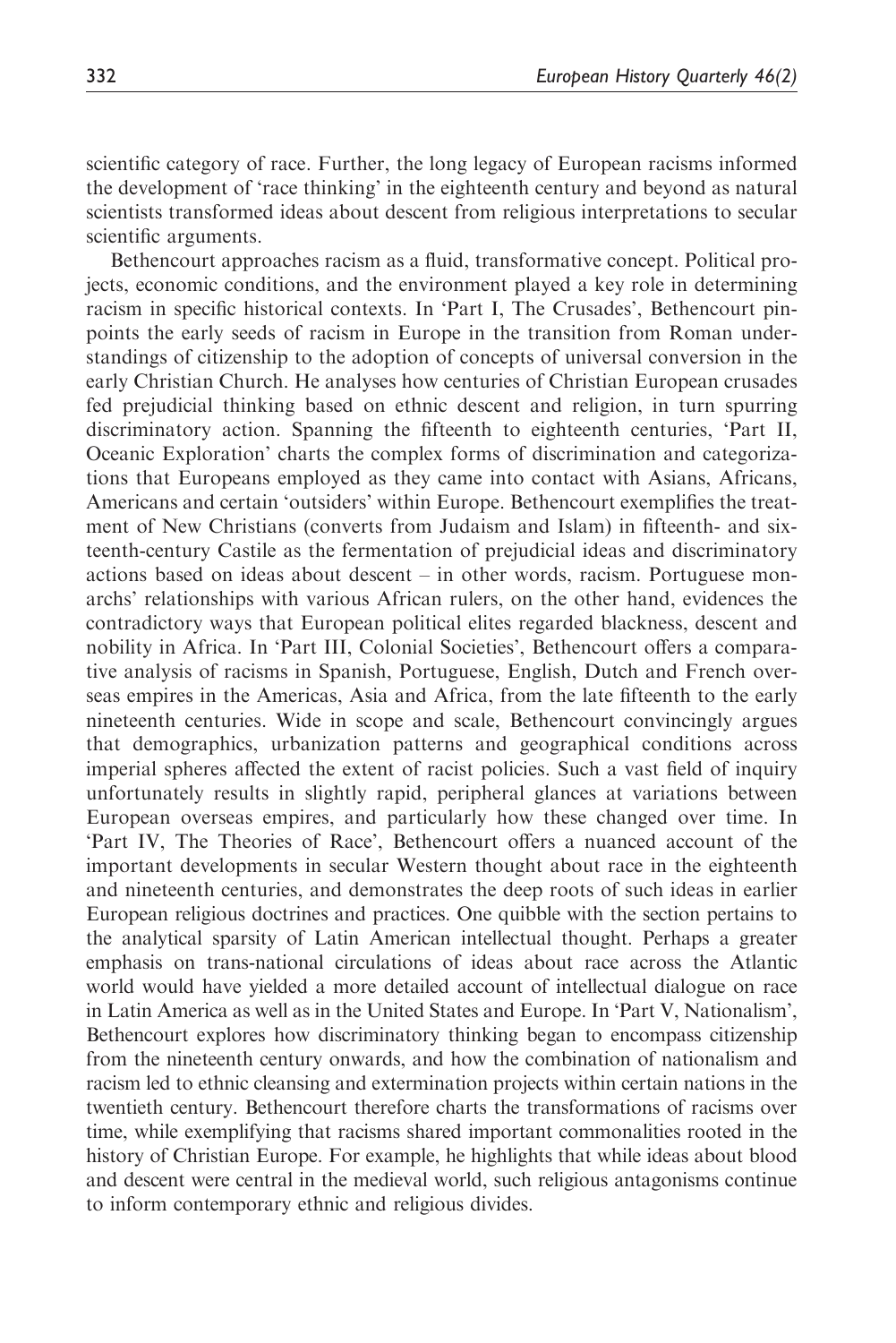Racisms: From the Crusades to the Twentieth Century is an intellectually ambitious and provocative analysis of discrimination throughout varied European spheres of influence. Scholars will likely debate Bethencourt's broad definition of racism and its applicability to the medieval and early modern periods. Yet, Bethencourt's encyclopaedic research and sensitive and detailed analysis of 73 visual sources that guide each section will indubitably make this study invaluable for framing discussions on the long history of discrimination throughout European cores and peripheries.

Roberto Bizzocchi, A Lady's Man: The Cicisbei, Private Morals and National Identity in Italy, Palgrave Macmillan: Basingstoke, 2014; 320 pp.; 9781137450920, £63.00 (hbk)

# Reviewed by: Benedetta Borello, Università di Roma, Italy

In eighteenth-century Italy, a long-time relationship between a married woman and another man would not necessarily have been considered adultery. The two menone woman triangle was socially acceptable if the 'other man' was her cavalier servente or cicisbeo. According to a 'recognized and accepted custom' (1), noble women who could not enjoy their husbands' company would ask to be escorted by a young man of their rank. The activity of this 'young nobleman' (giovin signore) began in the morning with 'his elaborate toilette'. He spent all day by his 'beloved' friend's side: he would sit by her at lunch, accompany her when out on visits and his would be the arm on which she rested her hand at evening parties or at the theatre.

A Lady's Man is the English translation of Roberto Bizzocchi's extensive research, first published by Laterza in 2008 and introduced to Italian readers in an entertaining article in the journal *Storica* in 1997. Bizzocchi has chosen to focus on the apparently limited matter of the social and sexual behaviour of a small section of a privileged elite in one European country. But this decision does not prevent him from contextualizing the phenomenon in a much more complex perspective. The *cicisbei* thus become an opportunity to reflect upon the political history of Italy, its so-called moral degeneration and also upon the perception of the genius of nations and of the differences between the northern and southern European peoples, from an extremely sophisticated gendered perspective.

Such a challenge could only be undertaken through the study of extensive iconography, literary sources, travel logs, in addition to the accounts left by the protagonists of the social environment investigated. The author approaches eighteenth-century Italy with an anthropologist's gaze, which emerges on the very first page in his references to the marriage customs of the peoples of Ghana. However, this impressive multi-disciplinary approach does not make for heavy reading: we are captured as in a whirlwind and transported to witness the intricate dynamics of male–female relationships, their difficulties and their individual and mutual expectations.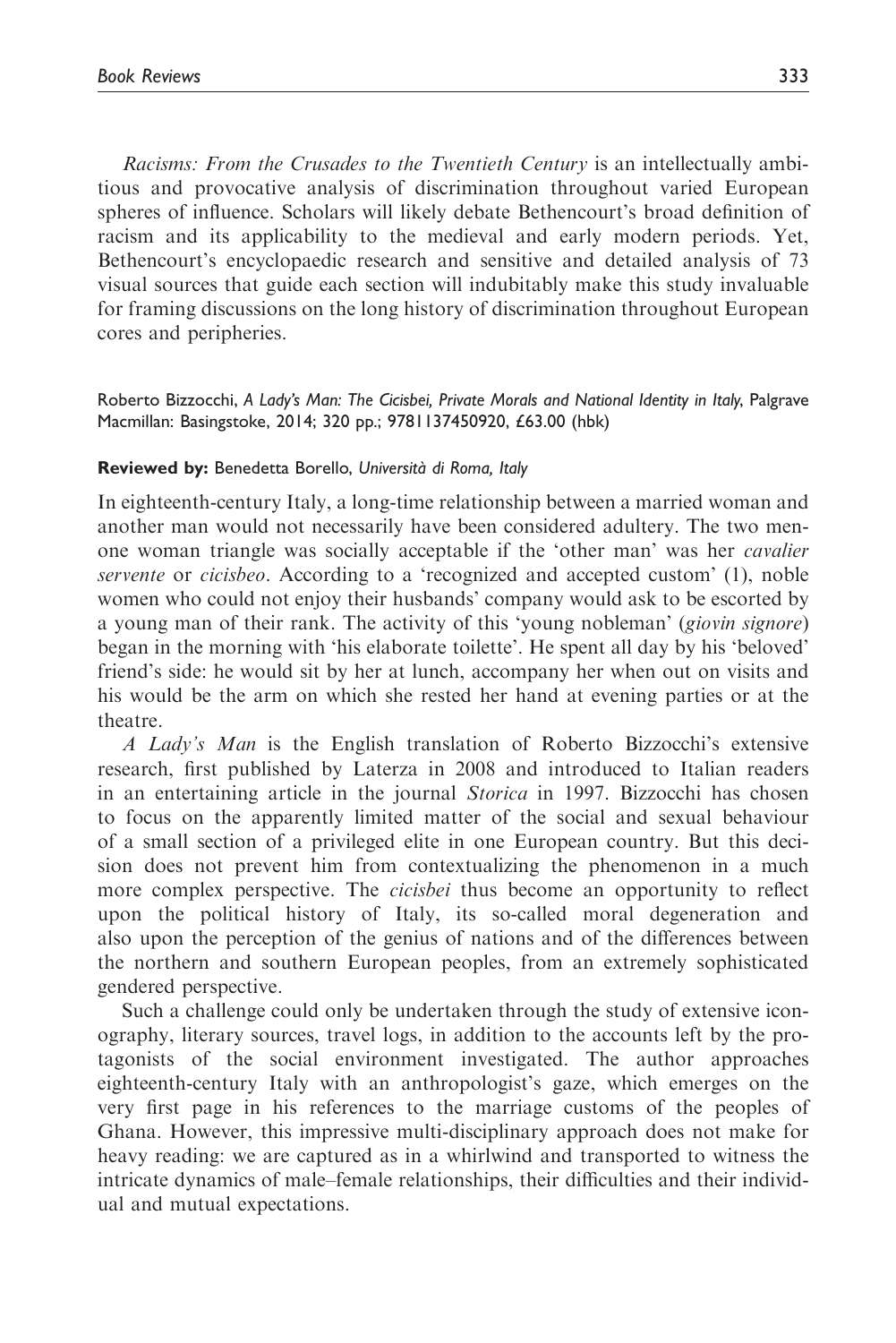The introductory and the second chapters precisely outline these young escorts' social role and the spread of cicisbeism in Italy in the Enlightenment. At this time, the *cicisbei* were an expression of women's need for emancipation and recognition of their active role in society. The fact that they had to be escorted when appearing in public and that the choice of escort was never completely free is further evidence of male control over women.

In the third chapter, we hear the voices of the various actors in this social play, through the careful analysis of their networks and their exchanges, whereas the following chapter is constructed around the repercussions of cicisbeism in public life. The social practice of the *cavalier servente* had a strong impact on the portrayal of Italian ruling classes. The fifth chapter considers the risks of a possible erotic dimension of the phenomenon. What happened if the cicisbeo went further than offering his arm? Roberto Bizzocchi's answer once again links the phenomenon to its context, and with the sensitive touch of an anthropologist, he paints the richest and fullest picture possible. 'Enlightened marriages' were the gelling agent of the compact and closely-knit social group which also included the cicisbei. Everything, including the unexpected, fulfilled the same rigidly endogamous logic.

The last chapter, 'The Cicisbei Banned', reports the stigma progressively attached to these 'young noblemen' and explains why they came to be identified as the origin of the moral and political degeneration of Italy. When marriages of interest are replaced by 'modern' couples (where the two partners are affectionate and spend more time together and with their children), the *cicisbei* are shown the door. The northern countries witness the arrival of affectionate marriages before the southern ones. The upper classes themselves are very aware of this increasing distance between North and South. Pietro Verri, himself a cicisbeo in his youth, in 1775 declared to his brother that he wanted to marry according to 'English customs' and 'to be my wife's friend and lover' (222), a declaration of intent which left very little room for any *cavalier servente* by his young wife's side.

In the last few years, considerations on peoples' diversity, on the construction of the idea of the *genius of nations* and on the various 'emotional performances' pertaining to a specific 'emotional regime' have moved on apace: the only shortcoming in the excellent translation of Bizzocchi's work is not mentioning these researches in the 2014 edition, particularly because his work represents a very important element in the analysis of the perception of European national identities.

Kasper Braskén, The International Workers' Relief, Communism, and Transnational Solidarity: Willi Münzenberg in Weimar Germany, Palgrave Macmillan: Basingstoke, 2015; 300 pp.; 9781137546852, £60.00 (hbk)

# Reviewed by: Mario Kessler, Zentrum für Zeithistorische Forschung, Potsdam, Germany

This book deals with the history of the International Workers' Relief or IWR and the pivotal role that Willi Münzenberg played in it. Its author, Kasper Braskén, is a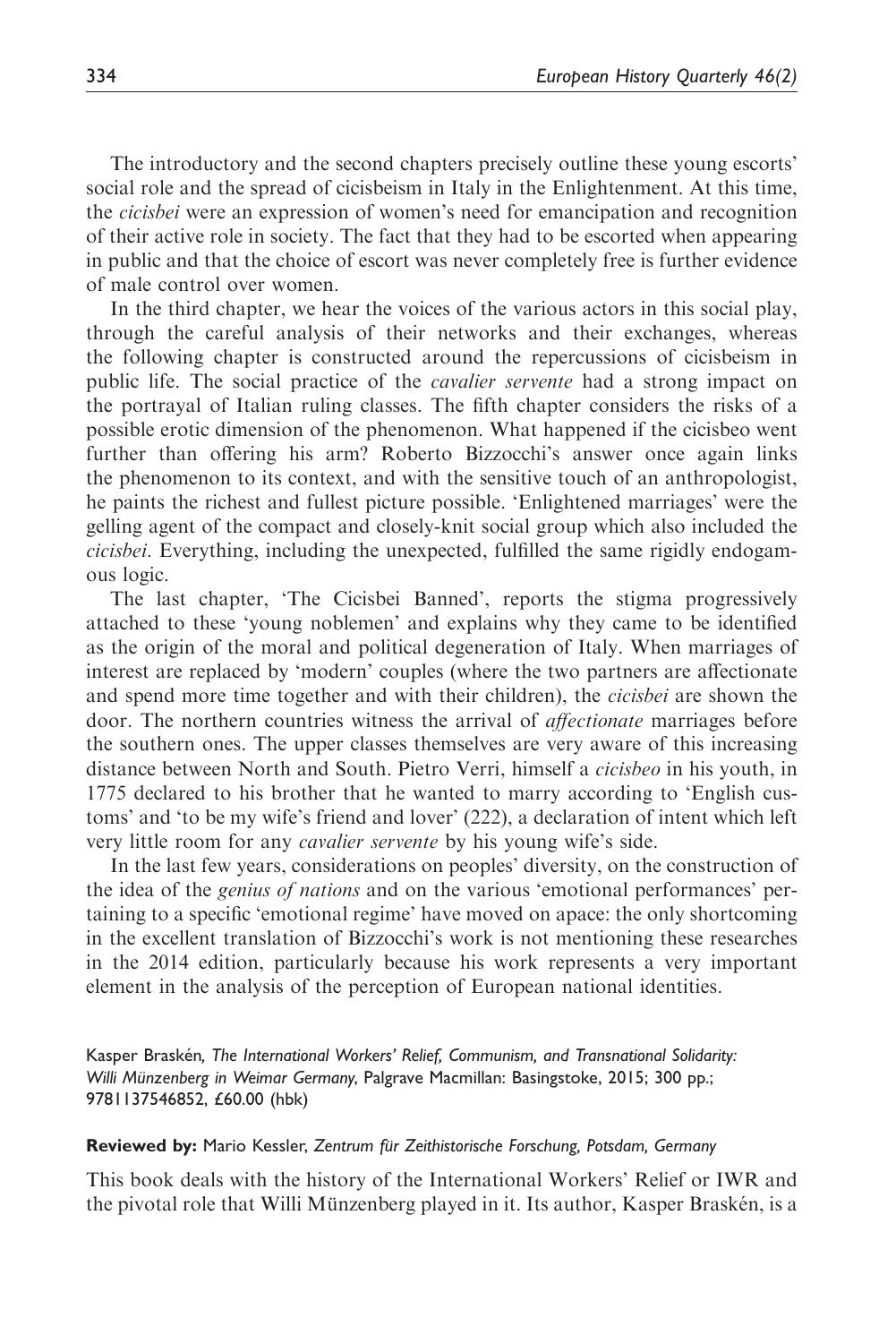post-doctoral researcher at Åbo Academy, in Åbo/Turku, Finland, and the book is derived from his PhD thesis.

Willi Münzenberg founded the IWR in September 1921. Its official German name was Internationale Arbeiterhilfe. In the United States the organization was known under the name Friends of Soviet Russia, while its Russian acronym was Mezhrabpom. Although the IWR was founded on the initiative of the Comintern, it was more than a classic front organization. The IWR was the largest global solidarity network in the interwar period, as Braskén shows in his introduction. Around 18 million workers from five continents were individual or (through affiliated organizations) collective members.

The IWR was headquartered in Berlin. The founding conference and its aftermath are explained in detail in Chapter 2. Its original purpose was to coordinate international famine relief for Soviet Russia after the end of the civil war. Ultimately, the IWR organized extensive economic aid that went far beyond the supply of food. The IWR helped raise funds for Soviet Russia to purchase agricultural machinery in the West, and to import food. In Russia itself, the IWR assisted in the building of tractor factories, as Chapter 3 explains. During the hyperinflation of 1923, the IWR supported German workers. The organization operated soup kitchens, strike funds and children's homes, which are the subject of Chapters 4 and 5. Here and in other cases Braskén emphasizes that, in contrast to philanthropy, which is 'based on charity and mercy to those who are suffering hardship, solidarity is described as a process or feeling between those suffering hardship or oppression, who join forces to protect their common interests' (23).

Willi Münzenberg (1889–1940) was the founder, head and central figure of the IWR. The organization was the backbone of what was called by friends and foes the 'Münzenberg Trust'. Münzenberg established various newspapers, such as *Die* Welt am Abend, Berlin am Morgen and the widely distributed Arbeiter-Illustrierte Zeitung, a brilliant mixture of avant-garde paper and tabloid. He directed the large publishing house Neuer Deutscher Verlag and founded several multi-national film companies, of which the Soviet Mezhrabpomfilm was considered a 'red dream factory' – leftist propaganda along with Hollywood-style love stories.

The IWR journalists, of which Otto Katz (alias Andre´ Simone) was the most famous, knew how to mobilize the masses. The organization achieved international influence by initiating a campaign to save Nicola Sacco and Bartolomeo Vanzetti, the two Italian-born anarchists who were convicted of murdering two persons during an armed robbery. Protests on their behalf were held in almost every big city in North America and Europe. The IWR's propaganda showed the unfairness of the Sacco and Vanzetti trial. Although the innocent defendants were executed in Boston in August 1927, the IWR campaign earned respect for the organization from a large non-communist public. In countless publications and on mass meetings around the globe, IWR representatives emphasized the significance of solidarity with the victims of colonial oppression. In September 1931, the IWR celebrated its tenth anniversary as an 'International Solidarity Day' in Berlin. Delegates from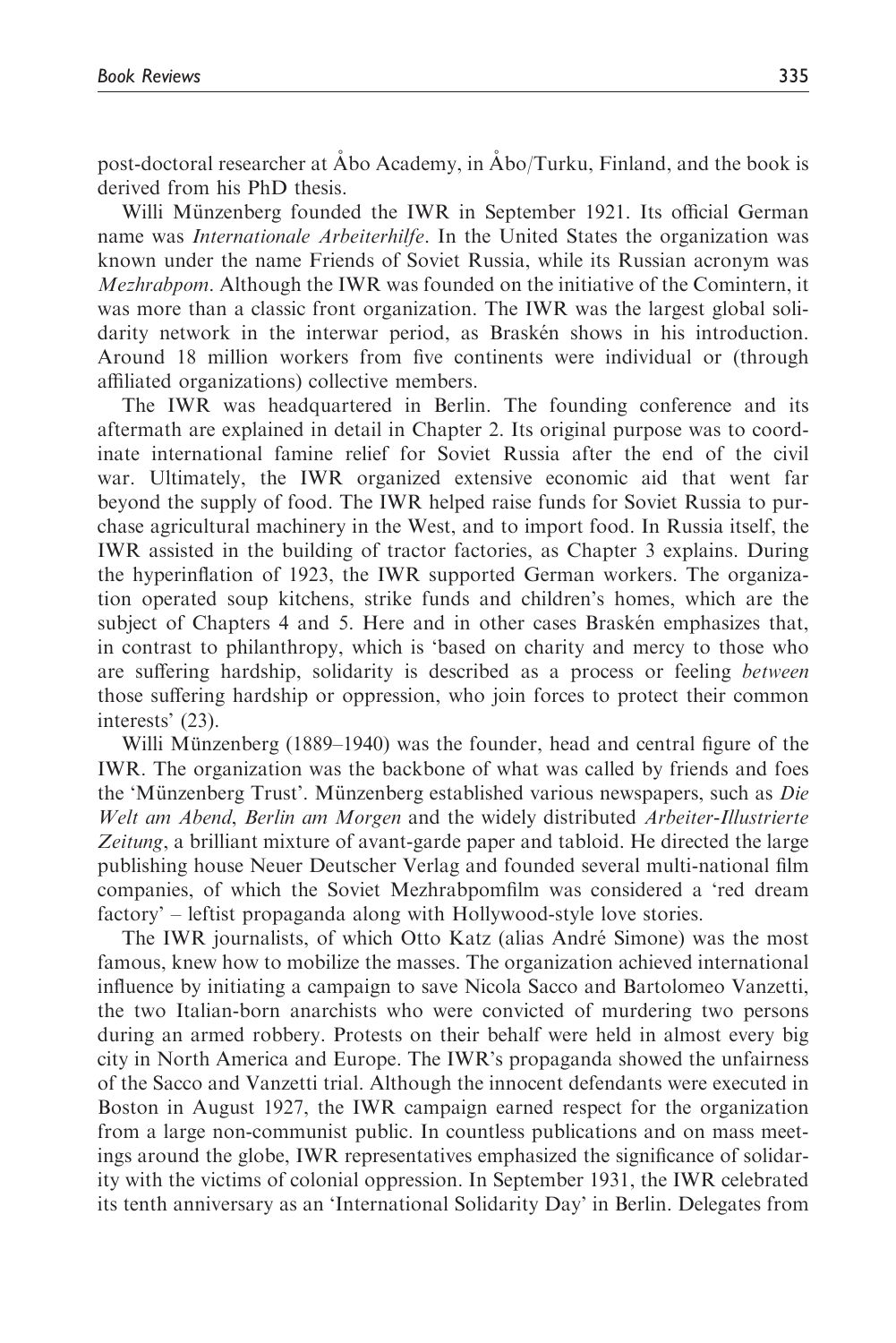40 countries attended the conference, which is described in Chapter 9. A number of mass meetings were held on this occasion in Berlin's proletarian quarters.

From the outset, the IWR warned of the danger of international Fascism, as shown in Chapter 10. More than two thousand delegates from 27 countries attended the IWR-sponsored World Congress against War in Amsterdam 1932. After the congress, Münzenberg established a World Committee against War and Fascism in Berlin that included Henri Barbusse, Theodore Dreiser, Albert Einstein, Maxim Gorki, Heinrich Mann, Romain Rolland and Upton Sinclair. Although many of these activities were financed or co-financed by the Comintern, it was Münzenberg, not the Comintern apparatus, who took control of every action. For this reason, he was regarded with considerable suspicion by narrow-minded functionaries in Moscow. In 1933, within a few days of Hitler taking power, and already operating under illegal conditions, Münzenberg organized the transfer of the whole IWR apparatus from Berlin to Paris. His activities after 1933 are not part of the book.

Braskén discusses simultaneously the history of the organization and the making of a specific communist political culture, which was mainly established through public celebrations of solidarity. Münzenberg's outstanding talent both as organizer and propagandist enabled him to advance the communist cause, as the author emphasizes. He was able to influence liberal and left-leaning intellectuals who were sceptical towards the Comintern's official policy and who otherwise would have kept their distance from communist activities. As the author concludes in Chapter 11, the IWR may be considered as a predecessor of today's non-governmental organizations.

This is a well-written book, based on archival material from Germany, Russia and the Netherlands. It makes use of Comintern and KPD sources and numerous German police reports and related papers. The author also deals with the international literature on the subject. Unfortunately, the author neglects most publications from the GDR, such as Rosemarie Schumann's documentation on the Amsterdam congress and Johannes Zelt's book on the international solidarity campaign for Sacco and Vanzetti. Despite their one-sided ideological interpretation, these and other East German books include important facts and documents, which also give an insight into the political climate of the time. That said, overall Brasket has produced a highly valuable contribution to the history of the international communist movement of the 1920s.

Marc Buggeln, Slave Labor in Nazi Concentration Camps, trans. Paul Cohen, Oxford University Press: Oxford, 2014; 352 pp.; 9780198707974, £60.00 (hbk)

Martina Steber and Bernhard Gotto, eds, Visions of Community in Nazi Germany: Social Engineering and Private Lives, Oxford University Press: Oxford, 2014; 358 pp.; 9780199689590, £68.00 (hbk)

#### Reviewed by: Martijn Lak, Leiden University, The Netherlands

The rise of National Socialism, the Nazi seizure of power in 1933, Hitler's (lack of) ideas and the eventual Second World War remain some of the most studied topics of the history of the twentieth century. What was it that made millions of Germans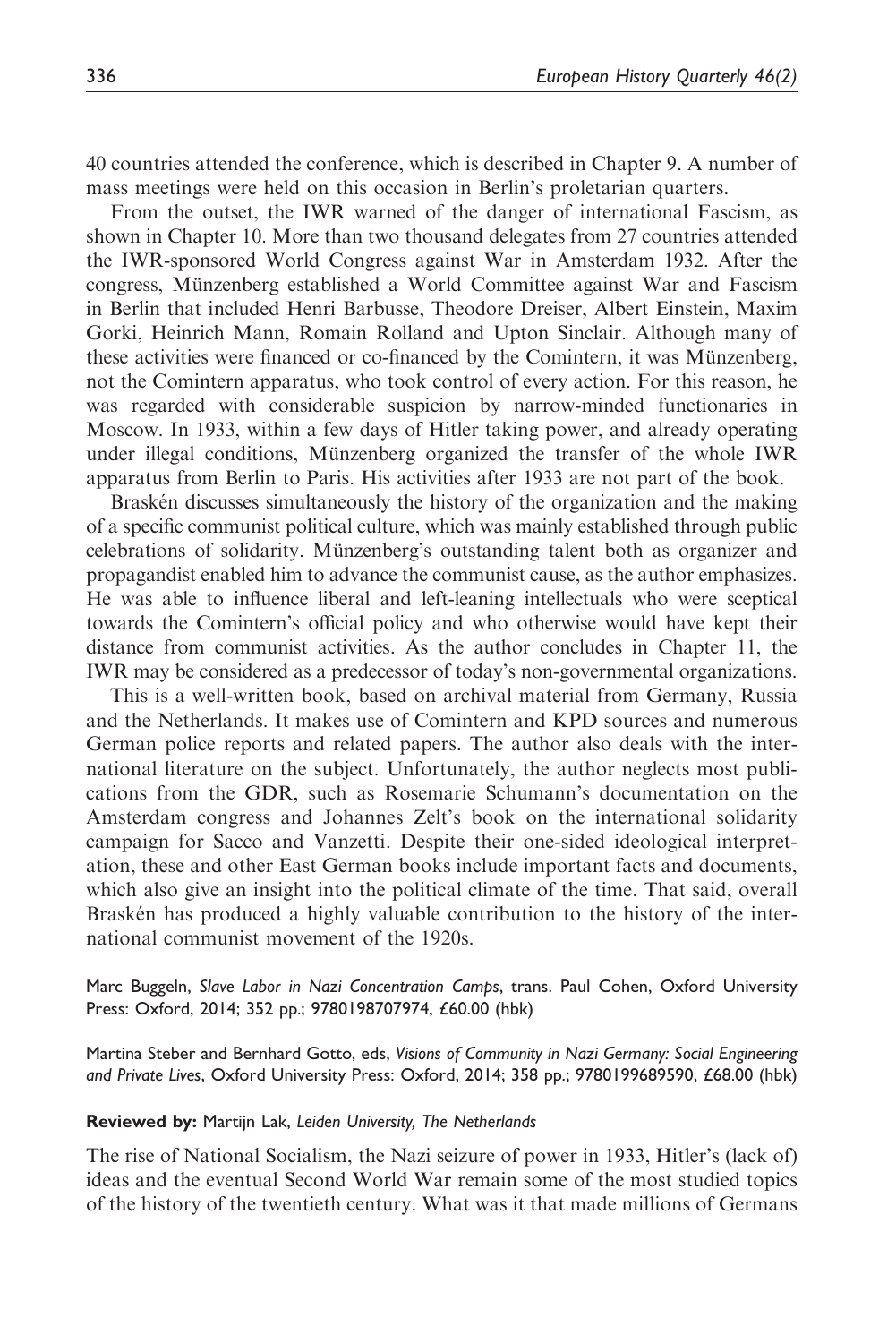follow the *Führer* and his party and their repulsive program? Part of the explanation – apart from, for example, the economic crisis of the late 1920s and early  $1930s$  – can be found, at least according to the various authors of *Visions of* Community in Nazi Germany: Social Engineering and Private Lives, in the Nazis' concept of the so-called Volksgemeinschaft or 'the people's community'. As the editors Martina Steber and Bernhard Gotto state in their introduction: '[It] was the main concept informing the Nazi social utopia, and it can be thought of as summing up the new order to which the National Socialists aspired' (6).

When the Nazis gained absolute control over Germany in January 1933, they offered the German people a utopian vision of a new, harmonious society, to be led by Hitler. This was embedded in the *Volksgemeinschaft*: a society based on racist, social-Darwinist, anti-democratic and nationalist thought. It was by no means inclusive: those deemed not to be part of the 'people's community' should be removed or worse, they lost their right to live. This not only applied to the Jews, but to homosexuals and people with mental illnesses as well. It was all about inclusion and exclusion. As Birthe Kundrus writes in her contribution: 'All Volksgenossen were promised improvements in living standards, though not at the same level for everyone. Exclusion was expressed too..., it in turn formed the basis of inclusion – for those who were members of the  $Volk'$  (169).

Steber and Gotto have brought together a team of esteemed scholars, and most contributions are of high quality. What these make clear above all, is that historians and other researchers should take the concept of *Volksgemeinschaft* seriously when studying Nazi Germany and the policy of the National Socialists. The vision of 'the people's community' was not just propaganda: it steered policy. The book comes with an extensive overview of the current historiography and an impressive bibliography. The topics covered are broad, giving many a new insight into the Volksgemeinschaft, which, when German defeat was imminent, was used by the regime to create a so-called *Schicksalsgemeinschaft* – 'a community of fate' (5) – which perhaps partially explains why the German people held out for so long. However, as Richard Bessel correctly and convincingly remarks: 'As the regime came to an end its armed forces often abandoned the display of solidarity with civilian Volksgenossen; the idea of the Volksgemeinschaft as a Kampfgemeinschaft of soldiers and civilians side-by-side had limited resonance in practice' (287).

As Christopher Browning shows in his essay, the Volksgemeinschaft also played an important role in the Holocaust: 'The destruction of the Jews was both the necessary means by which the embattled *Volksgemeinschaft* would triumph and the goal, once achieved, that would alter history' (219). Moreover, German soldiers in Poland and the Soviet Union made frequent remarks about hygienic problems, dirt, litter and destitution among the civilian populations and in the Jewish ghettos (86).

For those deemed not to belong to the *Volksgemeinschaft* or seen as a threat to it, the Nazis built a whole series of concentration and extermination camps. Especially in the former, the inmates were forced to do slave labour, not only to make prisoners suffer but also, as Marc Buggeln writes in his *Slave Labor in Nazi*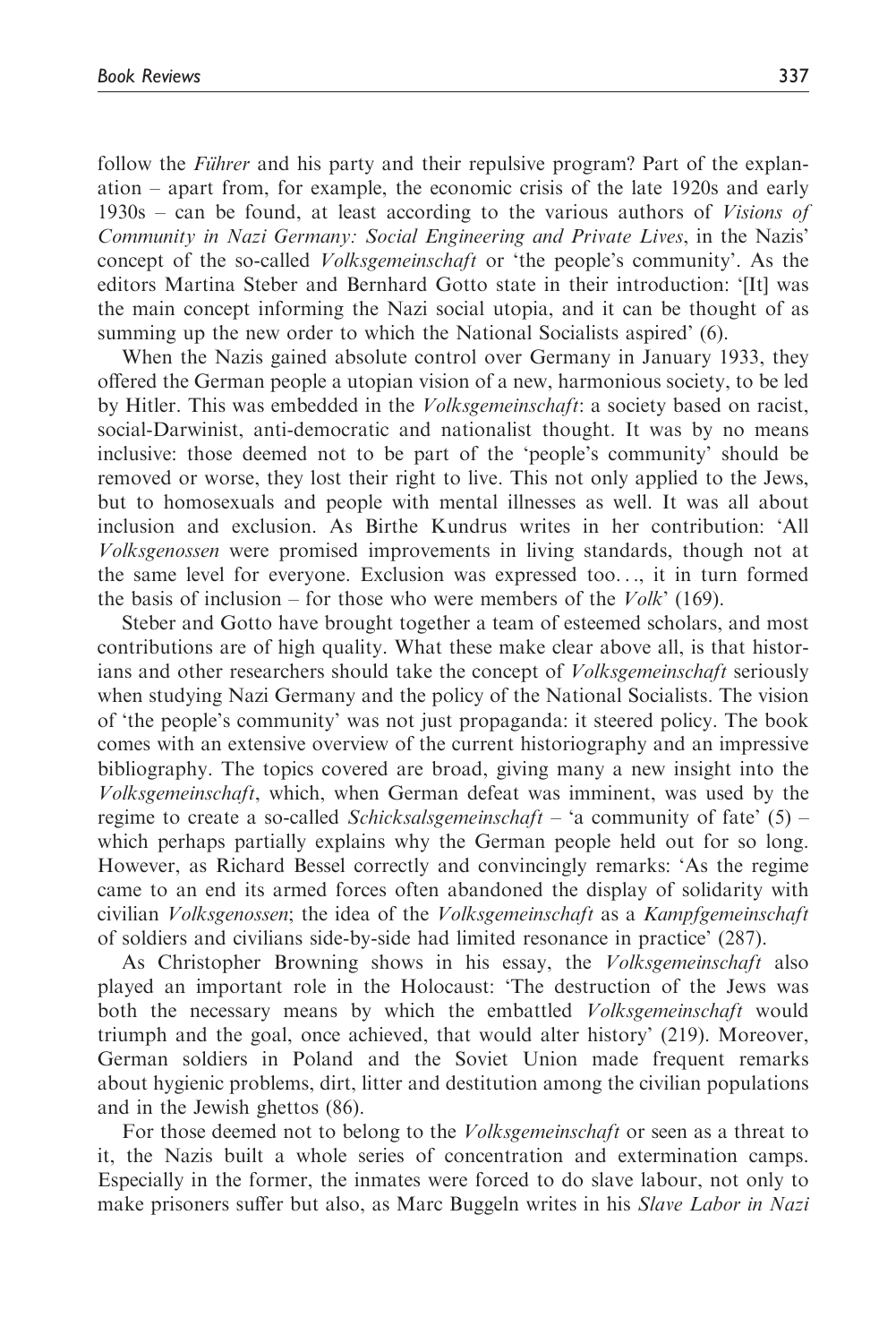Concentration Camps, to work for the German economy, although by 1942 'slightly more than 1 percent of the prisoners were directly involved in armaments production' (18).

Contrary to what many have stated, Buggeln does not see labour deployment as the continuation of a programme of genocide within the concentration system. Indeed, he states, 1943 saw 'a drop in the number of fatalities in relative and, in some cases, even absolute terms' (64). In fact, during the first six months of that year the SS 'gave far more serious thought to improving the prisoners' ability to work and reducing the mortality rate in the camps than at any other point in time during the war' (28). The reason was obvious: the concentration camps had to play an important productive role in securing Nazi Germany's victory.

Buggeln makes an interesting division between the main camp and its sometimes dozens of subcamps. By the fall and winter of 1944, between 50 and 80 percent of the prisoners were detained in subcamps. As such the subcamp system was only established in the second half of the war, and only attained significant economic importance as of the spring of 1944. When and if violence against the inmates and the mortality rates decreased, this had mainly to do with the defeats suffered by the Wehrmacht: the demand for workers in the armaments industry increased accordingly (280).

The author gives many new insights and figures about the functioning of the Nazi concentration camps and especially the subcamps in the German war economy. It's not an easy book, but it is essential reading. Buggeln regularly engages in debate with other authors, and most of the time holds his own. Survival depended on many things, luck being an important one. Sometimes there was a strange paradox as well: '... their sex [of Jewish female prisoners] turned out to be a more important factor for their survival than their Jewish origins were for their destruction' (136). It is one of the many remarkable findings of Buggeln's fine study.

Andrew Chandler and Charlotte Hansen, eds, Observing Vatican II: The Confidential Reports of the Archbishop of Canterbury's Representative, Bernard Pawley, 1961–1964, Cambridge University Press: Cambridge, 2013; 426 pp.; 9781107052949, £45.00 (hbk)

# **Reviewed by:** Oliver Logan, University of East Anglia, UK

In April 1961 Bernard Pawley, Canon of Ely, arrived in Rome as the representative of the Anglican Primate to the forthcoming Second Vatican Council. This followed the historic meeting in Rome in December 1960 between Dr Geoffrey Fisher and Pope John XXIII. Pawley's foremost concern was with inter-faith relations between the Anglican Communion and the Roman Catholic Church. Among Protestant Churches, this Communion regarded itself as having a unique status in such relations, a position widely accepted in the Vatican, where Fisher enjoyed great respect. Relations between the Papacy and the Roman Catholic episcopate, and indeed also bishops of other rites (e.g. Syriac and Coptic) in communion with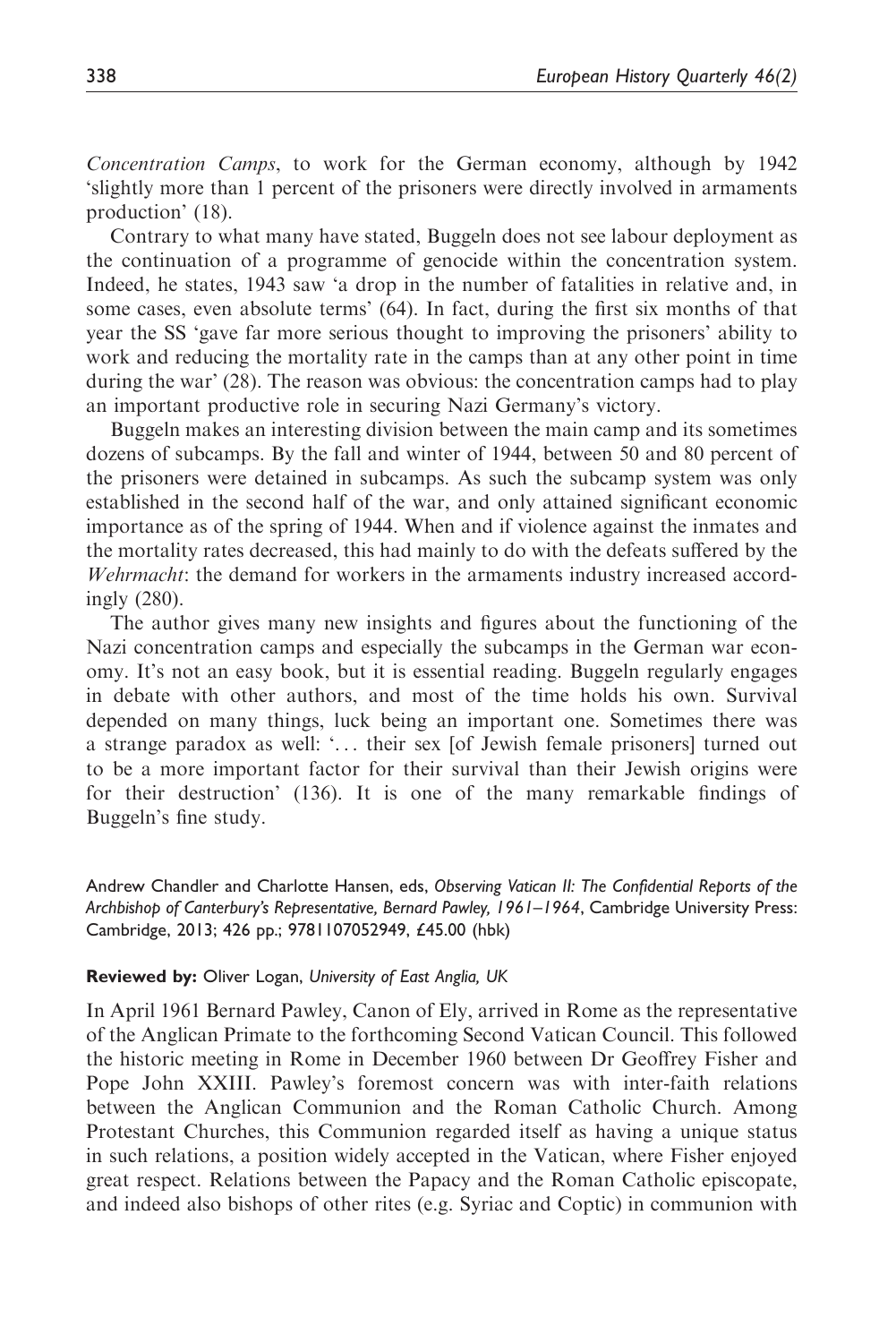Rome, were regarded as having significant bearing on future relations with the Anglican communion; papal autocracy and claims to papal infallibility were painful issues. So also were the restrictions upon mixed marriage in Canon Law and discrimination against Protestantism in certain Catholic states.

Pawley liaised primarily with the Secretariat for Christian Unity, established by Pope John in 1960 but an object of mistrust on the part of the Secretariat of State and the Holy Office. He had fruitful relations with the Unity Secretariat's President, the German Jesuit Cardinal Augustin Bea, a notable Biblical scholar, and with its Secretary, the Dutch Monsignor Johannes Willibrands, a frequent visitor to England. Relations with the highly traditionalist English Roman Catholic hierarchy, whose members tended to share a ghetto mentality, formed an unhappy contrast. Pawley was bitterly disappointed with John Heenan, who, as Archbishop of Liverpool, had seemed open to dialogue, but then emerged as a hard-liner when, as Archbishop of Westminster and English Catholic primate, he had to speak for the English hierarchy as a whole. Dom Christopher Butler, mitred Abbot of Downside, was indeed an important ecumenical figure, but primarily concerned with dialogue with the Eastern Churches. Pawley's exchanges with the 'jolly' but ailing Pope John were at the level of superficialities. The new Pope, Giovanni Montini, Paul VI, had long been known for his welcoming attitude towards Anglicanism. He and Pawley were friends and the latter had direct access to him as Pope. However, the very warm conversations between them yielded few clues as to the Pontiff's intentions.

Discussions with Willibrands and Bea, together with other Protestant Observers and the poorly-represented Orthodox ones apart, the most valuable aspect of Pawley's reports to Fisher and his successor Michael Ramsey are his summaries of the speeches made in Council by bishops and Vatican officials. These summaries further flesh out the very frank account of divisions within the Council in John W. O'Malley's What Happened at Vatican II (2008). Pawley contrasts a bloc of 'conservatives', 'reactionaries' or the 'right-wing' with one of 'liberals' or 'progressives'. His labels, as applied to individuals, do need to be treated with caution; prelates tended to have complex positions. The divisions were over the respective powers of Pope and bishops, the role of the laity, freedom of conscience, the issue of Latin liturgy, mixed marriages, ecumenism and, in short, what Pope John called aggiornamento. Those most open to change or to closer relations with other Churches tended to call for a return to Biblical and Patristic as opposed to Scholastic sources. The most self-assertive conservatives among Italian cardinals were the ebullient Alfredo Ottaviani, a Curial official and not a bishop, Prefect of the Holy Office and President of the Council's Theological Preparatory Commission, Ernesto Ruffini, Archbishop of Palermo, and Giuseppe Siri, Archbishop of Genoa. In general, however, Italian bishops were reserved in their statements. The most vocal of the English, Hinsley and Beck of Salford, were notably conservative. The European 'progressives' were primarily drawn from France, Germany, Belgium and the Netherlands. As we already know from O'Malley, an outstanding role in the debates was played by middle-eastern bishops of non-Latin rites, above all by the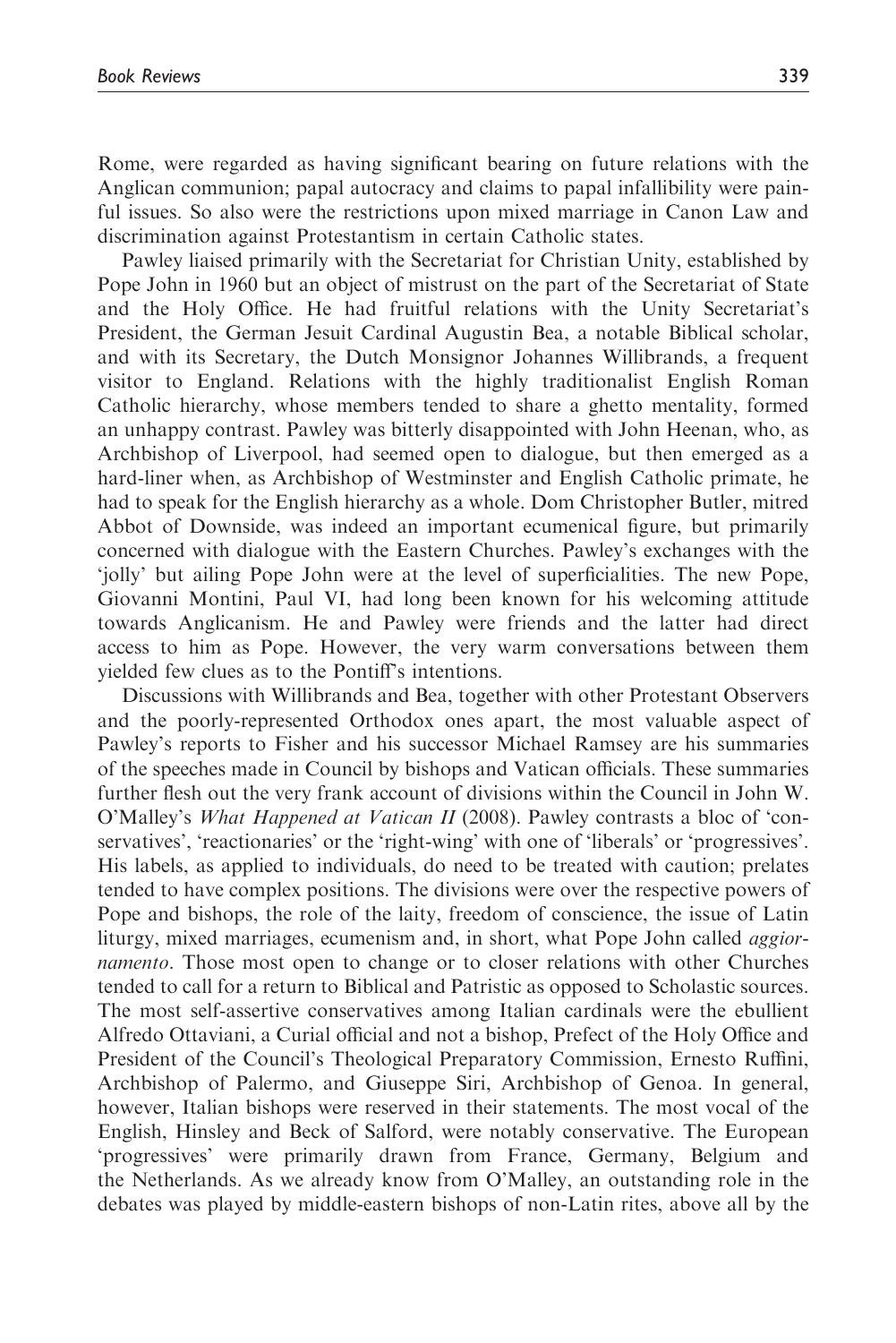'gigantic' figure of Maximos IV Saigh, Melkite Patriarch of Antioch; these bishops, often men of broad horizons, were very critical of Vatican hegemony and were most insistent on Scriptural criteria. With the notable exception of Cardinal Francis Spellman of New York, US and Canadian bishops tended to be progressive. Among the Spanish bishops, there was a surprisingly wide range of positions, and even more so among the very vocal Latin American ones. African and fareastern bishops tended to press for change on a variety of fronts. Ottaviani and his allies sought to sabotage publication of the liberal decree on freedom of conscience approved by an overwhelming majority of the Council and Paul VI's prevarication did lead to delay in its ultimate publication. In his final analysis, Pawley considered that the outcome of the Council was as good as could have been expected, given the distance that had to be travelled. Paul VI had undoubtedly hastened slowly, but Pawley recognized that some concessions to the conservatives were essential to the success of a policy of *aggiornamento*.

Trevor J. Dadson and J. H. Elliott, eds, Britain, Spain and the Treaty of Utrecht, 1713–2013, Legenda: Oxford, 2014; 202 pp.; 9781909662223, £55.00 (hbk)

# Reviewed by: Juan Eloy Gelabert Gonzalez, University of Cantabria, Spain

This collection of essays originates from a conference held at the Spanish Embassy in London in October 2013 to commemorate the 300-year anniversary of the Treaty of Utrecht. A panel of British and Spanish historians and jurists share a set of chapters about 'The Historical Context' (eight contributions) and 'The Legal Context' (four). The book includes an Appendix ('The Treaty') with the text in English, Spanish and Latin, plus a selected bibliography including titles published up to 2013. While the contributions by British historians outnumber the Spanish by five to three as regards the historical profile, in relation to the legal topics the Spanish outnumber the British three to one.

The book starts with an introductory essay by John Elliott, setting the Anglo-Spanish conflict within the context of fears shared by 'the Protestant states of Europe' about Louis XIV's ambitions to 'universal monarchy'. Whereas in the sixteenth and seventeenth centuries Spain and the Dutch Republic had seemed to the English to represent the main danger to the balance of power in Europe, by this time France and Spain presented the main threat. Elliott does not avoid the domestic (Spanish) side of the war, 'in many respects a... civil war'. This aspect of the conflict is the concern of two of the Spanish contributions (those of Professors Palao Gil and Arrieta Alberdi). The first widens the focus to embrace the initial attitude (1700–1705) of the new Bourbon King towards the foral constitution of the Spanish Monarchy, the 'Turn' of 1705, 'The Occasion' of 1707, and the political decisions eventually taken that same year; that is, the abolition of the particular political constitutions of the Kingdoms of Aragón and Valencia (fueros), followed by that of Catalonia in 1714. The author links the first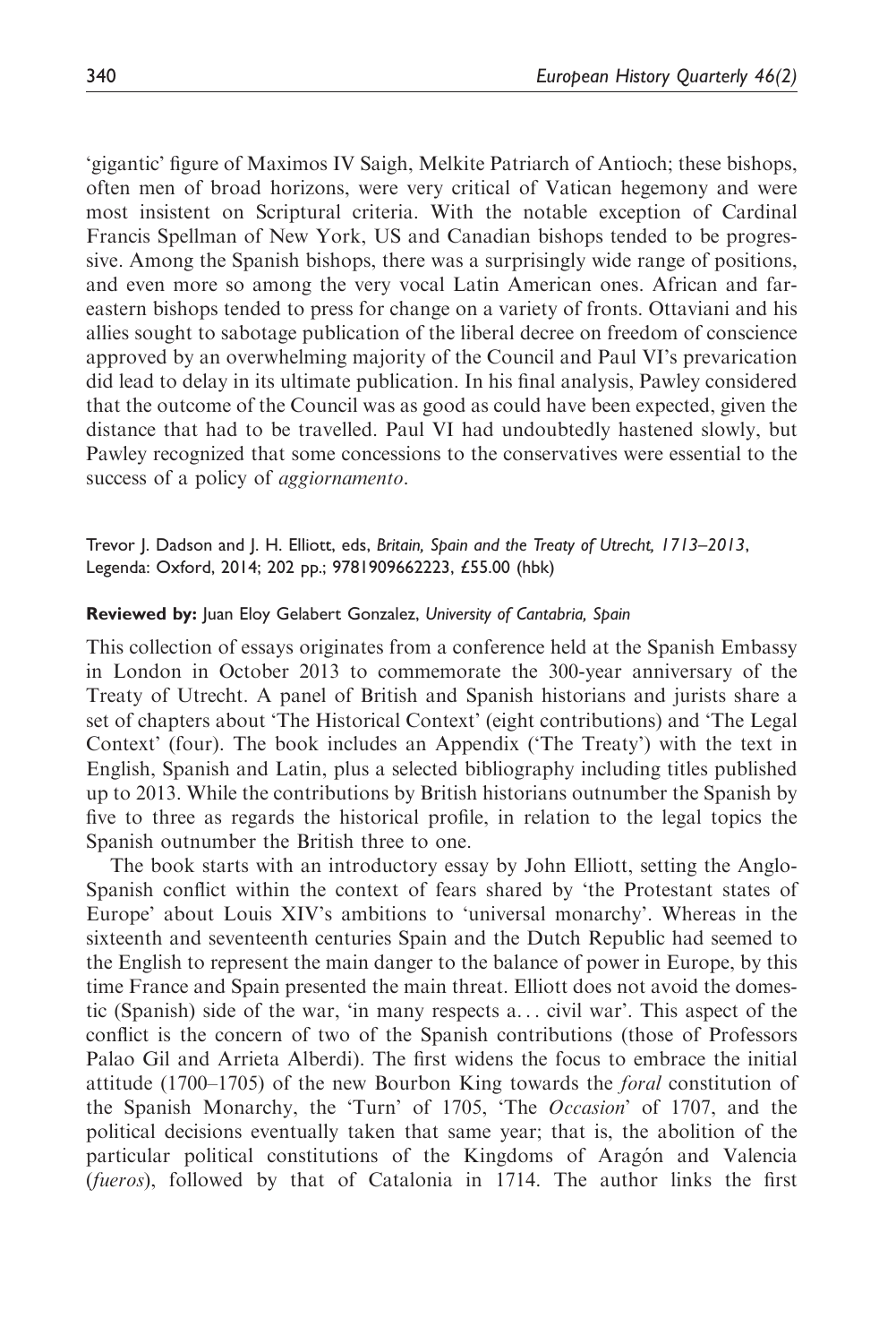two cases to changes in the composition of the ministry at Court (increasingly more afrancesado and prone to royal absolutism and centralization), and the progress of war (Bourbon victory at Almansa in May, 1707). The author devotes special attention to the Catalan case (just as authorities did at the time). While barely a month elapsed between the fall of Zaragoza and the abolition of Aragonese fueros, the same decision-taking process in relation to Catalonia took more than one year. It carried an international dimension which Aragón and Valencia lacked. Austracist representatives had signed the so-called Pact of Genoa in 1705 with the Allies, and even Louis XIV looked at the Catalan case with a political sympathy not shared by his grandson Philip. The outcome of these two attitudes was the preservation of Catalan civil law in those aspects that did not hamper the royal agenda.

While a civil war was being fought on Spanish soil, England and Scotland worked for the Union of the Crowns. In an original essay with even a pinch of counter-factual history, Professor Arrieta compares both processes, looking back as far as 1603–1604, when the composite Spanish Monarchy was being scrutinized as a potential model for the proposed Union.

As a complement to the Spanish essays describing the political situation in Madrid, Professor Hoppit's contribution offers a vision of British court politics from 1688 to 1711 and their influence on what he labels as 'war weariness'. He sketches the factors – political as well as financial – leading to British 'disengagement' from the war, an attitude he detects as early as 1707, but which accelerated from 1709 onwards, along with the increase of the tax burden to an extent capable of attracting the attention of preachers and pamphleteers. This first block of essays includes contributions on the economic aspects of the Treaty, such as that by H. Thomas on the slave trade, and Storrs on the much-debated issue of the 'Revival of Spain' after the war. The social aspect of the story (the Old and New Gibraltarians) deals with the re-population of the colony under the new British rule.

'The Legal Context' opens with a pair of complementary essays – British and Spanish – reviewing the legal status of Gibraltar from 1830 to 2013, while showing the different alternatives attempted so far by Britain, Spain and the UN to reach an 'accommodation' on the case. As the next contributions show, this is not an easy task since Article X of the Treaty, for instance, does not specifically draw the borders between the British and Spanish territories. The conclusion is rather disappointing, and 'accommodation' is thus 'unachievable' (sic). Article X reappears again in the last contribution where the author posits that British initiative in the Gibraltar Constitution of 2006 means an alteration of the mentioned article (since it includes a reference to 'self-government'), and, accordingly, a violation of the third condition specified in Article X that allows Spain to 'redeem' the territory.

To sum up, this is a concise, well-grounded and up-to-date synthesis of a topic in international relations and law, both ancient and contemporary, which will be an indispensable work of reference for further studies on Utrecht, Gibraltar and British–Spanish relations in early modern times.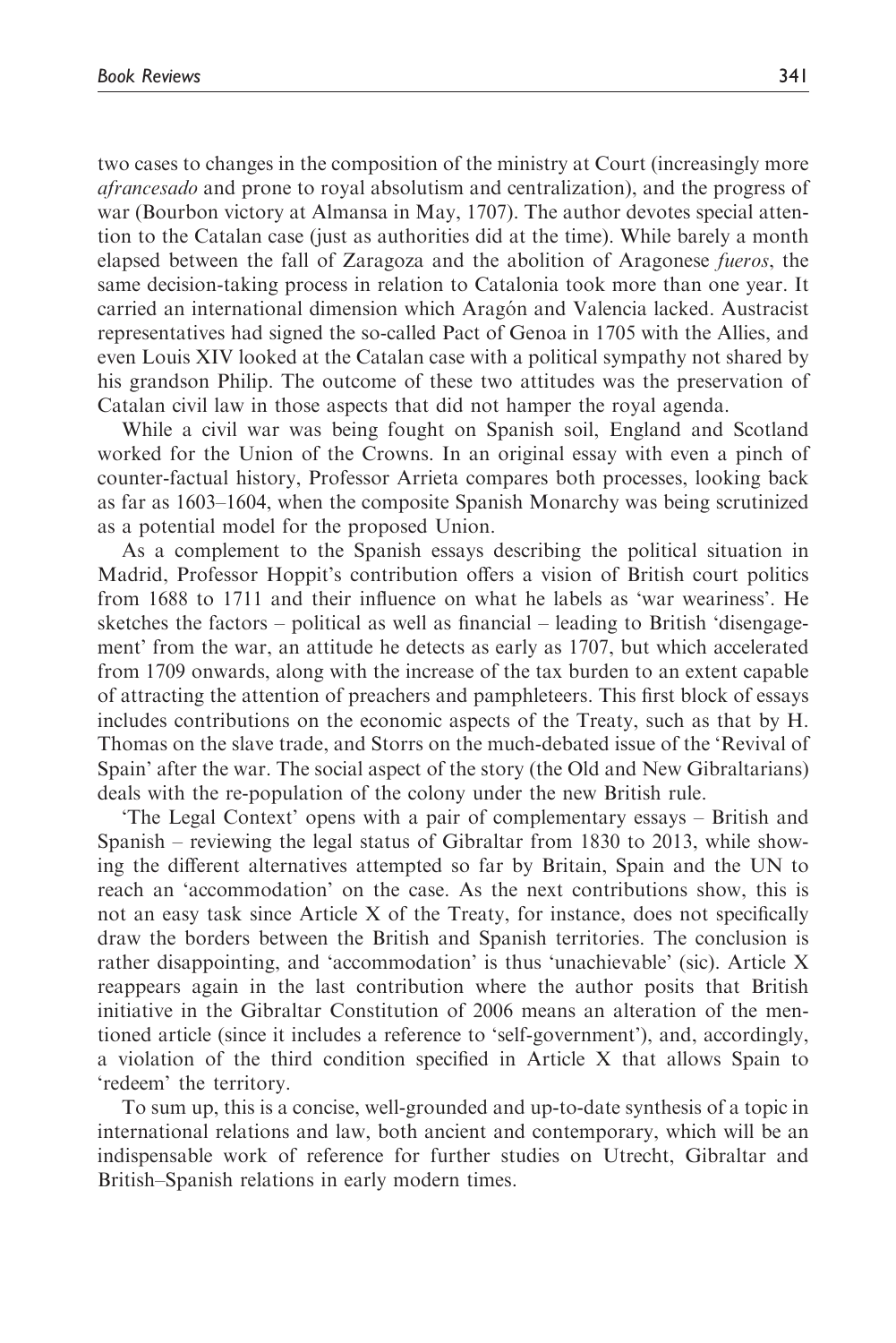Jennifer Mara DeSilva, ed., The Sacralization of Space and Behavior in the Early Modern World: Studies and Sources, Ashgate: Farnham, 2015; 344 pp., 18 illustrations, 1 map; 9781472418265, £75.00 (hbk)

# Reviewed by: Marco Musillo, Kunsthistorisches Institut in Florence, Max-Planck-Institute, Italy

This collection of essays deals with crucial aspects of early modern life, namely 'the behavior and the communal beliefs that space prompt or witness' (19). The case studies discussed here give readers the possibility of considering the fragments composing acts of devotion, such as, for example, architectural, kinetic, legal, social, material and perceptual elements coming from rules and practices; and also the possibility of standing outside the walls of what is sacer – and thus 'separated' – in the profane spaces surrounding it. The Sacralization of Space and Behavior in the Early Modern World consists of 10 chapters covering a coherent but vast array of research trajectories. In the first chapter, Mara DeSilva examines the problems behind the search for the right practice within the framework of private liturgical patronage. The author enters into a territory where 'the false dichotomy of interior and exterior spirituality' is contrasted by an exploration of the ways in which physical and intellectual aspects of devotion merge, influenced by monetary investments and spiritual concerns, within and outside the liturgy (34). Rebecca Constabel turns to funerary sculpture in sixteenth-century France in order to discuss the political use of burial sites within the space of the church. These displays of authority open an interesting research context where architecture, burial monuments and epitaphs recall discourses on funerary iconography and political power, Christian eschatology and dynastic narratives. The following chapter looks at Bernardino Luini's cycle at San Giorgio al Palazzo, Milan. Here Pamela Steward explores the theme of the Corpus Christi within the context of a confraternal chapel, analysing how the paintings and inscriptions functioned in animating devotional activities. The author sheds light on how the decorative programme not only crowned the physical preservation of the host, but also facilitated a 'frequent engagement with the body of Christ outside the Mass' (104). Moving to the Southern Netherlands, Annick Defosse invites readers to consider the 'spectacular sceneries to celebrate the canonization of Ignatius of Loyola and Francis Xavier'. This study confronts one of the most discussed issues: the culture of spectacles fostered by the Jesuits to elicit conversions. Particularly interesting is the case of the festivities in the form of ephemeral decorations for the canonization of Ignatius of Loyola in the Belgian provinces. The central issue of the sacer horror, as the expected response from the spectators of the Jesuit apparatus, would indeed deserve further analysis in relation to the complex discussion on the rhetorical functions of images. Outside Italy, there is also the stimulating case discussed by Abel Alves in relation to Marian shrines in Catalonia. It reminds the reader of the importance of expressions of the sacred that traversed epochs and continents by connecting archetypical forms of religiosity, which represented animals as agents of transcendent manifestations, and Nature as metaphor for sacred places.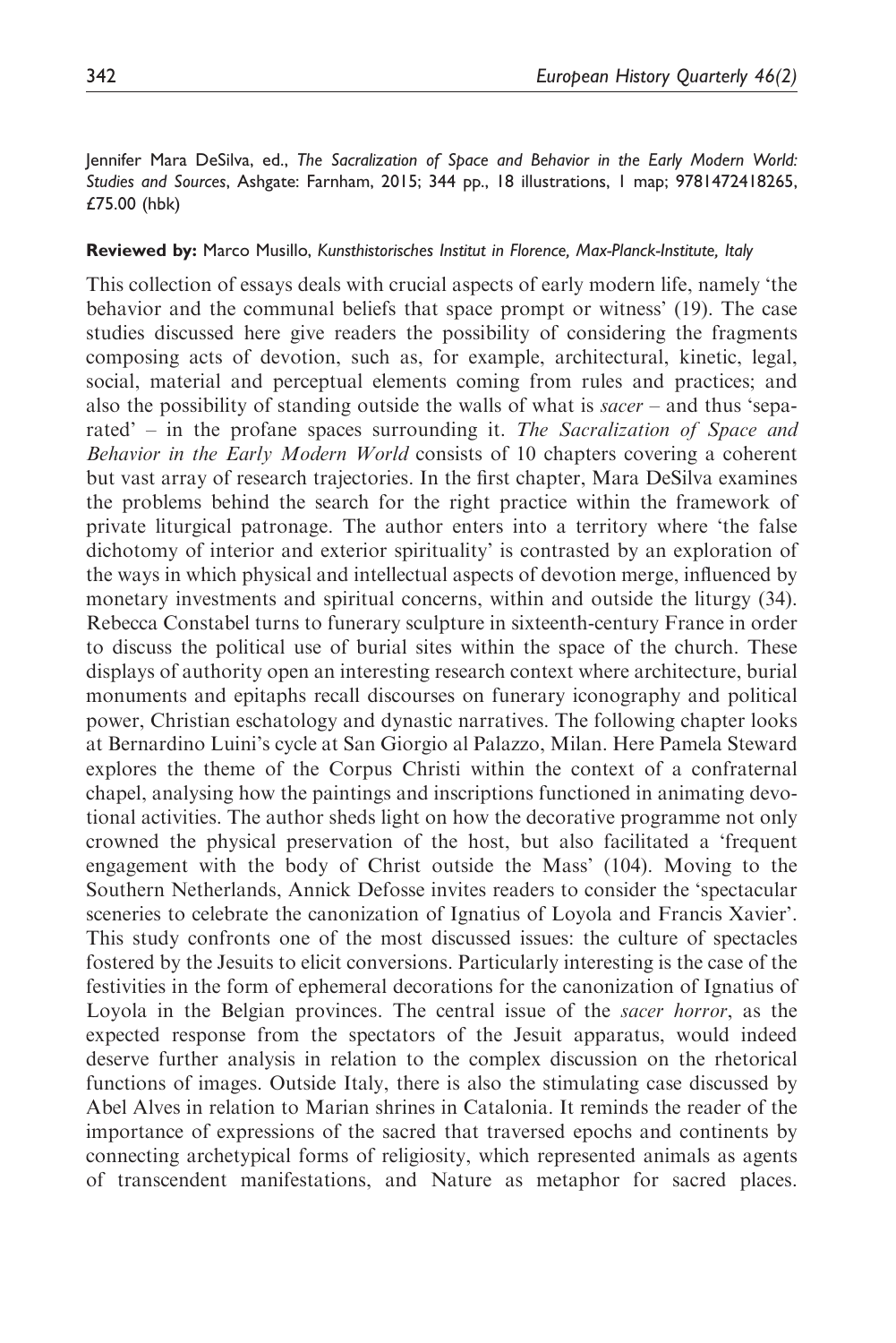The example of the Virgen de Guadalupe is particularly enlightening (173–4), although together with the concept of Nature as sacred space, it would benefit from an additional exploration into Franciscan history. Chapter 6 describes the ritual assaults against papal statues located on the Capitoline Hill in Rome, during different periods when the seat of the Holy See was vacant, from 1559 to 1644. As John Hunt argues, such actions underscored the dichotomy inherent in the figure of the pope seen as a prince and as a spiritual leader, visible for example in the description of the ritual degradation of the statue of Pope Paolo IV (186), encouraging readers to consider the connection between sacred civic spaces and spaces of civic protest. Another form of iconoclasm is presented by Eric Nelson in his exploration of the events that in 1562 shook the relic shrine of St Martin in Tours. The Huguenots destroyed the saint's tomb and cremated his remains. As argued by the author, the iconoclastic attacks, during the religious war between Catholics and Huguenots, hint at a confrontation between two different views of sacred landscape: the first saw the landscape as 'punctuated of sacred objects', and the second rejected such a network of physical objects, considering it idolatrous (199). In Chapter 8, Celeste McNamara discusses the conflict between laypeople and their parish clergy over the demarcation of sacred and profane space. The case presented here concerns the bishop of Padua's regulations during the years 1664– 1697. The disagreements over the uses and misuses of cemeteries epitomize the challenges encountered by Catholic reformers over matters of lay behaviours in sacred spaces. As vividly presented by Emily Winerock in Chapter 9, the same kind of conflict occurred in England in relation to the use of church and churchyard spaces for dancing. Interestingly, the post-Reformation rules on sacred space complicated the interpretations of a tradition that unified Protestants and Catholics by means of events of a communal nature. The last chapter takes us to the eighteenth century, and it is a pertinent conclusion, but also a possible beginning – as it shows how sacralized spaces could turn into colonial spaces. David Stiles discusses the case of the Jesuit Reductions in the Spanish colony of the Rı´o de la Plata region. The 'horrification' of the Jesuit missions' sacred space actuated by the Spanish crown is a striking example of new early modern conflicts surfacing from the entanglement between different ideas of cultural assimilation and imperial trading policymaking. Together, the studies contained in this volume succeed in presenting a 'collected perspective that compares and contrasts both broad studies that seek accurate regional generalizations and microhistories' (20). The interplay between specific case studies and broader historical views make this collection a valuable contribution, and, in a way, an exemplary hermeneutic circle where knowledge of the whole can only be obtained by looking at its parts, and knowledge of the single parts can only be achieved by an understanding of the whole. It is a fertile circle of interpretation where new findings are not only produced by the interest in texts and objects but by the interest in their relationships, which makes history visible as a space inhabited by complex social liaisons.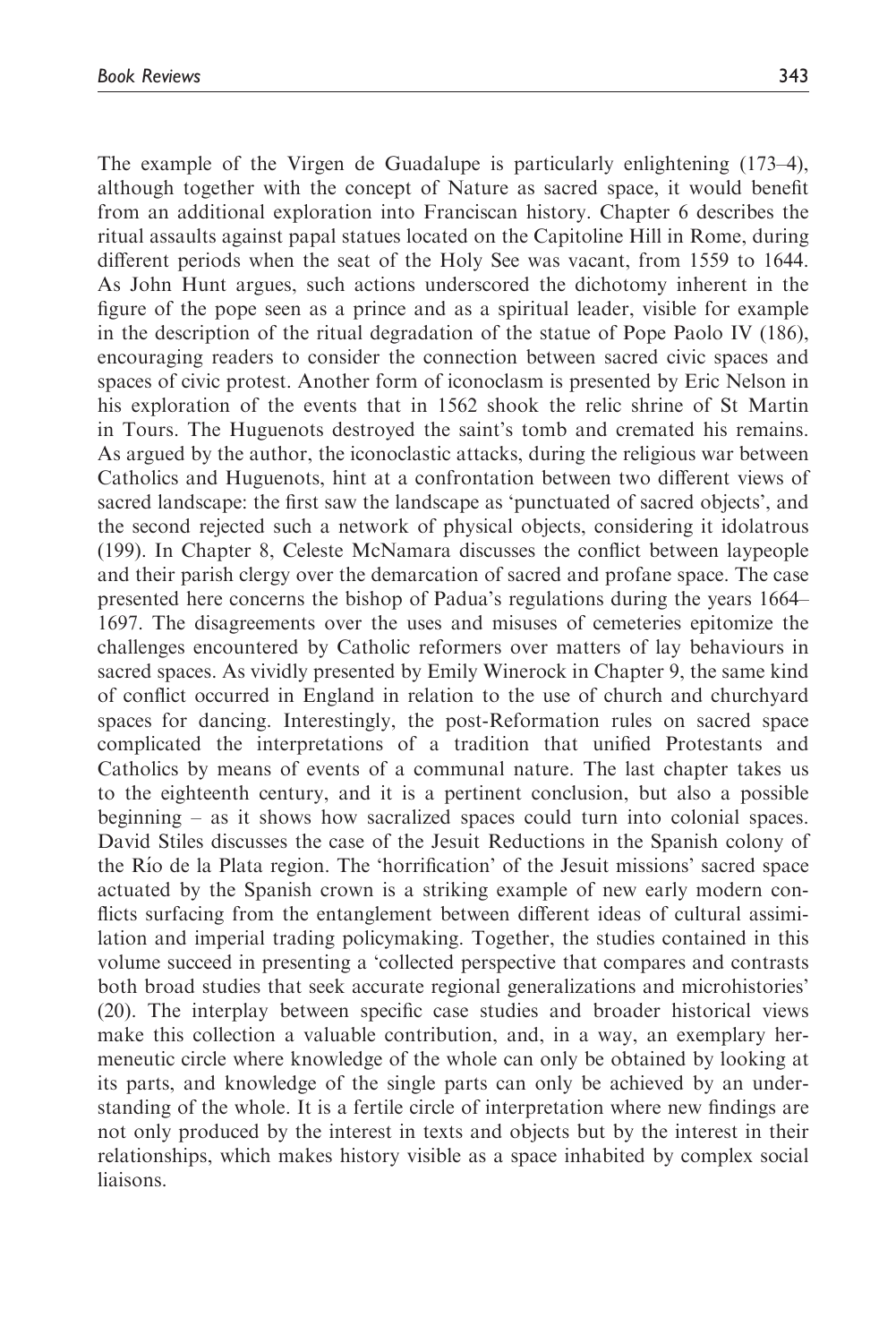Peter F. Dembowski, Memoirs: Red and White: Poland, the War, and After, University of Notre Dame Press: Notre Dame, IN, 2015; 197 pp.; 9780268026202, \$25.00 (pbk)

### Reviewed by: A. J. Prazmowska, London School of Economics, UK

Professor Dembowski is the author of an earlier history book in which he discussed a topic with which he had become familiar during the war when he lived in occupied Poland. Christians in the Warsaw Ghetto: An Epitaph for the Unremembered was published by Notre Dame Press in 2005. But his academic reputation rests on his work as a linguist, particularly in French and Provencal. In his later years Dembowski has returned to his roots and the present book is a memoir and an account of his own personal experiences. As he explains in the Preface, the first section of the book, which is entitled 'Red', deals with the painful memoirs of the war, stained as they were with blood. The second, entitled 'White', focuses entirely on his life in Canada and the USA, his marriage, family and professional successes.

Dembowski's book is not unusual. With the passage of time, many war-time survivors have finally decided to explain to their families and to convey to posterity accounts of what they had witnessed. Migration studies have further fuelled the list of publications dealing with uprooted communities and their subsequent fate. The occupation of Poland by Nazi Germany and Soviet–German collaboration meant that the Poles, of all the occupied people, experienced the worst fate. After the war, there was little sense of relief because the defeat of Germany was followed by the continuing trauma of post-war reconstruction. In that picture. Soviet domination of the region defined the future, though it was hardly wholly responsible for the hardship experienced by the civilians.

Dembowski is exceptional for conveying a truthful picture of what he witnessed during the war. He avoids the trap of obviously interpreting his memories through the prism of subsequent accounts. He is impressively balanced and objective even though the account of his war-time experiences are harrowing and in many ways complex. He saw Poland occupied and he observed how society adjusted. He was aware of the distinct fate of the Polish Jews. The presence of the Jewish Ghetto in the middle of Warsaw, the town in which he lived until the end, forms part of his narrative. His ability to observe and to see beyond the horrors is confirmed by his unwillingness to refer to all Germans as Nazis. At times this must have been at times a difficult distinction to maintain.

But the second section of the book is equally interesting, because he admits that once he left Poland he never looked back, instead making the most of the opportunities offered by Canada and then the USA to complete his education and embark on a professional career. If the first half of the book is dominated by recollections of how he and his contemporaries coped with the horrors of occupation, the second part of the book is one where the author indicates that he went forth to a new life and in that chosen path, never looked back. A story of war-time Poland is followed by an account of how as an immigrant he coped in a new environment. Intriguingly, Dembowski appears not to have ever gone back to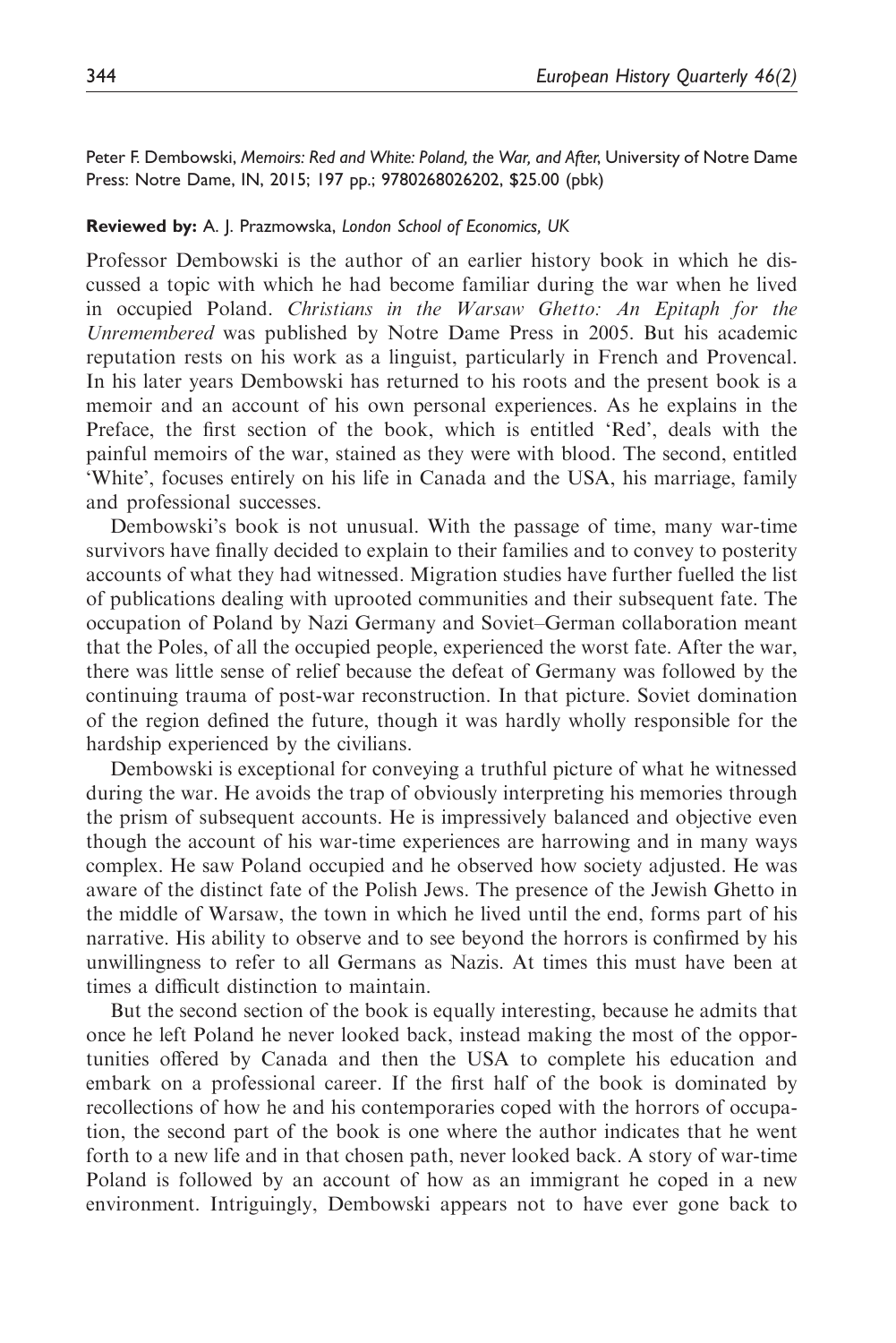Poland after the war. His new life was in North America and that is the subject of the second section of the book.

For all its merits and even though the book is written in a very personal and easy to follow style, it will inevitably mean more to those for whom he wrote it, namely his family. To a wider audience, this is a book that deals with well-known events. Even though Dembowski is an impartial and objective witness, his account adds little that was not known on both subjects: life under occupation, and migration and assimilation into a new world.

Paul Dukes, A History of the Urals: Russia's Crucible from Early Empire to the Post-Soviet Era, Bloomsbury: London, 2015; 9781472573780, £65.00 (hbk); 9781472573773, £19.99 (pbk)

#### **Reviewed by:** Janet Hartley, London School of Economics and Political Science, UK

In 2007, on an excursion during a conference on the 'Fate of Russia' in Ekaterinburg (Soviet Sverdlovsk), Professor Dukes was presented with a diploma by a woman in national dress calling herself the 'Mistress of the Copper Mountain' certifying that he had reached the crossing point between Europe and Asia and warning that a forfeit such as a song or a gift had to be paid were the border to be breached. After this rather bizarre experience he reflected that there was no English-language account of the history of the Urals and he set about rectifying that situation. The result is a clear and comprehensive chronological account of the old industrial heartland of Russia.

The definition of the Ural region is not straightforward; this is illustrated by three maps at the beginning of the book that show how the boundaries changed in the Tsarist, the Soviet and the post-Soviet period. This book concentrates on the industrial heartland of the Urals: 'the middle of the range where the mountains are less in evidence but which has been most significant as a centre for the metallurgical industry from the eighteenth century onwards, as a crucible of the Russian Empire and Soviet Union' (4). There is no coverage of the fringes of the region, such as Orenburg in the south, and the Khanty-Mansi lands in the north, which means in turn there is little discussion of the role of the Cossacks in the southern borderland or of the lifestyle of the several groups of indigenous peoples who inhabit the Ural region or of their relationships with new settlers.

The book is divided into eight chapters, of which four cover the period from 1552 to 1921 and four Soviet and post-Soviet Russia – almost half the book is concerned with developments in the twentieth century. The account draws on a number of significant post-Soviet historical accounts of the Urals.

The industrial development of the central Ural region is the main focus of the book, from the factories established by the Stroganov and the Demidov families in the seventeenth and eighteenth centuries through the intensification of industrial development in the late nineteenth century and the massive drive to industrialization in the 1930s and the years of the Second World War. The richest sections of the book assess the enormous human cost of the industrial effort in the mid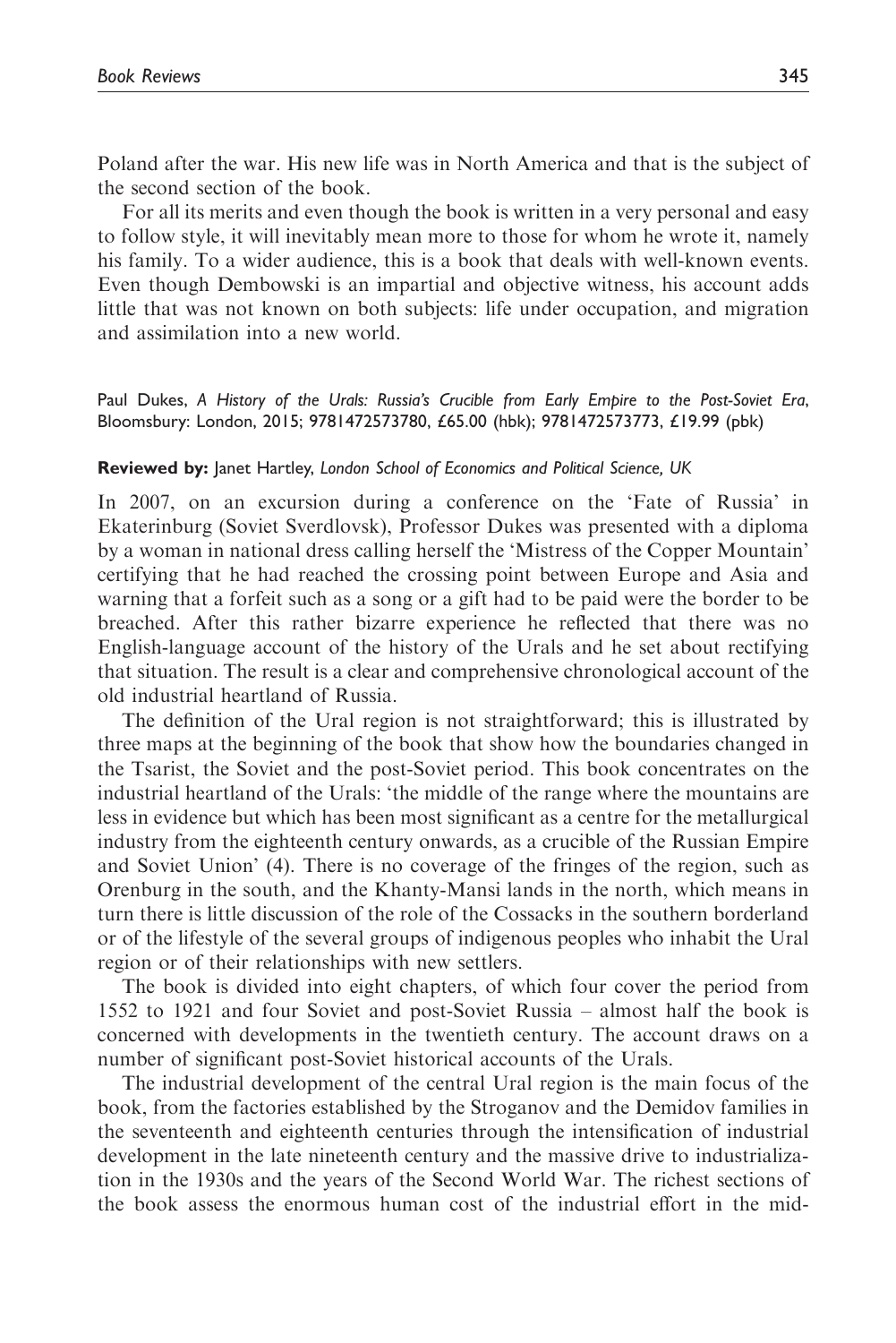twentieth century. The description of the construction and development of the great new steel city of Magnitogorsk in the eastern Ural region are particularly revealing, including accounts by contemporary Soviet citizens and the young American, John Scott, whose Behind the Urals: An American Worker in Russia's City of Steel, published in 1942, charts not only the hardships of those years but also the disillusionment of many who felt that they had sacrificed so much not only to modernize the country but also to ensure military success in the war.

The general picture drawn of the Urals is one of almost unrelenting grimness: for most of the Tsarist, Soviet and now in the post-Soviet period, factory and urban workers in the region experienced poorer living standards than in other parts of the country – worse housing, low standards of safety at work, poor health care, pollution, radiation in the modern period – only in part compensated by the establishment of educational establishments (the zemstvos of Verkhotur'e and Ekaterinburg were particularly active in the late nineteenth century), cultural outlets and, in the twentieth century, sporting centres and cinemas. The conditions of prisoners (in Soviet Gulags and camps of German POWs) were particularly harsh, but many ordinary Soviet citizens left the Urals when they could. The exception to this hardship in the Soviet period was life in the secret 'closed towns', half of which (five) were set up the Urals in the 1940s to develop atomic and other military weapons and technology. The general living conditions were better in these closed cities than elsewhere, not only in the Urals but in the Soviet Union as a whole, but at a potentially huge price in terms of radiation leaks and accidents, the most notorious of which was the nuclear accident in the closed city of Ozersk, near Cheliabinsk, in 1957 which exposed some 270,000 people to a deadly radioactive cloud.

While the stoicism and suffering of the Russians in this region are well documented in this book, there is less analysis of their self-perception of being 'Russia's crucible'. Did the inhabitants regard themselves as different from any other workers in factories in European Russia or Siberia? Was there a sense of being special as a borderland between Europe and Asia? Or is the Mistress of the Copper Mountain demanding forfeits in vain?

Dennis Dworkin, ed., Ireland and Britain, 1798–1922: An Anthology of Sources, Hackett Publishing: Indianapolis, IN, 2012; 298 pp.; 9781603847421, \$49.00 (hbk); 978603847414, \$18.00 (pbk)

# Reviewed by: Emmet O'Connor, University of Ulster, Northern Ireland

History has acquired an extraordinary topicality in Ireland at present. After the outbreak of violence in the North in 1969, state agencies shied away from it, blaming the unrest, in part, on the celebrations of the golden jubilee of the 1916 rising. Since the onset of the 'peace process' in 1993, the preferred approach has been to manage the past by making commemoration state-led and inclusive of what the authorities regard as acceptable versions of both nationalism and Unionism. The strategy has become very evident in addressing the centenaries of the formative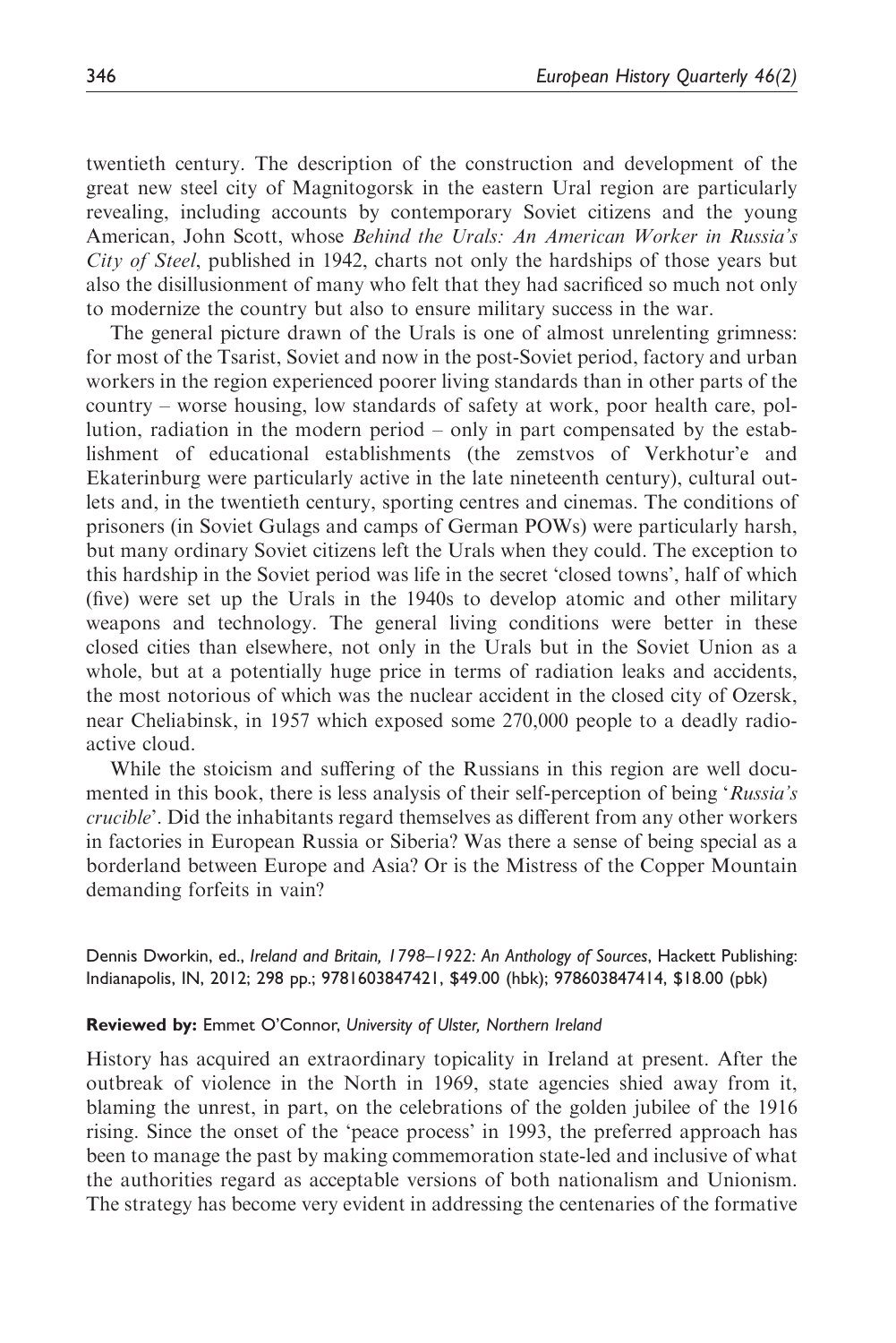events between 1912 and 1922, which saw the creation of what became Northern Ireland and the Republic of Ireland. Moreover, the public response to remembrance has been enthusiastic, partly because commemoration itself has become a contested entity in the endless rivalry between nationalists, Unionists and their critics. Arguably all public history tells us as much about the present as it does about the past, and all commemoration is more about politics than history.

Ireland and Britain, 1798–1922 is a therefore a timely and very useful teaching tool for students of modern Irish history. Dennis Dworkin offers an introduction synopsizing the history and placing it in a comparative framework, reproductions of 56 sources on Ireland, a glossary of the main dramatis personae and events, a chronology, and a guide to further reading. The range of sources is impressively imaginative and extensive, and includes extracts from political and social commentaries, speeches, letters, parliamentary debates, newspaper articles, poems, songs, and a short story by James Joyce. Most are illustrated with drawings, photographs, or maps.

The substance of the book is of course the sources, and an anthology stands or falls on the choice and organization of the selection. Dworkin manages both judiciously, grouping his reproductions in four chronological chapters, each of which is subdivided thematically. Chapter 1 is the most political in theme, and deals with the making of the union with Britain in 1800 and the emergence of nationalist demands for its undoing from the 1830s. Chapter 2 takes a more cultural perspective in examining various expressions of nineteenth-century Irish nationalism. Chapter 3, 'new departures', is the most diverse in its range of topics and sources, which vary from Friedrich Engels on 'The agricultural proletariat' to Liberal Unionist Hugh de Fellenberg Montgomery on the Orange Order. The final chapter focuses on the Ulster Covenant, the Easter Rising and feminism, pillars of the current 'decade of centenaries'. As Dworkin admits, some documents have been chosen to reflect changing historiographical fashion, and he has shown some prescience in including sections on women as the public history of events leading to the Easter Rising has become heavily feminized. One of Irish television's flagship drama productions on the rising, Rebellion, which attracted 41 per cent of the available audience for its opening episode, is based primarily on the story of three fictional female characters. If only the women had been so central in actuality! Each chapter and each set of documents is prefaced by an introduction from Dworkin, so that the reader is given a history as well as a collection of texts.

The one disappointment is the lack of attention given to labour, industrial and social history, including issues like emigration. Only three documents, from Engels, Karl Marx and James Connolly, address these topics in part, and the last two are primarily about politics. Symptomatically, Jim Larkin's birth year is given as 1876 (173) when scholars have accepted since the mid-1980s that he was born in 1874. Equally revealing is the inclusion of a Connolly text, when Larkin had the greater impact on the Irish Labour movement.

Undoubtedly, Dworkin succeeds in his handling of the central theme, which is essentially about the failure of the Union of 1800 and its replacement with two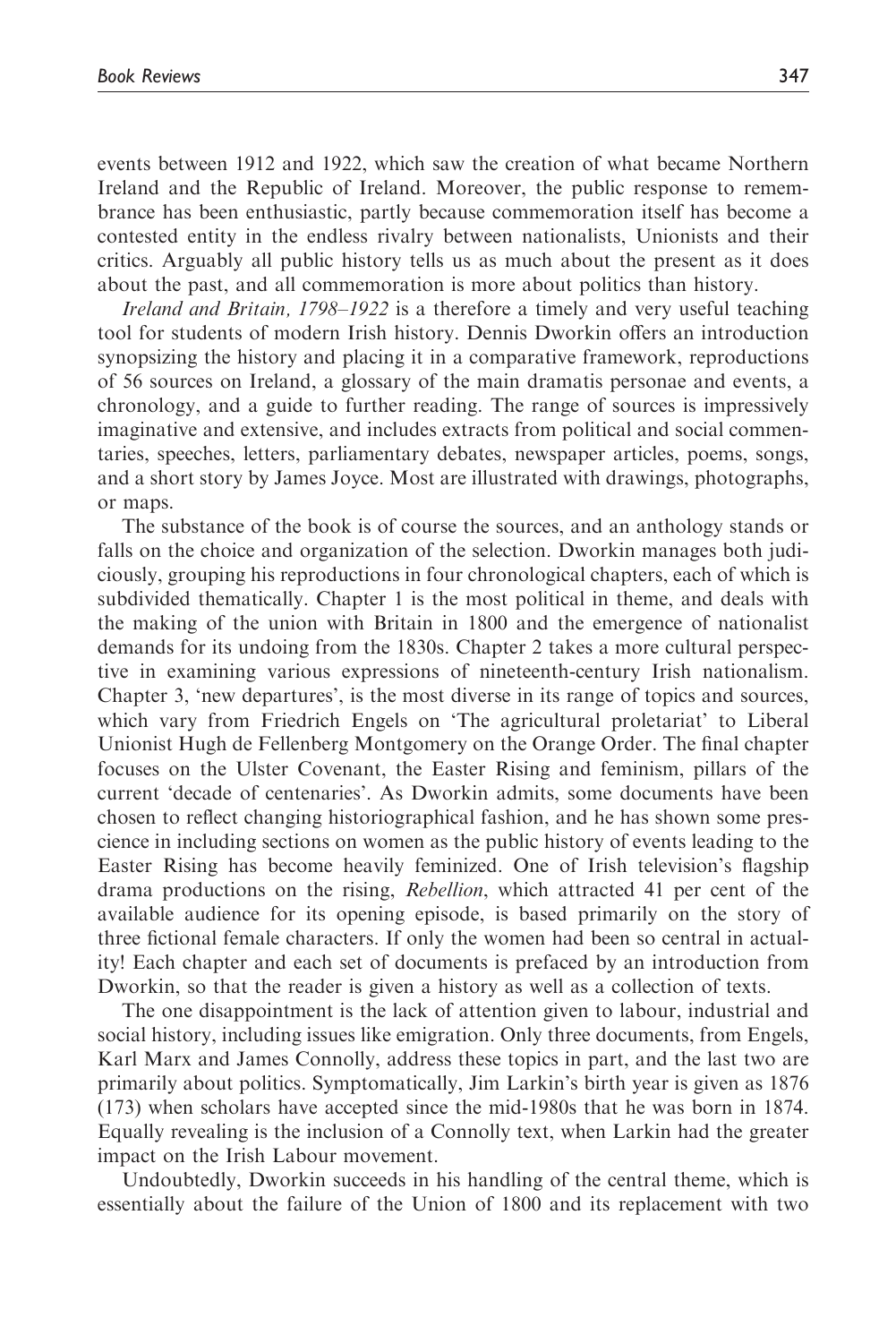states dominated by nationalism and Ulster Unionism. He has an easy facility for writing clearly and concisely, and, despite a sympathy with the nationalist masses, he offers analyses which give fair consideration to all of the main political factions in Ireland. The book may appear too advanced to have much appeal to the general reader – though it presumes no prior knowledge and could be read profitably by anyone – but it certainly will commend itself to the student or academic. And no matter how well versed they are in Irish history, they are sure to find some previously unknown textual treasures accompanied by sharp, insightful commentaries.

# Kent Eaton, Protestant Missionaries in Spain, 1869–1936: 'Shall the Papists Prevail?', Lexington Books: Lanham, MD, 2015; 382 pp.; 9780739194096, \$110.00 (hbk)

# **Reviewed by:** Mary Vincent, University of Sheffield, UK

There is, as yet, little scholarly work on Spain's small protestant minority, and this first full-length study of British missionaries is therefore to be welcomed. The book's remit is narrower than the title suggests, as the Protestants under investigation are 'Plymouth' Brethren, the largest and most significant of the British missionaries but not the only ones. Historically, the Brethren were the largest Protestant denomination in Spain and Eaton points out that these were their hardest worked mission fields, albeit for comparatively little reward. Dr Eaton worked at a Spanish Bible college before starting work on the thesis that became this book. His stance is thus that of an 'insider', which allows for valuable reflection around mission tactics and how to evaluate the success – or otherwise – of the missionary enterprise.

The book provides many insights. There is a welcome acknowledgement of Protestantism's association with the working class and the poor in Spain, which the author associates with limiting the missions' impact, given the failure to penetrate the elites. There are also illuminating discussions of the women who were involved in mission work, though the author has disappointingly little to say about missionary families, several of whom stayed in Spain over generations, in the case of the Turralls and the Chestermans, with ministry passing from father to daughter. This absence may reflect Eaton's sources, which are missionary letters published in the Brethren's Echoes of Service magazine. As the archives for this period were lost in bombing raids during the Second World War, this reliance is understandable. But it would have been illuminating to supplement them with the voluminous later correspondence, so as to reveal more about the mission families he discusses as well as providing retrospective material on the earlier period.

Instead, Eaton focuses on the missionaries' self-understanding, in particular, on how their reliance on the metaphor of 'sowing' not only helps us to understand their extraordinary resilience but also explains their limited success. The missionaries sowed the seed, leaving the rest up to God. Understandably, Eaton finds such a position frustrating, and his main analytical concern is to account for the lack of return – that is, conversions – the Brethren experienced for their considerable,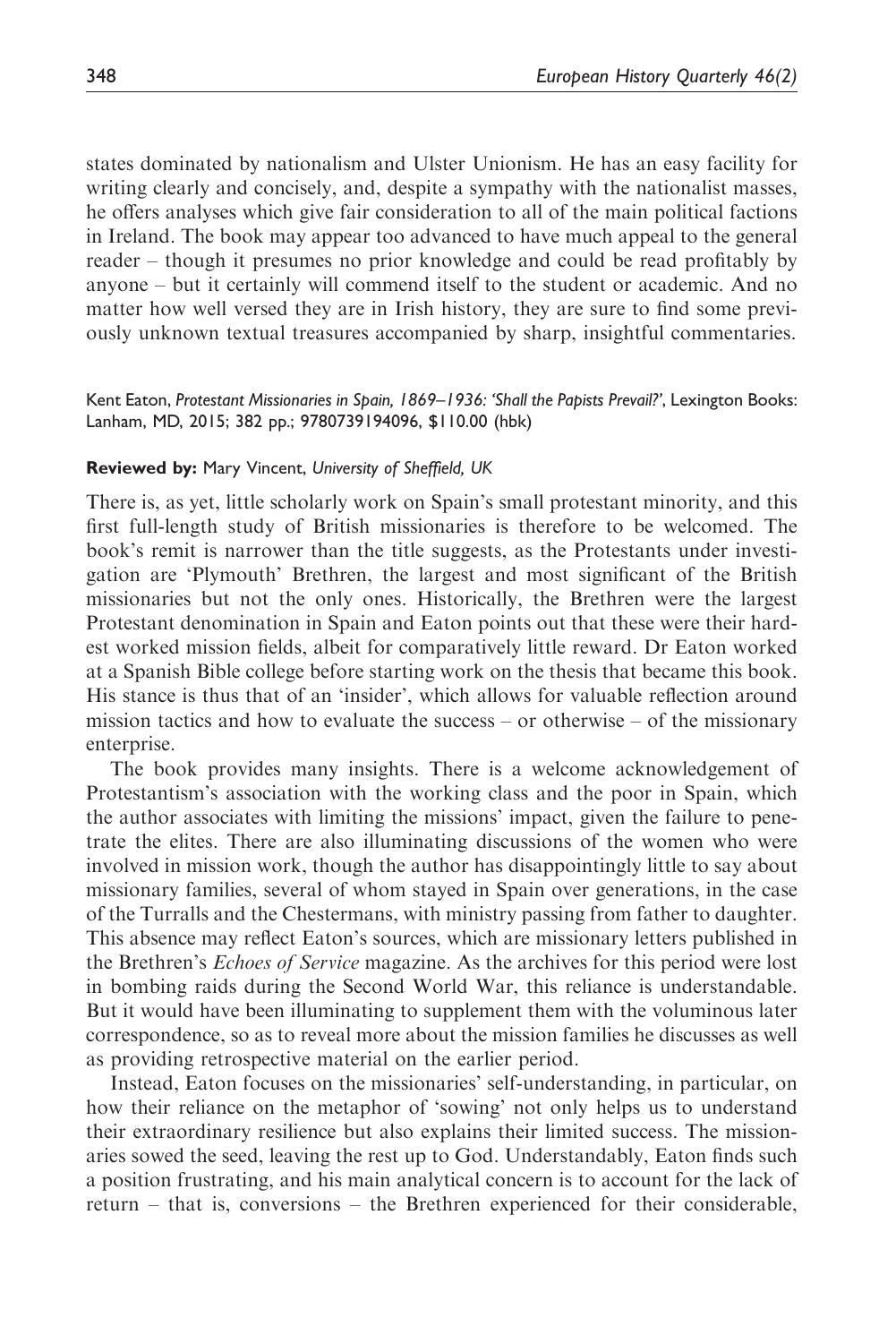sustained effort. Given this investment, the author emphasizes their comparative failure, which he presents in terms of a 'colonizing' approach that left local assemblies dependent on British mission structures and the missionaries themselves reluctant to bring on local talent or to hand over to local people. Though there is no doubt these tendencies persisted, Eaton overstates their explanatory force. Other factors were at work, not least the Brethren's own ecclesiology, which dispensed with institutional structures or overarching administrative hierarchies. Inevitably this impeded church development in Spain and may have also contributed to the rapid contraction of the sect in the second half of the twentieth century.

Other non-conformist groups have experienced similar decline. Eaton rightly points to the Brethren's remarkable dominance in Spanish Protestantism, but the country was also evangelized by Baptists and Methodists and some comparative discussion of their relative fortunes would have helped make the case for the Brethren's failure. There were also other southern European mission fields, and it would be interesting to know if the Spanish pattern was repeated in, for example, Italy or Portugal. This though is not the author's purpose. One of the most attractive, if unconventional, features of the book is a sense of dialogue between the author and his sources, which reflects his insider position. He takes his protagonists seriously, treats their thoughts and feelings with respect, and fully recognizes the extent of their pastoral task. Yet these strengths are in some ways also weaknesses. This sense of dialogue makes the book less sharp in terms of chronological focus; it ranges across the period and beyond, at times as if there were no difference in the treatment of dissenters under the Restoration Monarchy and under the Franco regime. Most of the historical analysis is contained in two substantial central chapters and the discussion of the Second Republic is disappointingly brief and rather muddled. More stringent editing might have removed the many digressive footnotes and encouraged more reflection on the sources. This is, in short, an interesting and thoughtful, but not always scholarly, contribution to the understudied field of Spanish Protestantism.

Anne Fuchs, After the Dresden Bombing: Pathways of Memory, 1945 to the Present, Palgrave Macmillan: Basingstoke, 2012; 296 pp.; 9780230285811, £67.00 (hbk)

Tony Joel, The Dresden Firebombing: Memory and the Politics of Commemorating Destruction, I.B. Tauris: London, 2014; 320 pp., 12 illustrations, 2 maps; 9781780763583, £68.00 (hbk)

#### Reviewed by: Stefan Goebel, University of Kent at Canterbury, UK

Why, of all the cities bombed in the Second World War, is Dresden the one that seems to stand out? Was this possibly 'The worst pre-atomic war bombing ever', as the cover of a popular 1983 paperback has suggested? For many, the answer lies in the sheer scale of destruction wrought on the Saxon capital by American and British bombers during the air raid of 13 and 14 February 1945. Inflated figures about the death toll – ranging between 100,000 and 300,000 dead – circulated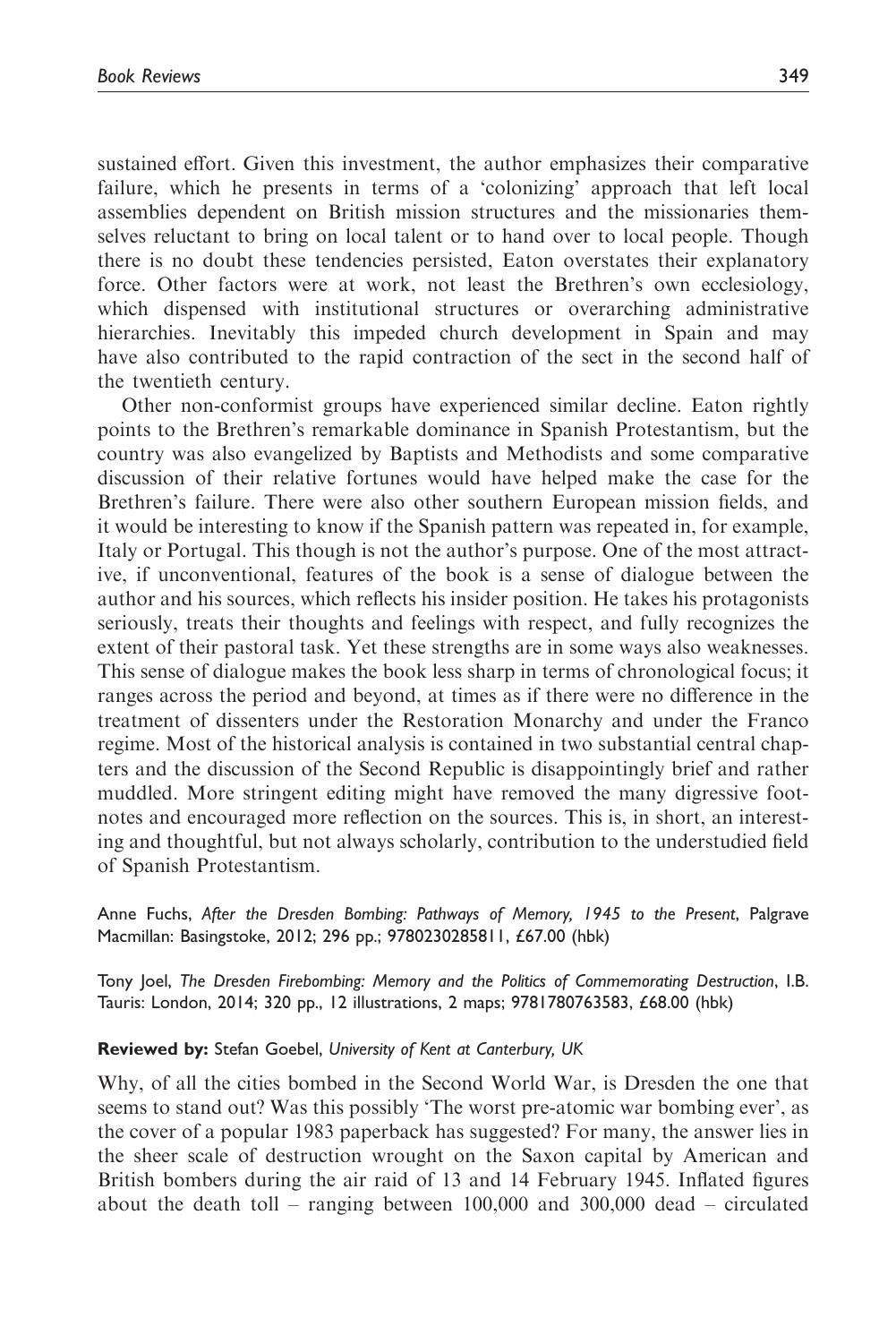widely in the post-war era, despite the fact that the authorities' body count amounted to 25,000 fatalities. In an effort to conclude a long-standing debate, the city of Dresden established an historical commission in 2004, tasked with finding out the actual number of dead. After nearly six years of research, the commission confirmed, in essence, what had been the official figure all along: a maximum of 25,000 dead. If one wants to understand why Dresden matters, one has to look beyond the figures. Dresden's rise to special status among the war-torn cities was not predetermined by the absolute scale of destruction but was a product of the politics of memory: this is the subject of these two new books about the aftermath of the Dresden bombing. Both works explore the post-war repercussions, cultural and political, of an event that has gained iconicity.

Of the two books under review here, Anne Fuchs' After the Dresden Bombing: Pathways of Memory, 1945 to the Present is the more ambitious and wide-ranging. Her aim is to dissect what she terms 'the Dresden impact narrative' by exploring four different forms of media – pictures, architecture, literature, and film – that have transmitted this narrative. Fuchs approaches the Dresden bombing as a 'case study' (xiii) that allows her to make a theoretical point about the workings of collective memory, that is 'the role of genre-specific templates and the intermedial exchange' (5). Although she does not use the label, her work performs what Stefan Haas has called the 'media turn' in historical studies. To be sure, Fuchs is a professor of German, but her monograph demonstrates how disciplinary boundaries have become fluid within the booming field of memory studies.

The book opens with a powerful discussion of the representation of Dresden in photography and fine art in the immediate post-war years. Fuchs zooms in on the work of the photographer Richard Peter on the one hand and the graphic artist Wilhelm Rudolph on the other. Between them, Peter and Rudolph produced some of the most recognizable visual images of the devastated city. Both documented the impact of the bombs through a series of images of total ruination. Through their respective media, Peter and Rudolph captured landscapes of destruction devoid of human life. There are no direct references to human suffering, nor to human agency in the catastrophe. The overall impression is, Fuchs stresses, one of apocalyptic excess that transforms history in a 'supra-human force'.

A compulsive stock-taker of the destructiveness of the bombing – and, by extension, of human history – Rudolf produced some 200 drawings, of which he selected 150 for his cycle *Das zerstörte Dresden* (The Destroyed Dresden). Fuchs' analysis of Rudolph's cycle is one of the gems of this book. She demonstrates the importance of studying the cycle in its entirety rather than the individual images. While some of Rudolph's drawings of landmark buildings, such as the destroyed Frauenkirche, have become iconic, the overwhelming majority of pictures in the cycle show ordinary street views. This serialization creates an overpowering sense of destructiveness. Fuchs notes that the first exhibition took place in Dresden in 1950, but that the cycle was later shown in other cities, too, such as Kassel, itself heavily bombed in the war. Yet, one wonders how stable the image was and to what extent it was shaped by the respective exhibition context. Did Rudolph's images convey the same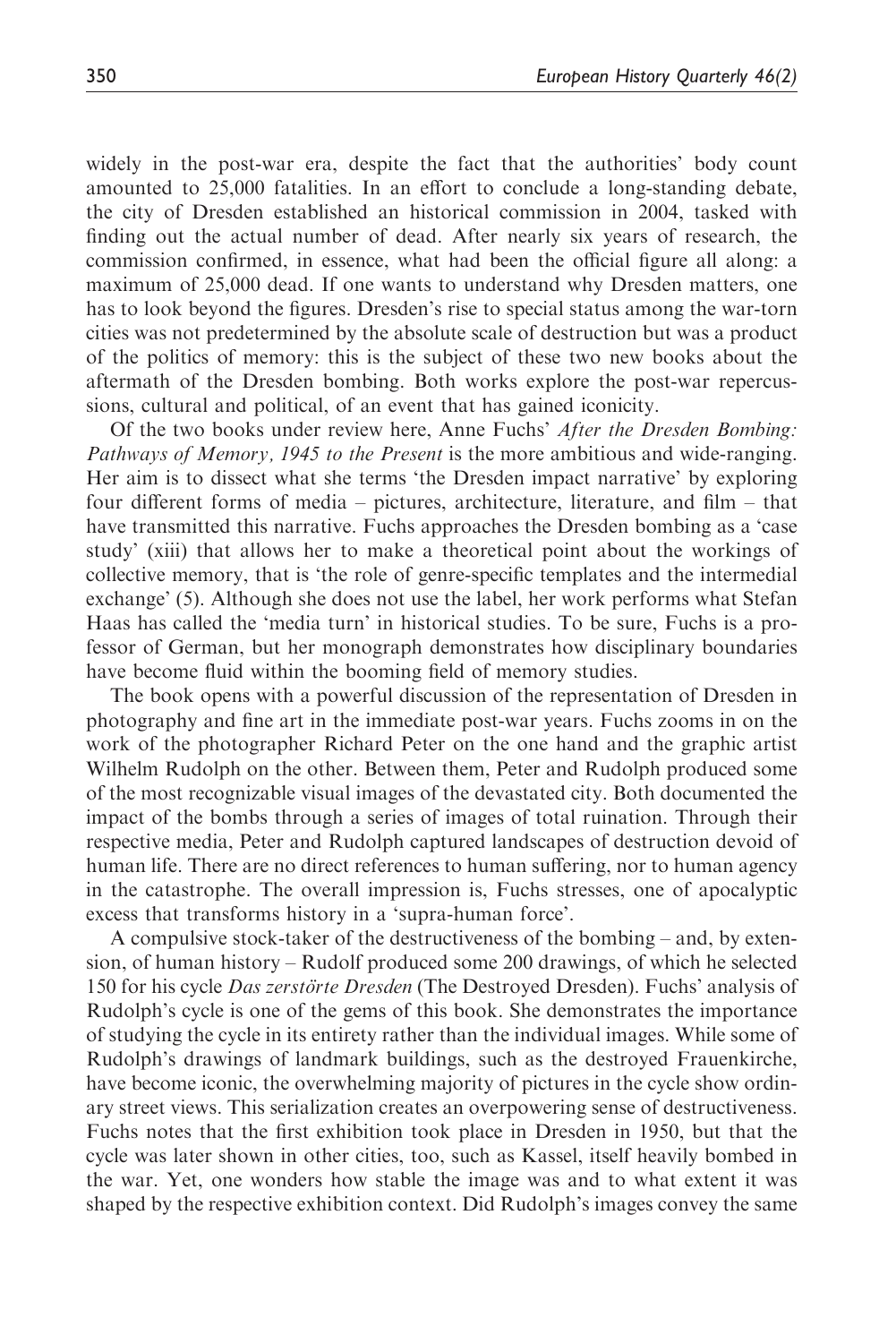allegorical sense of destructiveness everywhere they were displayed, or did different exhibition venues impose different meanings on the pictures?

Fuchs argues that visual images more than any other medium have shaped the post-war generation's understanding of the Second World War and that iconic photographs 'exceed the power of language' (16). This echoes a point that historians have made, too: namely, that the Second World War (in contrast to the Great War and its 'war poetry') was a visual war above all else. Yet, this seems a strange admission from a scholar of literature, given that the Dresden bombing has produced an especially dense literary legacy. From Gerhard Hauptmann to Durs Grünbein, that air raid has become a staple of post-war literature and poetry. Moreover, the air raid on Dresden is an episode that features prominently in the literature of other countries, even countries not involved in the bombing. Fuchs revisits the work of Kurt Vonnegut and touches on Michael Morpurgo, but seems to have no space for either Harry Mulisch or Henri Coulonges. Is it really possible to establish a clear hierarchy of memory media? Does it make sense to assert the primacy of the visual? Fuchs' study shows in fact a tendency of different media to overlap and reinforce each other. The topographies of memory in Brigitte Reimann's Franziska Linkerhand (1974) and the invocations of photographs of 'The old Dresden' in Uwe Tellkamp's The Tower (2008) suggest a blurring between architecture, photography and literature, offering interplay between morphological and imaginary landscapes.

The thematic structure works well for Fuchs' monograph, although from the historian's point of view it has the disadvantage that it does not convey a clear sense of how Dresden's commemorative culture has changed over time. Readers interested in the evolution of commemorative practices should consult Tony Joel's The Dresden Firebombing: Memory and the Politics of Commemorating Destruction. This book is a study of the anniversaries, their underlying politics and media representation, especially since the 1980s. The book opens with chapter on the history of the bombing, followed by another on the commemoration between 1946 and the early 1980s, but for Joel the story really begins in 1985, and the bulk of the book explores commemorations between the mid-1980s and 2005. Joel, a historian, aims to show how the city evolved into 'the paradigmatic German *Opferstadt'* (39), a collective victim of the Second World War, during this period. The 13th of February 1985 occupies a central space here as the last 'milestone' day of remembrance before the reunification of Germany. This day saw a mass rally, the reopening of the rebuilt opera house, and various commemorative activities around the ruins of the Frauenkirche. The rally was significant because it acknowledged Dresden's symbolism as 'victim city' from a European or even universal position, while a wreath laid on behalf of the federal president at the ruins indicated an emerging 'hybridisation of German-German memory' (138) even before the fall of the Berlin Wall. Victimhood, cosmopolitanization and hybridization are central themes of the book, which shows that developments commonly seen as post-reunification date to some extent back to the late days of the GDR.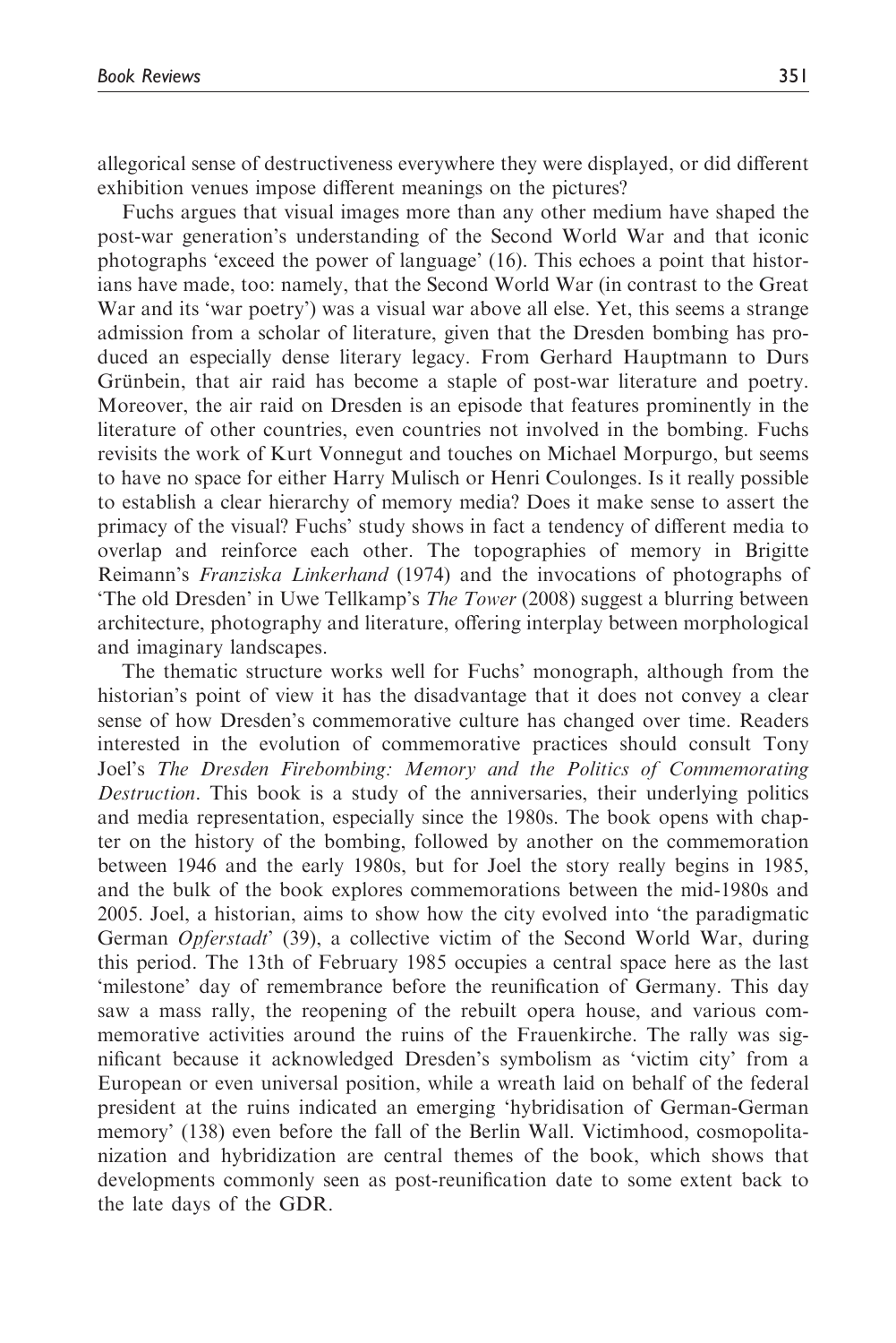Joel highlights the duality of the image of Dresden in the aftermath of German reunification. On the one hand, Dresden became a (perhaps even the) national symbol of German suffering in the war, and on the other hand, a site of reconciliation between former enemies. Much room is given to the international, notably the British dimension. The controversy surrounding the statue to Bomber Harris in 1992, the Queen's state visits to Germany in 1992 and 2004, the work of the Dresden Trust to support the rebuilding of the Frauenkirche provide a rich context to explore the transnational dimension of post-unification identity politics. Reconciliation remained a key theme in 2005, but the 60th anniversary also revealed the nastier side of the German victimhood discourse. Dresden became a 'memory battleground' in which crude calculations such as 'Auschwitz minus Dresden equals zero' (249) achieved notoriety.

Joel relies almost exclusively on newspapers; the rich archives, into which Fuchs has dipped, have not been used. It does not become clear whether this is a pragmatic or conceptual choice, or a combination of both. The archives are vast and, after all, Joel's aim is to show how the bombing of Dresden has been mass mediated. While his analysis of the official commemorations and their press coverage is highly sensitive to nuances and developments, the aims and composition of the group(s) he calls 'socially-based agents' remain vague. The heterogeneity of these social agents – ranging from committed Christians to Ausreisewillige – and the internal conflicts within the Protestant church in the 1980s are only alluded to. Neither do we learn much about the Stasi's interventions behind the scene. Thus the focus of this book on the anniversaries and the city centre as the commemorative 'battleground' is, to some extent, a reflection of the type of sources used.

Fuchs' and Joel's books complement each other nicely. The former concentrates on the culture of memory and representations, the latter on the politics of remembrance and signifying practices. Fuchs adopts a thematic approach, whereas Joel charts the chronology of the anniversaries. Both scholars suggest that the Dresden bombing has become a symbol, not just on a local and national but also on a global level; a symbol shaped by commemorative media, ranging from visual images and literary works to political rituals and newspaper coverage.

Anne Gerritsen and Giorgio Riello, eds, Writing Material Culture History, Bloomsbury: London, 2015; 352 pp., 86 illustrations; 9781472518576, £65.00 (hbk); 9781472518569, £19.99 (pbk)

#### Reviewed by: Katy Barrett, Royal Museums Greenwich, UK

There have been so many 'turns' in the study of history in recent decades that you could be forgiven for thinking that the discipline is in a tailspin. Yet each has clearly brought its rigour and nuance to an increasingly diverse subject. One of the more recent turns has been to the material, as historians have learnt from other disciplines how to use objects as a means of studying the past. Much rich and rewarding work has come out of this vein, not least as historians have looked at the material qualities of texts alongside objects.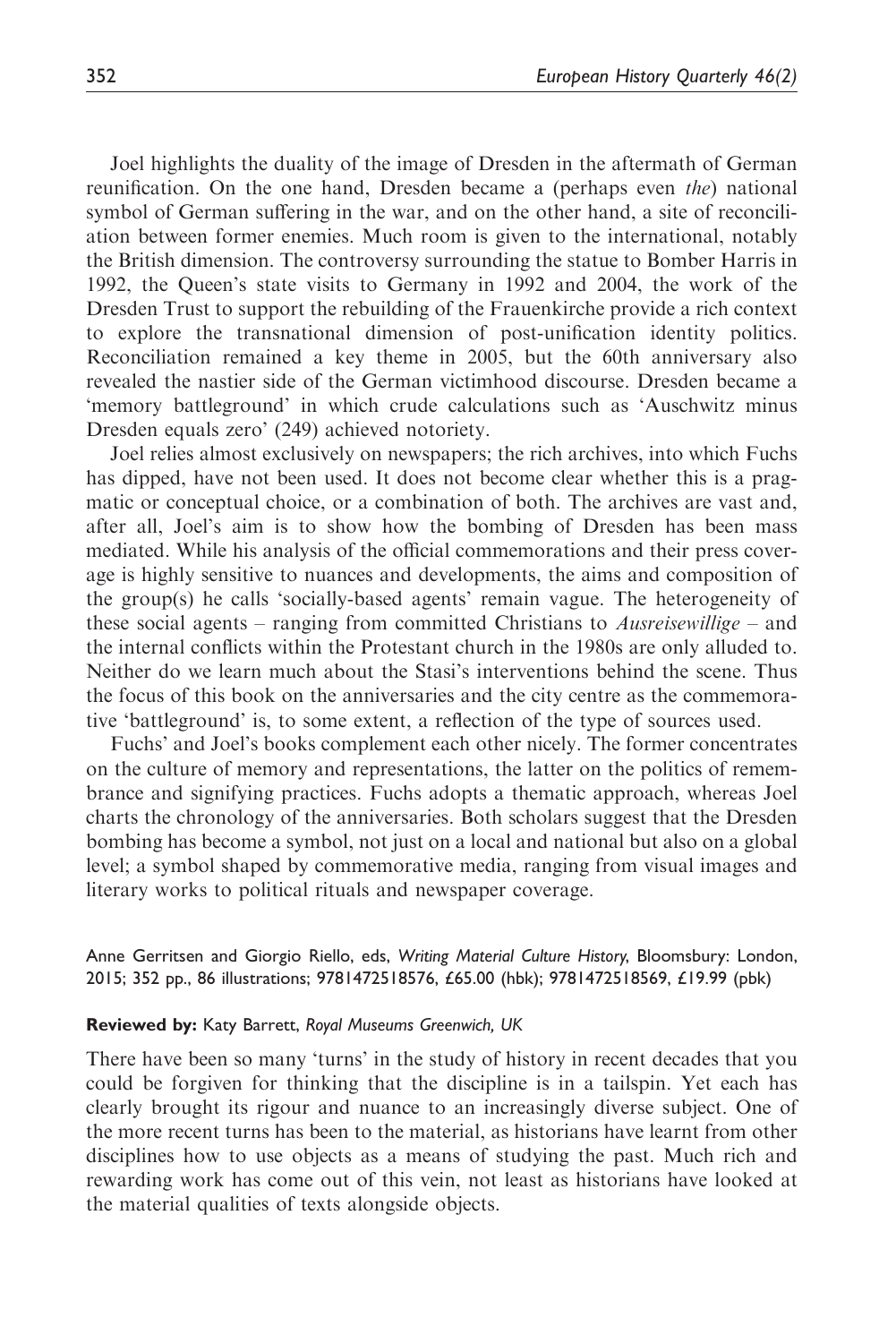Yet, for students steeped in textual analysis and questions of bias, the move to consider material records can be a tricky one. The time is therefore ripe for a work on how and why to write material culture history. This is what Gerritsen and Riello have created in an edited work that brings together 25 contributors, many of whom have themselves shaped and spearheaded the use of material culture. In three themed sections that mix longer conceptual chapters with case studies, the authors consider both how and why material culture history should be studied, and the history of its development and relationship to other disciplines. This book not only ably lays out the field of material culture history, but critiques and questions it.

Introducing the contributions that follow, Gerritsen and Riello consider what objects bring to the study of history. 'Material culture... consists not merely of ''things'', but also of the meanings they hold for people... the affective, social, cultural and economic relationships that form our lives' (2). Objects are not just the props of history, but tools that shape its course. They are also, of course, only useful in so far as historians ask of them the right questions. Objects have their limitations – material, practical, conceptual – which any historian must appreciate and negotiate. The point of the breadth of contributions is, partly, to make clear that the strength of material culture is in its interdisciplinarity and its range of methodologies.

Opening the collection with a section on 'Disciplines' is a clear means of making this point, with scholars from art history, anthropology, archaeology and English literature unpeeling the layers that material studies add to their field. It brings a democratization of elite objects, a route to those who do not leave a textual record, and a cultural richness to political and economic history. It emphasizes understanding the changing values and meanings of different materials, it helps to show how the histories of disciplines themselves have developed. For many the conclusion is, of course, that objects must work with texts to create a deeper understanding of the past. Catherine Richardson makes how clear how important it is to appreciate the language with which people communicated their belongings.

A section on 'Histories' then lays out a compelling range of examples of the different histories that can be informed by material culture. In particular, this section shows how objects have brought a renewed interest in the history of senses and emotions. From changing cultures of sleep, to the importance of lustre in a world without electric light, chapters emphasize the aspects of life to which a physical thing can give access. Global histories also emerge strongly, as the networked world of imperial commodities allows the historian to trace changing cultures of exchange, imitation and exploitation. The collection of objects brought together in this book range from carpets to baskets, houses to figureheads, and wills to Lycra leggings. Yet, Ulrich Lehmann raises the crucial question of how far material culture can travel from histories of consumption and shopping, proposing historical materialism as a new means of appreciating a French revolutionary wallpaper design.

Most importantly perhaps, the final section considers 'Presentations' of material culture, with contributions from museum curators, conservators, digital archivists and historical film advisors. These all present challenges to the traditional history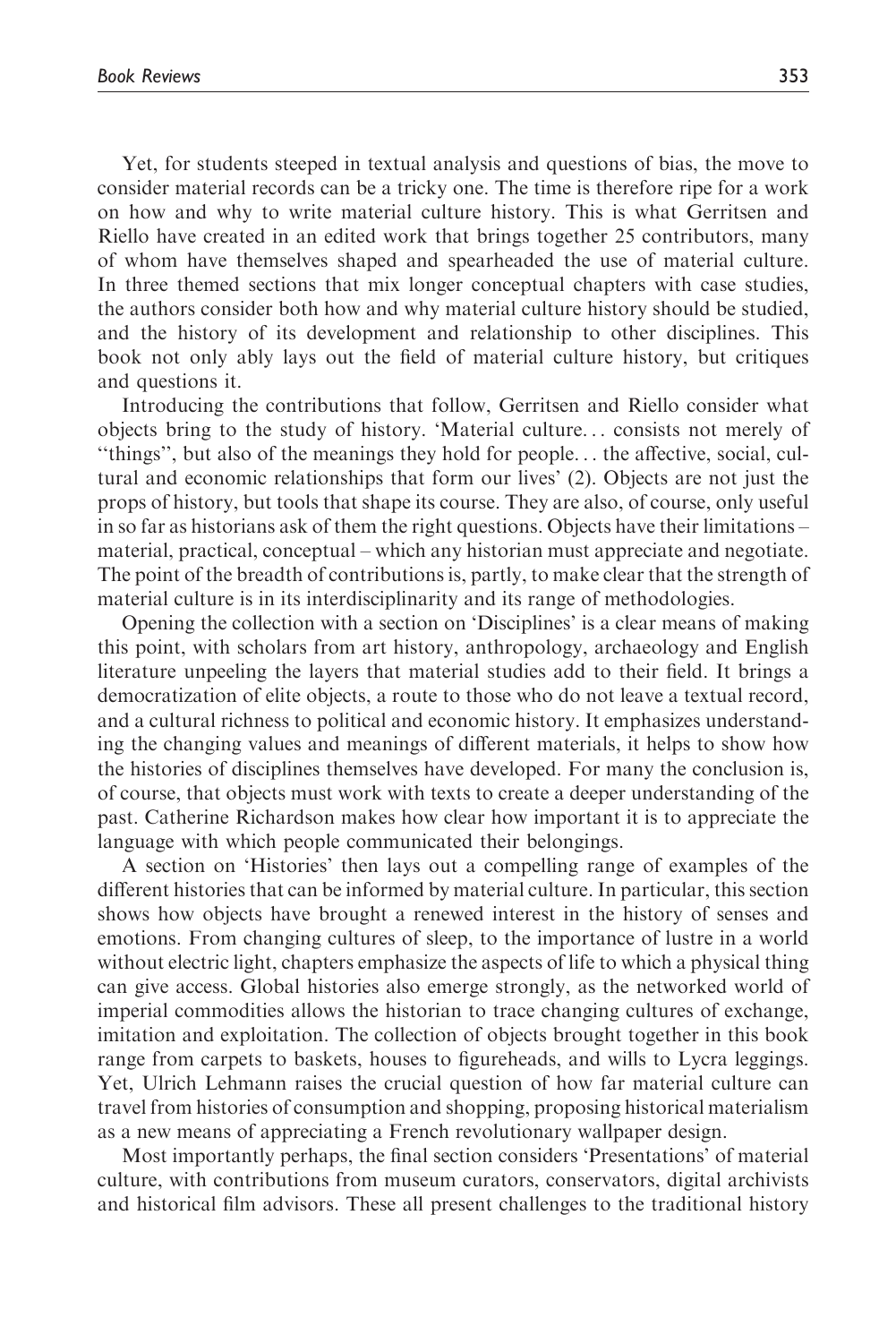profession, bringing a particular emphasis on modes of display. Yet, as Hannah Greig argues, all historical writing requires representation, the film set merely brings a new set of challenges. Likewise, in a world where academia increasingly has to justify its 'impact' and where higher tuition fees mean that students proactively seek clearer career paths, these practical (and fashionable) applications of historical study cannot but be appealing.

The book ends with a list of online resources, mostly museum and library collections, and here we reach the problem that ever plagues publication of visual and material history. This is an impressively well-illustrated volume, with every chapter referencing at least one image, and over eighty in total. The publishers are to be applauded for an achievement well known to be time-consuming and costly. Yet, these images are black and white, two-dimensional representations of three-dimensional objects; things that the texts have compellingly informed us are rich in haptic and sensory meaning. How can a photograph of a handbell really show us the rich soundscape that Flora Dennis uses it to conjure? The material form of the book is clearly no longer adequate to communicate the subtleties that material culture can bring to the historical table. It is here that we must look to the next turn, the digital, to show us the way forward.

Amelia M. Glaser, ed., Stories of Khmelnytsky: Competing Literary Legacies of the 1648 Ukrainian Cossack Uprising, Stanford University Press: Stanford, CA, 2015; 320 pp., 2 maps, 9 figures, 1 table; 9780804793827, \$70.00 (hbk)

#### Reviewed by: Tomasz Jakub Hen-Konarski, European University Institute, Florence, Italy

This exciting volume has its origins in a conference that took place in San Diego in April 2012. It consists of 12 contributions plus an introduction from the editor and an afterword. The book grapples with the questions of how and for what purposes so many disparate images and narratives were constructed around Bohdan Khmelnytsky and the successful uprising of Ukrainian Cossacks he led against Poland-Lithuania in the mid-seventeenth century. While being the key national hero for Ukrainians and one of the arch-villains of the Ashkenazi memory, Khmelnytsky occupies a much less prominent, though recognizable, position in the historical narratives of Poland and Russia. It is the malleability and richness of conflicting meanings that is emphatically addressed by the diverse team of authors, including historians and literary scholars, specializing in four national contexts: Jewish, Polish, Russian and Ukrainian.

The contributions are divided into four sections organized on a chronological basis. The first one, comprised of articles by Adam Teller, Frank Sysyn and Ada Rapoport-Albert, deals with the second half of the seventeenth century. The second one, with texts by George Grabowicz, Taras Koznarsky and Roman Koropeckyj, is devoted to nineteenth-century Romanticism. The third one contains contributions from Amelia Glaser, Israel Bartal and Myroslav Shkandrij, and spans from the 1880s to the 1940s. The closing section with papers authored by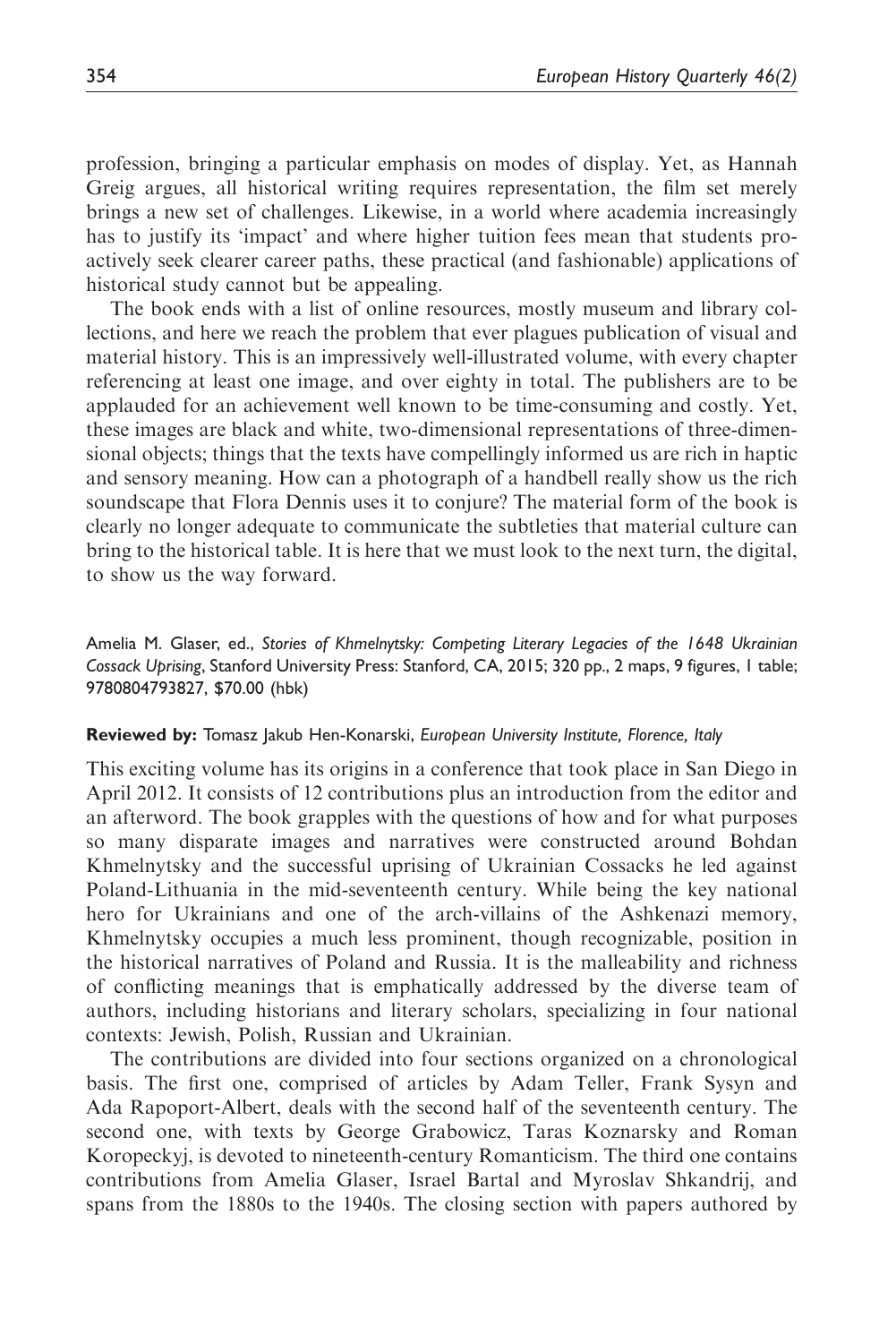Gennady Estraikh, Yohanan Petrovsky-Shtern, Izabela Kalinowska and Marta Kondratyuk is unequivocally twentieth-century. The afterword by Judith Deutsch Kornblatt, a literary scholar whose first book dealt with the Cossacks in an exclusively Russian context, serves as a coda.

It is impossible to do justice to the content of this volume, but the main directions can be outlined. Compilations of this sort are often a bit confused and incoherent, but in this case almost all articles contribute to the same discussion, falling into two main categories. First, there are texts dealing with the stories and images built around Khmelnytsky himself in various times and by various actors. Here, especially captivating are analyses of Teller and Koznarsky. The former recovers the usually overlooked ambiguities in the way in which Natan Hanover presented the Jewish– Ukrainian relationship in his oft-quoted Yeven Metsulah. Koznarsky in turn documents the structural intimacy between the early-nineteenth-century Ukrainian and Russian descriptions of hetmans Khmelnytsky and Mazepa (the latter being the arch-villain of Russian Imperial narrative). Puzzling evidence is also brought out by Estraikh (Jewish perceptions of the Soviet Khmelnytsky Order) and Kalinowska and Kondratyuk (motion pictures devoted to Khmelnytsky in USSR, Poland and the independent Ukraine), though they by no means exhaust their topics. In the second category there are studies devoted not so much to the mythologized Khmelnytsky himself as to the symbolical figure of Ukrainian Cossacks in general: here the most surprising is Bartal's article on the use of Cossack symbols by the activists of the Second Aliyah at the beginning of the twentieth century.

The volume contains a chronology of major events associated with Khmelnytsky's actions and their later depictions, as well as a useful bibliography of primary sources. This would suggest an ambition to cover at least the most important aspects of the Khmelnytsky-related mythologies, which is clearly not the case. Several crucial topics are not addressed here, such as the early modern Polish-Lithuanian, Islamic and Orthodox Rumelian sources and traditions dealing with Khmelnytsky. Others are only touched upon, like the historical memories of the early modern Ukrainian Hetmanate or the erection of Khmelnytsky's monument in Kiev in the 1880s. Those questions are by no means a terra incognita, researched among others by Faith Hillis, Zenon Kohut, Serhii Plokhy and Frank Sysyn (whose text on Hrabianka is present here). Perhaps it would have been useful to reprint some older studies in order to make the volume more complete. Another notable issue is that despite the emphatically pluralistic character of the project, the articles themselves show how strong compartmentalizations along national lines still are. Examples of transnational cross-fertilization, evidently at play in the case of Khmelnytsky-related mythologies, do not feature prominently, though they pop up from time to time, only to enhance the impression that something really important is missing. Lastly, it is a pity that this volume has been prepared in line with the misleadingly self-evident logic of East European area studies. Khmelnytsky invites comparisons with figures of charismatic masculine nation builders from other parts of the world: William Tell, Garibaldi or J. M. Rosas are just a few possible examples. As has been rightly noted by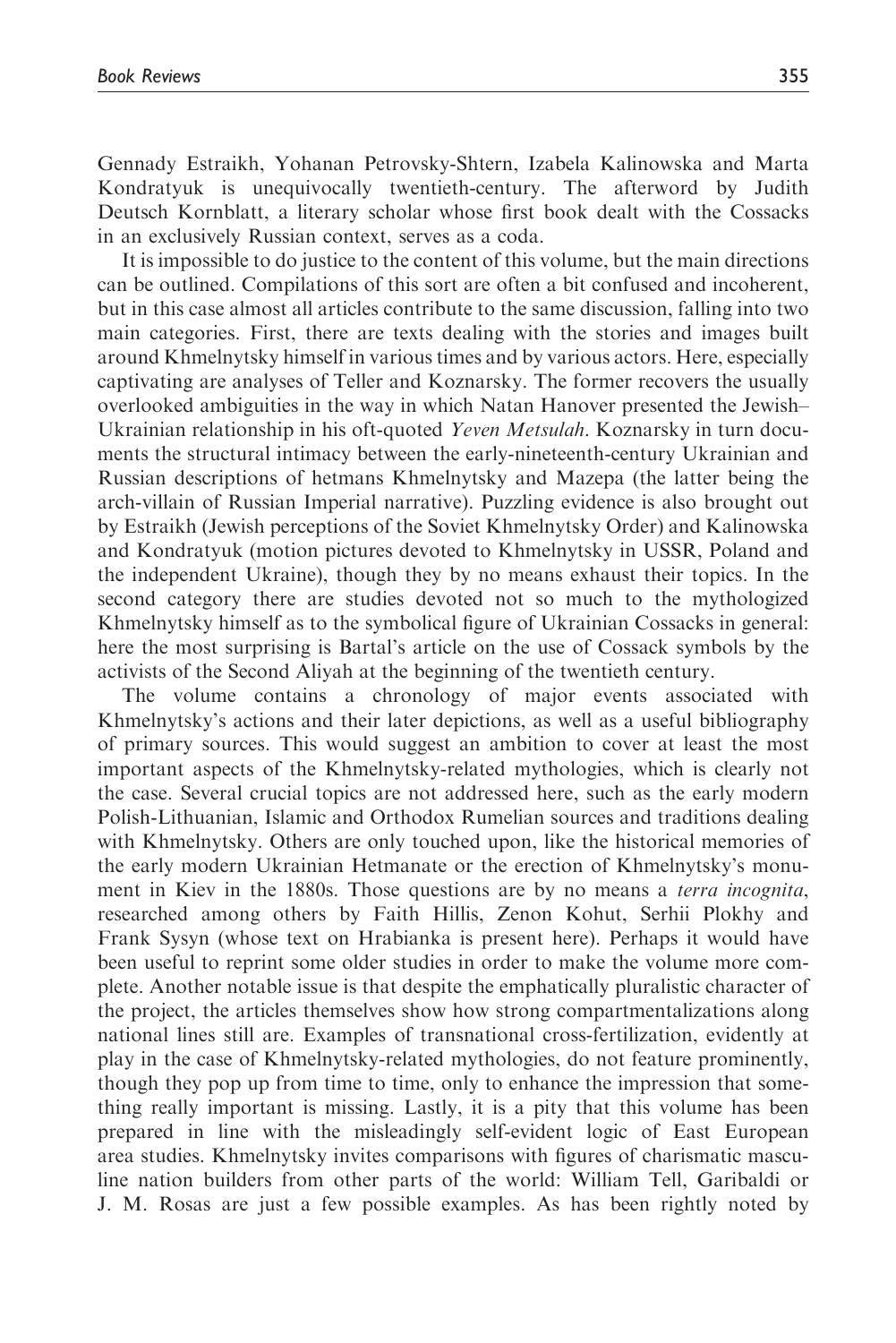Kornblatt in her afterword, the same can be said of the Cossack myth. Even a more traditional, non-comparative study of Khmelnytsky's presence in the early modern media of other European countries would help to qualify the Eastern European essentialization.

The above remarks are not so much criticisms as rather suggestions for the future. The volume proves that the topic is relevant and stimulating. Though not always fully satisfying, the contributions are never boring. Anybody interested in political mythologies, charismatic leadership and historical memories reaching to the early modern period will find it useful and enjoyable.

Rasmus Glenthøj and Morten Nordhagen Ottosen, Experiences of War and Nationality in Denmark and Norway, 1807–1815, Palgrave Macmillan: Basingstoke, 2014; xv + 327 pp., 5 maps; 9780230302815, £68.00 (hbk)

# Reviewed by: Philip Dwyer, University of Newcastle, Australia

Scandinavia has largely been ignored in the literature on Napoleonic Europe, apart from a few episodes during the wars such as the Second League of Armed Neutrality or the bombardment of Copenhagen by the British in 1807. This book, co-authored by Rasmus Glenthøj and Morten Nordhagen Ottosen (both now at the University of Southern Denmark), on the history of Denmark-Norway is therefore a welcome addition that fills a badly neglected gap in the English-language literature. It is also the first book to look at the two countries from a comparative perspective, placing its history within the larger Scandinavian as well as international context. The two questions at the core of this book are how Denmark-Norway got dragged into the wars in the first place, and what influence and consequences they had for the two countries.

With a combined population of only around 2.5 million people, Denmark-Norway was nevertheless an important trading nation, with a total of 3500 merchant vessels sailing under the Danish flag in 1806. Like the Habsburg Empire, the 400-year-old kingdom of Denmark-Norway was a conglomerate of several different regions and ethnicities loyal to the same ruling house, including the predominantly German duchies of Schleswig and Holstein. One could therefore have different identities that Glenthøj and Ottosen argue took place on three levels: a cosmopolitan, a state patriotic and a national patriotic identity. Norwegians could consequently refer to themselves as Danes and call Danes their fellow countrymen. It was also possible for 'Danes' to die for the fatherland (79), an ideal that was widespread among the officer class in particular. The wars, however, were going to completely upset those notions, testing solidarity and loyalty to the Danish-Norwegian state.

Denmark-Norway prospered as a neutral state, until the kingdom got involved in the French Wars, leading first to the British bombardment of Copenhagen in 1807, pushing the kingdom into the arms of the French, and then war with Sweden (instigated by the latter). Morten and Ottosen explain lucidly in the first two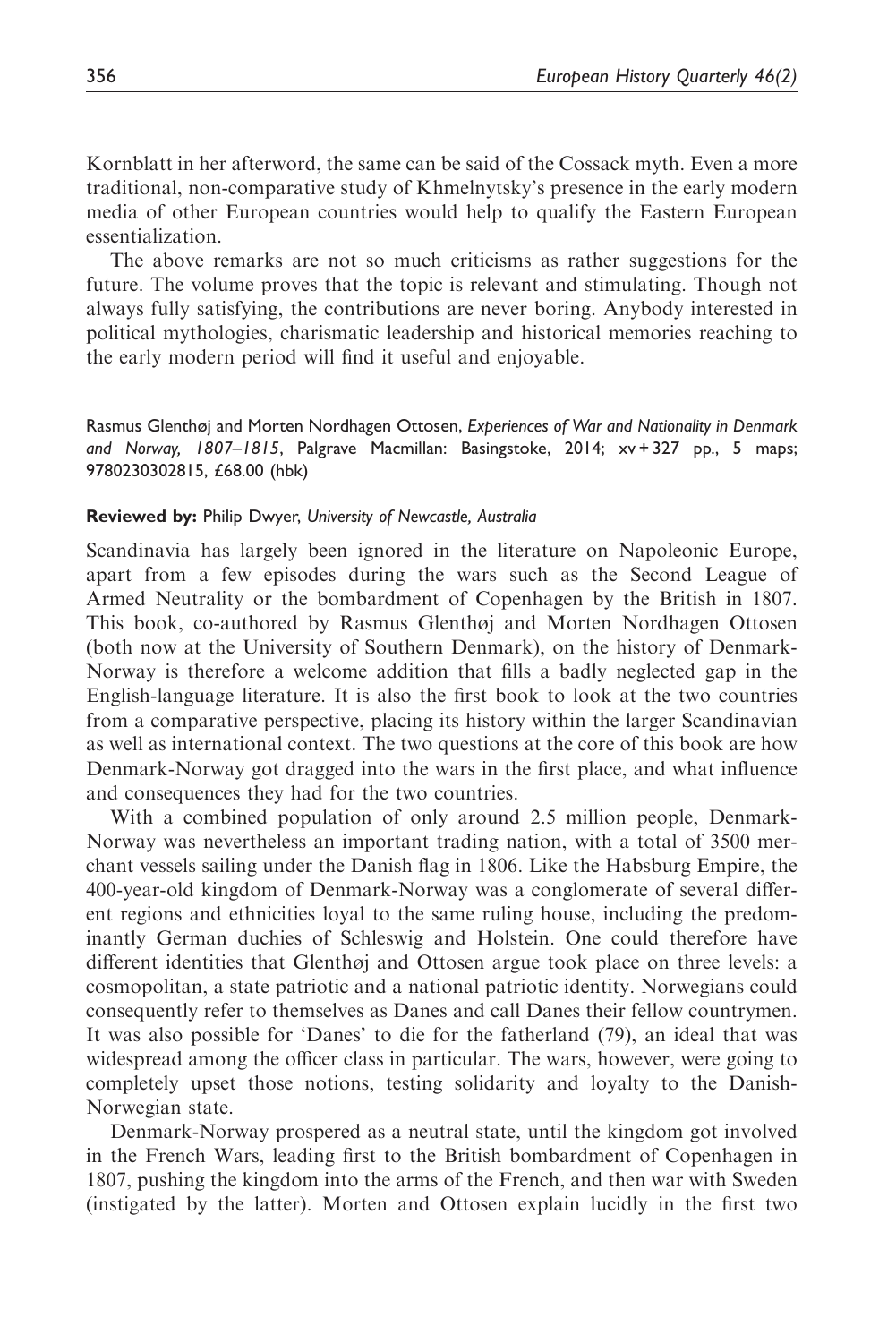chapters how this occurred. Resentment against the British as a result of the bombardment was deep and long lasting in Denmark-Norway. It encouraged the state to enforce Napoleon's Continental System in a much stricter manner than any of Napoleon's other allies (174). But friendship with Napoleon was a double-edged sword. The fact that the kingdom more or less became chained to Napoleon inevitably meant that its survival was dependent on the continued military successes of the French. After 1812, with Napoleon's defeat in Russia, and the ensuing Russo-Swedish alliance, Denmark-Norway could not hold out alone.

The Swedes were just as detested among the 'Danish' as the British, to the point where 'to make a Swede of oneself' entered the vocabulary in Denmark and Norway alike and came to mean 'cowardice'. Sweden's role, as well as that of the man who would become known as Crown Prince Charles John, namely Napoleon's marshal, Jean-Baptiste Bernadotte, are invariably drawn into the narrative, providing additional insights into international relations during this period. The upshot of the wars was the creation of an independent Norway when, paradoxically, a Danish prince, Christian Frederick, was elected king of Norway in 1814. The separation was not inevitable but largely brought about by international pressure. At one point it looked as though Denmark itself might cease to exist as an independent kingdom.

The title of the book may be a little misleading to some, since it is not so much about the 'experience' of war as a political-cultural history of Denmark-Norway. In fact there is probably more of a focus on the political and military elite than on the people, although they too are included in the analyses on mentalities. The work could have been usefully augmented by an analysis of the visual material from the period, but that is a personal predilection and would have resulted in a longer work. That said, this is an invaluable addition to the collection of works on Napoleonic Europe, one that succeeds in bridging the gap in the literature, bringing to light little known aspects of the French Wars to English readers, as well as questioning the traditional historiographies of these countries. Also, the last chapter takes us beyond 1815, into the nineteenth and even the twentieth centuries for a brief overview of the political developments that led to four separate Scandinavian states, including the legacy that emerged from 1814 – 'Scandinavianism'. Morten and Ottosen are to be thanked for providing Englishspeaking readers with an accessible history of one of the turning points in Scandinavian history, a period that laid the foundations for the Scandinavia with which we are familiar today.

Jan Grabowski, Hunt for the Jews: Betrayal and Murder in German-Occupied Poland, Indiana University Press: Bloomington, IN, 2013; 320 pp., 21 illus., 1 map; 9780253010742, £23.99 (hbk)

# Reviewed by: Michael Fleming, Polish University Abroad, London, UK

Heroic narratives of rescue, of providing sanctuary, of doing all that was possible to aid Jews, who were targeted for annihilation by Nazi Germany during the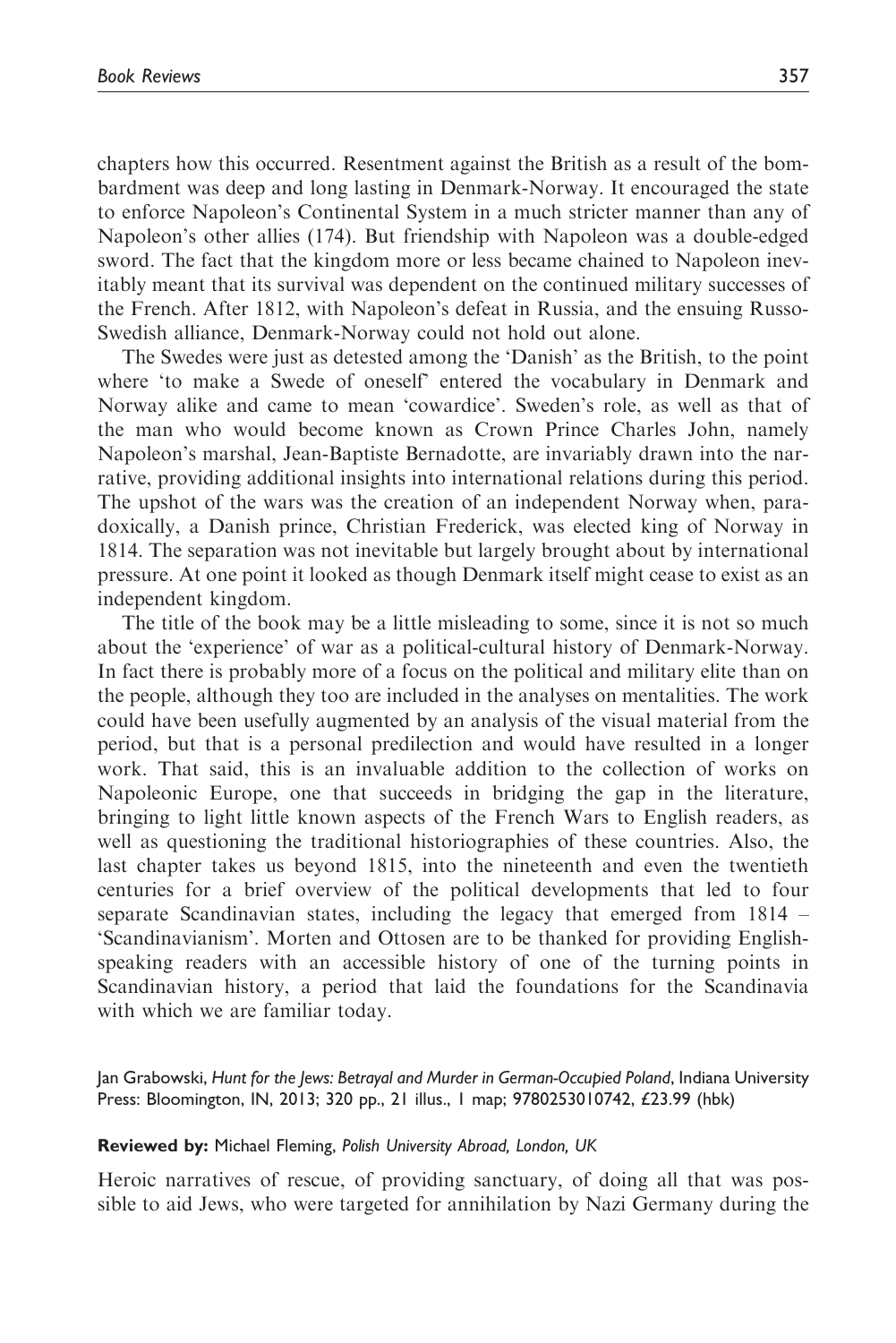Second World War, are common across Europe, including in Britain. Hunt for the Jews is part of a growing body of corrective scholarship that is highlighting the participation, complicity and inaction of different populations. Grabowski offers a very detailed case study of how people in a rural county, Dabrowa Tarnowska in southeastern Poland, responded to the German policy of genocide. This book expands and updates the Polish-language edition, which was published in 2011, and is an important contribution to work that analyses wartime Polish–Jewish relations. This scholarship includes Jan Tomasz Gross' Neighbours and a series of studies published by scholars at the Polish Center for Holocaust Research in Warsaw, of which Grabowski is a founding member.

Grabowski's study mainly makes use of three different types of records: testimony gathered by the Central Committee of Polish Jews in the immediate aftermath of the war, records of Polish Court trials (August trials) from the late 1940s, and documents produced by the West German justice system in the 1960s as a result of the investigation of crimes committed by gendarmes and police during the war. This triangulation of records, together with other material, allows Grabowski to explore in great detail how people in a rural county reacted to the German persecution of their Jewish neighbours.

Grabowski demonstrates that many Poles were active in detecting Jews in hiding, in robbing them and, finally, in killing them. Dabrowa Tarnowska was not an anomaly, but rather an example of a much broader pattern that was repeated across Poland. For those Jews who sought refuge in the countryside (and it is important to differentiate between how the genocide proceeded in rural areas and urban areas), the chances of survival were not good: the 'number of victims of the Judenjagd [hunt for the Jews] could reach 200,000 – and this in Poland *alone*' (my italics) (3).

Hunt for the Jews shows the depth of complicity of the Polish blue police with the German anti-Jewish policy, and discusses the rationales motivating local villagers to act against Jews. The Germans offered modest rewards for handing over Jews, and instituted the so-called 'hostage system' in which a selected group of Poles would be punished if any Jews were found who had not been previously reported to the Germans. From the summer of 1942, the death penalty was a 'distinct possibility' for those (and their families) discovered to be sheltering Jews (56). Prior to the war, Polish–Jewish relations were not good in the region, exacerbated by the traditional anti-Jewish teachings of the Catholic Church and anti-Semitic copy featured in a number of Church-sponsored journals (20). Grabowski notes that rigorous assessment of the Church's actions during the war will have to wait until the Church decides to open its archives (83).

The book provoked an intense debate following its initial publication in Polish in 2011. Claims that Poland's international image risked being damaged were often little more than attempts to stifle debate and reinstitute the old, discredited heroic narrative of unimpeachable Polish conduct. In excavating the history of Dabrowa Tarnowska, Grabowski clearly demonstrates the courage and admirable heroism of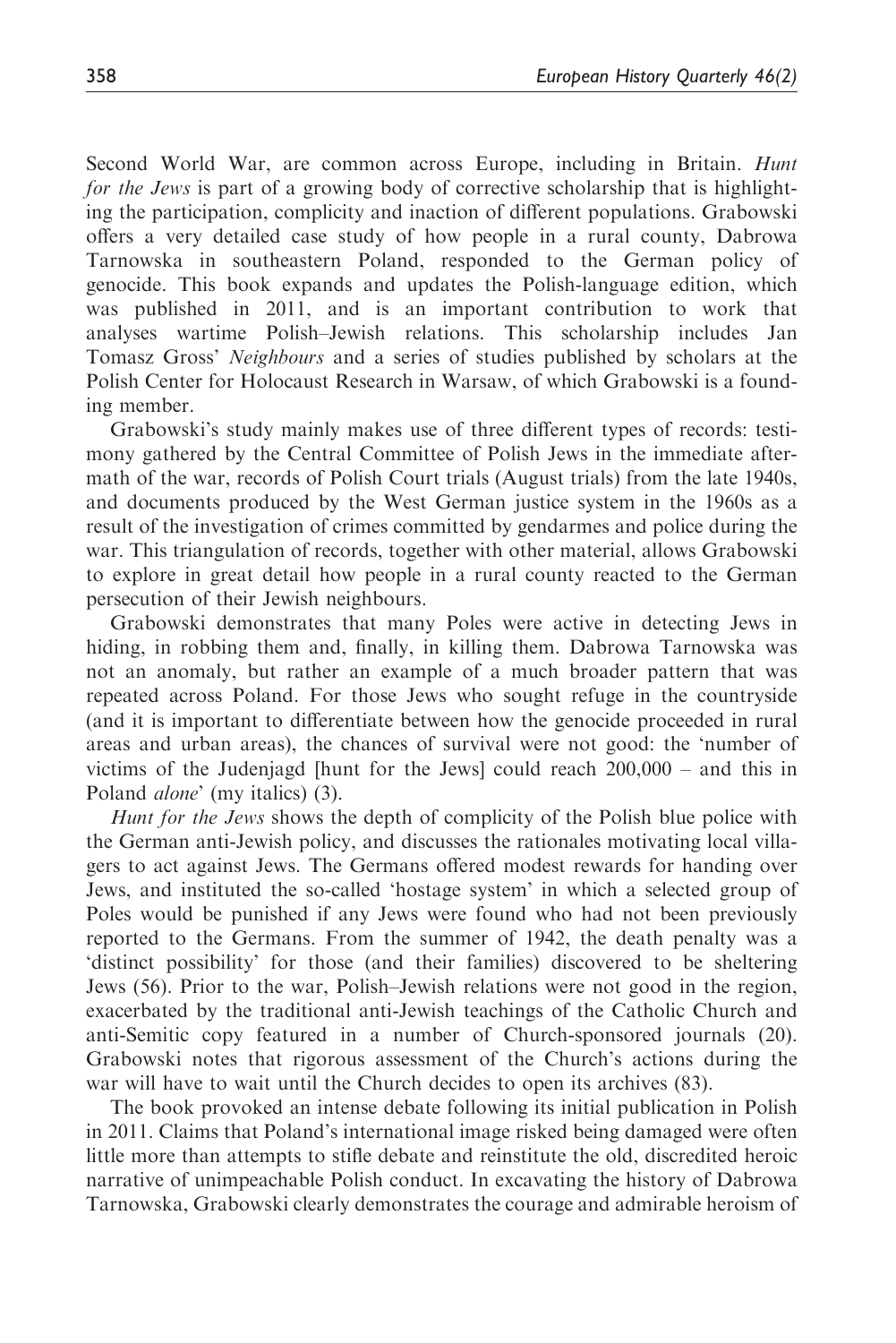those who were rescuers. Grabowski notes that helping Jews was the 'most dangerous of all underground activities', not least because the risk of denunciation was high (v). *Hunt for the Jews* helps to recalibrate our understanding of helping, saving and, indeed, betraying, Jews during those terrible years. Those who were complicit in genocide were more successful than those who sought to shelter their Jewish co-citizens.

Hunt for the Jews deservedly won the Yad Vashem International Book Prize for Holocaust Research in December 2014. But it is important to bear in mind that reading the book in Britain (or the United States, for that matter) is somewhat different than reading it in Poland. The geography of reading matters. In Poland, the book is extremely important in helping Poles look honestly at their history and at the Holocaust. But here in Britain, readings which reinforce orientalist narratives about 'Eastern' Europe and/or fetishize spatial proximity – the idea that only those close to Jews subjected to German policy could act in a meaningful way (for good or ill) – are not helpful. Grabowski offers incredible insight into how Poles in rural Poland reacted to and, not infrequently, were complicit with, the German practice of genocide. Grabowski also, implicitly, challenges us to confront our own myths and to rethink how we narrate British (and American) history of responding to the Holocaust.

Carsten Humlebæk, Spain: Inventing the Nation, Bloomsbury: London, 2014; 272 pp.; 9781441133557, £70.00 (hbk); 9781441169556, £22.99 (pbk)

#### Reviewed by: Nagore Calvo Mendizabal, King's College London, UK

This is a very well written book about Spanish politics, society, economics and culture, written mainly from a historical perspective. The author manages to develop a clear and very well structured argument linking key events and processes in Spain from the nineteenth century to the present day. The book includes very recent debates about challenges to the 1978 Spanish Constitution, the available options for reforming the system of regional autonomies, and the possibilities for the integration of national projects, such as the Catalan and Basque, within the Spanish national-state.

As the author argues in Chapters 9, 10, 15 and 16, the possibilities for reforming regional statutes have been put to the test on a number of occasions. The scope for change has been limited by a number of factors such as institutional predisposition (e.g. in 2010 the Constitutional court ruled against the reforms to the Catalan statute), political will (e.g. the two nation-wide political parties, PSOE and PP, have diverging views on the future of Spain), regional policy (e.g. tensions around the process of decentralization), identity and regional politics (e.g. the presence of national projects and identities competing with the dominant Spanish national project), and more recently, the economic crisis.

In his thorough discussion of contemporary Spain, the author also addresses key cultural debates and controversies concerning the revision and inclusion of the recent 'past' as a mechanism of nation building capable of articulating a common memory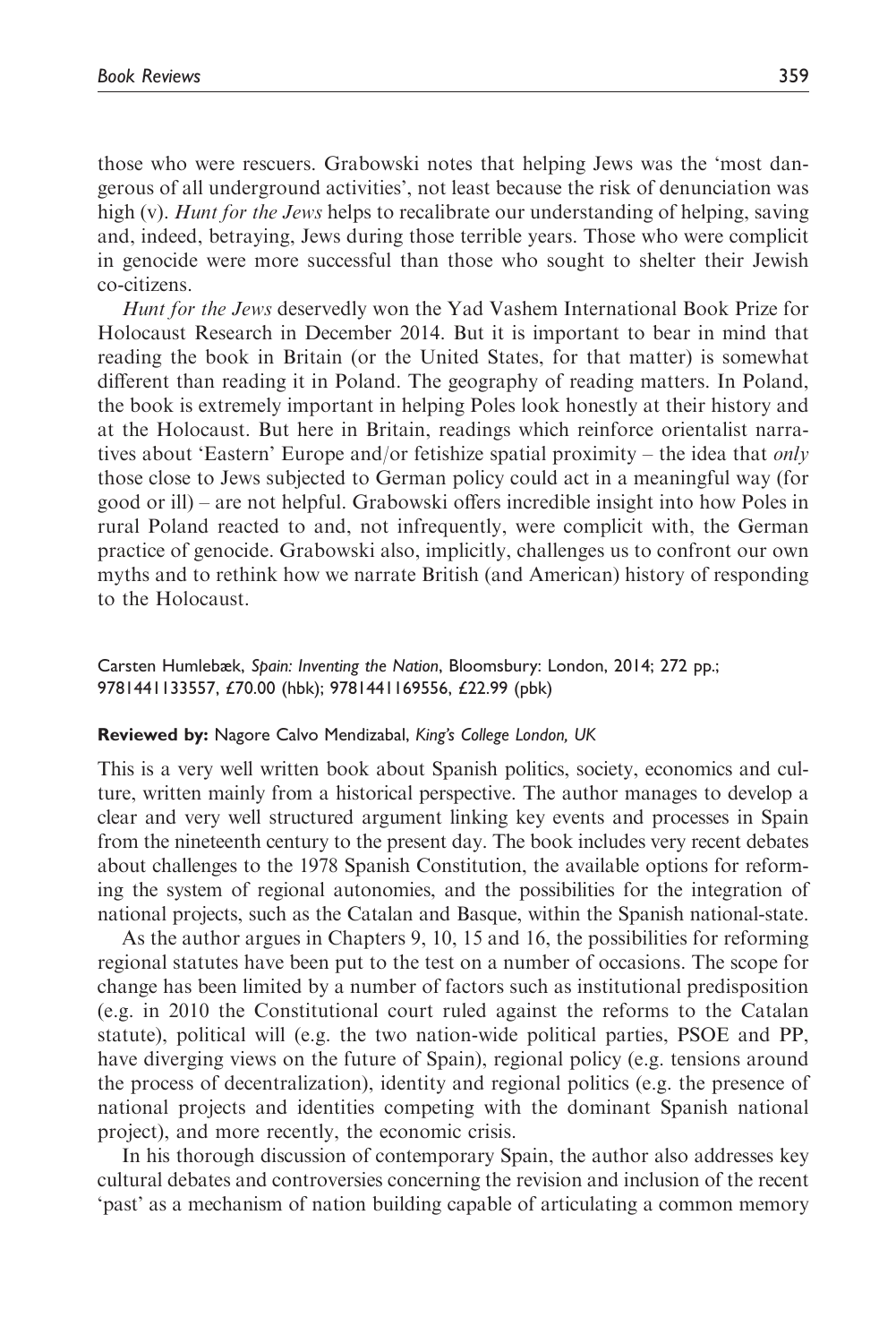and identity (Chapter 14) as well as the search for common national symbols and practices that could also articulate expressions of collective identity (Chapters 10 and 2). While, as the author vividly demonstrates, such efforts at consensus building have not been straightforward, they marked a sharp contrast to late nineteenth-century and early twentieth-century Spain. The latter period was characterized by a complete lack of political, economic, social and cultural integration (Chapters 4, 5 and 6), which triggered the conditions for the development and establishment of dictatorial regimes, including that of Primo de Rivera (1923–1930) and Franco's regime (1939– 1975) (seven and eight). At the end of the book the author also includes a more focused discussion of current events and offers a reflection on the banking crisis and how one of its consequences was the strengthening of the pro-sovereignty and secessionist tendencies in Catalonia (although not in Basque Country).

As the title and most of the narrative of the book suggests, this is a book about nation building in Spain. However, the engagement with different theoretical traditions on nationalism, apart from some very brief and general points made in Chapter one is minimal. It is also a bit disappointing that more effort was not put into developing a synthesis of the theoretical approaches that have informed debates about nation building in Spain. Specifically, although the analysis of developments in Spain from the nineteenth century onwards suggests the theoretical influence of modernization perspectives (e.g. Alvarez Junco, Sebastian Balfour and Quiroga) this is not explicitly stated. It is also not clear what scholarly tradition informs the author's approach to the topic of nation building more generally. For example, the author considers it important to take into consideration political, institutional and economic processes as intrinsic aspects of nation building in addition to processes involving the selection of cultural elements and symbolic practices, although the latter, he argues, depend on the active interpretative and selecting effort of 'nation-builders' (5). Yet, while the detailed discussion of the process of nation building in Spain demonstrates the dynamic and processual nature of national identity and nation formation, the author seems to take for granted the categories of (national) identity, nation, Spaniards, Catalans, Basques as necessarily existing. In doing so, these analytical categories are unproblematically used as building blocks to discuss (Spanish) history. For example, the author suggests that some kind of ethnic perception existed in pre modern times. He argues, 'Undoubtedly, Spain has ancient roots, both understood as a geographical and political entity... [P]robably from the time of the Visigoths, the term *Hispania* began to acquire certain ethnic connotations other than geographic' (2). Overall, the book fails to critically engage with questions of why and when such categories became meaningful and offers little evidence about how ordinary people felt/identified/understood/explained their own sense of (national) identity (particularly for nineteenth- and early twentieth-century Spain). Additionally, the book is narrated following key political, economic and socio-cultural processes (e.g. Liberal Spanish nation, Restoration Regime, Military Dictatorship, The Second Spanish Republic, The Civil War and The Franco Regime, etc.), which although widely used in academic and popular writing may also benefit from some critical assessment and justification.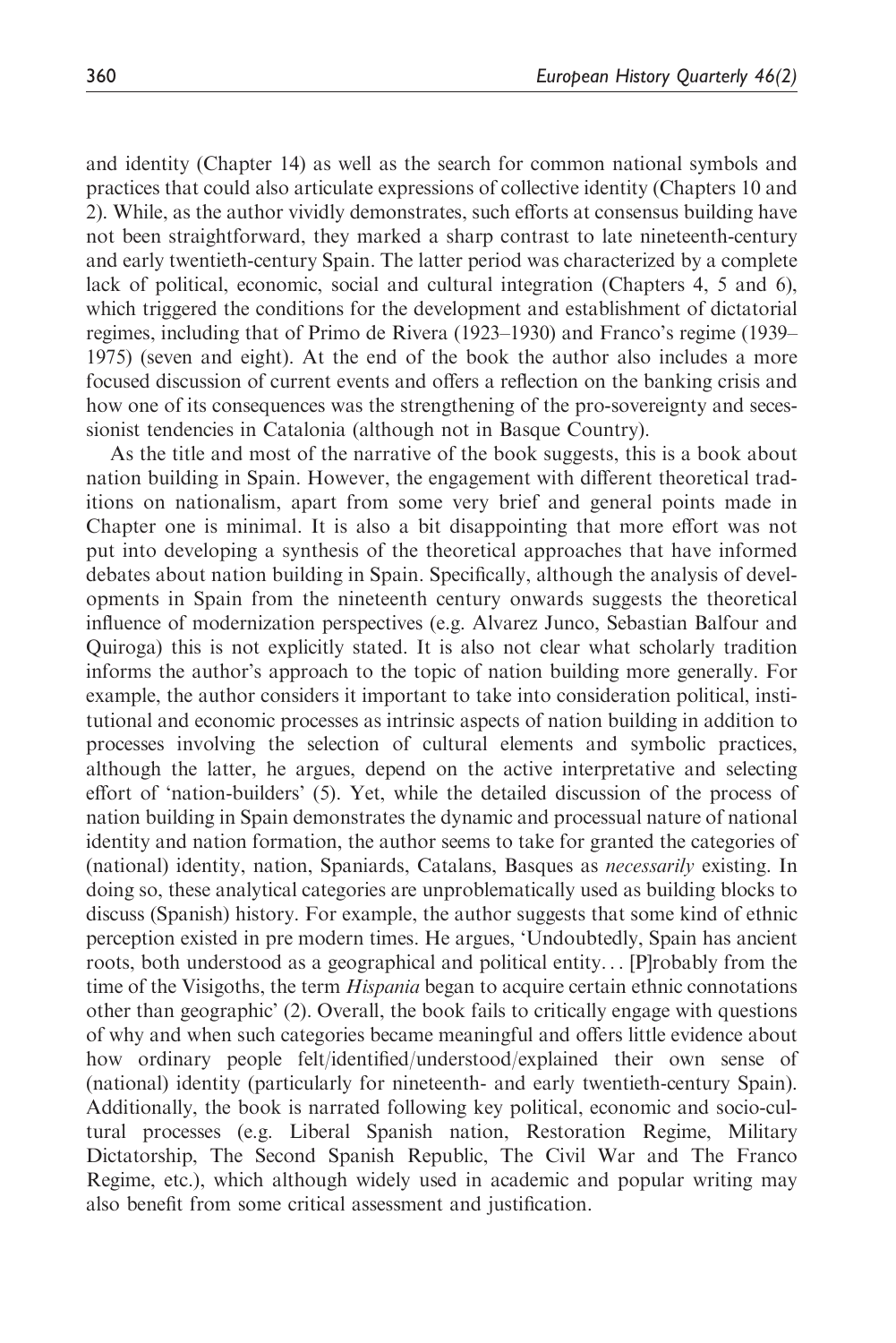While the book does not offer much that is new in terms of empirical material or theorization, I believe it is a very good introductory text for undergraduate students of Spanish studies and related disciplines. The style of writing is clear, the argument well-structured and the author offers a vivid, concise and dynamic summary of scholarly research on nation building in Spain. The author draws on useful archival material, legal as well as key policy documents (particularly for the chapters on contemporary Spain), which are well documented in the endnotes of the book. Those new to the field will gain knowledge about cultural claims and disputes but also about key political, institutional and economic transformations in Spain since the nineteenth century. Had the book developed a clearer conceptual framework as well a synthesis of the theoretical approaches that inform the work, it might have had the potential to engage graduate students and academics in the field.

Jonathan Israel, Revolutionary Ideas: An Intellectual History of the French Revolution from The Rights of Man to Robespierre, Princeton University Press: Princeton, NJ, 2014; 888 pp., 15 halftones, 7 line illus.; 9780691151724, £27.95 (hbk)

### Reviewed by: Mark Curran, Queen Mary University of London, UK

Revolutionary Ideas is a remarkable book that extends aspects of the bold thesis that Jonathan Israel presented in his Radical Enlightenment (2001), Enlightenment Contested (2006) and Democratic Enlightenment (2011) through the tumultuous events of the French Revolution. Weathering a spectacular mauling from his critics, Israel steadfastly maintains that there were two Enlightenments. The first – the mainstream Enlightenment of Voltaire and Jean-Jacques Rousseau, of Montesquieu and John Locke – was fatally compromised and oftentimes counter-productive. It was morally and politically conservative, supportive of absolute monarchy and its prevailing social order. The second – a 'radical' Enlightenment of the late-seventeenth-century Dutch pantheist Baruch Spinoza and his eighteenthcentury atheist and materialist successors including Claude-Adrien Helvétius and the baron d'Holbach – was an altogether more satisfactory and influential affair. It unflinchingly rejected supernatural agency and promoted reason, true equality, justice, toleration, liberty of expression and, most importantly, democratic republicanism. Israel contends in Revolutionary Ideas not only that the philosophies of both of these Enlightenments drove the events of 1789–1799, but that the 'real revolution' was the child of the latter radical Enlightenment. This authentic revolution, he insists, was forged by a relatively small group of influential and heroic heirs to the heirs of Spinoza, notably Sieyès, Mirabeau, Volney, Brissot, Condorcet and Tom Paine. These democratic heroes punched above their weight and briefly carried the moment. But, alas, they lost the day. The moderate Enlightenment inspired the constitutional monarchists and proto-fascist authoritarian populist villains of Israel's drama – Marat and Robespierre receive a particularly colourful drubbing – squashed the promise of the radical Enlightenment and set European history on a compromised and unsatisfactory path.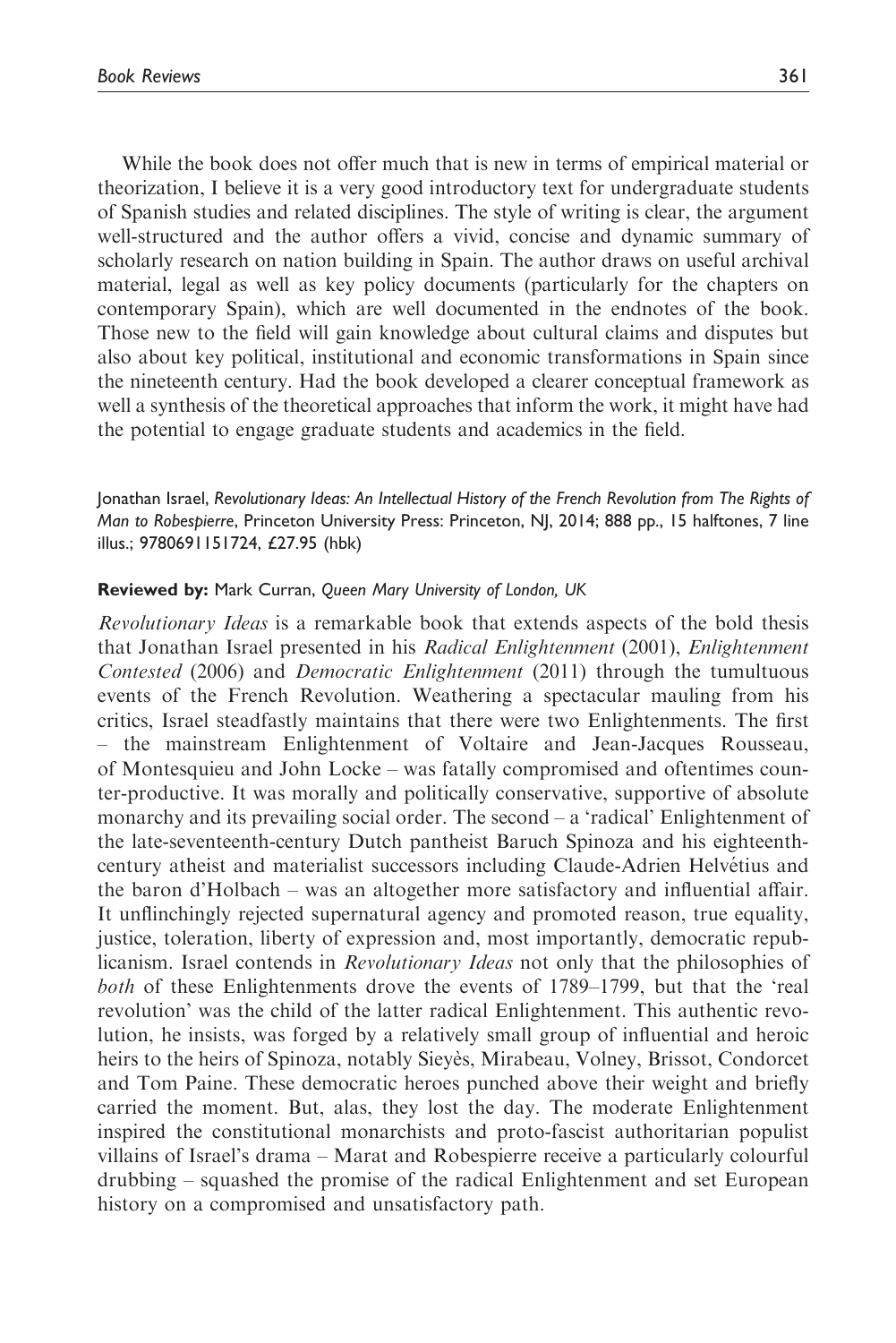The level of erudition and scholarly grind necessary to plough such a singular thesis through the rococo chronology of the French Revolution is a wonder. Israel's narrative involves such a fundamental rethink of so many of the revolution's actors and events that it never fails to stimulate, to provoke. And that Revolutionary Ideas is as richly furnished with valuable new archival evidence as its three predecessors is quite remarkable. Further, for those of us that have long considered something amiss about the way that generations of historians and philosophers have routinely maligned or ignored the eighteenth-century materialists, Israel's project undeniably holds a certain allure. D'Holbach's 1770-published Système de la nature (The System of Nature) did excite stronger reactions from contemporaries than did the majority of the proclaimed masterworks of the French Enlightenment. And, from as early as the 1760s, high-profile conservative detractors did warn of the revolutionary ambitions of a radical philosophe core not all that dissimilar from that presented by Israel. Israel's work, then, is especially intriguing and valuable because it exists within a curious historiographical blindspot: we need to know more about the materialists and the impact of their writings on the long eighteenth century, including the French Revolution.

Alas, Israel overreaches with *Revolutionary Ideas*. The biggest difficulty that he faces in tracing the impact of his radical Enlightenment through 1789 is that its major actors had all either given up the ghost or put down their pens long before the storming of the Bastille. With the memory of the *Système de la nature* affair faded, with d'Holbach's atheist heirs Naigeon and Volney perennially in the shadows, and with the names of the 'moderates' Voltaire and Rousseau ringing loudest in Paris's coffee houses and assembly halls, drawing a direct causal line between the radical Enlightenment and the French Revolution requires an audacious double switcheroo. First, readers are asked to accept the elevation of a relatively small band of prominent agitators – most notably Mirabeau, Sieyès, Condorcet and Brissot – to the status of clairvoyant oracles of pure democratic republicanism. From 1787 onwards, Israel paints his troop as unswervingly principled and breathtakingly ahead of the curve. And second, on the basis that  $\omega n/v$  the radical Enlightenment was equipped to beget such an uncompromising agenda, readers have to buy into the idea that these men were the intellectual offspring of Spinoza.

Few informed contemporaries would have trusted Brissot and Mirabeau with the silverware, let alone the future of western civilization. From Mirabeau's secretive double dealings with Louis XVI to Brissot's intermittent Rousseauianism, the hard evidence too often seems at odds with Israel's reading. Together these men left reams of published and unpublished scribblings, before and after 1789, which contain almost no sign of any serious familiarity with the works of d'Holbach, let alone his intellectual forefathers. And strangely, in its rush to challenge prevailing scholarly narratives of just about every major actor and event of the revolution, Revolutionary Ideas too often forgets to help the reader through the basics. Whilst the volume runs to over 700 pages, the Bastille falls in half a paragraph and the flight to Varennes is covered only through the reactions of major figures. The war context is largely conspicuous by its absence. As such, this is not a book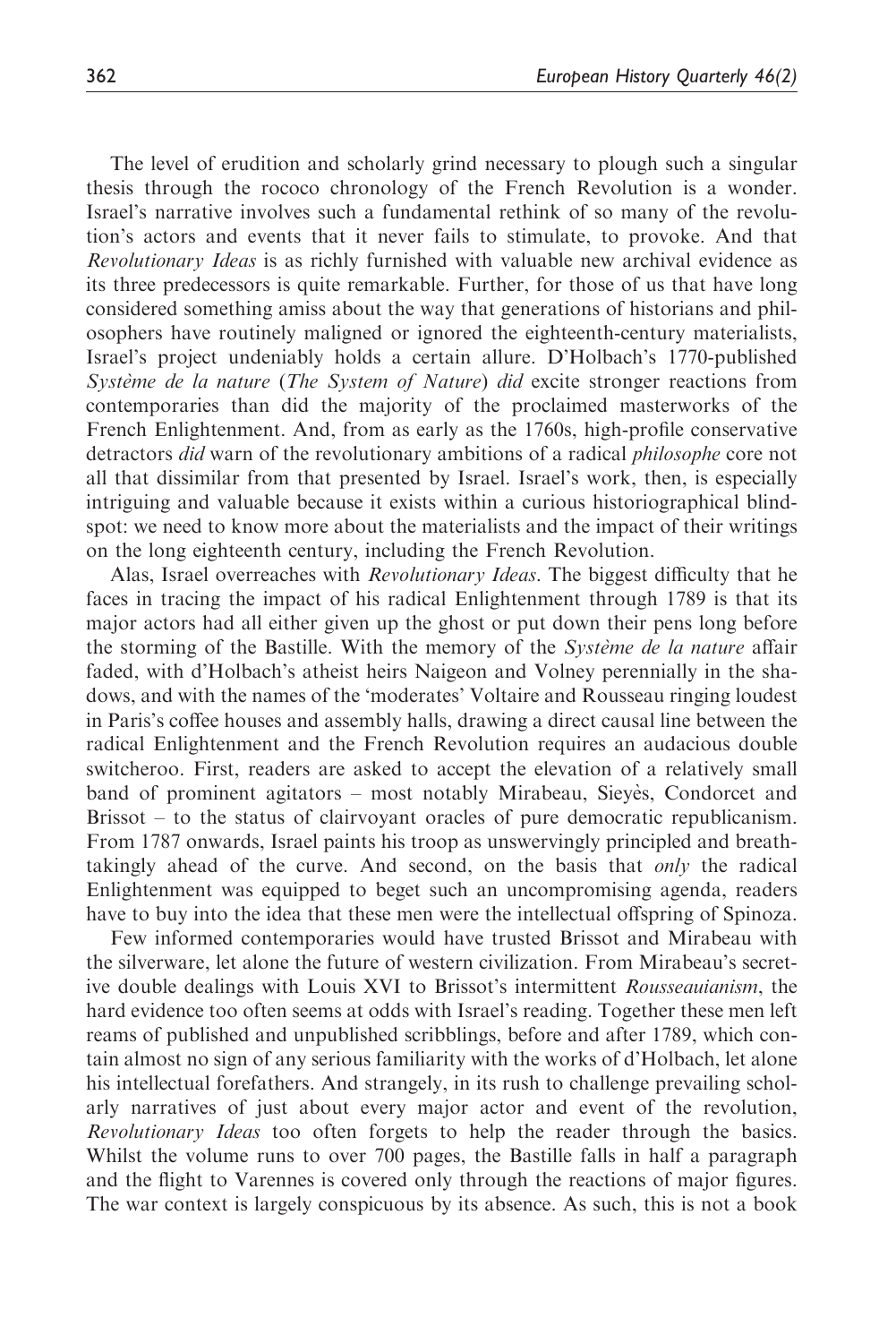for the uninitiated. But those specialists willing to look beyond the failings of Revolutionary Ideas will find an enormously rich and engaging work that invites us to think and to challenge received wisdom.

Lisa A. Kirschenbaum, International Communism and the Spanish Civil War: Solidarity and Suspicion, Cambridge University Press: Cambridge, 2015; 287 pp., 10 illus.; 9781107106277, £64.99 (hbk)

## Reviewed by: Josep Puigsech Farras, University of Barcelona, Spain

In the 90 s of the last century and the first years of this century, the partial opening of Soviet archives led to the appearance of many works on the international communist movement. The centre–periphery dichotomy – the degree of control and hierarchy of the centre (Moscow) over the periphery (the different national sections) – marked the background to these contributions. Although this debate continues to this day, it has been overtaken in recent years by a new one that centres on the viability of the transnational character and dynamics of the international communist movement.

Lisa A. Kirschenbaum's work can be situated precisely in this second line of debate. Using some quite difficult-to-access primary Soviet sources in the Russian Federation, along with some copies in the USA, and complementing them with diverse primary sources from US and Spanish archives, the author argues for the transnational character of the international communist movement. She reaches this conclusion by looking at the theory and practice of the conduct and behaviour of communist militants during the last decade of the inter-war period, which constituted a solid collective and common entity with a transverse character comprising militants of different nationalities and different cultural backgrounds. To do this she uses a geopolitical and chronological framework, examining first the USSR at the beginning of the 1930s as the neurological centre of design, proselytism and reference point for the conduct and behaviour that should define a good communist; and, secondly, Spain as a practical scenario which tested such conduct and behaviour. In addition the author rightly links the internal dynamics of Spain and the civil war of 1936–1939, with internal soviet dynamics, the beginning of the Stalinist terror in the USSR, and how all this came together in transnational dynamics, which in the case of the communist volunteers in Spain were assumed as their own.

Kirschenbaum opts for an intelligent balance between description and analysis in her work. She shows that the history of communist internationalism is more than just the history of the leading elites. It is the history of a vital base, intimate and individualized, in which personal letters, poems and other series of personal productions during the war became solid primary sources for the reconstruction of another of the trajectories of the communist movement. Despite the solidity and reliability of this book, it should have incorporated the most significant literature which has been produced in the last years in Spanish on the civil war, both by Spanish authors as well as Germans or Russians, along with some contributions in Russian on the conflict. Kirschenbaum should also avoid using the term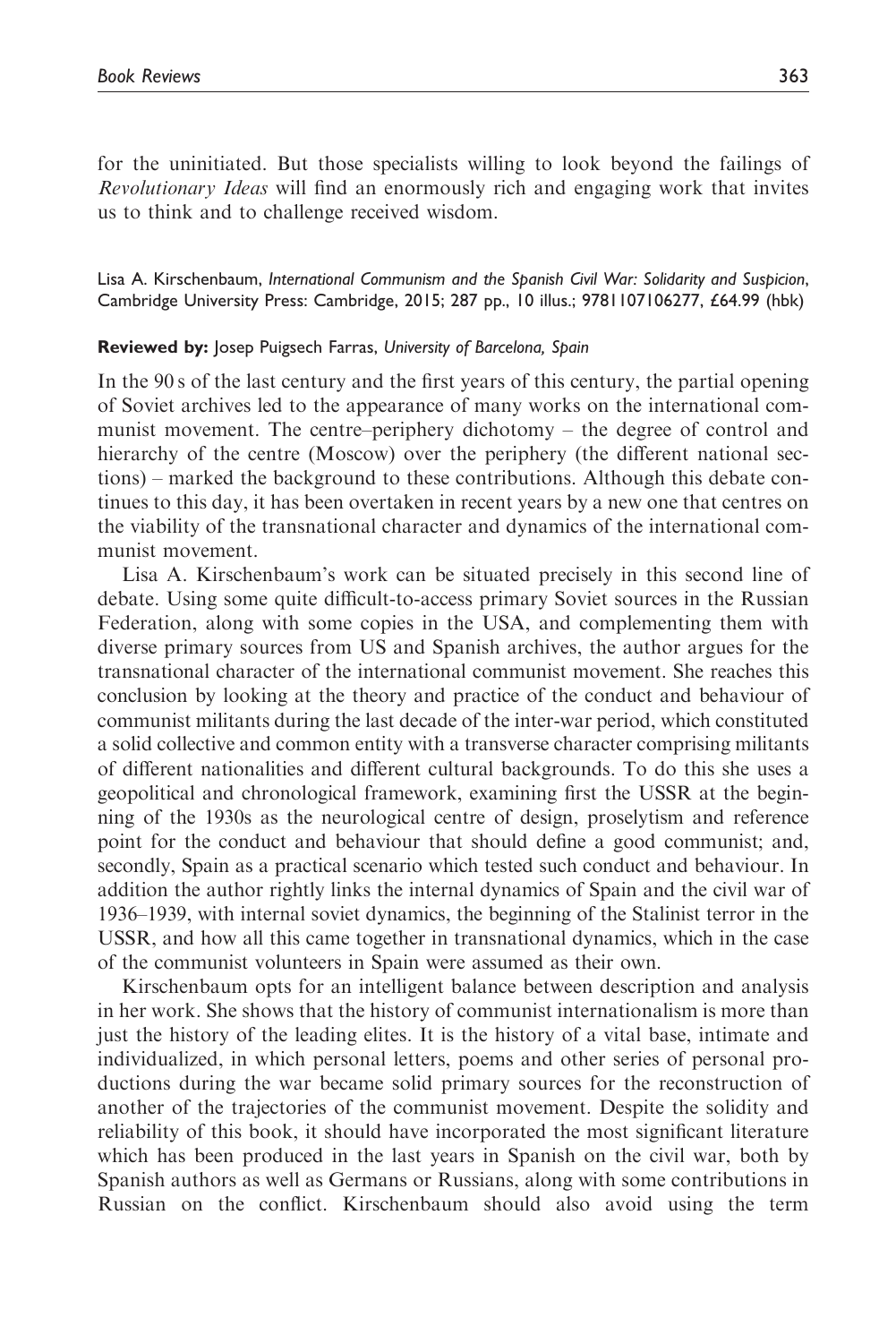'nationalists' and use 'rebels' instead (85 and 195). The former term was not only part of the subjective language which one of the sides in the Spanish Civil War used to call themselves, it was also used in order to present themselves falsely as the sole legitimate representative of the Spanish nation.

The structure of the work allows us to consider different evidence on the transnational character of the communist movement. The first part looks at the scenario in which the theoretical framework of the conduct and behaviour that define a good communist was prepared and spread, and how that implied a series of retroactions between protagonists from different nationalities and different cultural backgrounds who came into contact through the International Lenin School or, in other cases, by means of the first newspaper published in English in the USSR, Moscow News. The second part analyses the practice of such conduct and behaviour during the years of the Spanish Civil War. Here the main, but not the only, body of analysis is the US volunteers of the 15th International Brigade. The author states, rightly, that practice generated ambivalence, complexity and contradictions on the standards of behaviour designed in Moscow, due to unforeseeable and uncontrollable dynamics such as falling in love, sexual relations, alcohol abuse or linguistic difficulties, but they also maintained some theoretical elements such as rigour or seriousness. On the other hand, it also generated an imaginary feeling of collective solidarity, in which songs or smoking in group areas were important aspects – a difficult question which is analysed very well. Finally, the third part proposes a reconsideration of the place of the Spanish Civil War in the changing international context after 1939. The symbolism of the antifascist struggle in Spain had to face the difficult scenario of the German–Soviet pact, just as the North American volunteers fell victim to the phobia of the first years of the Cold War and as the volunteers who found themselves in the Eastern Bloc had to reinterpret their participation in Spain.

# Robert J. Knecht, Hero or Tyrant? Henry III, King of France, 1574–89, Ashgate: Farnham, 2014; 370 pp., 30 illus.; 9781472429308, £80.00 (hbk)

## Reviewed by: Dustin Neighbours, University of York, UK

Monarchs within the early modern period walked a fine line between being perceived as an ideal, heroic ruler or a heretical, unjust tyrant. Undeniably, the case of Henry III of France made him an unconventional figure. He has been the recipient of critical analysis by historians of the early modern period and garnered negative scrutiny from contemporary literature and accounts of the time.

Robert J. Knecht's biography, Hero or Tyrant? Henry III, King of France, 1574– 89, aims to set the record straight about this controversial king. Knecht points out that his goal for the monograph is to 'bring [the king] to the notice of Englishspeaking readers' and 'fill the void' (xi) by offering a biography of Henry III that has been missing from early modern historiography.

Knecht takes readers through the life of Alexandre-Edourd, as he was christened, or Henry III as he was known when he became king in 1574. Beginning with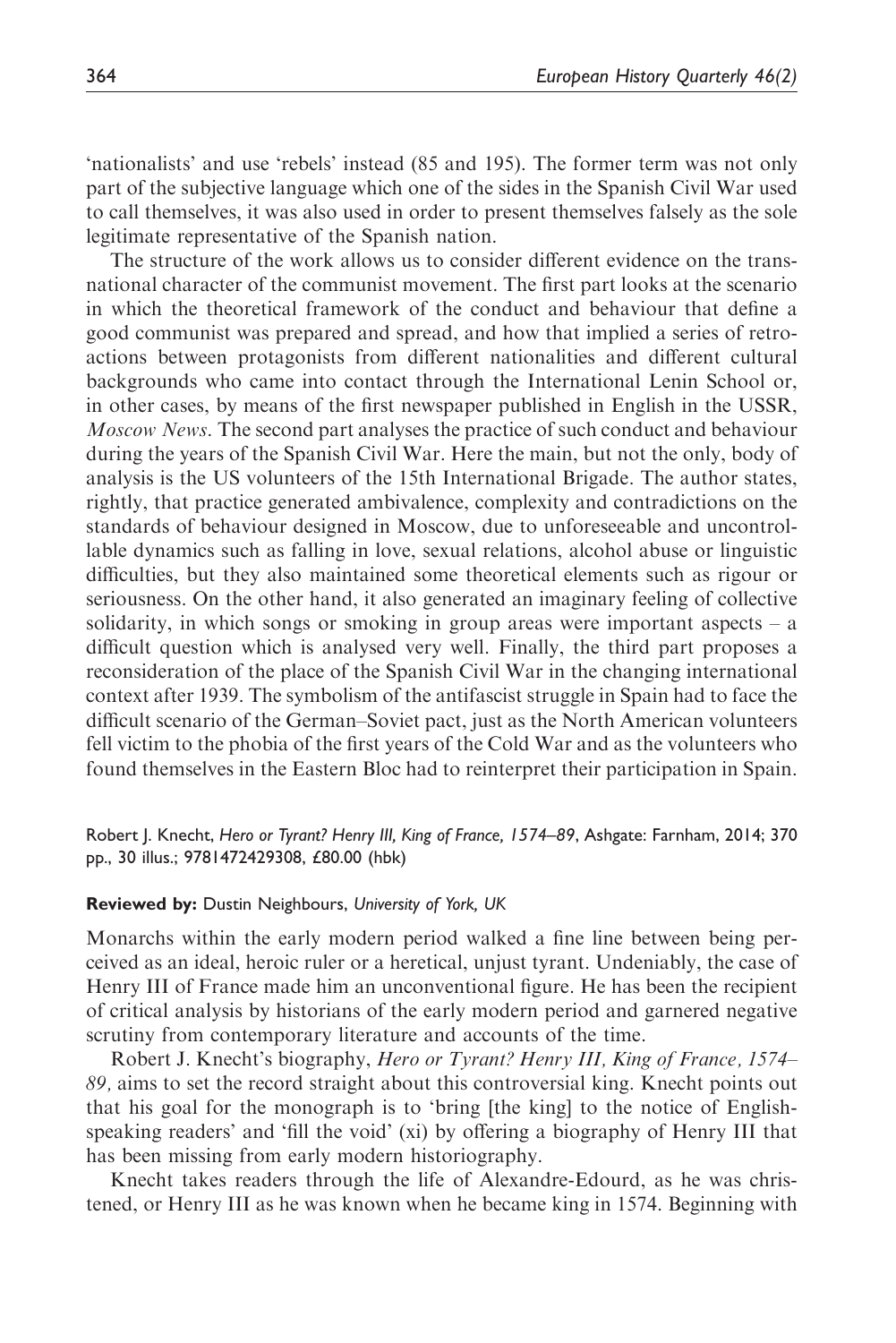Henry's childhood, Knecht recounts the dynamics of his large family and the influence of his mother, Catherine de Medici and brother, Charles IX. Henry was groomed for his role as king in sixteenth-century France, during the forced coexistence between Catholics and Huguenots. From the early years of Henry's education and 'apprenticeship' to his rise as a Catholic hero and the St Bartholomew's Day Massacre in 1572, Knecht shares an abundance of information that helped shape Henry's identity and thrust him onto the European stage. Knecht crafts a narrative of intrigue and drama with the tricky transition from being a successful admiral under his brother's, Charles IX, government, to becoming the King of Poland in 1573, through an election among the noblemen.

Continuing with the death of Henry's brother in 1574, and his hasty flight from the Polish royal throne, Henry's return journey to France was filled with a constant bombardment of instruction letters from his imposing mother and meetings with elite noblemen, politicians and royal leaders. Arriving in France, a shift in the king's demeanour was evident and marked the beginning of Henry's new-found power and authority. His approach to his kingship was considered radical and different, as he became more inaccessible, which was outside the norm for the French court and for the royal family. Knecht's climax of Henry's story follows with the problematic coronation and quick wedding to Louise de Vaudémont, which was followed by a civil war that pit brother against brother. The culmination of the monograph highlights the religious and personal reformation of Henry III. This led to the decline of his power and authority, causing him to make catastrophic mistakes, such as ordering the Blois murders that contributed to an uproar and a kingdom torn apart, and ultimately ended in Henry's death.

Knecht artfully forms a chronological biographical sketch of Henry III, with occasional thematic chapters. There is an abundance of information that makes the intriguing history tedious at times. There are also a few issues within the overall presentation of the monograph.

First, the brief introduction and conclusion of the monograph lacks a historical analysis that would have given context to the biography that Knecht has crafted. Secondly, the lack of identification and analysis of the contemporary literature, primary sources and accounts surrounding Henry III leaves academic scholars without historical content to engage with and expound upon. This has led to instances of speculation that are not supported with evidence. For instance, when discussing the marriage negotiations with Elizabeth I of England, Knecht mentions that Elizabeth's 'ministers were prepared to concede the terms' (169) – what is his evidence for this? Thirdly, there are a few themes of the monograph that Knecht identifies early on that are closely associated with Henry III in scholarly works. He points out that 'debauchery' (xii), 'reclusiveness' (xi), and 'love of extravagant display' (xi) are intrinsically identified with Henry III. These points are not clearly explained or adequately addressed. In particular, when discussing the reclusiveness, Knecht could have explicated this when he mentions that Henry made himself less accessible upon becoming king. Finally, there are specific passages throughout the monograph that are hurried and glossed over, rather than explained and analysed to demonstrate how it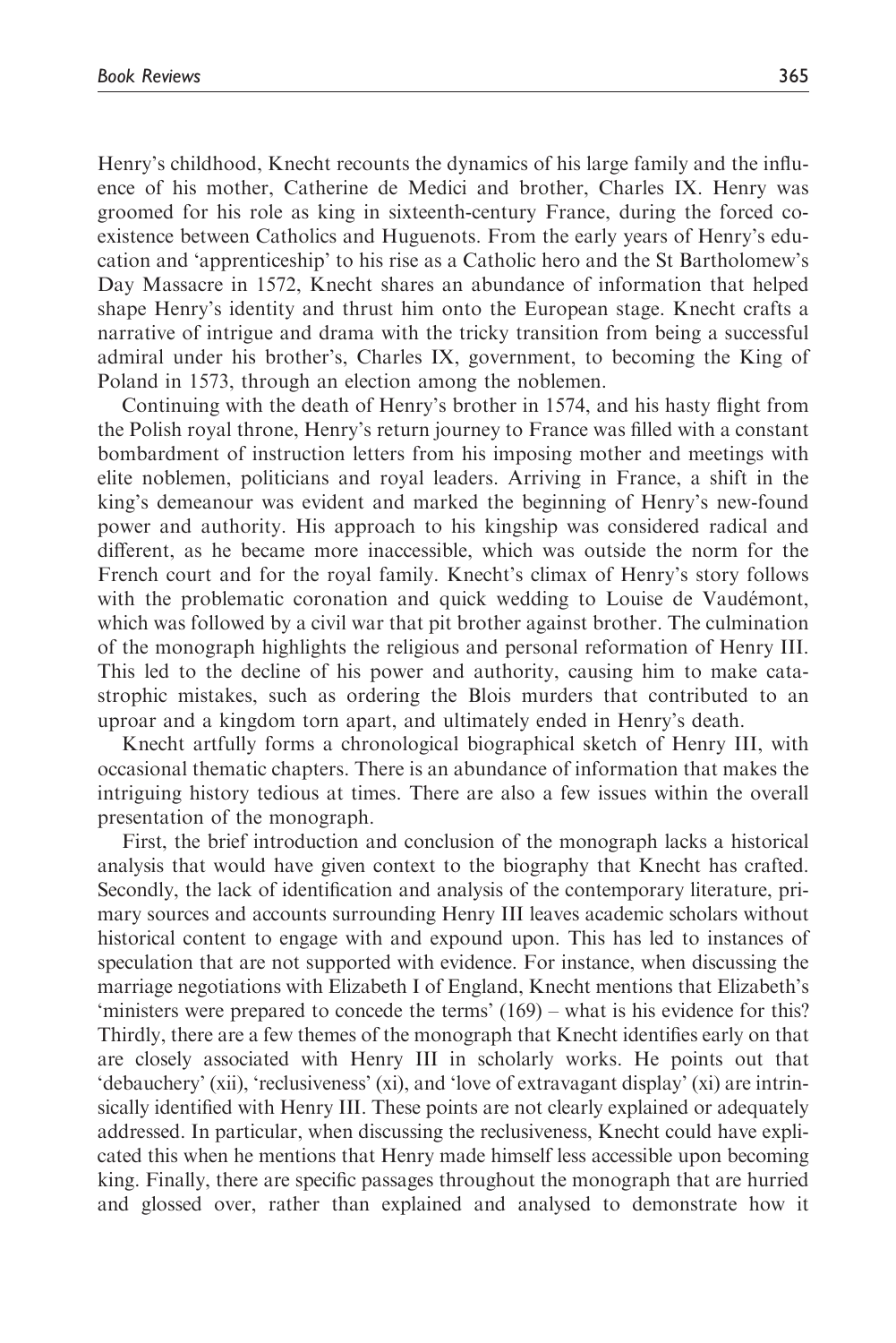contributes to our understanding of Henry and impacts the royal identity that he would later embrace. For example, Knecht talks about Henry's 'love of extravagant display' but when talking about the progresses in the early part of his life, Knecht does not illustrate how this develops our understanding of who Henry was. This 'love of extravagant display' could have been further advanced when Knecht outlines Henry's court in Chapter 11.

Though there are some issues from an academic perspective, this captivating and informational biography of a man who was portrayed as a construct of his mother's influence and meddling, as well as misunderstood and catapulted into a volatile environment full of tension and religious strife, will be of general interest to a variety of audiences and students interested in the topic.

Gyöngy Kovács Kiss, ed., Studies in the History of Early Modern Transylvania, trans. Matthew Caples and Thomas Cooper, Social Science Monographs: Boulder, CO, 2011; 500 pp., 6+9 illus.; 9780880336895, £45.00 (hbk)

### Reviewed by: Antal Szántay, Corvinus University of Budapest, Hungary

This is a very valuable collection of studies on the history of early modern Transylvania. In an introduction, the editor, Gyöngy Kovács Kiss, a specialist on the cultural history of this region, gives a compact overview of the formation and political history of Transylvania in early modern times. She outlines the aims of the collection as presenting 'research that deals with the social, administrative, cultural and daily life of the region and the interpersonal network that formed between the most prominent figures of the period and as such represents part of the study of cultural history' (11).

The book contains 18 essays and a kind of biographical lexicon of 'Key Personalities' of the period. Most of the authors are Transylvanian with Hungarian, Székely, German and Romanian backgrounds, but are from different generations. There are chapters by Zsigmond Jakó (1916–2008) and István Imreh (1919–2003), as well as by the senior and younger generations of historians.

The essays are grouped in three parts: I. Structure and Organization – Society – Interpersonal Relations; II. Scholarship – Culture – Architecture; III. Claudiopolis – Transylvaniae Civitas Primaria. Part I is a rich collection raising different social and institutional aspects of Transylvanian history, like the formation and composition of the princely court  $(A,$  Jeney-Toth, 15–41), the county as local administrative unit (V. Dáné,  $42-69$ ), and the regulations of villages (I. Imreh,  $202-34$ ). The construction of the legends and myths of the origin of the Székely (G.M. Hermann,  $83-113$ ), the nobles of Romanian origin (I. Drăgan, 114–50), the Armenians (J. Pál, 151–78), and the social groups of Marosvásárhely (S. Pál-Antal, 179–201), as well as the confusing tragedy of Dénes Bánffi (M. Sebestyén, 70–82) are also presented here with depth and great competence. Part II is dedicated to issues of cultural history with an overview of the Transylvanian Reformation (D. Buzogány, 237–66) and a biographical essay on Johannes Honterus, 'the most important Saxon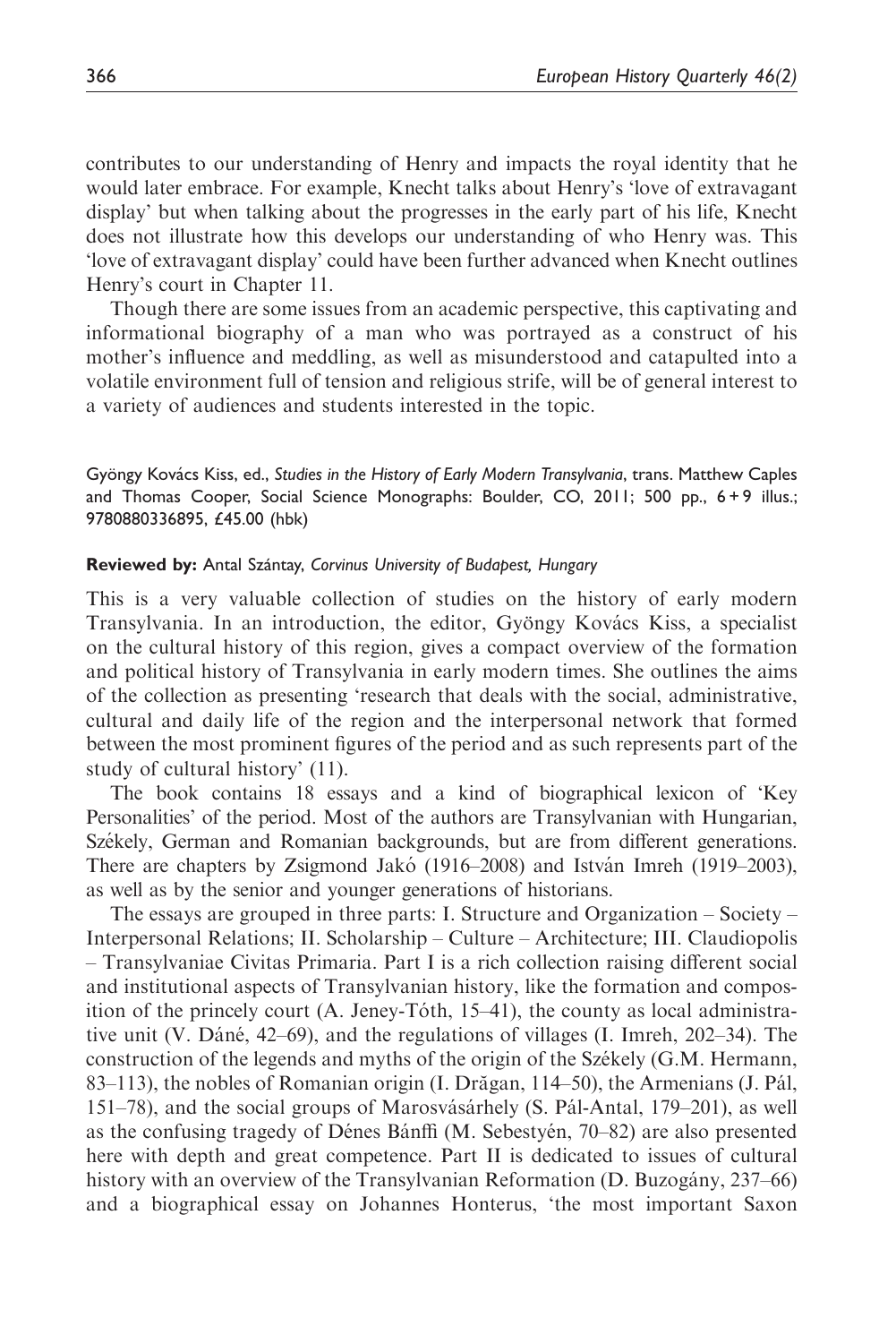humanist and reformer' (G. Nussbächer, 267–78), as well as a study, published earlier in Hungarian, on the scholarly activities of Ignac Batthyany, the founder of the famous library, collections and observatory in Gyulafehérvár ( $\mathbb{Z}$ s. Jako $\acute{o}$ , 279– 318). Three very interesting essays dedicated to architecture and garden culture (A. Kova´cs, 319–58; K.P. Kova´cs, 359–95; A. Fekete, 396–419) extend Part II into interdisciplinary scholarship. Part III focusses on Kolozsvár (Claudiopolis, Klausenburg, today Cluj in Romania) with well-selected issues of social history, like the conflict of nobility and citizenship  $(L. \text{ Pakó}, 423-48)$ , the urban elite  $(A.$  Flóra, 449–64), everyday life  $(Gy.$  Kovács Kiss, 465–97), and the particular but revealing witchcraft trials in that city (A. Kiss, 498–527).

The translation and presentation of Hungarian historical knowledge in English seems to present some trouble (e.g. not having a standard English vocabulary for institutions, organizations and social groups, though this could have been based upon the official Latin of the era). Moreover, the proof reading is not always attentive, with a few avoidable typographical errors. Despite these problems, this collection of essays gives a very vivid and colourful picture of early modern Transylvanian history in current terms. Most of the essays rely heavily on primary sources from Transylvanian archives, and present the fruits of longer research, which in many cases had been published previously, mainly in Hungarian-language monographs. Consequently, this collection of essays also offers a kind of group portrait of contemporary historians specializing in the social and cultural history of early modern Transylvania.

Katherine Lebow, Unfinished Utopia: Nowa Huta, Stalinism, and Polish Society, 1949–56, Cornell University Press: Ithaca, NY, 2013; 256 pp., 16 illus.; 9780801451249, \$45.00 (hbk)

Kinga Pozniak, Nowa Huta: Generations of Change in a Model Socialist Town, University of Pittsburgh Press: Pittsburgh, PA, 2014; 240 pp.; 9780822963189, \$27.95 (pbk)

## Reviewed by: Nguyen Vu Thuc Linh, European University Institute, Florence, Italy

Growing up and living in a post-socialist society in the midst of rapid social and economic changes is far from easy. For foreign visitors and often for Poles themselves, Warsaw is the most visible example of those fascinating and yet troubling shifts. The Polish capital's downtown cityscape with the iconic Palace of Culture and Science, post-modern shopping malls, sky scrapers in the financial district, lively bars and 'communist-style' apartment blocks embodies Poland's post-89 political and cultural identity – an identity that is caught between the country's growing economic ambition and the haunting ghosts of the communist past. This year marks the sixtieth anniversary of the Palace of Culture and Science, with which most Varsovians entertain a love–hate relationship, as the Palace (a 'gift' from Stalin) is a bold reminder of the immediate historic context from which contemporary Poland emerges. As the recurring debates about its demolition underline, for the aspirational and somewhat phantasmatically modern Warsaw it is not easy to cope with such a legacy (be it in the form of angry denial or joyful acceptance).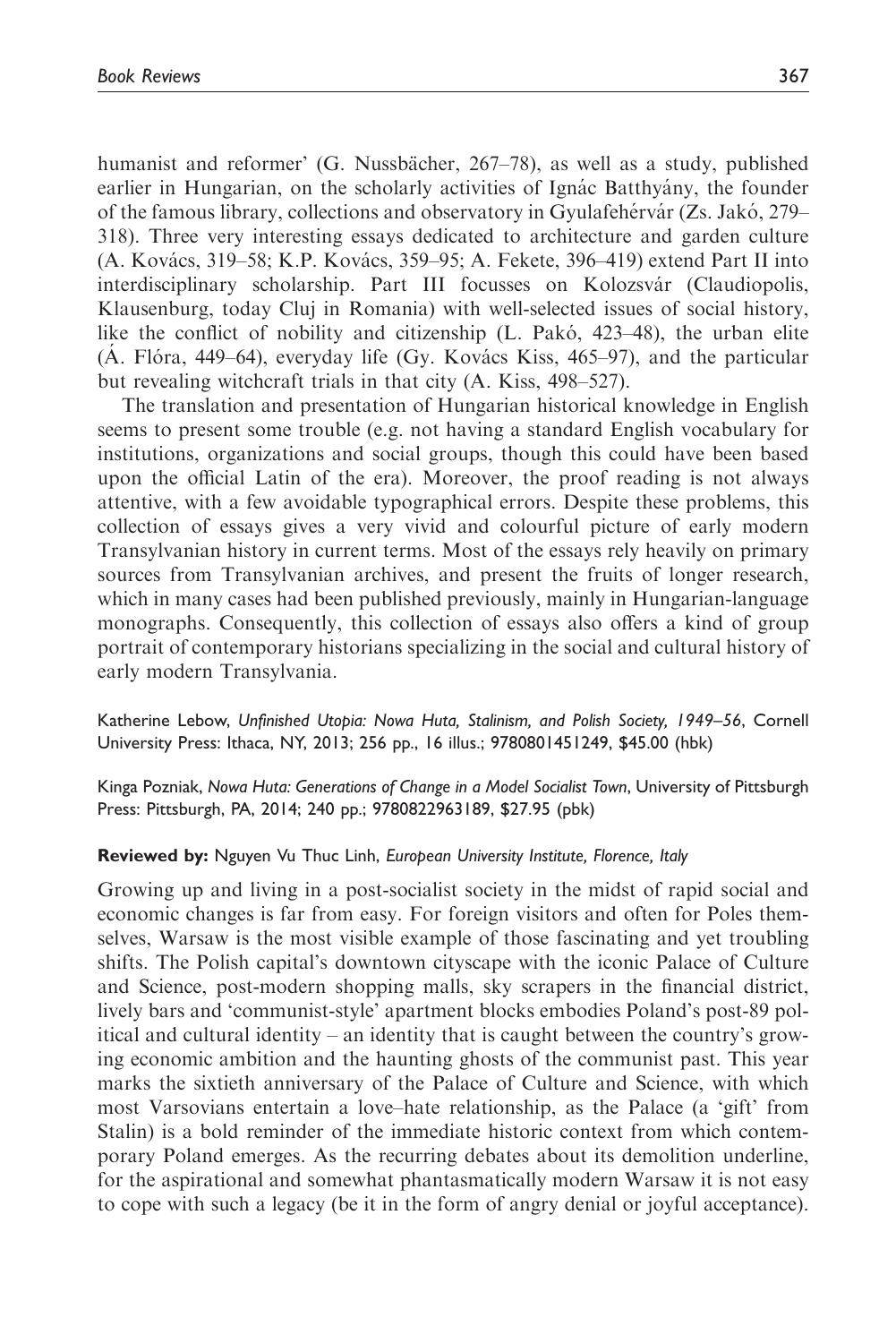But that's Warsaw. Consider another site of competing memories and experiences that is overshadowed by the Warsaw-centred public discourse and thus much less well-known – Nowa Huta, the flagship socialist town, now a district of the city of Kraków. On 17 February 1949, after Soviet involvement, it was announced that steelworks would be built in a village to the east of Kraków. Two years later, in 1951, the location was annexed by Kraków as its industrial district. Eventually, on 21 January 1954 the steelworks in Nowa Huta – an immense industrial complex – were opened and named after Vladimir I. Lenin. With its massive scale, top-down style of management and socialist-realist style Nowa Huta (literally: New Steelworks) was meant to be a signature Stalinist investment symbolizing the Six-Year Plan in particular and the socialist model of production as well as its ideology in general. In many ways resembling Stalinstadt (now Eisenhüttenstadt in Germany), and as a newly-founded town offering employment and housing to the population traumatized by World War II, Nowa Huta attracted young people (especially men with a rural background) who sought to escape life in the provinces and start a new life.

With two English-language monographs on Nowa Huta – one by the historian Katherine Lebow and the other by the anthropologist Kinga Pozniak – there is now a chance of renewed interest in one of the most remarkable examples of socialist urban planning. While Lebow offers a multi-layered historical account of how Nowa Huta came into being, both conceptually and practically, Pozniak's contribution is driven by an anthropological focus on the contemporary perception of Nowa Huta's changing reality by its inhabitants.

In her impressively dynamic and well-woven narrative, Lebow leads her readers through the multifaceted story of the emergence of Nowa Huta by sensitively bringing together elements of the history of migration and the history of labour with cultural and social history. With its emphasis on the perspective of ordinary agents, Lebow's book challenges the traditional historiography that prioritizes the experience of elites and the functioning of political institutions. Clearly, the new town functioned as an important political signifier in the authoritative propaganda discourse of the regime but, as Lebow demonstrates, Nowa Huta gradually became a lively urban and social sphere in which chaos and improvisation challenged bureaucratic rules, economic planning and political desires (43). For instance, in the course of building and living in Nowa Huta, Nowohucians encountered a diverse range of problems, most significantly poor labour and housing conditions as well as shortages in supply that resulted in low standards of both working and living.

From today's perspective, such a state of affairs appears to be in contradiction with the political and conceptual premises behind Nowa Huta, which was, after all, meant to be a truly socialist town enabling a collective, committed and moral community of workers organized around transformative labour. Yet, as becomes clear in the course of the book, the creativity of workers allowed them to adapt to the given situation by, for instance, illegally squatting in unfinished buildings. Alongside promises of a better life and attempts to activate members of historically disadvantaged groups such as women and the Roma minority, stood a sense of disappointment with how Nowa Huta was managed. Thus, while carrying with it a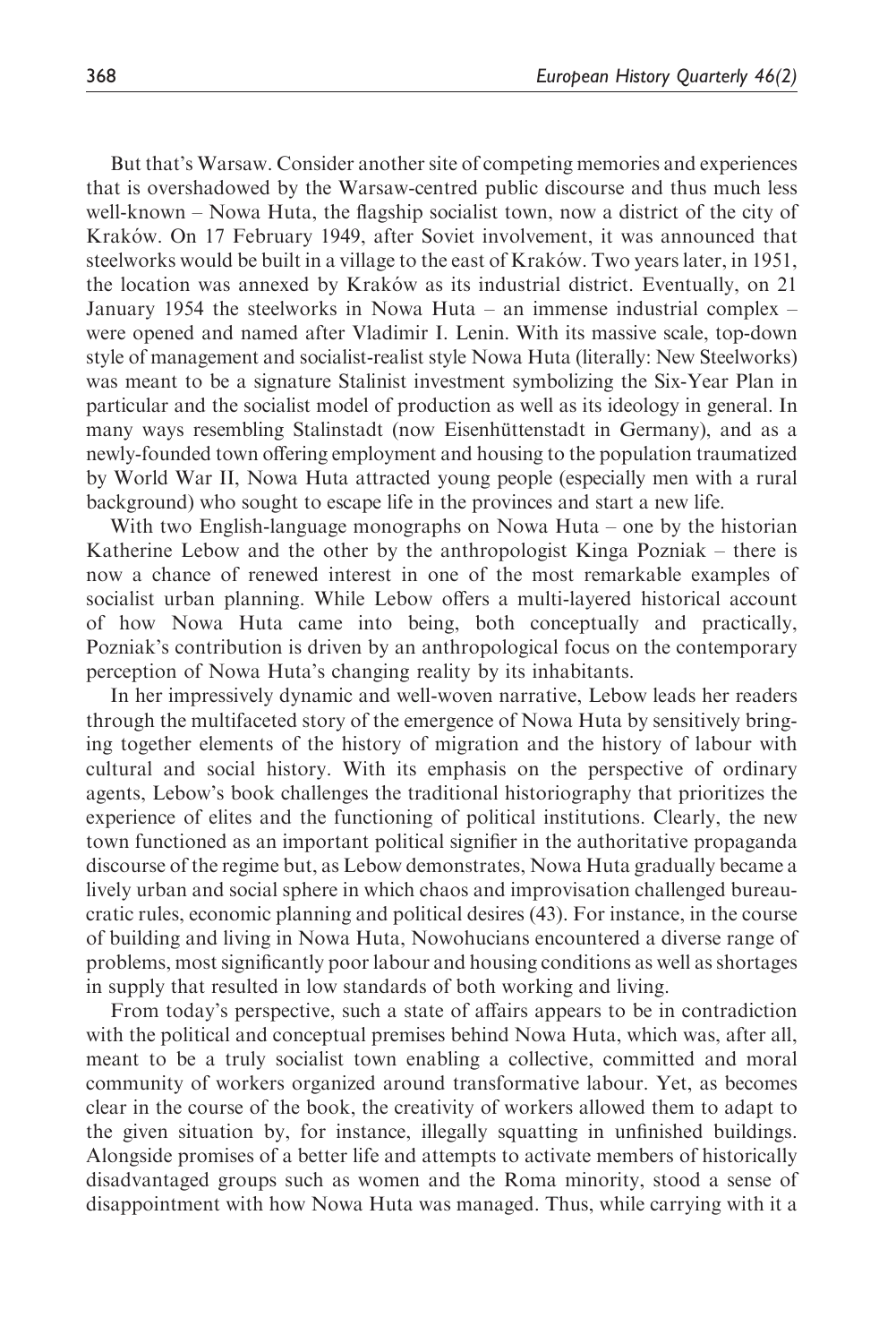post-war promise of a good life, the newly built town was also experienced by some as blocking opportunities for a better life.

With the Lenin Steelworks as the main workplace, an on-site medical clinic, a newspaper and many other institutions offering different forms of leisure, such as a cinema and a *Świetlica* (essentially a cultural centre), Nowa Huta was indeed intended to be a total socialist city accommodating both the public and the private lives of its residents. For many, the industrial district was not merely a place of employment but became their basic social environment, allowing for their needs for social (self-)recognition as good workers and citizens to be met. Nowa Huta with its job market, welfare state institutions, and in general relatively well-organized life created the conditions for the rural migrants coming from different, often underdeveloped, parts of Poland to become 'modern' people, experiencing, often for the first time in their life, an urban environment. Lebow's book illuminates how the new town became a political and social laboratory for upward class mobility that was (at least as far as intentions are concerned) designed and orchestrated by the state. Despite Nowa Huta's ambivalent position struggling between various shortcomings and sets of opportunities, for generations of Nowohucians the district became a home. It turned into a unique social space with its own distinct workers' culture and identity – a place to which they became emotionally attached and a place worth fighting for.

One of Lebow's most compelling arguments is that it is precisely due to this specific character of Nowa Huta – collective labour, historical exposure to Stalinist mobilizing discourse, promotion of active citizenship through labour – that its inhabitants developed an identity of their own that later on became a crucial breeding ground for social and political protests. More specifically, Nowa Huta's unique scale and infrastructure as well as the social memory of its origins and political importance, the argument goes, became a valuable source of resources and skills for the protest movements of the 1970s and 1980s. For example, in the context of Solidarity, and especially during the period of martial law after Solidarity was banned in December 1981, reproduction machines, paper and transmitters from Nowa Huta were used to spread independent underground news. Before it was delegalized, around 95 per cent of Nowa Huta workers had joined the Solidarity Union. As Lebow puts it, '[i]n this way, Nowa Huta became the information nerve centre for an entire region' (173).

What did Nowa Huta mean to its builders, their children and contemporary Nowohucians? Drawing on extensive interviews with Nowohucians and applying the lens of memory studies, Pozniak's book examines the popular understanding of, and meaning given to, Nowa Huta by its residents. The aftermath of the political transformation of 1989 was marked by a nationwide process of privatization. As a result, the industrial district of Kraków experienced marginalization, underdevelopment, isolation and unemployment among its inhabitants, all of whom were literally in one way or another linked to the steelworks. The key industrial area that used to be considered fundamental to communist modernity suddenly turned into a neglected and stigmatized space.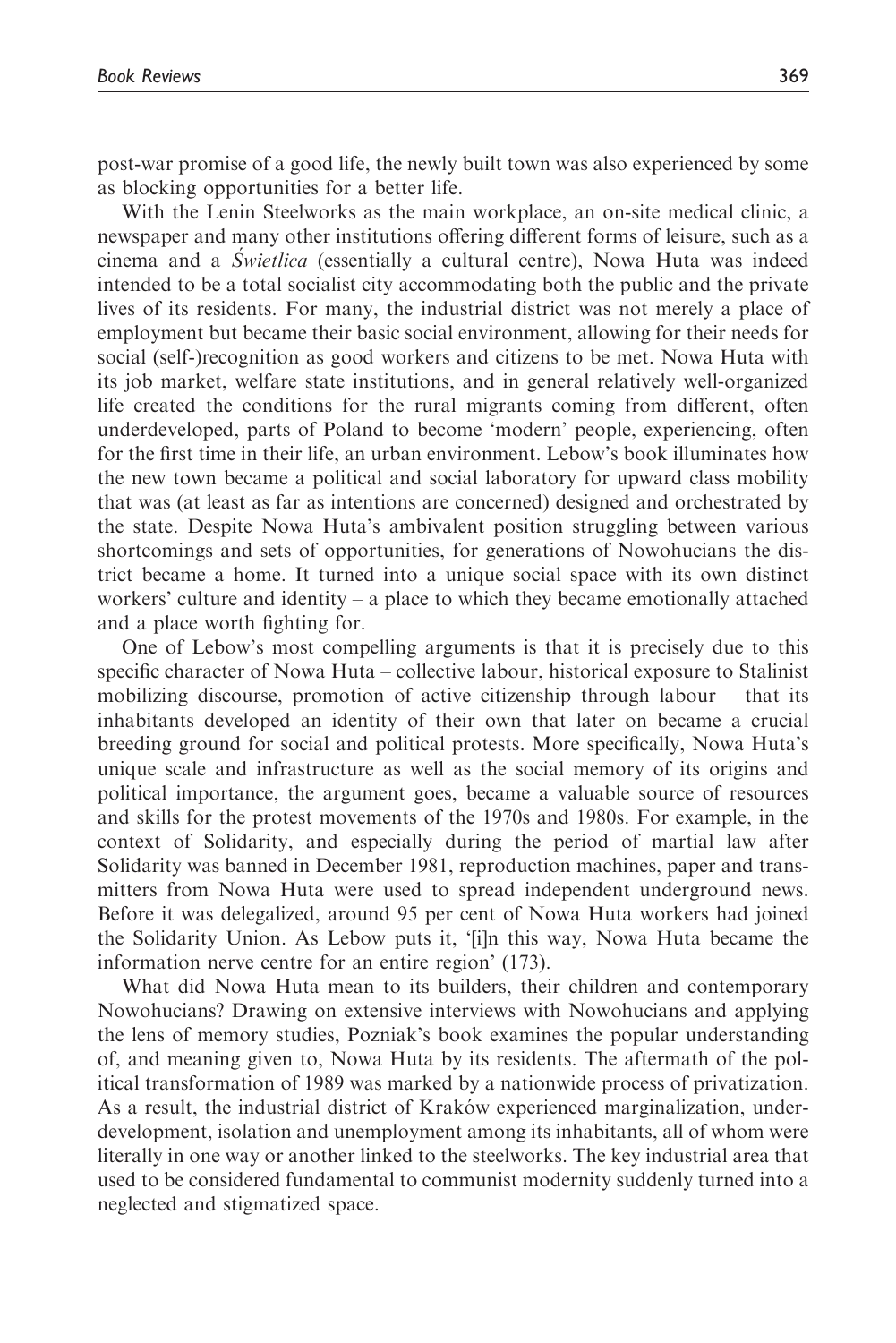While the year 2004 is usually associated with Poland joining the European Union, for Nowa Huta it was marked by another important event, namely the selling of the whole conglomerate to ArcelorMittal, a multinational steel manufacturing corporation that is the world's largest steel producer. Unsurprisingly, with the new owner and a new style of management came significant changes – many people lost their jobs and much of the welfare programme has been cut. As bitter as it might sound, the deal still saved the consortium from being shut down completely.

Central to Pozniak's re-evaluation of Nowa Huta's now discredited socialist legacy is her capacity to trace generational changes, allowing us to see how local agents themselves – both individuals and institutions – try to negotiate the still uneasy memory of the socialist past. As Pozniak writes, '[i]t is precisely this polyphony of voices and memories that constitutes Nowa Huta's discursive landscape' (121). As this quote implies, contradictory voices and disagreements with statesanctioned narratives are an inevitable aspect of active remembrance and of the construction of public memory.

Relying on wide-ranging interviews, Pozniak's book is successful in distancing itself from the predominant tendency in Polish public discourse to one-sidedly emphasize the repressive dimension of the People's Republic of Poland. As the book shows, the agents themselves do not necessarily remember living in Nowa Huta as living under a totally oppressive regime. Creating space for accounts of agents who neither identify themselves as victims of the socialist system nor as heroes of the political opposition, the interviews in the book aptly document how the residents of Nowa Huta try to make sense of past events and their current situation, through dramatic paradigms shifts. As David Ost points out in his blurb, it is noteworthy that the interviews reveal the agents' practical common sense in navigating the past and present post-socialist reality.

Lebow's and Pozniak's books allow their readers – whether they are undergraduates, interested non-specialists or historians of post-1945 Poland – to understand how Nowa Huta came about and what it is becoming today. Caught in the midst of a process that redefines industry as heritage and socialist legacy and negotiates 'turbocapitalism' in Poland, Nowa Huta came to be many things and to fulfil many different social functions. By skilfully combining historical and sociological research with a distinct sensitivity for the views of the ordinary residents of Nowa Huta, Lebow's and Pozniak's books provide much-needed studies that allow us to see Nowa Huta as a magnifying glass through which we can understand Polish postwar communism as a set of ideals and often contradictory practices.

Dominic Lieven, Towards the Flame: Empire, War and the End of Tsarist Russia, Allen Lane: London, 2015; 448 pp.; 9781846143816, £25.00 (hbk)

#### Reviewed by: George Gilbert, University of Southampton, UK

This book is the result of a lifetime's work and thought concerning the history of late imperial Russia. Though most obviously a history of how imperial Russia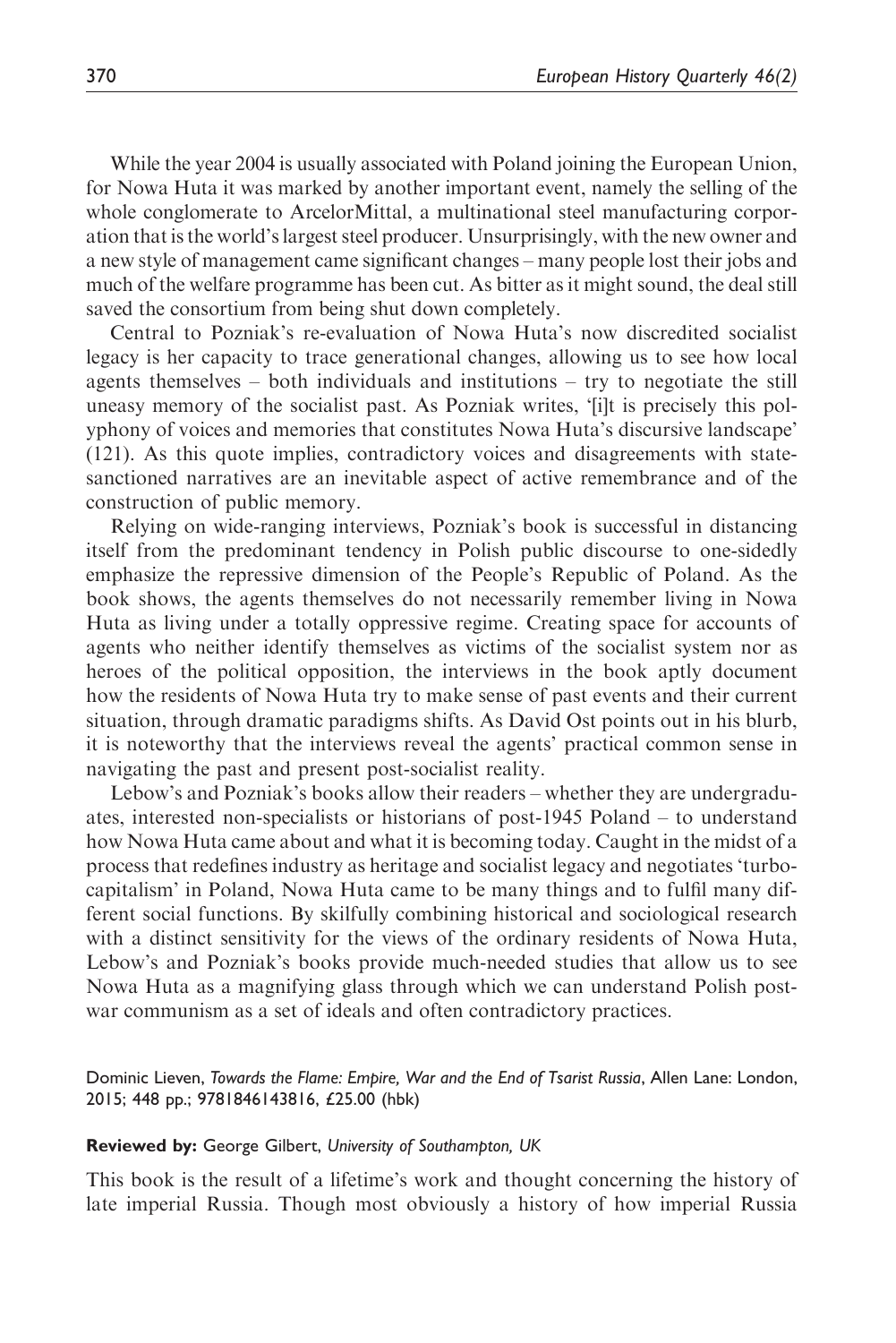collapsed, it is, as Dominic Lieven explains early on, actually three books: a history of Russia's descent into the First World War; a novel take on the origins of the First World War, chiefly because it approaches events from a mostly unfamiliar Russian perspective; and, finally, an examination of the origins of the Russian Revolution perceived from an international angle. The first two chapters examine themes from what Lieven calls the 'God's-eye view' – particularly, the rise of nationalism and the struggle for world powers to keep control of their empires in an age of mass politics and emerging local identities (14). The third, longest chapter examines some major personalities within Russia's Ministry of Foreign Affairs; in contrast to the first two chapters, the author goes into very fine detail here, assessing the key figures that lie at the heart of the work, including Nicholas II and the foreign ministers Aleksandr Izvolsky and his successor Sergey Sazonov. The fourth through seventh chapters examine major events in more detail, including the Balkan Crises and the July Crisis of 1914. The final chapter is an assessment of the impact of Russian domestic politics and the machinations within the Ministry of Foreign Affairs on the war itself and the momentous events that led to the revolutions of 1917. Covering all of these areas in a single work is an almost overwhelming ask, made trickier by the dual approach adopted of detailed, empirical analysis and broader conceptual comparisons between world empires. Going into detail on all of the issues raised in this work is not possible in the space of a book review, so only a few comments on major themes will be made here. For this reader, Lieven's analysis of the rise of nationalist lobbies inside tsarist Russia and the influence that the growing sphere of 'public opinion' applied on the tsar and his coterie of ministers was particularly intriguing: the bellicose nature of pundits such as Mikhail Men'shikov was increasing evidence of the influence of nationalist journalism in Russian public life. Similarly, the rise of Slavophilism within the Ministry of Foreign Affairs may not, eventually, have been the central cause of war, but was yet another major force that needed containing. Another central theme of the work was the split between ministers that saw Russia's main interests as being located within Europe and those that turned their attention more towards Asia: the latter can be attested, among other things, by the Russo-Japanese War of 1904–05. The ideological and personal conflicts within this important sphere of rule impinged on any attempts to build a coherent and workable policy towards preserving the balance of power in Europe that might have made for a lasting peace. In spite of considerable new research, much of which was carried out in the now closed Russian State Military-Historical Archive, the work contains the hallmarks of Lieven's approach to the study of Russian history adopted in his past work. This is a book primarily about people and personalities. In Lieven's view, without the individual actions (and mistakes) made in the run-up to 1914, the trajectory of European and world history in the twentieth century would have been very different indeed, in spite of the dominant ideological and political trends that were the discontents of an emerging European modernity. The work contains many intriguing insights into key figures in the Ministry of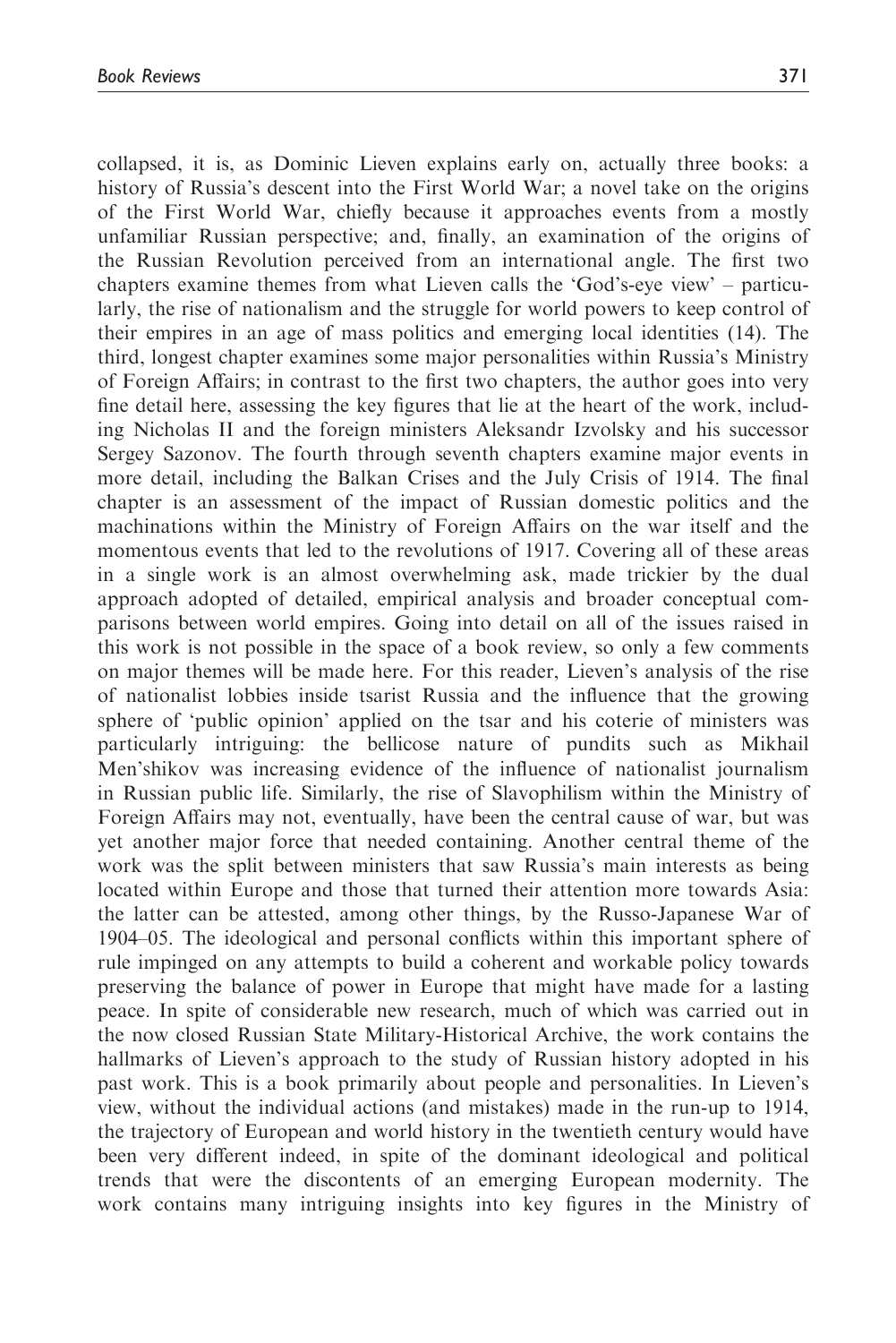Foreign Affairs and also in the domestic sphere, such as within the Ministry of Internal Affairs. Curiously, it was clever and wholly reactionary ministers such as Petr Durnovo that proved to be both the most far-sighted about the coming cataclysm of European war and also the least dangerous threats to European stability; conversely, it was when Russia's rulers desired to exploit more modern ideas about harnessing public opinion and manipulating the tensions associated with state-building that key mistakes were made in the run up to war. In the final chapter of the book, Lieven discounts the idea that Russia's mobilization meant that the nation was largely to blame for what happened in the middle of 1914, in contrast to other recent scholarship. Outside of the very detailed chapters on the crises of 1914 and the decision makers, the work can feel somewhat fragmentary in its approach as it takes into account a number of very diverse areas; this is not, however, a problem, as the work is overall a very skilful analysis of the final few decades of late imperial Russia. It touches on points of interest for many specialists as well as those interested in European history on a more general level and should appeal to a very wide readership.

# James Lyon, Serbia and the Balkan Front, 1914: The Outbreak of the Great War, Bloomsbury: London, 2015; 328 pp.; 9781472580030, £65.00 (hbk)

### Reviewed by: Samuel Foster, University of East Anglia, UK

The lead up to the centenary of the First World War's outbreak unsurprisingly elicited a prodigious outpouring of historical literature and a revival of the platitudinous debate concerning its cause. Nowhere has this been more acute than the Balkans, as James Lyon, an associate researcher at the University of Graz who has studied the region for over thirty years, notes in this monograph. The commemoration of Gavrilo Princip's assassination of Archduke Franz Ferdinand on 28 June 2014 was itself shaped by the more recent past. Sarajevo's Bosniaks and Croats were treated to displays of music, fireworks, historical re-enactments designed to construct a symbolic narrative of historic victimhood and Serb aggression – all with Austrian sponsorship. Bosnian Serbs held parallel celebrations commemorating Princip as a hero (7–10). Meanwhile, most historic narratives, dominated by diplomacy and the Western Front, simply overlook the subsequent wartime experiences of Serbia and other Balkan territories. Until recently, Andrej Mitrović's Serbia's Great War, originally written in 1984, remained the only comprehensive work on this topic in English. Utilizing a range of archival sources from Belgrade, Sarajevo and Vienna, Lyon endeavours to rectify this by placing Serbia at the heart of the unfolding events in the war's Balkan theatre from June to December 1914.

Chapters one to three explain the historic regional context of the assassination. Readers sympathetic to the Dual Monarchy might take issue with Lyon's more measured assessment of Serbia during this period and his conclusion that Austria-Hungarian expansionism was as much to blame as Serb nationalism. Success in the recent Balkan Wars had exhausted the country financially and militarily and left it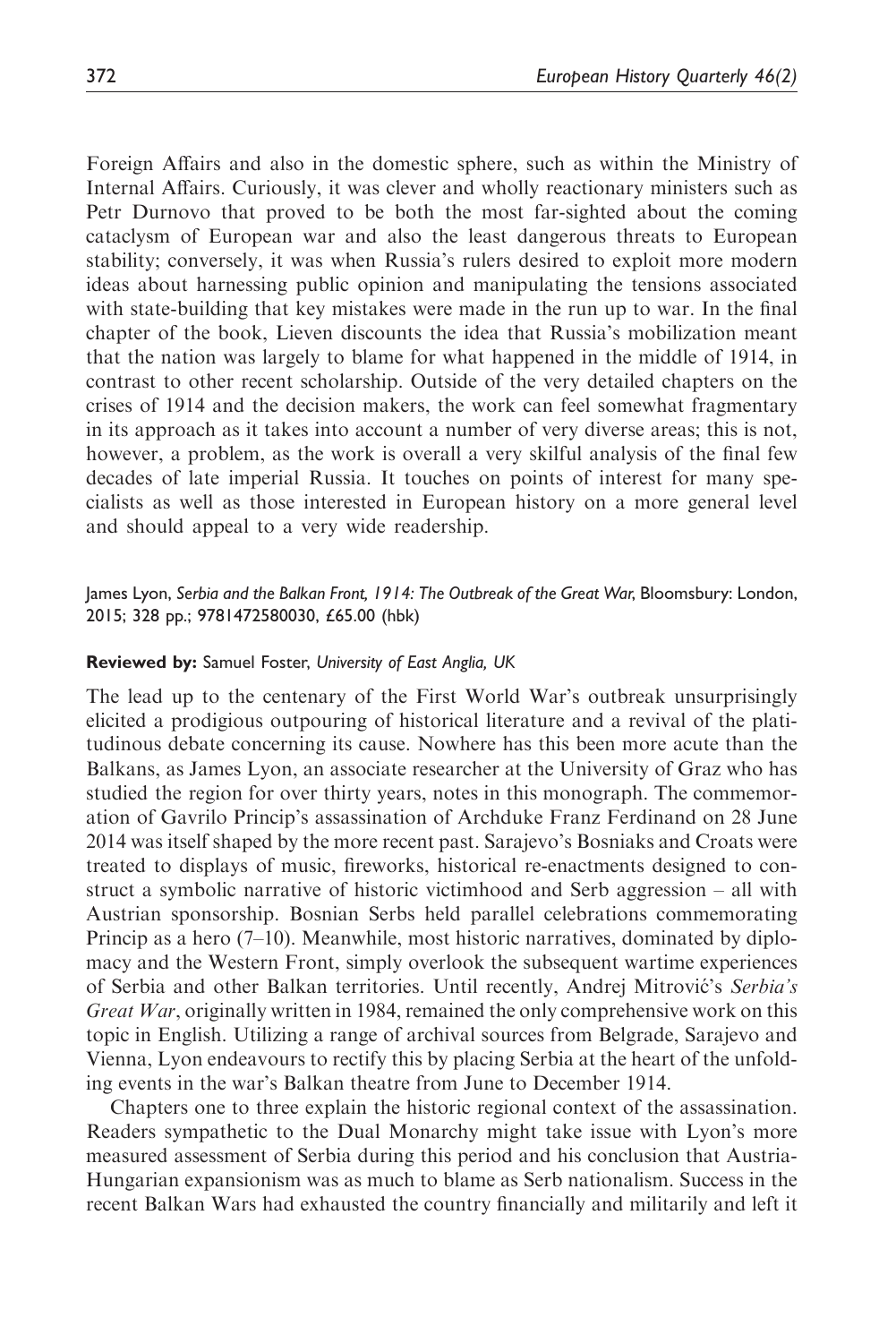surrounded by hostile, and equally expansionist, neighbours. Conflict with Austria-Hungary was thus far from desirable for the government of Prime Minister Nikola Pašić. This situation was aggravated by the influence of the nationalist 'Black Hand' organization under the leadership of Dragutin 'Apis' Dimitrijevic<sup>t</sup> to which, Lyon argues, responsibility for the plot should be assigned rather than the government (62). Despite representing a 'parallel structure' of power to the government, the Black Hand was far from an overarching political force. Its convoluted network of nationalist subversion comprised groups whose agendas and aims often clashed with Apis' goal of a Greater Serbia. Princip himself had favoured a southern Slav federation over an expanded Serbia (25).

The book comes into its own from chapters four to eleven however, with Lyon's assessment as to why, in the latter half of 1914, Austria-Hungary failed to defeat Serbia twice. The crux of Lyon's argument lies in his debunking the myth that these had resulted from Austria-Hungarian military's unpreparedness. On paper, its armies outranked Serbia's 'peasant mob' in almost every field, boasting some of the best equipped troops and most advanced artillery of any of the war's fronts. Serbia's soldiers, by contrast, were chronically lacking in ammunition, weaponry, food, transport or uniforms and proper footwear. Its ambassador to Rome did not even know that his country had an air force. Demoralization also led to over 60,000 desertions by the end of the year, with whole divisions suffering from manpower shortages until mid-1915 (80–-8). The secret to its military success thus lay in the greater combat experience of its troops and the strategic initiative of its officers. By contrast the Monarchy's poorly managed stratagem incurred heavy casualties culminating in Serb victories at Mount Cer and the Kolubara River that precipitated the collapse of both Austria-Hungarian campaigns. Responsibility ultimately lay with the incompetent leadership of Oskar Potiorek, the pro-war governor of Bosnia-Herzegovina whose political connections out-stripped his military capabilities. Conversely, the Serbs suffered equally high losses and spent much of the conflict in retreat, temporarily abandoning Belgrade in December. A devastating typhus epidemic and a German-led invasion by the Central Powers in October 1915 prompted the bulk of the army to flee into exile, the total number of military and civilian deaths climbing to horrific proportions.

Lyon's monograph is not without its flaws, however. Following a period of recuperation and reconfiguration on Corfu, a substantially smaller Serbian army subsequently served alongside the other Entente forces encamped around the port of Thessaloniki from 1916 to September 1918. Rather than hinting at the political difficulties awaiting the future Yugoslav state, a more in-depth conclusion examining the condition of the Serbian army during this period would have served as a more satisfactory summation and played to the book's strength as a military history. A number of factual inconsistencies are also present. For example, Bulgaria's Tsar Ferdinand I of the Saxe-Coburg-Gotha family is labelled incorrectly as hailing from the previous ruling House of Battenberg that a palace coup had deposed in 1886 (68). A later reference to the country as being ruled by the 'Coburg dynasty' contradicts this statement (150).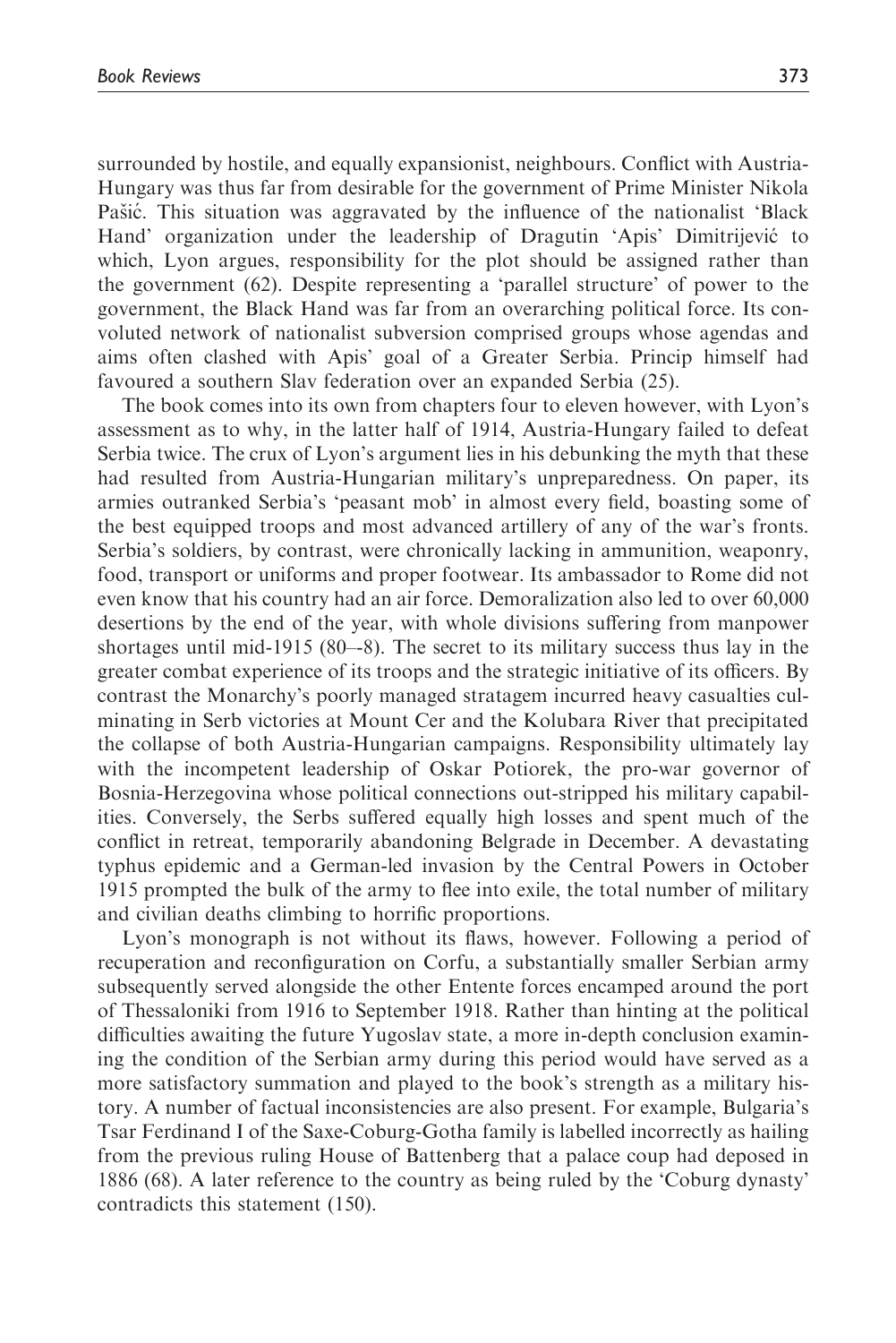Nevertheless, these factual miscues do not detract from the author's core analysis. A century on, Serbia and the Balkan Front stands alongside Glenn E. Torrey's research on Romania as a vital and long-overdue contribution to the conflict's historical reassessment.

Orly Meron, Jewish Entrepreneurship in Salonica, 1912–1940: An Ethnic Economy in Transition, Sussex Academic Press: Brighton, 2011; 442 pp.; 9781845195793, £40.00 (pbk)

# Reviewed by: Méropi Anastassiadou, The National Institute for Oriental Languages and Civilizations, France

Since its foundation more than two thousand years ago, Salonica has been a city of commerce. Even nowadays, in the twenty-first century, rare are the visitors who fail to realize that trade is part of the Salonician soul and culture.

This book on Jewish entrepreneurship in Salonica between 1912 (when the city was annexed to the Kingdom of Greece) and 1940 (when Greece entered the Second World War) is a major contribution in many respects. First, it enriches the abundant existing scholarship on the history of the city during the twentieth century, a corpus of work the author has mastered perfectly. It also presents, on the basis of number of archival documents, the process of marginalization of Jewish entrepreneurs within the local economic landscape. Considered and treated as a minority, they gradually found themselves in a situation of 'civil inferiority', which weakened their position and reduced their visibility within the national Greek economy. By the time Greece entered the war against Italy (October 1940) and the Germans occupied Salonica (April 1941), the entrepreneurial Jewish presence in the city was already notably reduced.

Structured in three parts (nine chapters), the book follows a chronological plan. After having presented the Jewish economy of Salonica during the last Ottoman decades (1880–1912), the author examines the period between 1912 (Salonica's annexation to Greece) and the end of the 1920s. Locally, these two decades were marked by the Great War, the flow of Greek refugees from Anatolia and the departure of Muslims (more intensively from 1922 onwards). These major events totally changed the socio-demographic composition of the city. In this second part, Jewish entrepreneurs serve as a kind of case study for the choice faced by the entire Jewish community: either assimilate or leave. The author presents the Hellenization policies, in particular through education; she also refers to the impact on Jewish entrepreneurship by the establishment of Sunday as the weekly rest day. Finally, the third part of the book focuses on the 1930s and its pivotal moments: the anti-Semitic violence in the city, the consequences of the 1929 crash and the Greek bankruptcy of 1932, the rise of fascism and the regime of Metaxas.

Meron defines 'entrepreneurs' broadly, as all 'firm founders or owners who have chosen self-employment over salaried employment'. This means that, in practice, she studies those who were duly registered in the records of the local Chamber of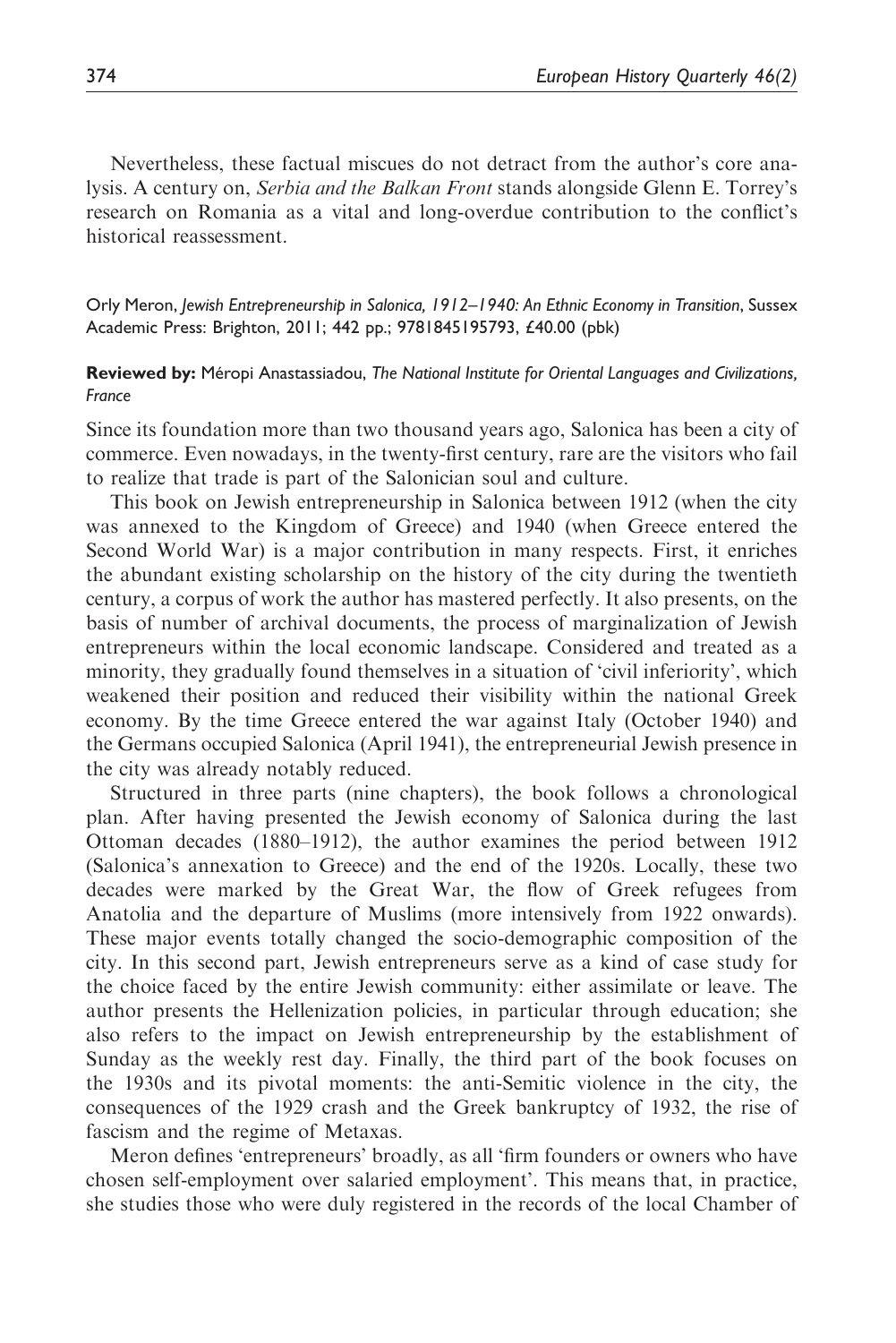Commerce. Between 1912 and 1940, most of the economic branches previously controlled by Jewish entrepreneurs (finance and banking, trade in basic staples, large-scale trade...) passed gradually – and despite a short, favourable period during the Great War – into Greek hands. This 'transfer' put an end to the Greek–Jewish antagonism, which had been particularly sharp since the last decades of the nineteenth century.

This well-documented study draws on a wide variety of sources: besides an abundant bibliography, Meron has explored the Austrian and British archives, and the Alliance Israélite Universelle's collections. She has also worked in the Central Archives for the History of the Jewish People and the Central Zionist Archives in Jerusalem, as well as in many private collections both in Israel and the USA. Economic reports and statistical data have also been thoroughly analysed.

Meron's concern for contextualization is certainly the main strength of her approach. The local, national but also regional contexts are rigorously considered and analysed with finesse. Among many other elements included in this complex and nuanced picture, the presence of Italian Jews (and the impact of their departure) and women's participation in Salonica's Jewish business world of the interwar period deserve particular mention.

So far as Salonica's Jews were concerned, the countdown had started long before the arrival of German occupation forces in the city. More than the rise of fascism, it was the logic of the Greek-Orthodox nation-state which made their marginalization inevitable. Official anti-Semitism had been promoted in Greece by the governments preceding the Metaxas dictatorship. Paradoxically, the regime of August 4th (1936–1941) did not adopt any anti-Jewish measures.

Not all of Salonica's Jews seemed to have understood in time that their parents' and grandparents' world had vanished. Without any territorial claims, and long unresponsive to Zionist appeals, they kept in their hearts a special place for Salonica. When chased out during the Great War, Jews from Thrace and the Dardanelles arrived in mass to this refuge-city, considered the 'mother of Israel'. Thus, despite a continuous outflow since 1912, there were still more than 55,000 Jews in Salonica on the eve of Holocaust.

Meron's study confirms also that in a trading city like Salonica the economic marginalization of a significant part of its population leads inevitably to stagnation in the field of arts and letters. How long can a human community which no longer produces wealth, either literally or metaphorically, last?

J. R. Mulryne with Maria Ines Aliverti and Anna Maria Testaverde, eds, Ceremonial Entries in Early Modern Europe: The Iconography of Power, Ashgate: Farnham, 2015; 412 pp., 45 illustrations; 9781472432032, £85.00 (hbk)

## Reviewed by: Margit Thøfner, Sainsbury Research Unit, University of East Anglia, UK

This is the third anthology in a new series entitled European Festival Studies, 1450– 1700, published in partnership with the Society for Festivals Research. On balance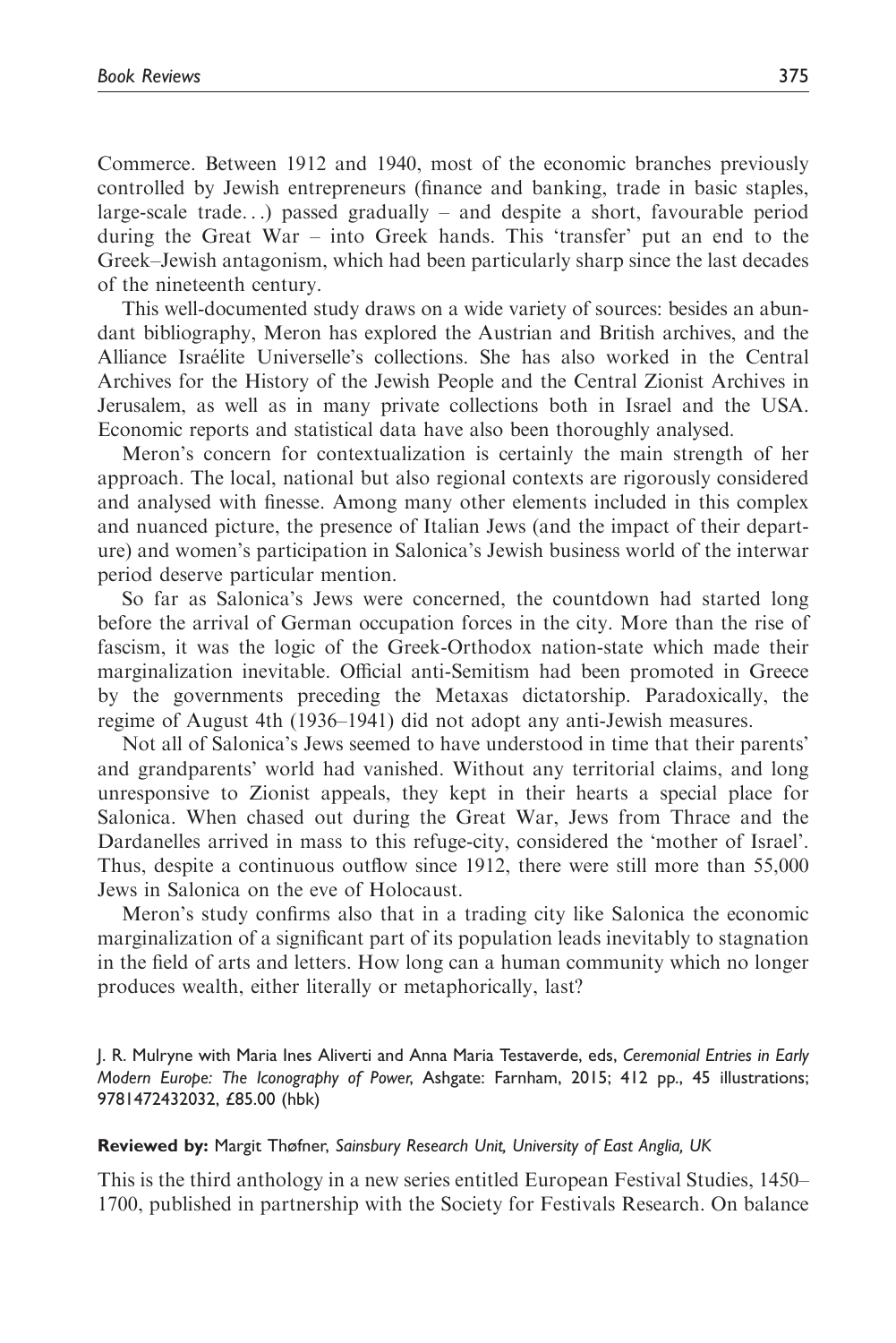it is a useful and wide-ranging contribution to the burgeoning scholarship on early modern public ceremony. Yet it is rather uneven.

The problem largely stems from the editorial framing. Mulryne states in his acknowledgements that the 'Iconography of Power' has been 'no more than marginally adapted as the title of this volume' (vii). Even so, much of his introduction is given over to defining this unwieldy term, which quickly morphs into the mealymouthed 'language of iconography' (vii). As this suggests, Mulryne sees ceremonial entries as texts to be deciphered rather than as performances, with all the messiness that this entails. Moreover, he understands entries as essentially instrumental, serving the social and political elites of early modern Europe. This is a rather reductive view, given the collaborative as well as ludic, performative and even bibulous aspects of these admittedly enormously complex events. As a whole, this anthology would have been better served by a clear definition of what is meant by 'ceremonial entry', followed by some suggestions about appropriate methodology.

That said, there are some exemplary essays, carefully rooted the available sources and with a fine sense of how ceremonial entries worked in practice. These include Lucinda H. S. Dean's thoughtful and meticulously researched account of queens' entries in Scotland and Margaret M. McGowan's magisterial analysis of Henri IV's entry into Rouen. There is also Lucia Nuti's interesting study of how successive papal 'possessi' into Rome triggered reshaping of the urban fabric; there is also Anna Maria Testaverde's intelligent evaluation of how Florentine public ritual was reworked across time to serve shifting political needs. Although it is not strictly about entry ceremonial, there is also Sara Trevisan's excellent discussion of the motif of the Golden Fleece in Lord Mayors' shows held in London. At the end comes a wide-ranging yet coherent overview of recent research on Renaissance festivals in German by Andrea Sommer-Mathis. She concludes with some helpful suggestions about current methodology, on which could have been built a more effective editorial framework. Thus it is a pity that her work is appended as if an afterthought.

These seven essays set a high standard which some of the other contributors do not quite reach. Iain Fenlon's discussion of music in 'the Italian Renaissance Entry' draws a thoughtful contrast between public and courtly music-making during entry ceremonial. Disappointingly, his title belies a focus on Florence only – rather odd given that Milan, Venice, Mantua and Rome were also important musical centres. Jacek Zukowski's essay on 'Ephemeral Architecture in the Service of Vladislaus IV Vasa' comes with an ambitious attempt to explain the conceptual underpinnings of royal entries but the argument does not quite coalesce. There is a similar problem with Veronica Sandbichler's contribution on Habsburg ceremonial. It gets off to a promising start by drawing on Elias Canetti's Crowds and Power, but these early insights are not carried efficiently into the rest of the argument.

Then there are four essays simply seeking to do too much; this is where the lack of firm editorial framing is most keenly felt. Three are on France: Richard Cooper's account of representations of war in sundry entries, Linda Brigg's tracing of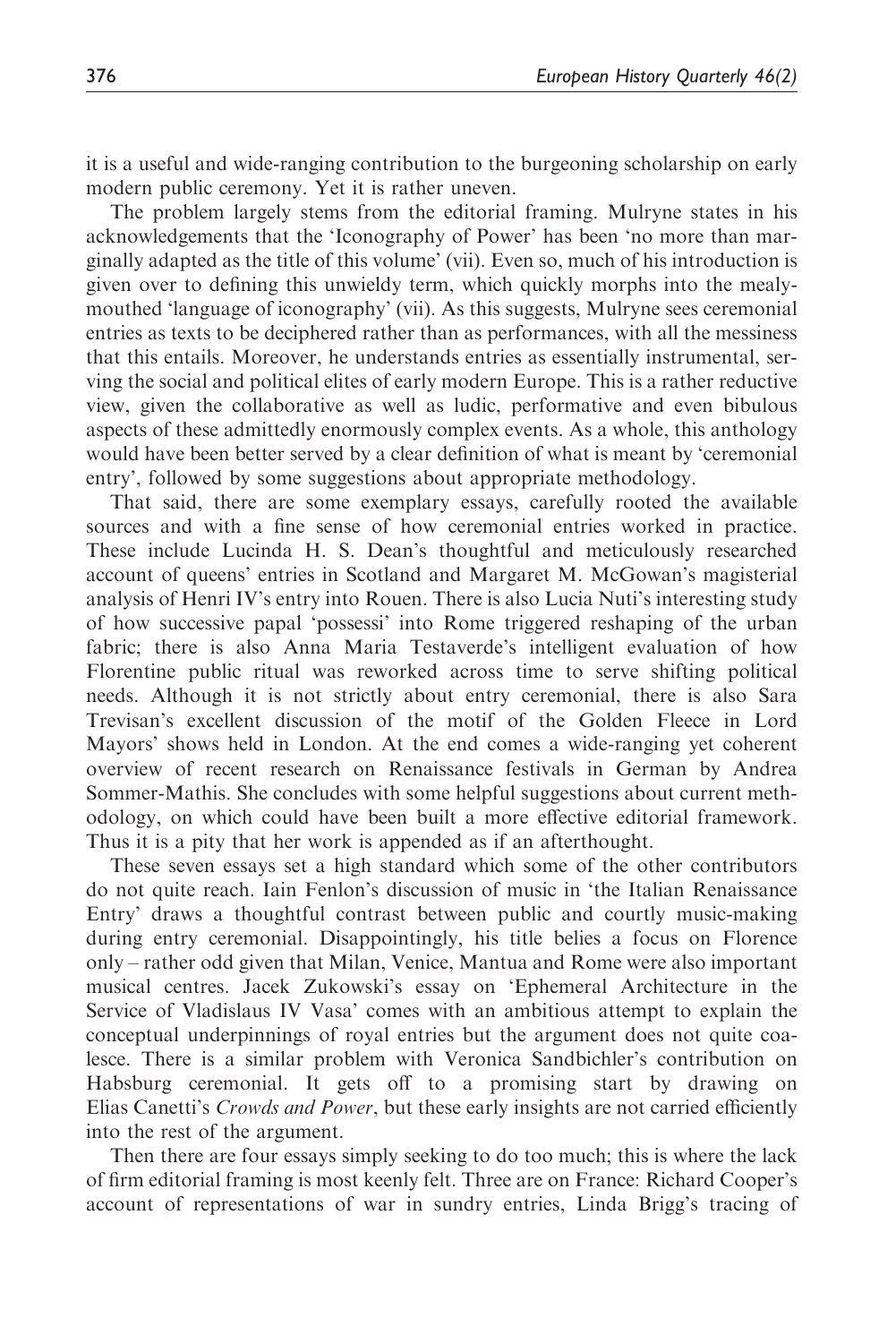'Perceptions of Royal Power' as articulated in the entries made by Charles IX and Catherine de' Medici and Marie-Claude Canova-Green's discussion of entries made by Louis XIII. The fourth is Julia de la Torre Fazio's essay on the entries held for Elizabeth of Valois as she became Queen of Spain. To a greater or lesser extent, these essays tend to flatten the marked cultural and political distinctions between the various cities who hosted the entries.

Finally, there is one essay of considerable intellectual audacity: Margaret Shewring's discussion of waterborne entries into London. At face value, her evidential basis is rather patchy. On the other hand, she gives a striking evocation of the pageant held on the Thames in 2012 for Queen Elizabeth II. Never mind that this is out of the temporal remit given for Ashgate's new series or that it is not really a ceremonial entry. In the volume as a whole, Shewring's is by far the most effective discussion of the many and often improvised roles played by the audience during public ceremonial. She shows clearly that such festivities are not texts but contingent and collaborative events, where the formal performance is only one of many. What matters is the event itself, especially the sheer scale of collaboration. As this shows, to understand ceremonial entries as the 'iconography of power' is to bind them into an ill-fitting interpretative straitjacket.

# Jessica Munns, Penny Richards and Jonathan Spangler, eds, Aspiration, Representation and Memory: The Guise in Europe 1506–1688, Ashgate: Farnham, 2015; 226 pp., 9 illustrations; 9781472419347, £70.00 (hbk)

#### Reviewed by: Elizabeth Tingle, Plymouth University, UK

The House of Guise has inspired numerous scholarly books in recent years. Stuart Carroll and Jean-Marie Constant have written on Guise dynastic politics, noble affinities and their roles in the religious Reformations and wars in France; Jonathan Spangler has taken the history of the family into the seventeenth century and Henri Pigaillem has produced a more popular work. The wealth of studies reflects the importance of this aristocratic family and also an on-going fascination with the Great. This collection of essays edited by Munns, Richards and Spangler, adds a welcome cultural dimension to our knowledge of the Guise.

The Guise family was a branch of the extended ducal house of Lorraine, whose power base lay on the eastern borders of France. In the fifteenth century, Lorraine allied with the French royal house through marriage and was closely involved in royal politics thereafter, largely through the maintenance of a cadet branch, the Guise, at the French court. Dukes Claude, François and Henri were prominent in the Italian, Hapsburg and religious wars, and also in the Church, principally as archbishops of Rheims. In the seventeenth century, the Guise supported Marie de Medicis and lost power with her exile, although influence was restored by the fifth duke, a soldier and courtier to Louis XIV. But the ambitions of this family transcended state boundaries. As the editors of this volume state, the Guise were members of a small, elite group of aristocrats who were subject nobility *and* sovereign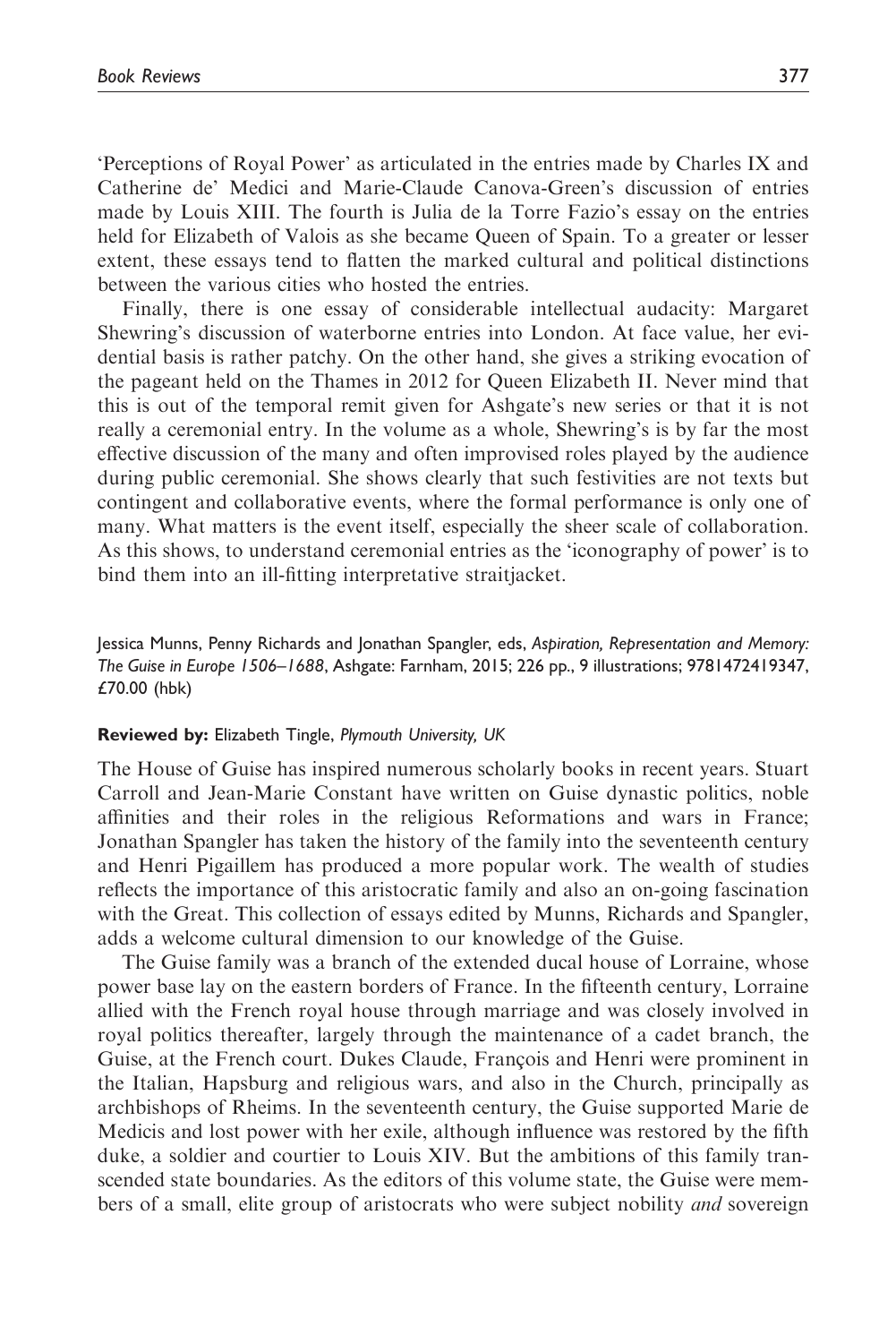princes, known as *princes étrangers*. They inhabited the Holy Roman Empire and France; they fought for and counselled monarchs on both sides; their status brought them privileges at court, including access to the Crown. It also gave them ambitions to regnal authority beyond these territories, such as the marriage of Margaret of Guise to James V, whose heir Mary was Queen of Scotland and (briefly) France.

The collection of essays has a twin focus: representations of the Guise, particularly their use of cultural media – portraits, print, material goods – and their deployment in the realization of their princely ambitions across Europe. There are three themes: exploration of the family's trans-national royal claims; studies of Henri, fifth duke of Guise; and assessments of the family's historic and literary legacy. The first part of the book concentrates on the sixteenth-century Guises. In the first chapter, Robert Sturges explores the family's fascination with the crusades and its claim to the kingdom of Jerusalem, through their ancestor Godfrey de Bouillon and their links to the Sieur de Joinville, chronicler of the crusade of St Louis IX. Sturges argues that crusader 'credentials' contributed to Guise authority and legitimacy throughout the wars of religion, especially during the Catholic League occupation of Paris after 1589, conceived by its adherents as an earthly Jerusalem. The second chapter, by Marjorie Meiss-Evans, examines the Italianate material culture of the Guise in the sixteenth century, following the marriage of duke Francois with Anna d'Este. Meiss-Evans argues that the conspicuous display of Italian consumption was part of a Guise assertion of their European rather than merely French status.

The central chapters are devoted to the fifth duke, Henry of Guise. Michèle Benaiteau gives an account of the 'deeds' of the duke using contemporary pamphlets, writings and Henri's Memoirs, which created and propagated an image of celebrity across Europe. Silvana D'Alessio analyses the duke's campaigns to take the kingdom of Naples in 1647–48 and 1654 using pamphlets, letters and other political texts, while Charles Gregory evaluates the duke's return to Naples in 1654 in the context of the foreign policy of Cardinal Mazarin. Gregory suggests that the failure of this attempt still allowed the duke to demonstrate his reputation and princely interests. David Taylor provides a close analysis of Anthony Van Dyke's portrait of the duke and its adoption of royal styles. Jonathan Spangler turns to Guise women in his essay, especially the important role of the fifth duke's mother, Henriette-Catherine de Joyeuse, in navigating family fortunes and reputations at the courts of Marie de Medicis (including in exile) and Anne of Austria.

The final two chapters are on literary representations. Penny Richards evaluates Guise representations of themselves in print, marble and paint and how these images were in turn used by later playwrights and novelists. Jessica Munn looks at the impact of their reputation on British drama, moving from Catholic villain in Elizabethan England (Duke Henri and the St Bartholomew's Day massacres) to tragic heroine (Mary Queen of Scots), a favourite of the nineteenth and twentieth centuries.

The collection would have benefited from a conclusion drawing the themes together, for it is mostly a study of the fifth duke of Guise with some additional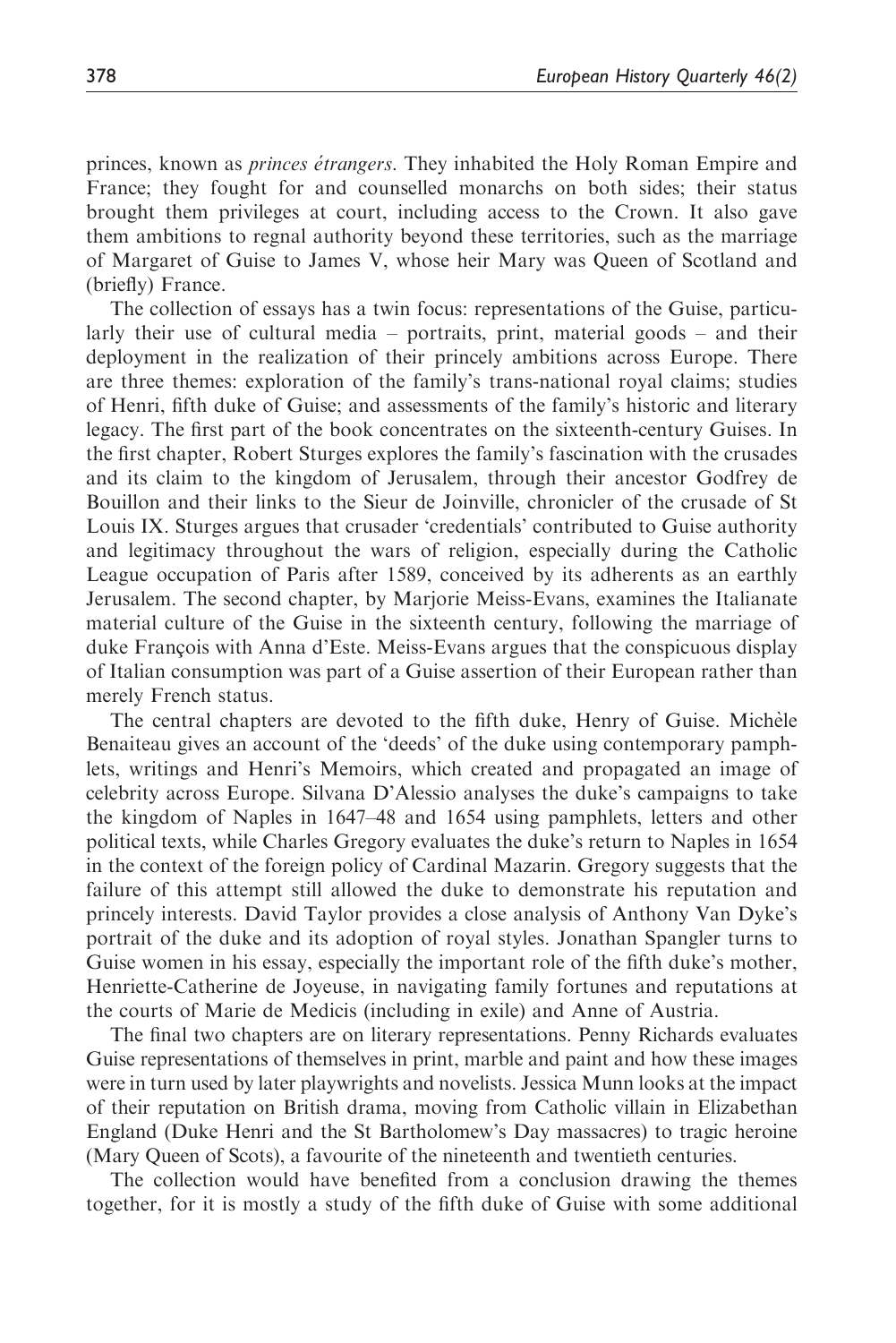essays on earlier/later periods. The common threads would have benefited from discussion. That said, the essays are lively, interesting, well researched and a good read. They underline the internationalism of the great European families and also how the (in)famous Guise continue to fascinate even today.

William R. Nester, The French and Indian War and the Conquest of New France, Oklahoma University Press: Norman, OK, 2014; 400 pp., 15 illustrations, 4 maps; 9780806144351, \$34.95 (hbk)

# Reviewed by: Denys Delâge, Université Laval, Québec, Canada

Previous books on the French and Indian War were written from British and American or from French and French Canadian perspectives, and were limited to the metropole-colony relation. William R. Nester's exceptional work takes into account the perspectives and strategies of all involved in the Seven Years War, a conflict fought in the Americas, Europe, Africa, India and the Philippines. Without this general context, Nester shows, the conquest of New France and the British Empire's extraordinary expansion remain impenetrable phenomena. Nester starts with a consideration of structural factors in France and Britain. He shows, for example, that while France aimed at greater continental power, the United Kingdom was turned toward the seas just when the Atlantic world was taking shape and a worldwide economic system was being defined. France's population, moreover, was more than three times that of United Kingdom, the Roman Catholic Church held a third of the land and wealth, and it practised a traditional agriculture based on fallow. Britain was ahead in the development of capitalism: it had adopted the rotation of fields in agriculture, developed technologies and manufacturing which made possible lower prices and higher quality of goods. At the beginning of the war, then, Britain had three times as many ships as France. Eighty-eight per cent of France's foreign trade was conducted within Europe and only 8 per cent with its colonies. It was the opposite for Britain, which also had adopted a parliamentary system. Nester characterizes as 'catholic and surreal' the French political system in which the royal household consumed one quarter of the government's budget and was overall characterized by a weak king with his factionalist ministers and mistresses who 'wield[ed] powers of flattery, wit and etiquette rather than a hardnosed understanding of French Interests' (24).

In 1756, the French army, consisting of 157,000 troops, was nearly five times greater than Britain's (35,000). If the French were first in ship design, Britain was unsurpassed for seamanship. Obviously the navy was then a precondition for colonial empires but Nester does not take into sufficient account the tremendous implications of the differential demographic investment of both France and Great Britain in their respective colonies. While enclosures and religious dissidence in England had ignited a transplantation to the new continent that snowballed with agriculture and its staples, the exclusion of Protestants in Canada as well as a fur trade economy hindered immigration to that colony. In the seventeenth and eighteenth centuries, the white population in colonial North America doubled at every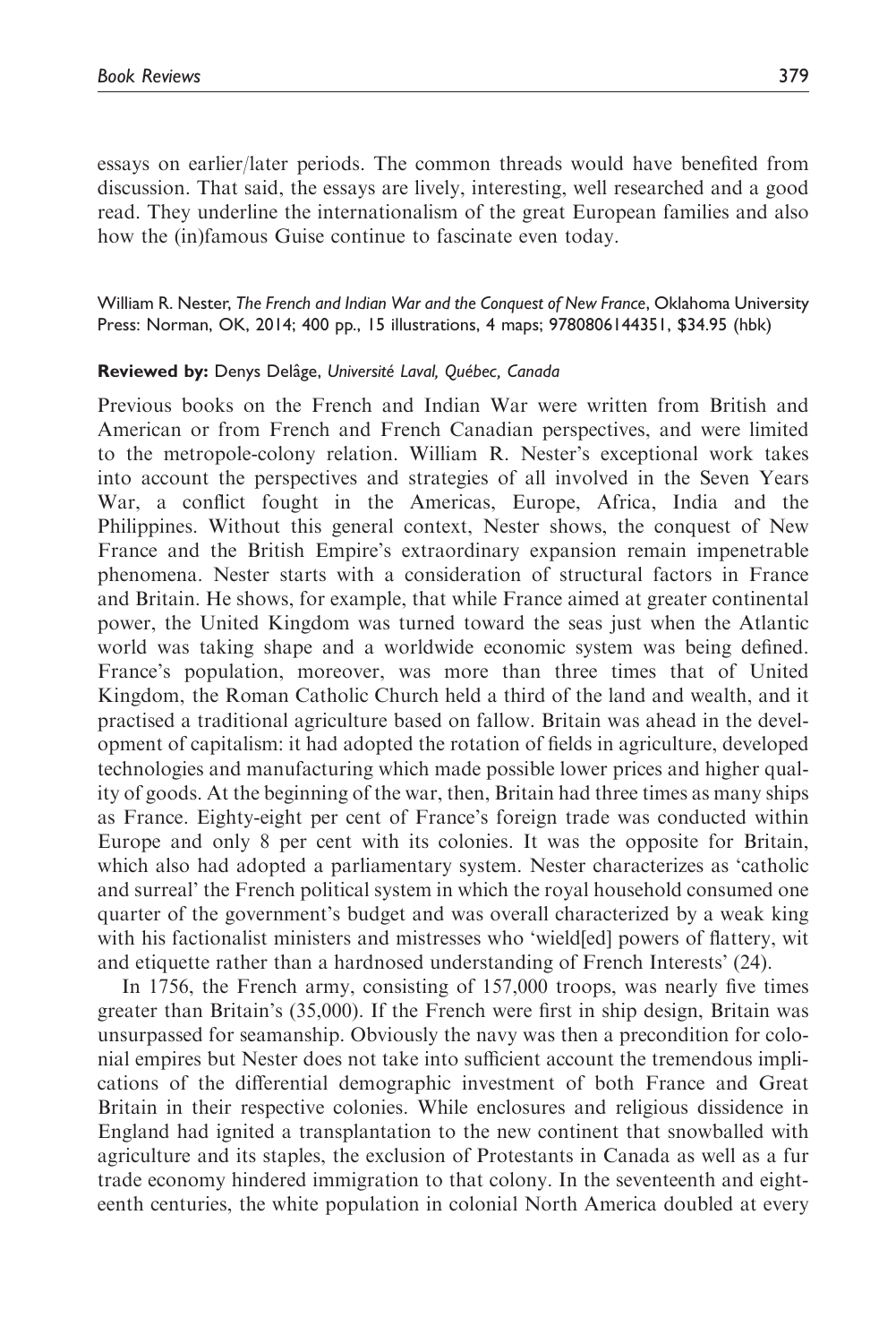generation (natural growth mainly and immigration). Canada's colonial population was therefore one twentieth of the British population established in the Thirteen Colonies. Britain made a big investment with a strong demographic outcome while France had the same return for a tiny investment! Most settlers being farmers, the ecumene expanded by the same factor. Thus, we understand the alliance of most Amerindian nations with the French and their geopolitical goals that Nester summarizes too rapidly, although his understanding of the tensions between colonialism and alliance is shrewd: 'French and Indians each maintained their own illusions about the relations between them' (102). Were Indians subjects or the French guests on their lands? Besides, explains the author, how could the French succeed as purveyors with higher prices and a British naval blockade? How to avoid glut when beaver pelts were the staple of alliance?

In this unequal balance of power, the die was not cast. Nester examines the diplomacy and tactics that were deployed in Versailles and London, on battlefields, on all seas and continents that determined North America's destiny. He convincingly points to shifting alliances in Europe, especially between France, Prussia and Austria, as consequential; as were threats and interests among other European players such as Denmark's fight for the Duchy of Holstein or Russia's claims on Prussia, Poland and the Ottoman Empire. Nester deftly exposes a diplomacy of secret alliances, subsidies, bribes, corruption, espionage, and treason. In France, 1 million men served during the war. 'Disease, battle and desertion cost the army one of five men every year' (54). While France failed in Hanover, British Prime Minister William Pitt promoted the opposite agenda: subsidizing Versailles's enemies in Europe, while conquering its empire in North America, the West-Indies, Africa and India, at which he succeeded.

The narrative is not limited to trends in the balance of power as if the issue was fatal. Men and women also make history. This leads the author to look at alternatives that could have changed the course of history: 'What if... Had the general... had the king, had not Elisabeth I of Russia died that soon...?' The tight analysis of several battles, pressure groups and mistresses around a king, etc., allows us to imagine alternative issues.

Perplexingly, Nester ends the book with the Treaty of Paris, neglecting the war's colonial character. The French and Indian War was, however, far from over. The Indians kept fighting a war of independence under the leadership of Pontiac, they proclaimed 'English, although you have conquered the French, you have not yet conquered us! We are not your slaves, These lakes, these woods and mountains were left to us by our ancestor' (Alexander Henry, Travels  $\&$ Adventures in Canada and the Indian Territories between the years 1760 and 1776, New York, 1964, 44). Inspired by the Delaware prophet Neolin and by the Ottawa chief Pontiac, an alliance of Indian nations from Ohio, the Great Lakes, and Mississippi led a war against the British garrisons in former French forts. It is the treaty these nations signed as the King's 'subjects and allies', three years after the Treaty of Paris, on 25 July 1766, that marked the end of the French and Indian War.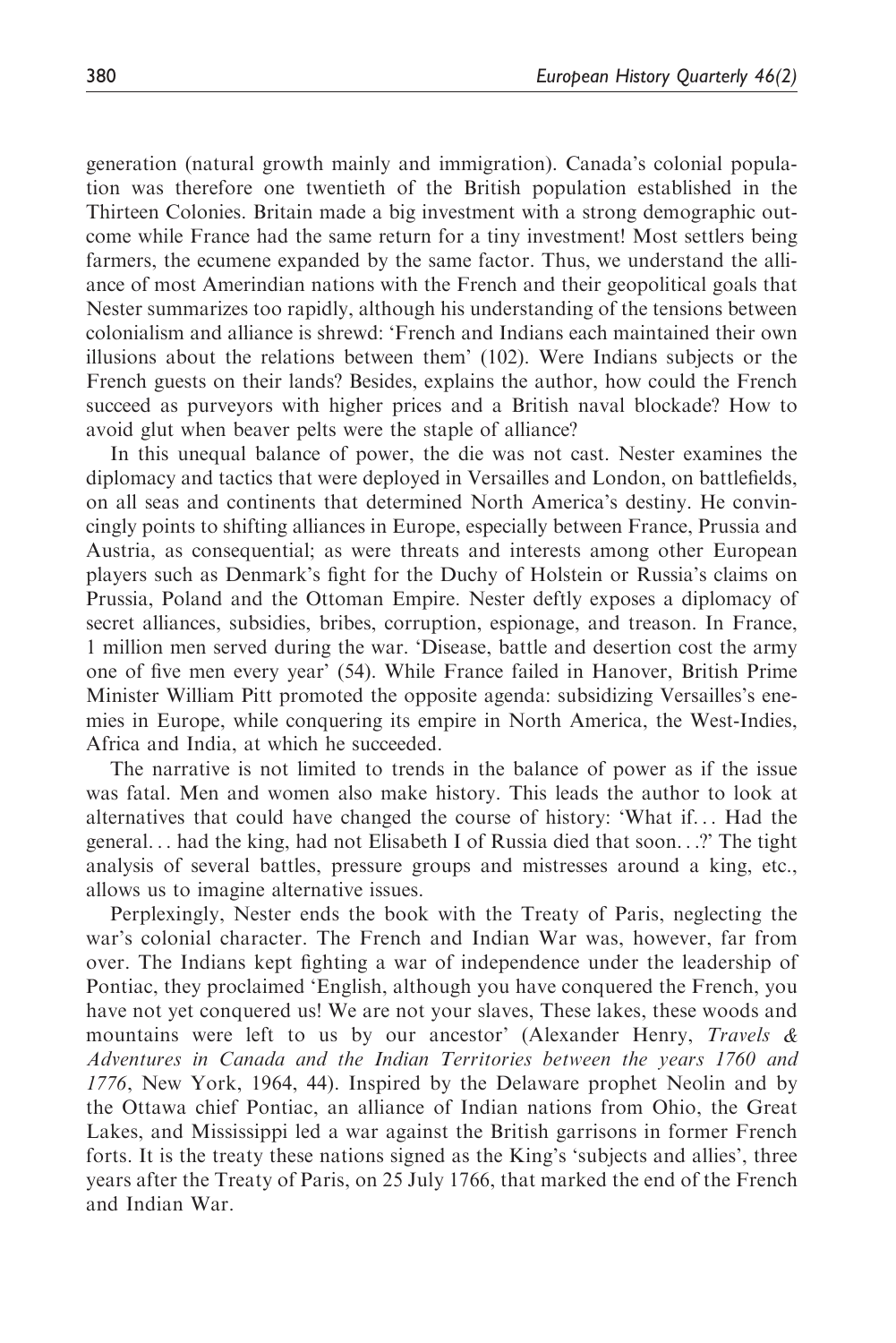Leopoldo Nuti, Frédéric Bozo, Marie-Pierre Rey and Bernd Rother, eds, The Euromissile Crisis and the End of the Cold War, Woodrow Wilson Center Press: Washington, DC, 2015; vii + 401pp.; 978080479268, \$65.00 (hbk)

## Reviewed by: Suzanne Doyle, University of East Anglia, UK

From 1977 to 1987 the controversy about the deployment of a new generation of nuclear-warhead missile delivery systems near dominated East–West relations. As the two sides confronted one another, anxieties arose over the consequences for bipolar stability. The crisis visually demonstrated the end of détente, but its eventual resolution with the signing of the 1987 Intermediate-Range Nuclear Forces Treaty, and the eradication of an entire class of nuclear weapons, arguably marked a 'new' détente. Indeed, the Euromissile Crisis was the last key confrontation of the Cold War. Despite this historical importance, there are still many questions over the origins of the crisis and its impact, if any, on East–West relations and bipolar stability. The Euromissile Crisis and the End of the Cold War is the first substantial scholarly work in many years to address these questions, and through the authors' utilization of a wide array of newly declassified materials and careful analysis, the edited volume brings us fresh insights into the Euromissile affair and its place within the evolution of the Cold War.

The volume is divided into four parts. In the first, David Holloway provides an excellent general overview of the crisis, which sets the background for the more specific analysis of the later chapters. The second part then focuses on the Soviet perspective, through chapters that analyse the rationale that led to: the Soviet deployment of the SS-20; the reaction of Soviet intelligence to the 1983 'war scare'; Mikhail Gorbachev's thinking on the interlinking between the crisis and his attempts to reform Soviet foreign policy and the Soviet system; the Warsaw Pact's views on deployment of SS-20 s and their US equivalents. The third part of the volume then turns to the Western perspective through chapters that examine the ways in which relations between the United States and its European allies shaped the eventual deployment decision, as well as a number of case studies on the role of individual European governments. Taken together, the eight chapters in the third part illustrate the complexities of transatlantic decision-making during this era, and moves scholarly analysis beyond disagreements over which country was the most influential in the December 1979 dual-track decision – a debate that often dominates the literature on the subject. The final part of the book explores public debate about the deployment of intermediate-range ballistic missiles. This section includes analysis of Western public opinion data, the reactions of Polish intellectuals and dissidents, the response of the German peace movement in the East and West, the divisions that the crisis created within Western European socialist parties, and the impact of the Independent Commission on Disarmament and Security Issues on the eventual political resolution of the crisis. This final section is the most methodologically innovative of the book as it eludes the traditional disciplinary separation between diplomatic approaches and social ones. The resultant work provides crucial insights on the interplay between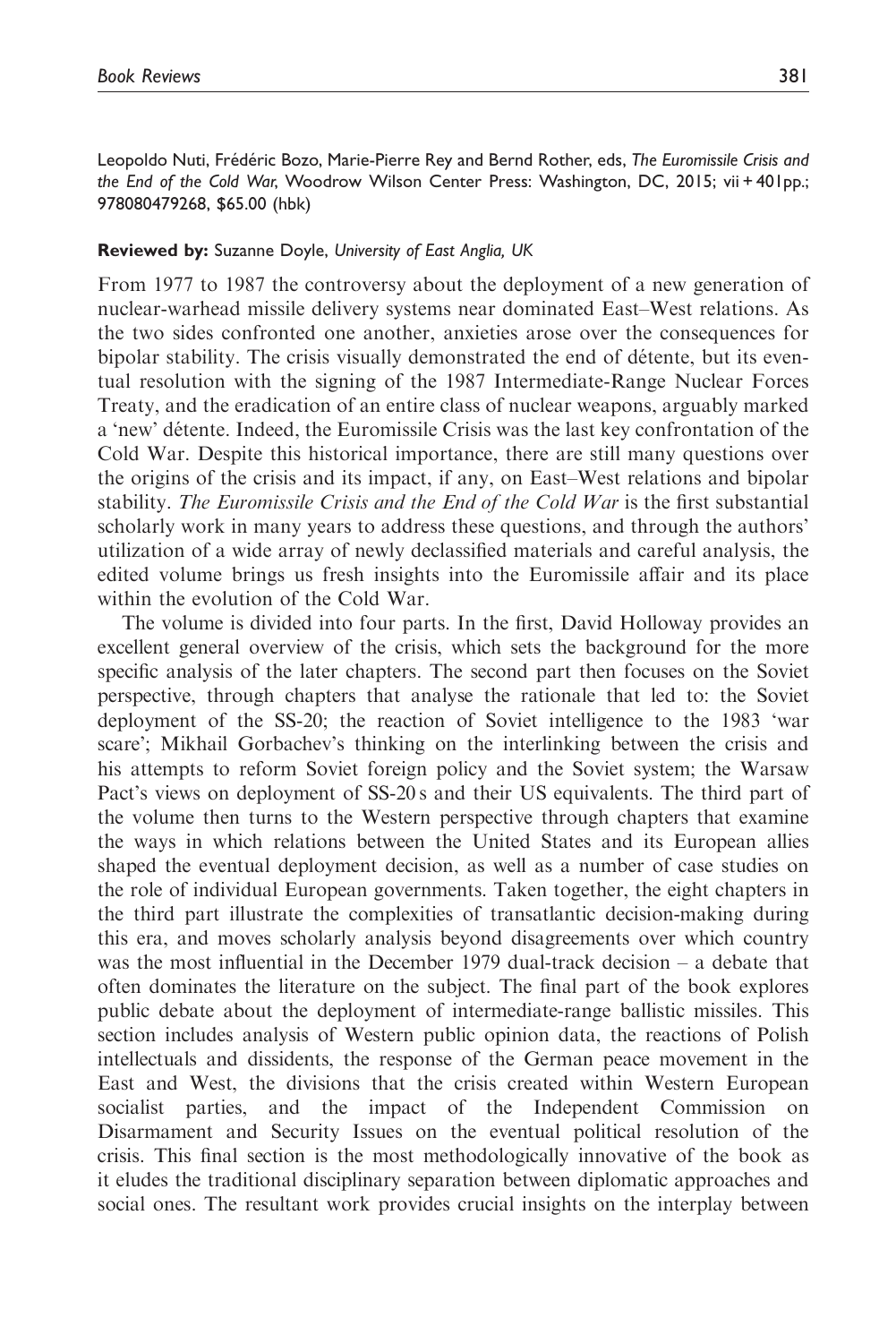the decision-making process and the emergence of a diverse public protest movement.

The volume's analysis significantly deepens our historical understanding of the crisis and moves scholarly debate forward. Much of the debate throughout the crisis and in its immediate aftermath was highly partisan. In contrast, the book's contributors utilize newly available documentary evidence to analyse the Euromissile affair from a wide range of perspectives. As such the book makes an important and innovative contribution to the expanding literature on this era. Indeed, given the volume's impressive breadth and scholarly contribution, it is frustrating that there has been such a lengthy passage of time between the book's conception and its eventual publication. The volume is the outcome of a conference held in Rome in December 2009. This delay means that not only has the literature on the crisis been without this seminal work for too long, but also that the archival analysis of many of the chapters is not as up-to-date as it could have been.

Notwithstanding this small shortcoming, *The Euromissile Crisis* is an extremely important addition to the canon of literature on the crisis and the end of the Cold War. The volume significantly deepens understanding of the origins and consequences, both political and social, of the Euromissile affair. Moreover, the book successfully places these events within the broader context of the Cold War and the evolution of the international system. As such, this book is essential reading for anyone interested in the diplomatic and social politics of the Cold War during this period.

Linda Palfreeman, Spain Bleeds: The Development of Battlefield Blood Transfusion during the Civil War, Sussex Academic Press: Brighton, 2015; 200 pp., 29 illustrations; 9781845197179, £50.00 (hbk)

#### Reviewed by: Josep L. Barona, University of Valencia, Spain

The Spanish transition to democracy after the death of dictator Francisco Franco did not launch legal initiatives to investigate crimes and human rights' abuses during four decades of dictatorial regime. Neither have the victims nor their descendants received any moral or legal compensation. At the end of the war thousands of civilians were in prison, others suffered banishment, professional disqualification and many others went to exile. The main characters of Linda Palfreeman's story suffered those circumstances. Exceptionally, historiography on the Spanish Civil War and Franco dictatorship – particularly by Spanish scholars – has developed a huge work of research contributing to historical restitution. A wide range of conferences, symposia and publications have returned the Spanish republicans to their important position in the contemporary history of Europe.

Indeed, any rigorous sociological and historical analysis shows a close relationship between scientific, technological and medical developments and social conflicts. War poses an exceptional context that directly prompts the advance of techno-science. The Spanish war was not an exception. In the case of medical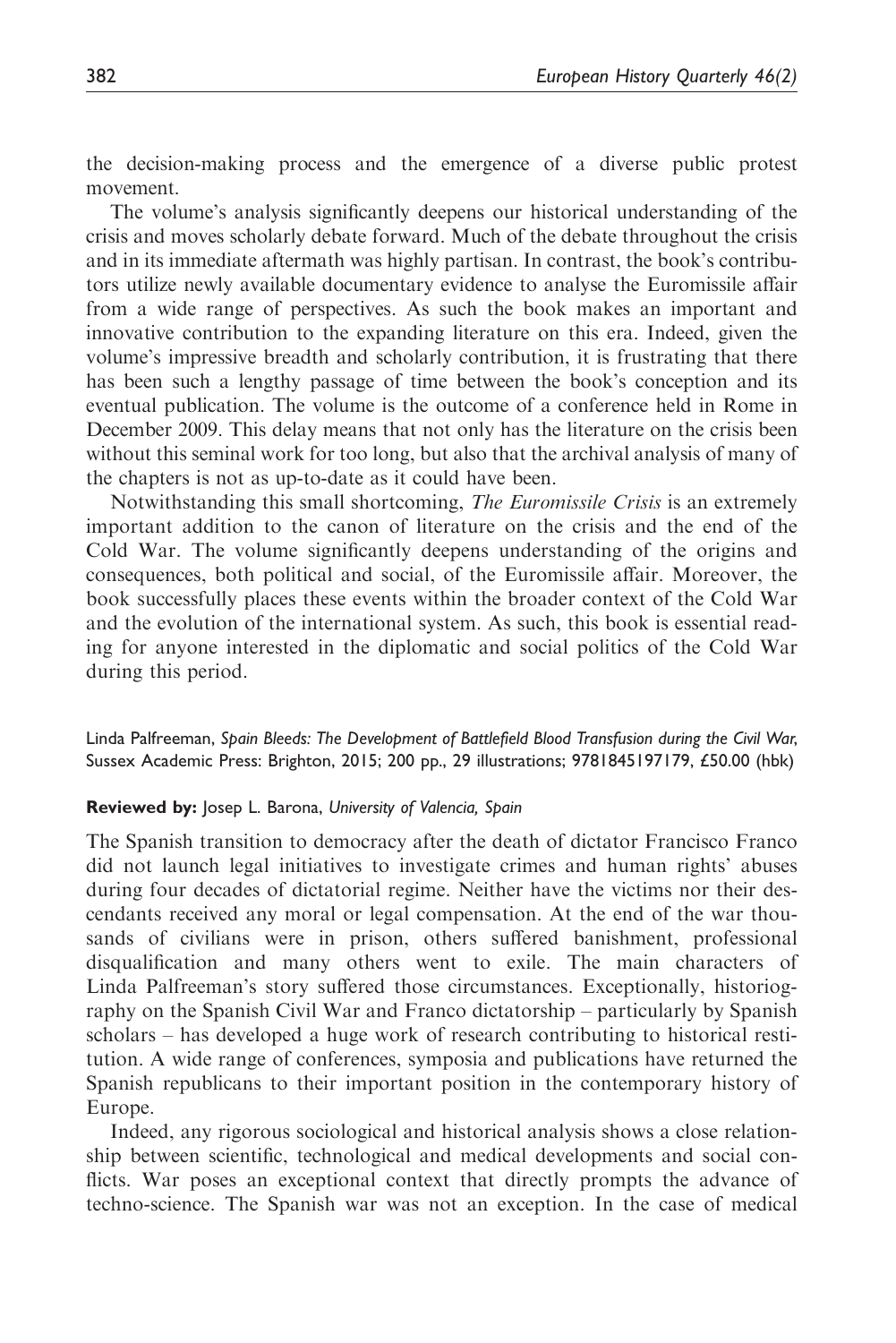technologies, a wide literature shows the direct connection between wars and surgical innovation. In this context, Palfreeman's book, devoted to a series of innovations in blood transfusion techniques during the Spanish war, represents a valuable contribution to an issue, which has been already recognized in previous historiography.

This latest contribution of Palfreeman's is presented as the third part of an informal trilogy shaped by *¡Salud! British Volunteers in the Republican Medical* Service during the Spanish Civil War, 1936–1939 and Aristocrats, Adventurers and Ambulances: British Medical Units in the Spanish Civil War.

The book presents the original technologies developed in Barcelona by Frederic Duran Jorda` and their influence on Norman Bethune's initiatives in Madrid when creating the Servicio Canadiense de Transfusión de Sangre, later Instituto Hispano-Canadiense de Transfusión de Sangre. It is a valuable description of a blood transfusion network in the republican side, extended to other initiatives such as that promoted by the Briton Reg Saxton through the Spanish Medical Aid Committee (SMAC), integrated in the framework of the Republican Health Service. Challenging the huge demand for blood transfusions on the war front, these collaborative connections, despite conflicts and rivalry, developed an efficient system based on donor recruitment, innovative methods of preservation of the blood, and complex systems of transport to the war front. The Blood Transfusion Service of the Spanish Republic started with the innovations introduced by the young Catalan haematologist Frederic Duran Jorda`, exiled in Manchester and premature victim of a fatal outcome in 1951. Norman Bethune saw in operation the Blood Transfusion Service established by Duran Jorda` in Barcelona. Blood was collected from civilian donors, preserved and stored and then transported to the front-line hospitals. Afterwards, his techniques were expanded through a truly international effort, with medical volunteers creating a network of transfusion centres in Valencia, Madrid and Barcelona, implicitly connected although not always collaborative. From an international perspective, the blood transfusion innovations in Republican Spain became crucial in the treatment of casualties during the Second World War, shaping the future evolution of blood transfusion medicine.

Palfreeman's book includes interesting testimonies of international brigadists and foreign activists. It also contains an original iconography that illustrates many scenes, places, and characters. The author also handles with ease the daily press as a useful historical source. Her research provides an interesting description of the operation of the Madrid transfusion service, infrastructure, personnel and techniques.

The book presents, however, some weaknesses, which could have been easily remedied. Perhaps the most important one is its ignorance of the abundant Spanish academic historiography on health care during the Spanish Civil War, provided by a long list of Spanish university professors such as Alfons Zarzoso, Josep Bernabeu, Josep Barona, Xavier Garcia, Alvar Martínez, Rafael Huertas, Isabel Jimenez, Isabel del Cura and Jorge Molero, Enrique Perdiguero, among others. Not one of them appears in the bibliography, that is shockingly biased towards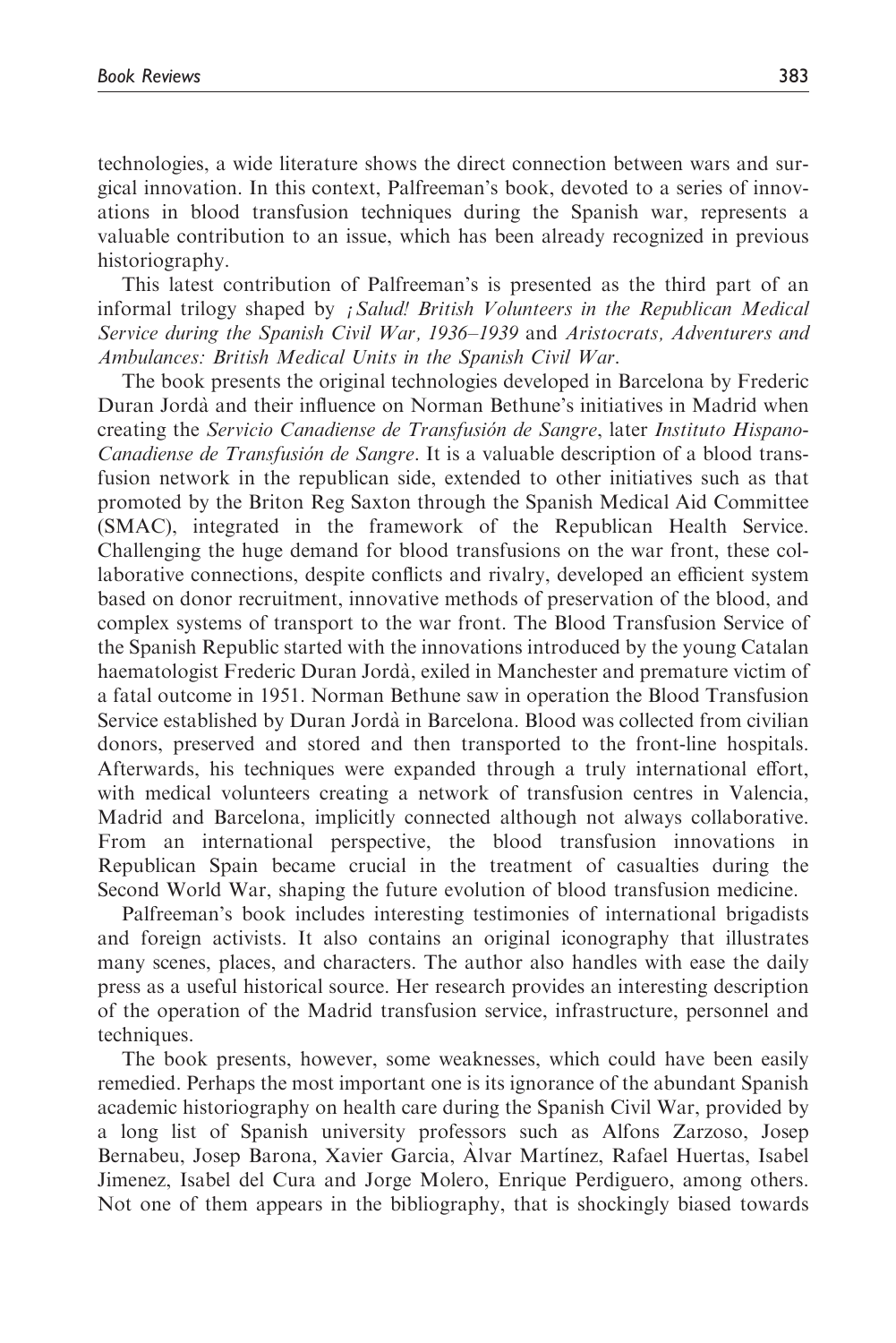British scholarship and amateur contributions, which do not always guarantee the level of rigour required. More solid information on the Spanish republican sanitary reforms and their adaptation to war times would have improved this noteworthy research. I am afraid we find here again the traditional lack of communication between Hispanists and Spanish historians.

In addition, both the chapters on 'A Brief History of Blood Transfusion' and 'Techniques and Methods' are superfluous. Not being a specialist in the history of medicine, the author makes some avoidable mistakes. For example, it is Anglocentric, anachronistic thinking that Landsteiner's investigations were belatedly spread because they were written in German, as this was at a time in which German and French were at least as important international scientific languages, if not more, than English. As a matter of fact, Landsteiner was awarded the Nobel Prize for Medicine in 1930. Some criticism should also be made concerning the book's treatment of personages of great importance in Spanish medicine at the time, such as Gustavo Pittaluga, whose contribution is only outlined and the little information offered is mistaken. Pittaluga did not leave Spain 'shortly after the outbreak of the War' (160, n. 4); on the contrary, he had serious problems leaving at the end of the war, as discussed in a speech I presented to the International Conference on the Civil War held in Salamanca in 2006 entitled 'El tortuoso camino hacia el exilio de Gonzalo Pittaluga' which was based on documents held at the Rockefeller Archive Center. Other physicians and surgeons cited in the book, like the surgeon Joaquin D'Harcourt, would merit a contextualizing reference.

Definitely, the main contribution of Palfreeman's book lies in describing the international connexion of the blood transfusion services. It is a pity that the book does not offer the international reader a contextualizing landscape of the huge efforts made by the republican health organization, which indeed won the praise of the experts' commission of the League of Nations in 1937.

Per Anders Rudling, The Rise and Fall of Belarusian Nationalism, 1906–1931, University of Pittsburgh Press: Pittsburgh, PA, 2015; 448 pp., 46 illustrations; 9780822963080, \$29.95 (pbk)

## Reviewed by: Olena Palko, University of East Anglia, UK

In his prize-winning book, Per Anders Rudling discusses the emergence and evolution of modern Belarusian nationalism from its origins in late imperial Russia to the early 1930s. This book, according to the author, is 'a study of the invention of Belarus' (3), which came about as a product of committed nationalist intellectuals, rather than from popular opinion. In the same manner, Belarus as a nation-state is considered an invented tradition or artificial construct enhanced and affirmed by different rival actors of Realpolitik, who in their power struggle had used the aspirations of those national intellectuals to gain hegemony in the region. The approach undertaken by the author places Belarusian nationalism in a regional context, which necessarily requires engagement with the vast bibliography on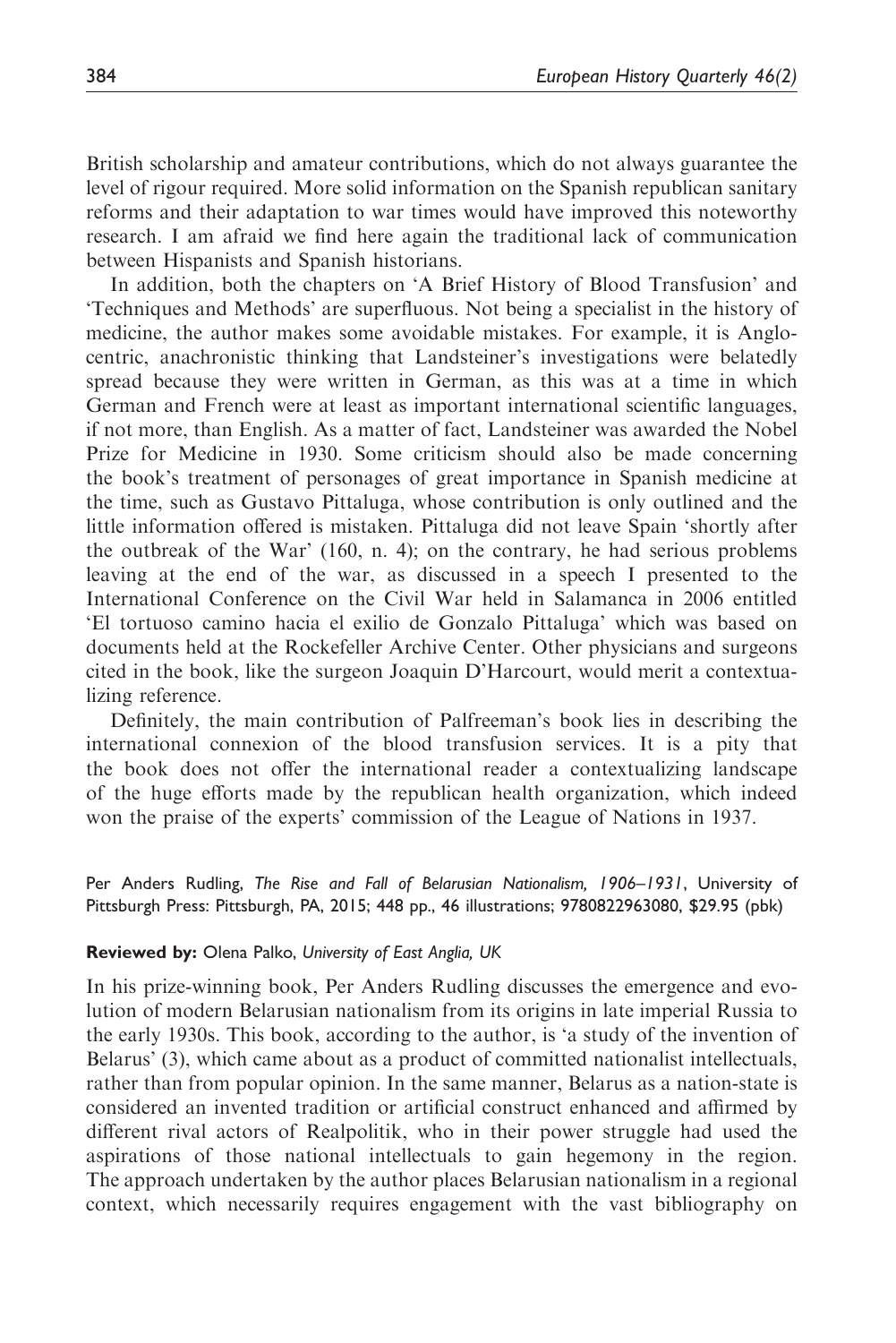German and Russian imperialism, Polish nationalism and early Soviet nationalities policies.

Rudling discusses the rise and fall of Belorussian nationalism in eight chronologically organized chapters covering the period between 1906 and 1931. The first chapter, 'Imagining Belarus', provides a broad theoretical background to the study of Belarusian nationalism. The origins of this intellectual trend, discussed in the second chapter, are traced back to the nineteenth century, when the idea of local territory-based transnational kraiova ideology was shaped against the reactionary praxis of assimilation (sliianie) of the tsarist imperial government. Chapter 3 examines the turbulent period of 1917–1920, during which two competing foundation myths of Belarusian statehood were created. The author argues that Belarusian nationalism of the period was not only initiated but also instrumentalized by foreign actors (Germany, Poland, Soviet Russia), each of which used local intellectuals and their sentiment in order to weaken its rival. This short revolutionary period is of the greatest importance for the study: the declaration of the Belarusian People's Republic in March 1918, although both short-lived and unknown outside the capital, impelled the Bolshevik leaders, according to the author, to establish a Belarusian Soviet Republic in January 1919.

The main focus of the book is, however, placed on the developments of the 1920s, when the Belarusian lands became divided between the Soviets and Poland by virtue of the Treaty of Riga of 1921. The examination of the nationalities policy in Soviet Belarus (Chapter 4) and the Second Polish Republic (Chapter 5) is of the foremost significance. Although the main focus of the book is on Belarusian nationalism, Rudling makes a major contribution to Sovietology. The 1920s Bolshevik nationalities policy has merited a number of studies, yet Rudling's research is perhaps the first comprehensive account in Western historiography of the implementation of the Soviet national project in Belarus. Notably, the author separates two interlinked national policies with distinctive goals: linguistic Belarusization, accompanied by Yiddishization and Polonization, aimed at forced de-Russification of the population; and korenizatsia, or indigenization, aimed at 'rooting' Soviet rule in the republic. In the sixth chapter, Rudling examines how the enforced promotion of the Belarusian language by mere bureaucratic means, along with the enlargement of the republic's territory eastwards in 1924 and 1926, stirred up opposition among the republic's national minorities and Belarusians, who did not acquire an essential self-identification. The so-called War Scare of 1927, discussed in Chapter 8, revealed the weakness of public support for the Soviet regime as it was used by Moscow to initiate the process of suppression of Belarusian nationalism in Soviet Belarus.

It is of note that Rudling puts the implementation of the Soviet nationalities policies into the context of the Soviet foreign policy of the time. The author seconds what Terry Martin called 'the Piedmont principle': the intentional promotion of local irredentism in the Soviet western borderlands as a major factor in undermining Poland. Yet, Rudling in Chapter 7 draws the readers' attention to the Polish understanding of 'the Piedmont principle' and its implementation in the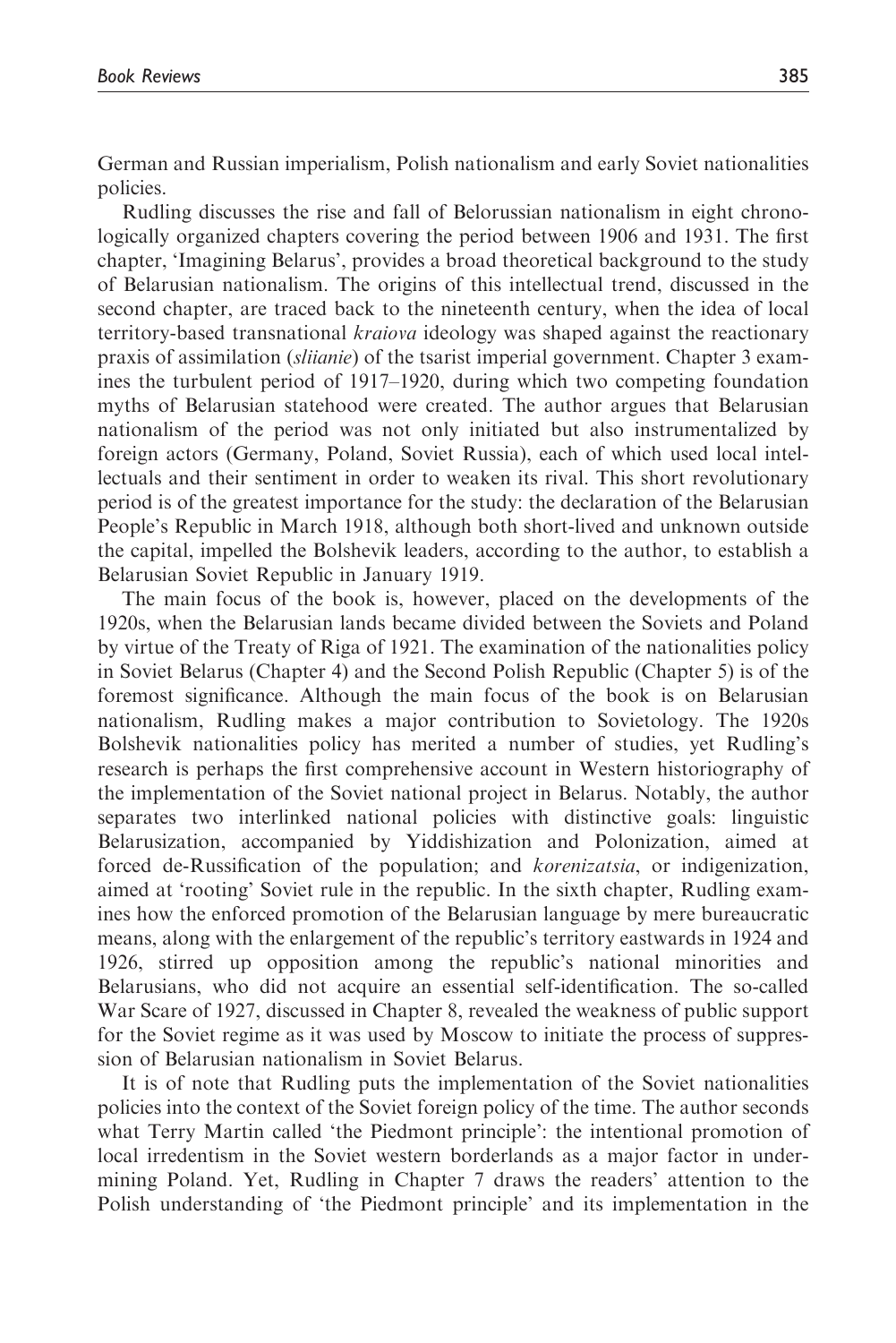Second Polish Republic. The success of Belarusization compelled the Polish leadership to change – albeit for a short time – their treatment of national minorities and forced them to introduce a new eastern policy 'Prometheanism' in order to weaken the appeal of Soviet socialism. Yet, as proven in the book, the period of an affirmative attitude towards national aspiration, which in turn had never enjoyed a significant popular following, was seen by both sides only as a tactical manoeuvre, dismissed resolutely once local nationalism became a liability for those governments' foreign goals.

Overall, Rudling's book is of significant importance. Belarus is one of the most under-researched countries in Eastern Europe. This scholarly work helps to understand how different and sometimes conflicting ideas of 'Belarusianness' were created and the influence they have had on shaping the identity of modern Belarus. In addition, Rudling's study proves the benefit of the regional approach to the history of imperial and later Soviet borderlands. The author's expertise in Ukrainian history of the period evidently enriched his scholarship on Belarus. More importantly, the present study advocates the necessity of closing the gap between East European studies and Sovietology; the convergence of which allows, as proven by this volume, a more complex and deep understanding of the processes in the Soviet border republics during the interwar period.

## Guido Ruggiero, The Renaissance in Italy: A Social and Cultural History of the Rinascimento, Cambridge University Press: Cambridge, 2015; 648 pp.; 9780521719384, £22.99 (pbk)

## Reviewed by: Sean Roberts, Virginia Commonwealth University, Qatar

Providing a comprehensive and concise history of approximately three centuries is no small task. Guido Ruggiero's *The Renaissance in Italy* rises to the challenge, presenting readers with an intellectually ambitious, erudite and engaging narrative of Italy's social and cultural contours between 1250 and 1575. In the process, Ruggiero touches on the ways that we as scholars and students have excavated, told and re-told our stories of a period both contested and persistently figured as pivotal to the development of European modernity.

The major components expected of such history writ large are all present. The peninsula's political commitments and ideologies, military struggles and economic fortunes, demographic shifts and landmark events like the Black Death cohabit with and inform discussion of vibrant new traditions within literature, philosophy, religious thought and the visual arts. Not every component of such a variegated culture, of course, can be covered in any survey. Music, architecture and popular devotional practices, for example, are largely absent from Ruggiero's account.

In organizing this array of material across some six hundred pages, the author has divided his book into 11 chapters developed around broad concepts including 'Violence' 'Self' and 'Imagination' while nonetheless proceeding chronologically. These chapters thus adventurously investigate themes including the inadequacy and inaccuracy of humanism as an organizing principle for literature and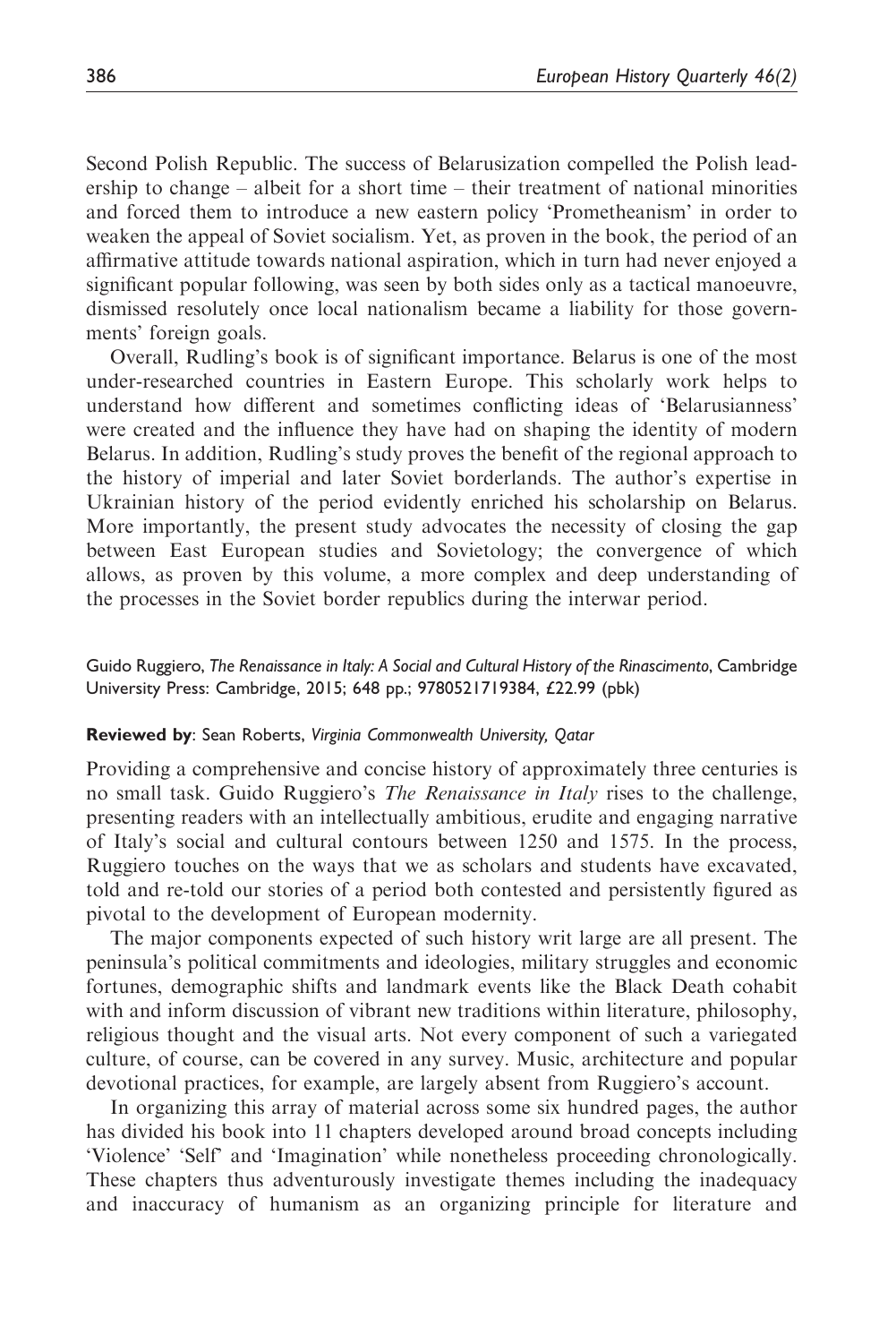antiquarian scholarship, the production of what Ruggiero calls 'consensus realities' through notions of legitimacy and civic responsibility, the continued seductiveness of Jacob Burckhardt's conception of the discovery of the self, and the period's disavowal of novelty in favour of notions of return as the very organizing principle of rinascimento. This thematic approach is often rewarding and frequently makes for compelling reading, allowing for the intrusion of fascinating vignettes that help to balance broad history with case study. Ruggiero's consideration of the etiology of the plague and his exploration of the impact of wet nurses upon infant mortality, social mobility and legitimacy are two such genuinely engaging examples.

Occasionally these organizing themes are pushed a bit beyond their usefulness. 'Discovery', which focuses on Renaissance hostility to novelty, for example, fixates on the ways in which reactions to the printing press sought to 'deny the new in all this and demonstrate this it was in fact safely old' (388). But such an account sidesteps the prevalence of laudatory responses to invention, of which Stradano's Nova reperta is only the best known. While the marriage of thematic and chronological approaches is generally agreeable, it does present occasional difficulties. The rinascimento has nearly universally been defined through cultural expression rather than socio-political shift. Yet, art, literature and education make only cameo appearances in Ruggiero's story until a pivotal chapter on 'Imagination' that begins after some two hundred initial pages on political legitimacy, plague and warfare. So too, this hybrid arrangement makes for some strange bedfellows since chronologically significant events in military and political history are sandwiched between material chosen for its thematic relevance. Thus the peninsular invasions of the sixteenth century find themselves in the 'Discovery' section, introduced by way of a slightly tortured discussion of whether they – like the printing press – were seen as dangerously 'new' or safely placed within long-established categories of experience.

Despite its thematic novelty and revisionist ambition, Ruggiero's history conforms in other ways to commonplace narrative structures that have long shaped accounts of the period. Most significantly, though he endeavours to provide a vision that embraces the geographical and cultural variety of the peninsula, the author returns frequently to the comfortable environs of Florence. Dante, Machiavelli and the Medici, understandably loom large. Similarly, without resorting to unwieldy historiographic contortions, it is also probably unavoidable that the artists we encounter here are the protagonists of Vasari's Vite. But the decision to devote nearly half of the chapter on 'Courts' to consideration of Cosimo il Vecchio's milieu seems rather to reify the primacy of the city on the Arno than to interrogate assumptions about courtly and republican dichotomies. Were this simply the result of authorial choice, this Tuscan predilection would perhaps be no cause for concern. Instead, Ruggiero's history suffers from the long-standing over-evaluation of the city that Vincent Illardi dubbed 'Florentinitis' nearly forty years ago. Crucial negotiations of centre and periphery, of signorial and civic authority, and of the continuing impact of such choices on canons and disciplinary boundaries – questions which animate, for example, the Cambridge Companion to the Italian Renaissance (2015) – find themselves somewhat muted in *The Renaissance in Italy* on account of this rather traditional regional focus.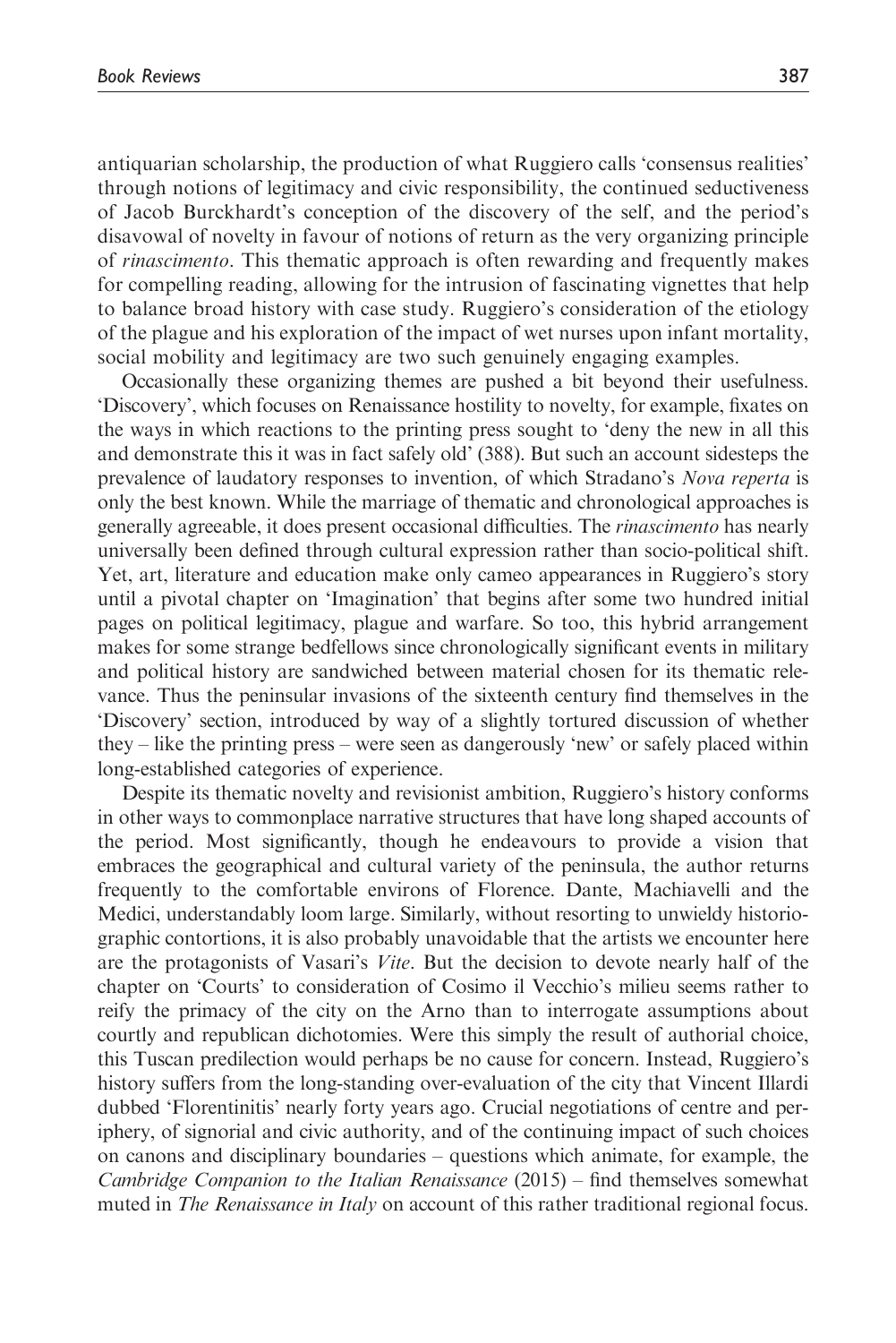Any synthetic account of over three hundred years of regional history, especially one that often seamlessly merges the social and cultural dynamics of one of the discipline's most frequently and polemically contested moments, necessarily opens itself to criticism. It is a testament to Ruggiero's intellectual risk-taking and its results that many of the questions raised are themselves so rewarding, compelling and unresolvable. This clear and engagingly written book will find itself in the hands not only of university students and scholars but of many curious readers who want to approach the Renaissance in its broadest possible contours for decades to come.

# Sophie De Schaepdrijver, Bastion: Occupied Bruges in the First World War, Hannibal: Veurne, 2014; 216 pp.; 9789492081056, E24.50, (hbk)

### **Reviewed by:** Jan Naert, University of Ghent, Belgium

International World War One historiography has recently shifted its attention to the local level by studying larger cities in neutral countries or countries at war (as in Jay Winter and Jean-Louis Robert's edited collection Capital Cities at War: Paris, London, Berlin 1914–1919 and Roger Chickering's The Great War and Urban Life in Germany: Freiburg, 1914–1918). However, these studies rarely tell the story of the occupied territories where German occupation practices caused the 're-localization' of daily life. Over the past two decades, Sophie De Schaepdrijver has contributed greatly to the study of life under occupation during World War One. Most notably, she paid a great deal of attention to the war experience of Belgian civilians, though never from a local point of view. With this richly illustrated book she offers a narrative for a local exposition on occupied Bruges. De Schaepdrijver hosted this exhibition as a guest curator and wrote this book as a public historian (9).

In line with many other centenary commemoration projects in Belgium, the city council of Bruges opted for a specifically local angle in their exhibition (6–7). The local city scale gives De Schaepdrijver the opportunity to elaborate her sharp and valuable insights on the role and function of public history and public historians in city museums. She already summarized this in a previous paper: 'If you want to write or exhibit the history of a city, you have to demonstrate ''urban insight''. In other words, you have to be open to complexity, incompleteness, nuance.' Without explicitly mentioning it, this is exactly what De Schaepdrijver tries to do.

*Bastion Bruges* tells the story of the occupation of Bruges from the invasion to the liberation. Her objective is to 'paint the war experiences of ordinary citizens and describe the expectations of the populations against the background of the First World War overall and the specific situation of the German navy and the Marinegebiet' (11).

In the first three chapters she describes the pre-war context as well as the invasion and the taking of Bruges. De Schaepdrijver gives the most attention here to the use of violence against local elites (41–8) and the installation of the specific occupation regime (49–59). Bruges was the capital of the Marinegebiet, organized and governed by the Marinekorps Flandern. The latter differed from other occupation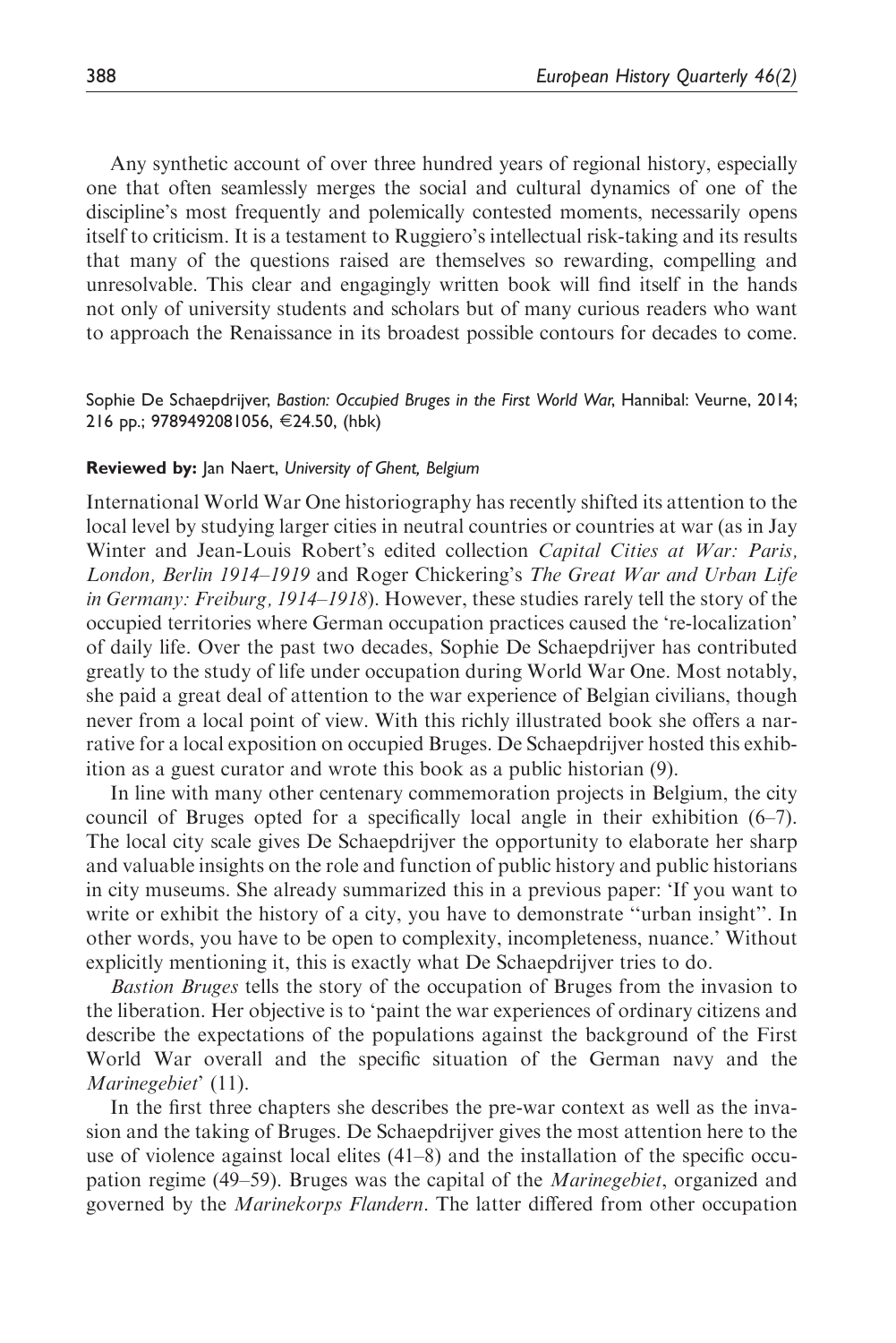regimes in Belgium, such as the strictly military Etappengebiet and military-civil Gouvernement General. Building on this in the last four chapters, the author gives a chronological overview of how the war changed daily life and evolved for the inhabitants, the German occupier and the specific role of Bruges as a city. The themes of occupation discussed in the book range from the difficult position of local authorities vis-a`-vis the German oppressor, the provisioning of food, German requisitioning of industrial goods and workers, to the controlling of prostitution. The author also analyses forms of resistance such as smuggling letters from and to the front, pro-Allied espionage and the German repression. Finally, and rightly so, she does not ignore collaboration, tackling issues such as selling food from the black market to the German occupier, counter-espionage and radical Flemish nationalist activism.

For many of these topics the author leaned on previously published material, including academic work as well as local war chronicles. This proved to be crucial because it allowed De Schaepdrijver to shift her own research focus to the untold story of the German occupier, the Marinekorps Flandern. In spite of the fact that we still lack an in-depth analysis of the German occupation policies on the Western Front, De Schaepdrijver manages to integrate a German perspective throughout the book. She not only makes use of *Tätigkeitsberichte* but also quotes from the diaries of a German war volunteer. The radicalization of the German occupation under the Hindenburg Programme is elaborated around the shifting notions and conceptions of Bruges as a 'bastion': a bastion as point of defence of the conquered Flemish coast, but also as a vanguard in an unrestricted naval war (15).

One small remark concerns the fact that some occupation research themes are not included. For example, one can ask if there were aspects of cooperation between local authorities, local police forces and the German occupier, as Benoît Majerus demonstrated. Also, the important role of the National Relief and Food Committee and its post-war legacy remain understudied. But these are only minor issues. It is absolutely admirable how the author exposes a complex cross-section of occupied Bruges, a city where social and national tensions rose.

Most important, however, is the fact that the author wrote this in an equally eloquent and comprehensive manner, for a wide audience. The landscape of Belgian memory is currently overwhelmed with all sorts of World War One initiatives, which sometimes simplify historical reality. De Schaepdrijver reproduces a multi-layered war experience in an urban context that can only inspire federal as well as regional and local governments organizing commemorations in dialogue with public historians.

Frederick C. Schneid, ed., European Armies of the French Revolution 1789–1802, University of Oklahoma Press: Norman, 2015; 296 pp.; 9780806140391, \$34.95 (hbk)

#### Reviewed by: Mario Draper, University of Kent, UK

This collection of essays, edited by Frederick Schneid, Professor at High Point University, NC, makes a useful, though in some ways limited, contribution to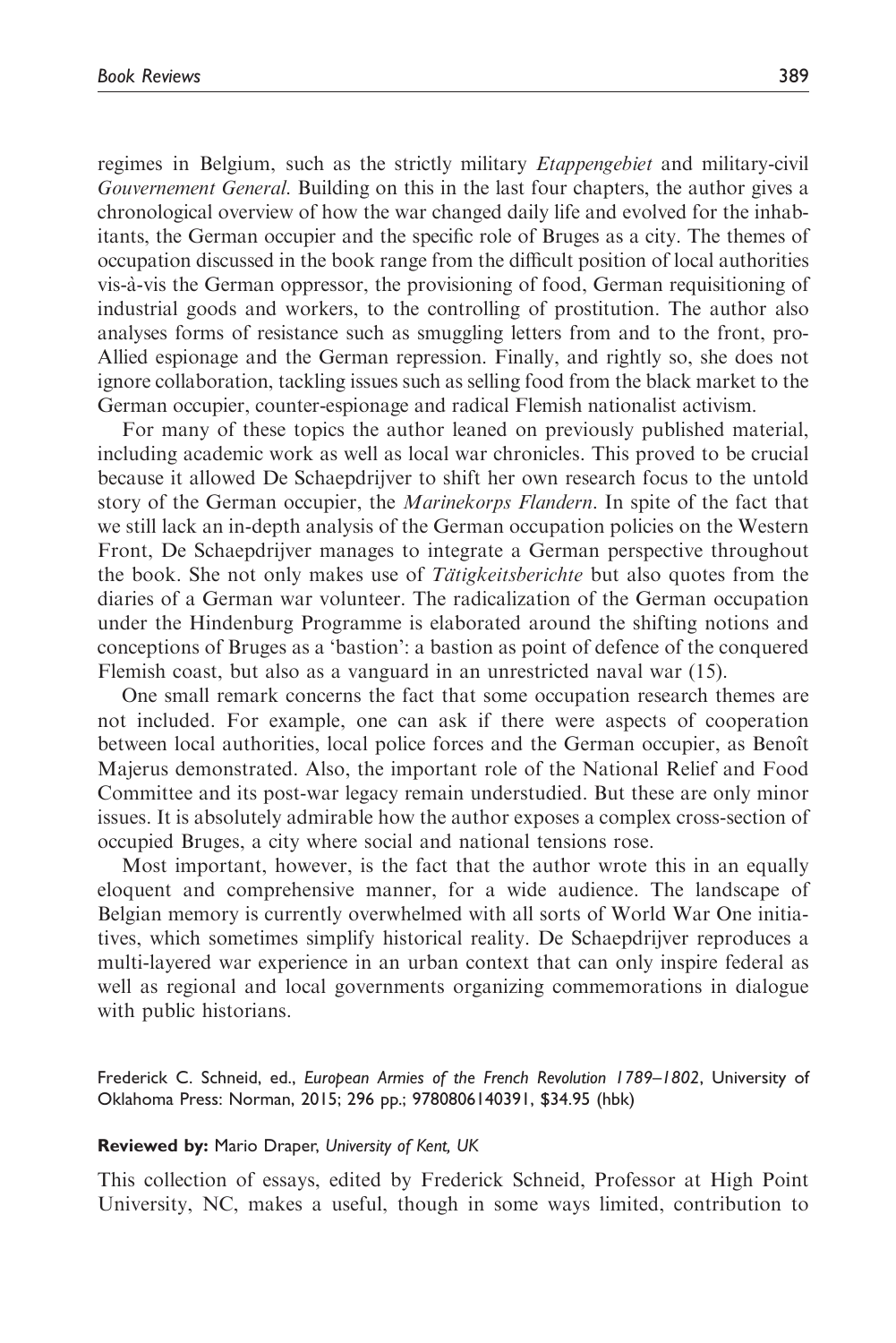the study of the French revolutionary wars' armies. Bringing together a number of high-profile scholars to outline the organization, composition and effectiveness of familiar forces (France, Prussia, Austria, Russia, Britain and Spain), readers are also treated to examinations of more peripheral forces in Anglophone historiography (the German principalities, the Italian states and the Ottoman Empire).

The contents reveal a period of great change, juxtaposing the old order with the 'nation in arms'. The French army, treated by Schneid, transformed from its Royalist incarnation into 'a truly national army', bringing with it organizational and tactical reforms that outpaced its *Ancien Régime* opponents (14). Lee Eysturlid contends that the Austrian Empire lacked the potential for such radical social changes, which, had they materialized, would have negated the Monarchy itself. Rather, the army remained a pillar for continued Habsburg rule and had to content itself with the resulting pursuit of strategically limited aims (76, 83). Others, such as the Italian states and the Ottoman Empire were constrained by their convoluted systems of administration, whilst the latter also suffered from not having participated in the continent's mid-eighteenth-century wars (249–53).

Indeed, the spectre of the Seven Years' War (and for some the ensuing American War) loomed large over European armies in the prelude to the revolutionary wars. Janet Hartley particularly praises the tactical appreciations of General Aleksandr Suvorov in this period, suggesting that he pre-empted much of what was to grace the battlefield after 1792 (96–9). In particular, though, the successes of Frederician drill and discipline during the Seven Years' War saw the Prussian army become the model for the post-Habsburg Spanish army, and, to an extent, the British. Having rid themselves of the old terricos in favour of a modern military system of organization, Charles Esdaile concludes that by 1793, 'Spain possessed an army that was no more old-fashioned than those of most of the other powers of Europe' (151). Similarly, Edward Coss argues that British success in Egypt was a result of an amalgamation of Prussian manoeuvre and firepower with the skirmish tactics learnt in America (131). This was the apogee of a necessary military transformation during the revolutionary wars themselves, after the failed 1795 Flanders campaign had revealed that 'the British army was the least competent and least feared of all the armed forces allied against the French' (116).

Yet, ironically, Frederick William II sought to rejuvenate his uncle's perceptibly waning system. Through the auspices of the enlightenment, he reformed living conditions, discipline and tactics (to incorporate more independently-minded *jaegers* and fusiliers), setting the platform for Prussian successes during the War of the First Coalition (46–7). Historians have viewed the subsequent reverse at Jena as evidence of continued military failings, but as Dennis Showalter's excellent contribution demonstrates, they faced a French army and general at the height of their powers by 1806. 'Defeat at such hands exposes weakness. It is by no means proof of dry rot' (55).

Peter Wilson draws similar conclusions in his nuanced analysis of the armies of the German princes. Despite being wedded to the old order, the German states' eventual defeat must not be seen as inevitable, as this would suggest a 'single route to modernity'. They had, after all, embraced advances in military tactics. Smaller,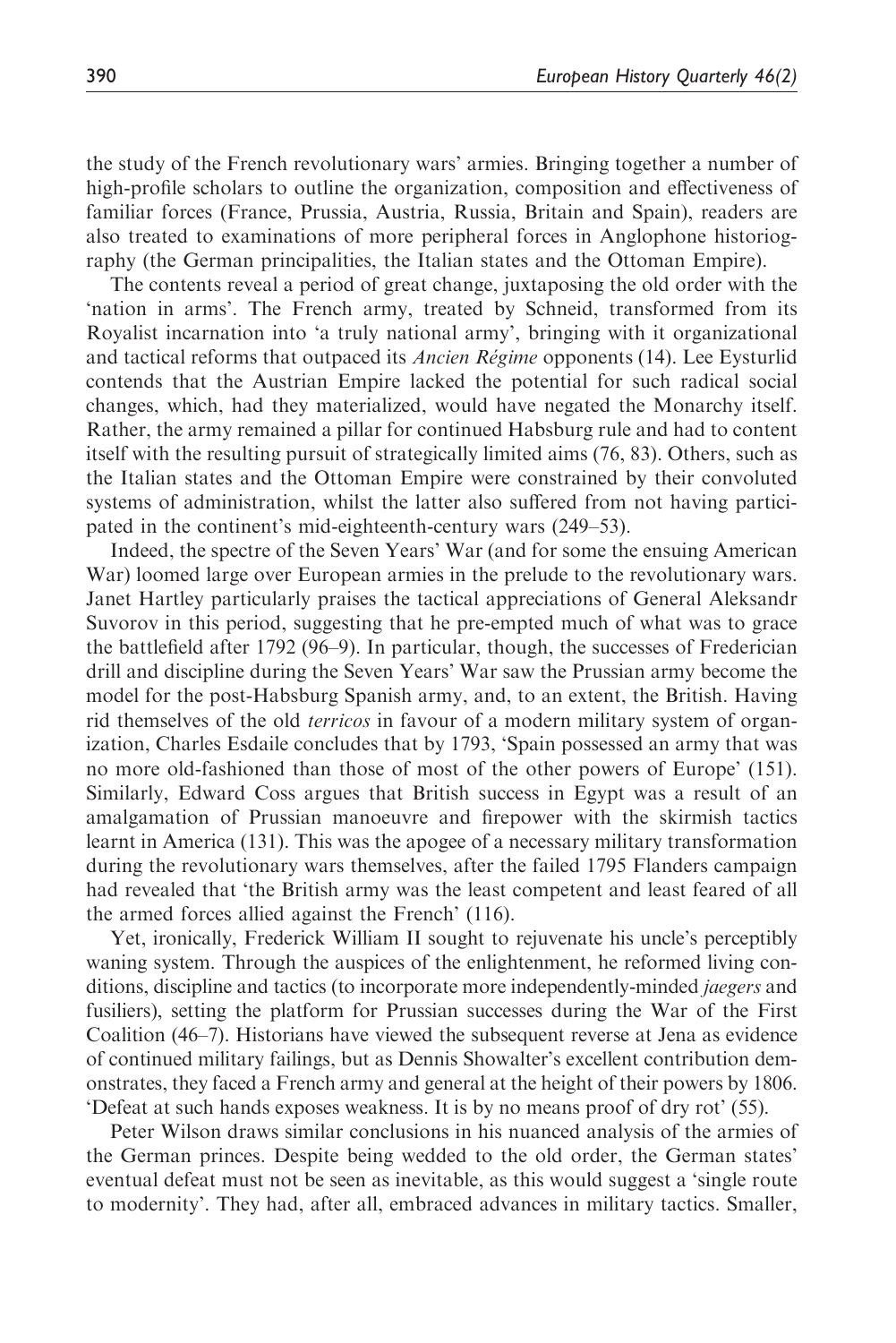highly-trained forces suited their capacities and mutual policy of coalition warfare. Rather, 'failure stemmed from a reluctance to resort to the kind of violent expedients used by the French, and because Austro-Prussian competition over German resources undermined the collective war effort' (187). Ultimately, the German States, like most others in Europe, were not prepared to move towards the totalization of war. Certainly, popular movements in Germany, Britain, Spain and Italy for home defence became increasingly apparent, but they were no *levée en masse*. In such light, Ciro Paoletti's argument that small-scale insurgencies against French occupation in certain Italian states was a clear demonstration of 'popular will' seems somewhat out of kilter (222). Much more reasonable is Esdaile's detailed research into the Spanish 'people's war' of 1793–95, which suggests that the extent of voluntary participation has been wholly exaggerated (167).

Whilst there are interesting points raised in each individual chapter, there is an appreciable disparity in the level of research – evident in the number of secondary sources consulted. Similarly, there is an over-reliance, in some cases, on the existing Anglophone historiography, which undermines the ability of this volume to provide a 'complete' historiographical synthesis. Of greater concern is the lack of overall strategic direction. The introduction fails to set out sufficiently either the aims of the volume or the common themes one might expect to find in the ensuing pages. In the absence of an epilogue or conclusion, such omissions leave one wondering what the sum of its parts is supposed to add up to. Nevertheless, the value in compiling such variety in a single volume is self-evident. Those teaching or following a university course on the revolutionary wars would be well advised to consult its individual contributions as an introduction to the enormous complications of the period, whilst those with but a passing interest will certainly find it an easy and interesting read.

Caroline Sharples and Olaf Jensen, eds, Britain and the Holocaust: Remembering and Representing War and Genocide, Palgrave Macmillan: Basingstoke, 2013; 264 pp.; 9781137350763, £62.00 (hbk)

#### Reviewed by: Jennifer Reeve, University of East Anglia, UK

The historiography of Britain's relationship with the Holocaust is now an area of significant scholarly interest. Caroline Sharples and Olaf Jensen's edited collection provides an up-to-date review of some of the central debates regarding Holocaust remembrance and representation. Divided into four sections with three chapters in each, the collection covers the following issues: 'Confronting the Holocaust', 'The Holocaust on Screen', 'The Holocaust in Exhibitions' and 'Commemorating the Holocaust'. While the placement of certain chapters in these sections works together more convincingly than others, the collection provides an important interdisciplinary study of how Britain has understood, represented and memorialized the Holocaust in both the past and present.

In Part I, chapters by Duncan Little, Caroline Sharples and Tony Kushner explore issues concerning Britain's earliest engagement with and remembering of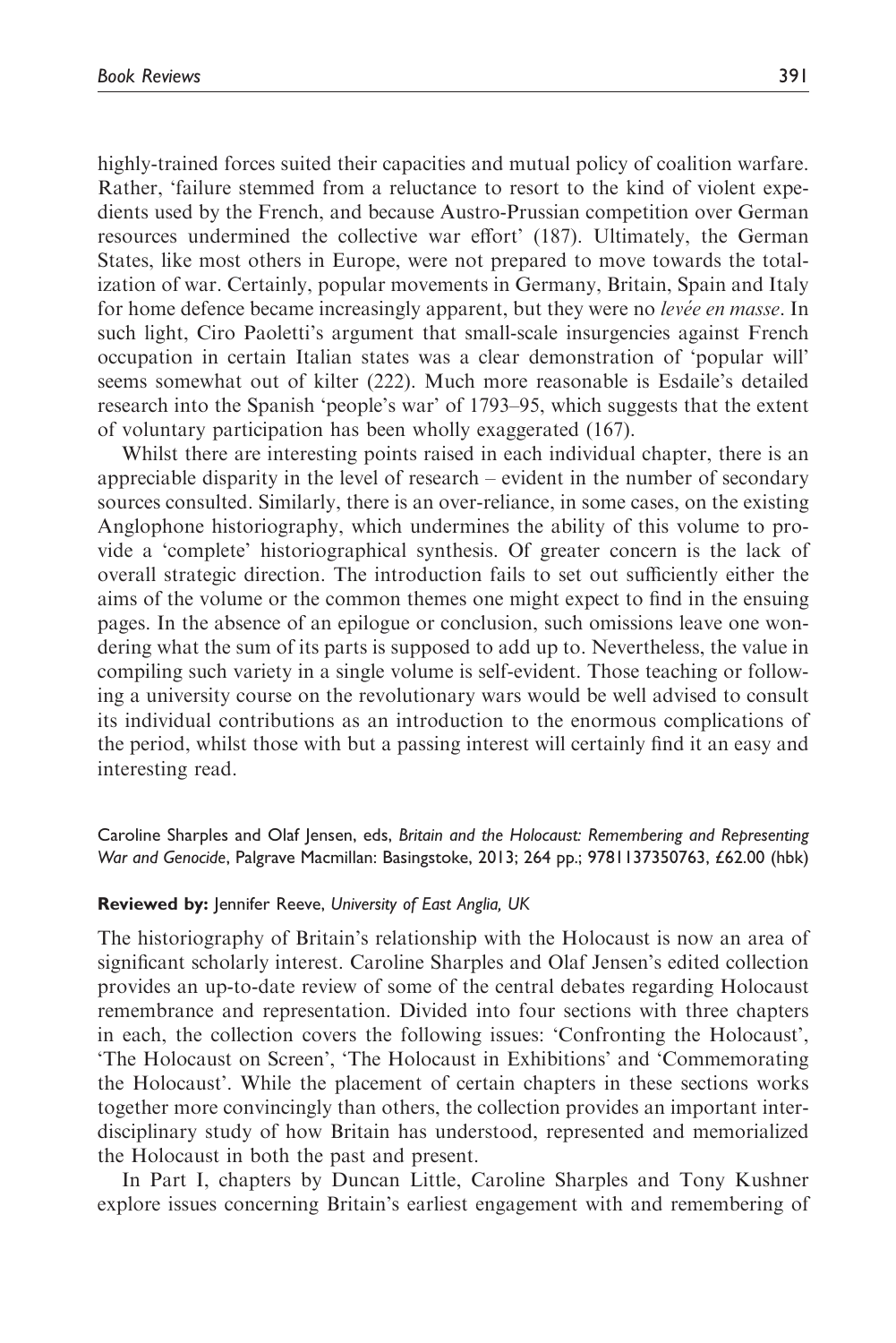the events of the Holocaust. Little focuses on the stories of POWs who were held at Auschwitz and so witnessed the mass atrocities of the infamous death camp. Utilizing testimony from the POWs, Little discusses not only the witnesses' processes of remembering and forgetting but also the way that Britain has heard (or has not heard) their stories. Sharples turns the reader's attention to the ways in which the British public responded to the Nuremberg Trials of 1945–46. Focusing on press coverage and Mass Observation data, she shows that as well as a distorted understanding of the Holocaust's primary victim group, many in Britain viewed the trial in relation to domestic concerns, such as the cost of war. In the final chapter of the section, Kushner brings together the work of Little and Sharples, as well as adding his own expertise in the area of 'bystanders', arguing that Britain's war memory has complicated and disguised Britain's relationship to the Holocaust.

Part II moves the discussion on by examining the ways in which the Holocaust has been represented on screen. Tim Cole offers an insightful analysis of British reactions to the screening of the 1978 American drama, *Holocaust*. Rather than increasing engagement with the 'historical specificity' of the Holocaust, as the TV series did in the US and West Germany, attention in Britain focused on the presentation and format (as a kind of 'soap opera') of the infamous mini-series (81). Exploring another aspect of the issue, James Jordan examines presentations of the Holocaust on the British version of This is Your Life between the 1950s and 1970s, tracing the evolution from a strictly British perspective to the inclusion of a survivor as the focus of the show. Finally, Olaf Jensen's chapter looks at the representation of the Holocaust in British film and television more generally. Citing The Reader and The Boy in the Striped Pyjamas as examples, Jensen identifies a tendency to focus on issues such as the German perpetrators, rather than British connections to the Holocaust.

The chapters in Part III broaden the discussion from the Holocaust to other genocides. First, Antoine Capet discusses the changing representation of Holocaust art between 1945 and 2009. In the move from limited displays to wider presentation, Capet identifies the changing place of the Holocaust in British culture. While some images of the artworks under discussion are included within the chapter, a full set of visual references would have complemented Capet's analysis. The second and third chapters in this section, by Rebecca Jinks and Tom Lawson, work well together, discussing the presentation of the Holocaust and other genocides within the Imperial War Museum (IWM). Jinks compares the content and physical space of the IWM's Holocaust and the Crimes Against Humanity exhibitions, observing how signifiers from the Holocaust are used to contextualize the discussion of more recent atrocities for visitors. Lawson discusses these same exhibitions from the perspective of what they do not reference, specifically Britain's imperial past. Unsurprisingly, the placement of these exhibits in Britain's IWM is made much of; however, Lawson's most interesting analysis comes when he argues that Britain's sense of superiority is reinforced by a museum culture which obfuscates British imperial atrocities in the implicit comparison of the 'barbarity' of other countries' genocides (163).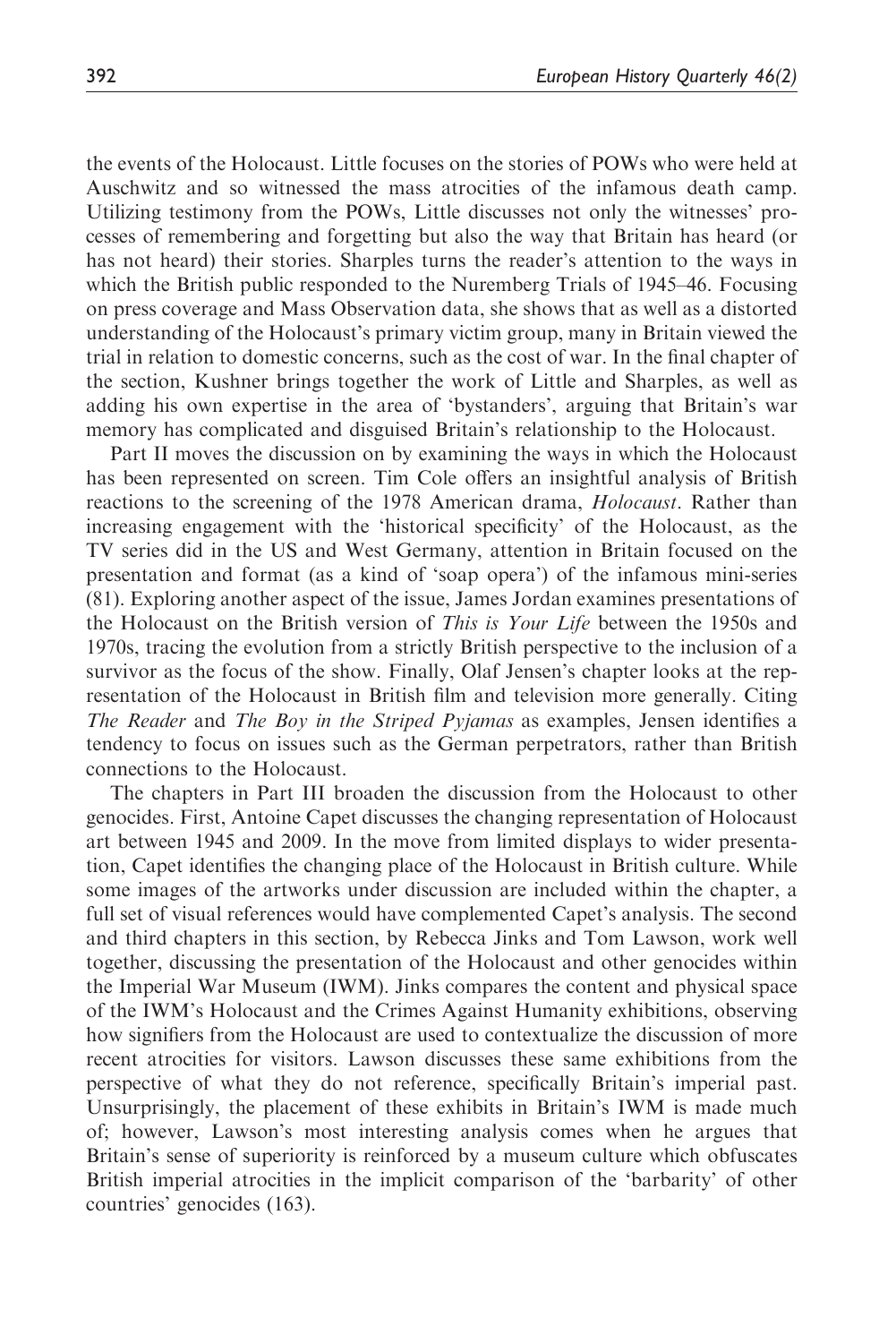The final section, dealing with commemoration of the Holocaust in Britain, picks up a theme found throughout the collection: the politicization of Holocaust memory and commemoration. Mark Donnelly's chapter assesses how the fiftieth anniversaries of the liberation of Auschwitz and Bergen-Belsen were commemorated, identifying key thematic areas. In a discussion of 'The Holocaust and the case for humanitarian intervention', interesting observations are made about Holocaust commemoration and Britain's Muslim population (181). Andy Pearce's chapter places British 'Holocaust consciousness' in a European context, arguing that Britain has followed its own unique path to a 'lesson-centric' model of remembrance. A persuasive and powerful final chapter by Dan Stone rounds out the collection very well. In it, he derides the 'infantilization' of the Holocaust by the 'heritage industry' and raises powerful questions about whether Britain's particular 'remembering' actually facilitates 'forgetting' (215). In Stone's masterly handing of central issues of the collection, readers are offered a thought-provoking conclusion and plenty of areas for further discussion and research.

John Slater, Maríaluz López-Terrada and José Pardo-Tomás, eds, Medical Cultures of the Early Modern Spanish Empire, Ashgate: Farnham, 2014; 326 pp., 9 figures, 1 table; 9781472428134, £70.00 (hbk)

Reviewed by: Linda A. Newson, Institute of Latin American Studies, School of Advanced Study, University of London, UK

It is a commonly held view that scientific advances in the early modern period occurred in Northern Europe while Spain remained an isolated intellectual backwater, where medical practice was held back by the ban on Spaniards studying abroad and the activities of the Inquisition, which censored medical texts and stifled debate. In recent years this negative view of Spain's backwardness has begun to be challenged and this edited volume represents this revisionist position. It argues that the early Spanish empire was in fact an arena where the circulation of peoples of different ethnic backgrounds and medical traditions resulted in an extensive interchange of materia medica and ideas about health and sickness resulting in the emergence of geographically distinct medical practices and beliefs. This is demonstrated through case studies of medical thought in New Spain (Mexico), Italy and Germany as well as Spain and the Canaries.

Edited by three eminent historians of medicine, the volume does not seek to provide an overview or generalize about the nature of Spanish medicine in the early colonial period, but rather demonstrates how practices and beliefs related to health and sickness need to be viewed within specific social and historical contexts. In adopting this approach it employs the term 'medical culture', a concept often applied by medical anthropologists to the study of traditional medicine. Such a perspective extends the boundaries of what is conventionally considered by historians of medicine and allows a wider range of sources to be explored. This includes literary and visual materials, which this study argues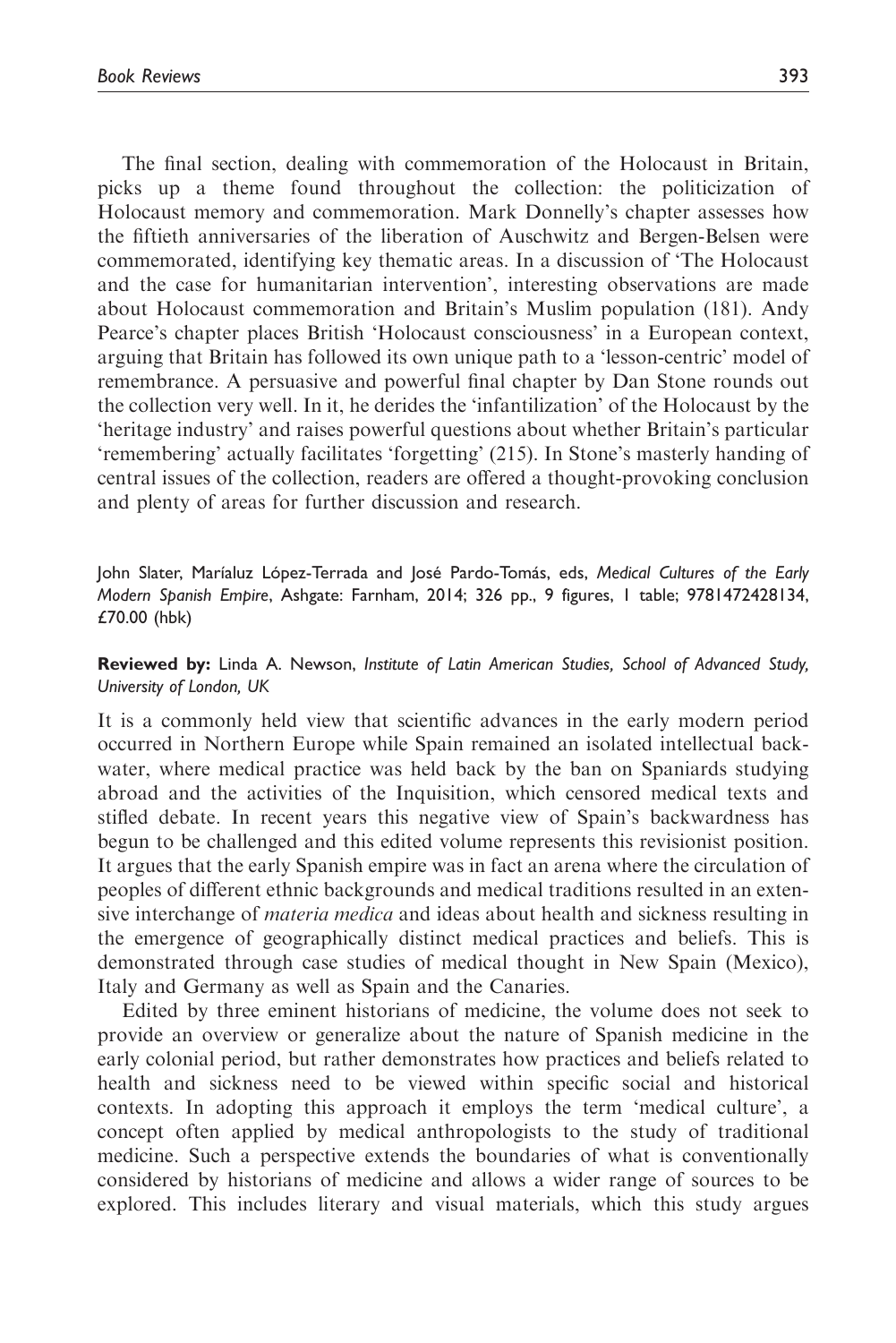embody more flexible expressions of medical beliefs and practices than medical texts themselves.

The book is divided into three main sections that are not based on geography, history or genre, but on rather disparate themes, and as such they exhibit varying degrees of coherence. The first focuses on New Spain (Mexico) on the grounds that it was here that the Spanish had to confront significantly new conditions that served to destabilize existing practices and beliefs. These included the presence of different ethnic groups and healing traditions, the dramatic decline of the indigenous population, and the existence of a new natural world. Morales Sarabia analyses the discourse over peyote, a popular hallucinogenic drug that was banned in 1620, showing how it was originally lauded by eminent Spanish observers for its medical qualities but later associated with idolatry. Pardo-Toma´s then analyses the wellknown *relaciones geográficas* to explore contemporary explanations of the decline in indigenous health consequent on Spanish rule revealing their focus on social conditions rather than disease. Finally, consistent with recent scholarship that has begun to reveal the influence of alchemy on the development of Spanish medical practice, Bauer shows how this tradition is evident in the iconography of Nicólas de Monardes work and specifically in his discussion of Dragon's blood.

The second section, entitled 'Medical Itineraries', examines how medical ideas crossed geographical space. Sa´nchez-Menchero examines the correspondence between Spaniards resident in Mexico and Spain showing how they experienced and interpreted their health on the Atlantic voyage and in the New World, while Andretta shows how letters from the humanist Juan Páez de Castro, a Spaniard based in Trent, to the secretary to the Inquisition Jero´nimo Zurita in Spain reveal how knowledge circulated among intellectuals in Italy and Spain crossing professional and political boundaries. Finally, Katritskay examines how early modern writers, notably the German Eberhard Werner Happel, struggled to explain the condition of hypertriciosis (temporary growth of long hair over the whole body), as exhibited by a Canary islander, Pedro González, and often drew on classical mythology.

The third and most coherent section consists of four papers dealing with the representation of medicine in theatre and literature. Taken together they demonstrate how these media provided arenas for the exploration of conflicting or new ideas. Medical historians are now aware that since concerns about medical treatments were shared by writers and public audiences these literary sources constitute valuable evidence for the nature of medical practice at the time. The issues discussed in these chapters include debates on childbirth and the role of midwives (García Santo-Tomás), on the Galenic interpretation of illness (López-Terrada), on the role of astrological medicine (Lanuza-Navarro), and on the conflict between theology and chemical medicine (Slater).

The volume contains an excellent collection of scholarly papers that reflect new advances in the history of medicine in Spain including the exploration of less traditional sources. The full value of the volume will probably only be wholly appreciated by scholars with some knowledge of the history of medicine. However, John Slater and William Eamon in the introduction and conclusion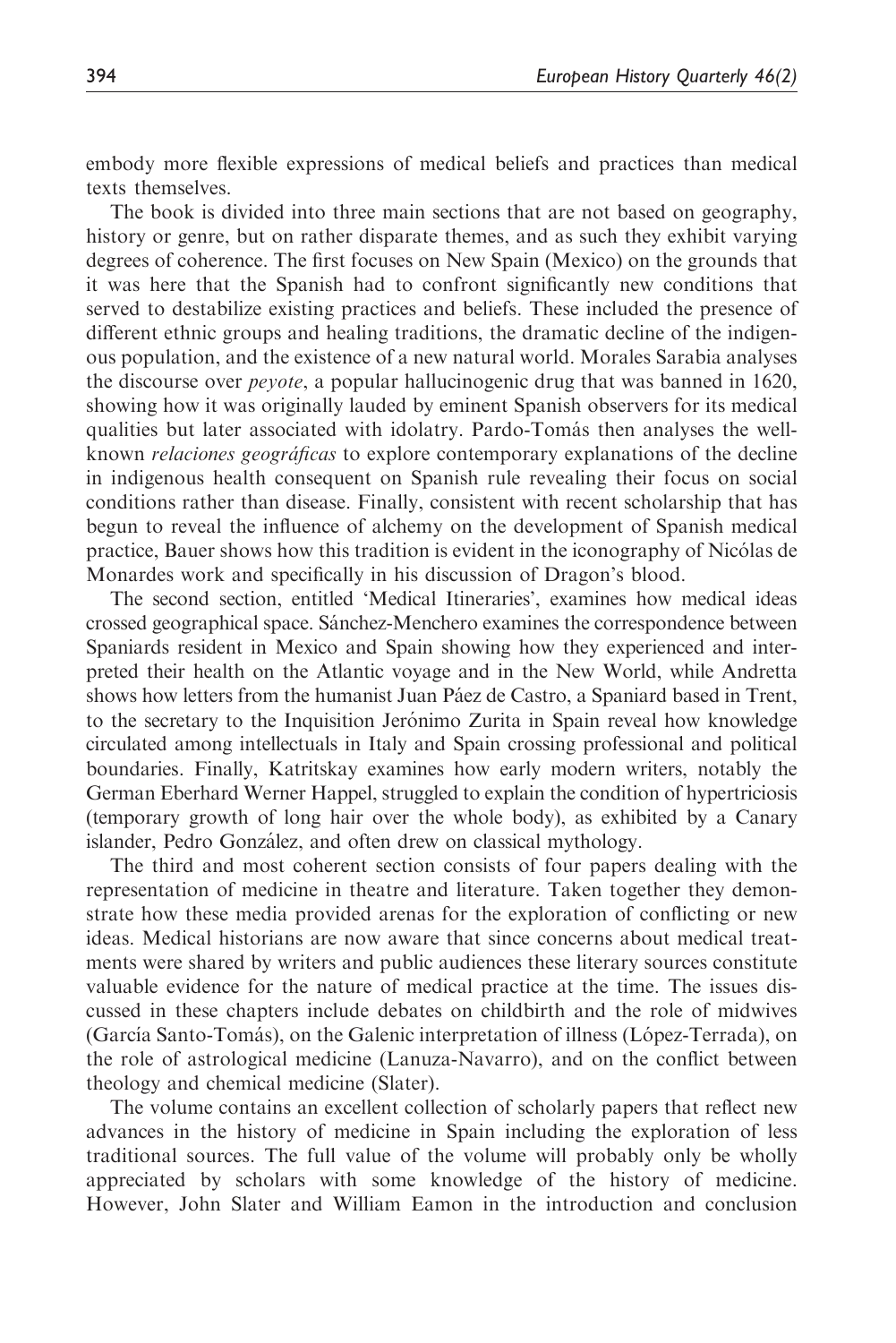respectively draw out the significance of the individual papers and provide some coherence to the volume for the more general reader.

Marina Soroka and Charles A. Ruud, Becoming a Romanov: Grand Duchess Elena of Russia and her World (1807–1873), Ashgate: Farnham, 2015; 352 pp.; 9781472464057, £75.00 (hbk)

## Reviewed by: Peter Waldron, University of East Anglia, UK

Grand Duchess Elena Pavlovna was one of the nineteenth century's aristocratic women who succeeded in playing a substantive role in politics, despite the exclusion of women everywhere in Europe from formal political life. Her St Petersburg salons of the 1840s and 1850s brought together men in the Russian political elite: ministers and senior civil servants mixed together at the Mikhahilovsky Palace, exchanging views that would form the bedrock for the reforms of Alexander II. The Grand Duchess, however, was not simply a passive observer of the political scene, for she played a central part in formulating ideas and in the political manoeuvring over the practical implementation of reform after the death of Nicholas I in 1855. Elena Pavlovna was not Russian by birth. She had been born Princess Charlotte of Württemberg in 1807 and was one of the many German royal women who married into the Romanov family. At the age of 16 she moved to Russia to marry Grand Duke Mikhail Pavlovich, the youngest son of Paul I and, as was the custom, took a Russian name and converted to the Orthodox faith.

Elena Pavlovna spent the rest of her life close to the heart of the Russian ruling dynasty, and Soroka and Ruud's book is the first biography of the Grand Duchess in any language. The book gives a detailed account of Elena Pavlovna's life, tracing the awkward relationship she had with her husband and the difficulties she faced in adjusting to life in St Petersburg. The Grand Duchess's salons began in the 1830s as musical evenings, and Soroka and Ruud suggest that they were initially a means by which Elena Pavlovna could make friends and engage with society. The constricting atmosphere of Nicholas I's reign made open discussion of political and social issues very difficult, but the patronage of a member of the Romanov family provided a secure environment in which select members of the Russian elite could debate issues and form alliances to promote change. Elena Pavlovna's circle included men who would be at the heart of the reformist movement during Alexander II's reign, such as the Miliutin brothers, but it also included people with more conservative views, such as Yuri Samarin and Konstantin Kavelin. She herself did not just facilitate political debate, but also engaged directly with significant social issues, planning the emancipation of serfs on her own estate at Karlovka. Soroka and Ruud demonstrate the breadth of Elena Pavlovna's activities: during the Crimean War she established the Holy Cross community of nurses who played a significant part in caring for the Russian wounded during the war. By the mid-1860s, reform was losing its place on the Russian political agenda and Elena Pavlovna's salons came to an end. She retreated from society and died in 1873.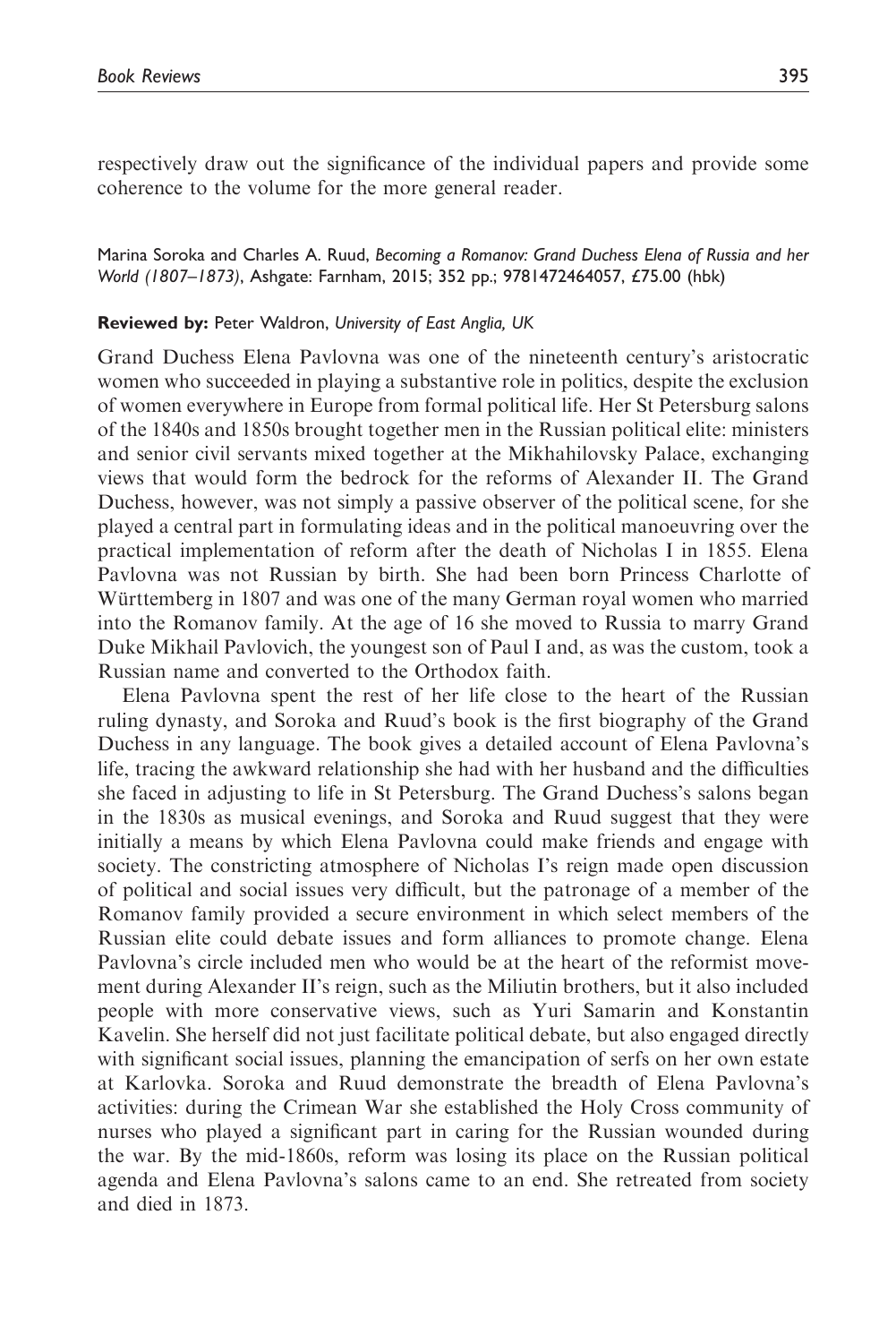The book provides a good account of Elena Pavlovna's life, but it would benefit from a better discussion of the broader issues raised by the Grand Duchess's activities. The way in which Elena Pavlovna engaged both with St Petersburg politics and with practical relief work in Crimea should be placed in the wider context of women's political and social activity during the nineteenth century. Aristocratic women elsewhere in Europe, such as the redoubtable Lady Mary Derby in Britain, played significant roles in the informal networks of politics and were treated by their contemporaries as serious political figures. Elena Pavlovna's activities need to be seen as part of more general moves towards direct and open female engagement in political and social debate. Soroka and Ruud's book is based on a useful range of primary materials, although most of Elena Pavlovna's own diaries and correspondence has been destroyed. The book is significantly less sure in its use of secondary materials, and would benefit from a much closer engagement with the scholarship dealing with the reform movement in Russia in the 1850s and 1860s. The book's discussion of the process of emancipating Russia's serfs, for example, is weakened by the lack of reference to most of the major work on this topic in both Russian and English. The picture that Soroka and Ruud provide of the Grand Duchess is of a person who found herself isolated in the unfamiliar environment of St Petersburg, but who was able to build a network of like-minded people and who used her position as part of the imperial family to advance the cause of modernization. This is a useful contribution to the literature on mid-nineteenth century Russia, but the book's rather limited focus restricts its overall value.

Rebecca L. Spang, Stuff and Money in the Time of the French Revolution, Harvard University Press: Cambridge, MA, 2015, 360 pp., 26 illustrations; 9780674047037, £25.00 (hbk)

#### Reviewed by: P. M. Jones, University of Birmingham, UK

Although there exists a specialized literature on the numismatic history of the French Revolution, researchers will hunt in vain for a broadly conceived account of money which focuses on its social and political attributes. This is what the author has in mind when she says that she intends to investigate the qualitative rather than the quantitative aspects of her subject. The book, however, is also intended as an extended commentary on the current historiography of the French Revolution. As a medium of exchange which was both material and symbolic in the sense that it normally circulated on the basis of shared assumptions and trust, money, we are told, can shed light on the transition from the old order in France to the new. On the whole these twin objectives are achieved, although the author's pronouncements on the contested narratives of the Revolution sometimes appear rather detached from the specifics of her topic.

The chapters proceed in a loose chronological order starting with an overview of state credit-worthiness and borrowing during the *Ancien Régime* followed by the decision taken in 1789–1790 to reimburse past debt and to meet future expenditures with the issue of a form of paper money backed by sales of the assets of the church;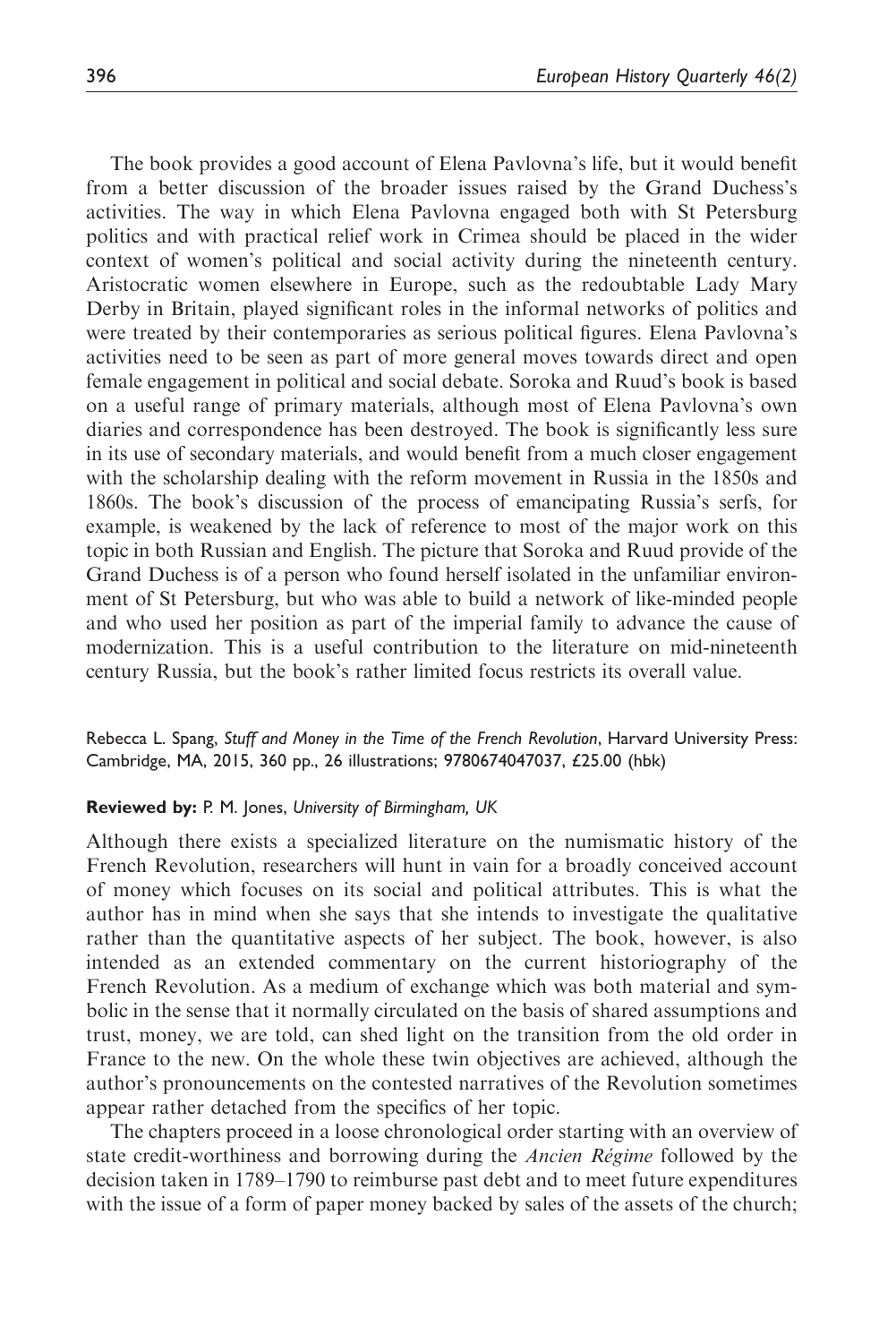the political difficulties this decision subsequently provoked as the assignat became the principal and in due course the only official tender; the production challenges flowing from the demonetization of silver and gold; and the inflationary aftermath of 1795–1796 when political management of the money supply lapsed amid a general failure of state authority leading to the withdrawal of a colossal number of assignats from circulation. A final chapter explores the legacy of this experiment with paper money in the first half of the nineteenth century and discusses, somewhat late on in the book, the removal from commerce of the copper and base-metal coins which were probably the 'stuff' of most wage and food transactions in the Revolutionary era – even during the short period when the assignat ruled supreme.

The initial chapter is particularly illuminating and can be recommended to anyone wanting to know more about how state credit actually functioned in Bourbon France prior to 1789 and how wealthy private individuals financed their expenditures via networks constructed around negotiable bills of exchange. As for *rentes viagères*, a form of loan contract on which the monarchy was depending heavily by the end of the *Ancien Régime*, I have never read a clearer statement of how these ingenious financial products were designed and put onto the market. The determination with which the author lays bare the logistical and production challenges confronting legislators following the switch to the money-assignat is to be applauded as well. Most histories dwell solely on the quantitative dimensions of the assignat episode and the sharp rise in food prices, which, it is claimed, was the by-product of having too much paper in circulation.

One of the themes of this book is the commodification and merchandizing of money, and Spang draws attention to the emergence of a 'voluntary money' in the form of small denomination paper notes *(billets de confiance)* issued by private individuals and corporate bodies (merchants, municipalities, caisses patriotiques, etc.). This episode is rarely if ever alluded to in the standard narratives of the Revolution. However, the author weakens her arguments, or rather misses an opportunity to consolidate them further, by failing to devote proper consideration to metallic currency. Contrary to the impression given in the final chapter, the reform and re-coining of copper and base-metal small change did not wait upon an initiative of Louis-Philippe's government in 1842–1843. It was being discussed and acted upon in the early 1790s, even as the momentous decision to tackle the debt with an emission of paper was being taken. The circulation of unofficial or 'voluntary money' included coin, for it was not until August–September 1792 that regalian authority over moneying was reaffirmed and private coinage emission formally prohibited.

In the meantime a dozen and more merchant houses issued monnaie de confiance, or what we would call tokens. By far the largest issuers were the Monneron brothers who lubricated the commercial networks of Paris and other great cities with millions of 2 and 5 *sols* pieces known to numismatists as *monnerons*. They were all coined in Birmingham on the steam-powered presses of Matthew Boulton and shipped over to France in 1791 and 1792. A consideration of this and other episodes of token production and distribution would have enabled the author to drive home more effectively her themes of decentralization, trust (the monnerons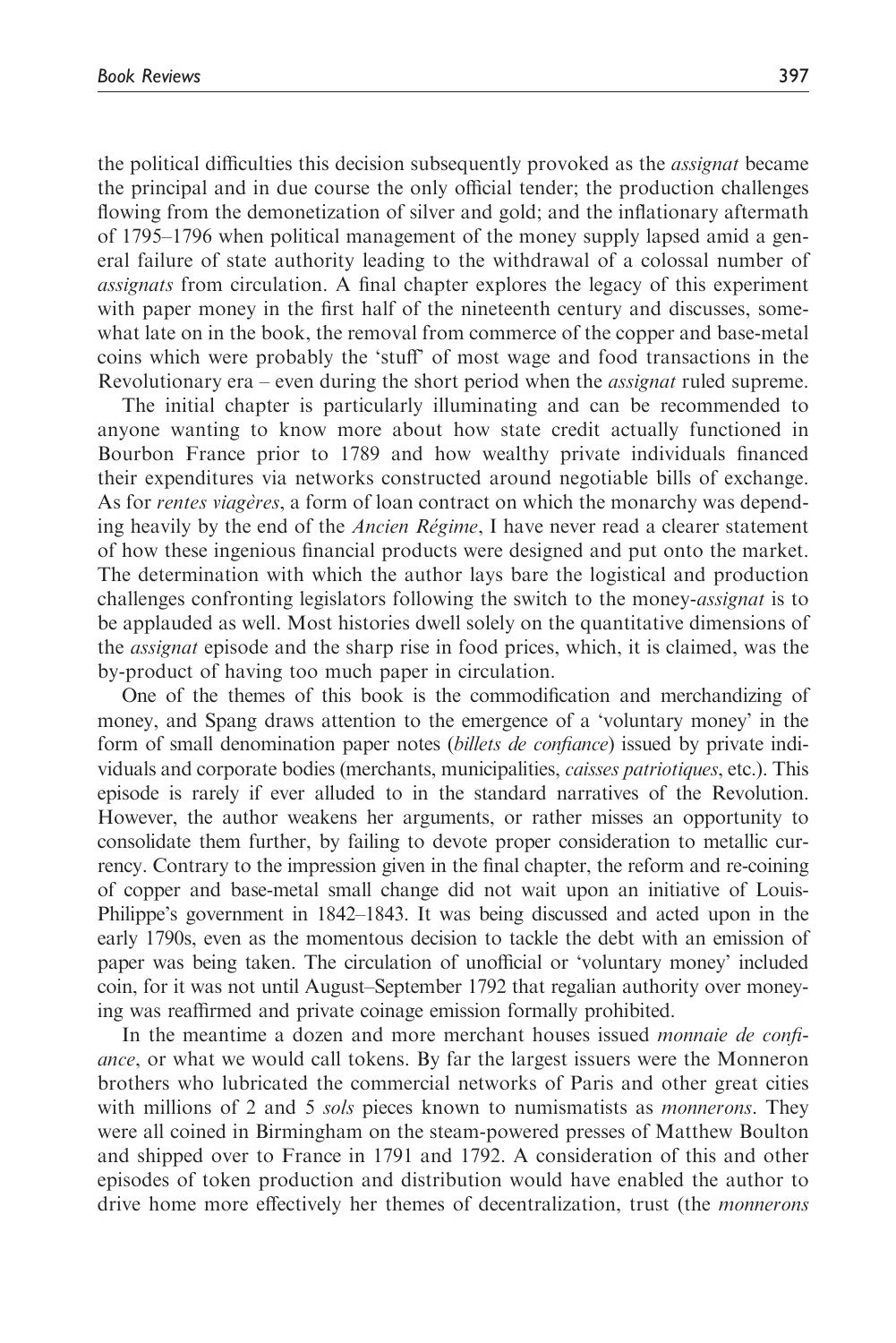were minted with the slogan 'la confiance augmente la valeur' on the rim), didacticism (the 5 sol piece carried an image of the 'Pacte federatif'), standardization, and so on. In this regard the title chosen for this study seems rather unhelpful to the reader because it is basically a book which limits the treatment of the monetary policy of the French Revolution to the assignat.

Domna C. Stanton, The Dynamics of Gender in Early Modern France: Women Writ, Women Writing, Ashgate: Farnham, 2014; 266 pp., 20 illustrations; 9781472442017, £65.00 (hbk)

Reviewed by: Leanna Bridge Rezvani, Massachusetts Institute of Technology, Cambridge, Massachusetts, USA

Domna Stanton's erudite work is a recent volume in Ashgate's series on Women and Gender in the Early Modern World. The author analyses a variety of female- and male-authored seventeenth-century French texts with 'readings that focus on the shifting complexities of early-modern gender norms' (23). Stanton explores an impressive array of genres such as theatre, treatises, memoirs, satire, novellas and epistolary works. The volume is very theoretical, with thought-provoking reflections on the concept of 'reading-as-a-feminist' and numerous references to Michel Foucault, Judith Butler and other prominent theorists. In addition, Stanton's literary analysis is enriched by a valuable exploration of the socio-historical context of seventeenth-century France, with enlightening insights into religious, medical, juridical and political discourses. The volume offers an informative introduction, six case studies on individual writers (Chapter 3 focuses primarily on two authors), an afterword, a bibliography, and an index. In addition, there are 20 pertinent illustrations that could be useful for inciting discussion in the university classroom.

The first half of the volume, *Women Writ*, examines the portrayals of women in male-authored texts, while the second half, *Women Writing*, analyses femaleauthored works, with emphasis on the 'nature and extent of conformity and resistance to normative constructs about *le sexe*' (24). Stanton purports to examine 'the textual conjunctures and negotiations of, and the accommodations and resistances to, unstable and changing contextual gender norms' (4). She also asserts that her 'primary focus remains ''women'', viewed here not as a unity based on oppression but as a sign where multiple corporeal, cultural and political semes converge, which is definitionally incomplete, temporally unstable, and which remains the site of contested meanings' (6). The introduction is invaluable in that it provides a thorough overview of competing discourses on women in France historically and throughout the *Grand Siècle*. The first chapter examines the anonymous Les caquets de l'accouchée (1622) in relation to the 'critical trope of the "classical body''' (26). It focuses on notions of order and 'dis-order' in the text and offers significant insights into socio-political controversy over France's female regencies. Stanton's close reading is enhanced by numerous references to Bakhtin's theories and various misogynistic texts. Chapter 2 explores Racine's *Iphigénie en Aulide* from a socio-historical perspective. The author persuasively argues against more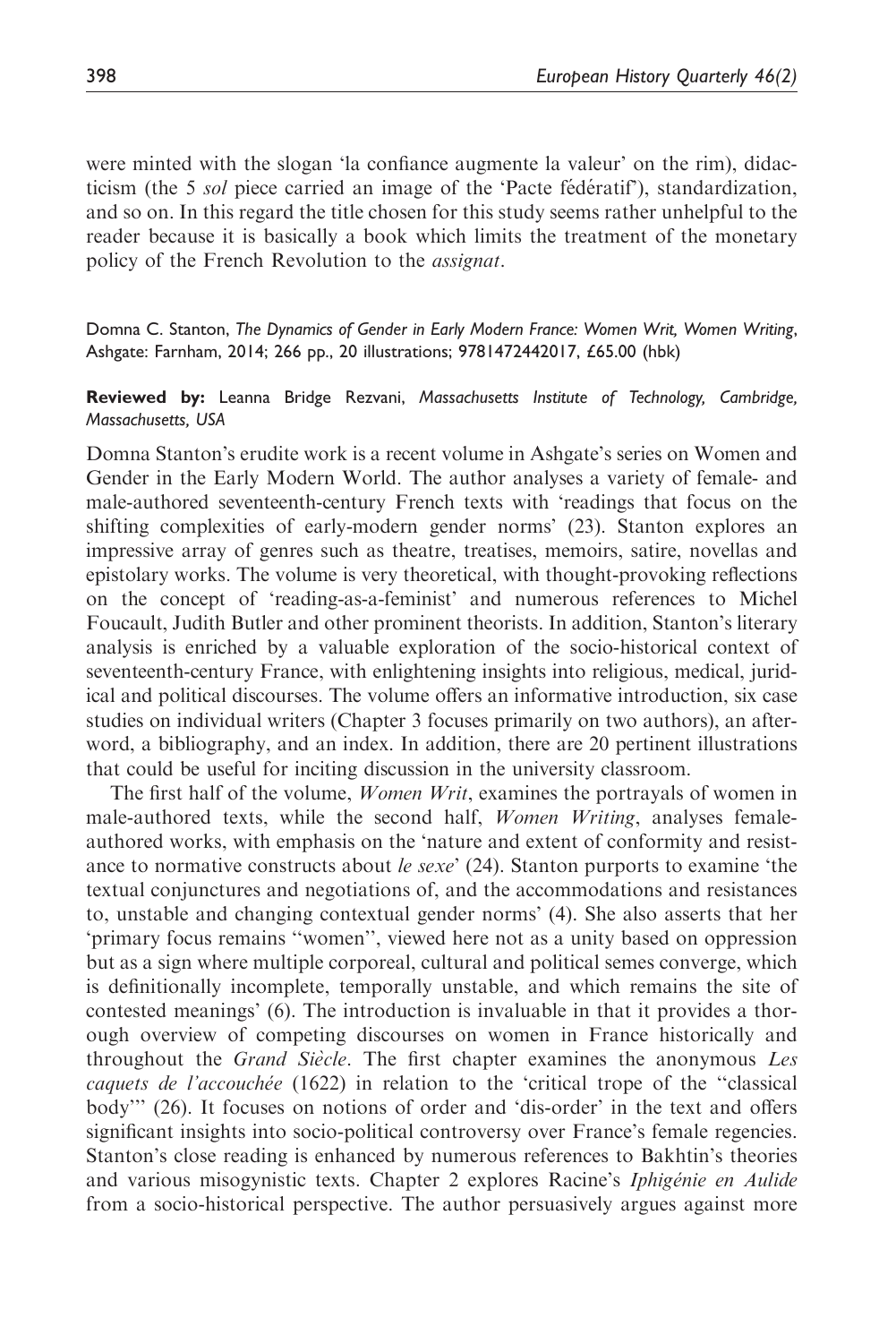traditional readings of Racine's theatre as feminine when she asserts that Racine 'dramatizes the need for absolute kingship to abolish dis-order... by erecting a paternal order on the sacrifice/suppression of women' (67). In the third chapter, Poullain de la Barre's *De l'éducation des dames* and Fénelon's *De l'éducation des* filles are explored in relation to various competing discourses on women's education in seventeenth-century France. While Stanton highlights Poullain de la Barre's 'radical subversiveness', she departs from conventional views of Fénelon as progressive by arguing that his femme forte was more akin to 'a paragon of useful domestic labor' (109). Chapter 4 focuses on La Guette's little-explored memoirs, an '''extraordinary'' self-production of her time' with an intriguing analysis of the conflicting discourses on gender, class, hierarchy, and 'monarchic and moralistic discourses' (144). The chapter thoroughly explores intersections between history, gender norms, and literary representation with thoughtful reflections on the Fronde and conflicting views of *la femme forte*. Madame de Sévigné's epistolary works are explored in Chapter 5 with a compelling analysis of the representation of maternal suffering and the mother–daughter emotional bond. In addition, Stanton makes a convincing argument about different forces that 'promote maternalism after 1650' (26). She also asserts that Madame de Sévigné's text represents a 'milestone in the history of emotions' (159). Chapter 6 breaks with critical tradition by presenting an unconventional, namely ironic, reading of La Princesse de Montpensier. Stanton offers an original reading that aptly highlights certain ambiguities and challenges of interpretation in La Fayette's lesser-studied novella.

The Dynamics of Gender in Early Modern France offers thoughtful literary analysis alongside a rich theoretical framework. With its strong emphasis on theory, the work could risk being dense, however Stanton's dynamic writing is highly readable and engaging. The work is invaluable in that it examines diverse literary representations of women in seventeenth-century French literature in relation to dominant and transgressive discourses on gender. While one may not agree with all of the author's assertions, Stanton's arguments are enlightening and persuasive. The volume is meticulously researched and detailed in its breadth and depth. Moreover, the author's larger reflections on reading, feminism and the sociohistorical context of the *Grand Siècle* are thought-provoking and insightful. Domna Stanton's previous scholarship is ground-breaking and influential; this volume is no exception as it will undoubtedly be an invaluable and informative resource for scholars of seventeenth-century France.

Christoph Strobel, The Global Atlantic: 1400 to 1900, Routledge: New York, 2015; 186 pp., 7 illustrations; 9780765639516, £95.00 (hbk); 978076563952 £25.00 (pbk)

## Reviewed by: Alvaro Caso-Bello, The Johns Hopkins University, Maryland, USA

Christoph Strobel's The Global Atlantic invites the reader to consider the interconnected nature of Atlantic and Global histories. Strobel, a historian who has previously explored linkages between North America and Africa in the face of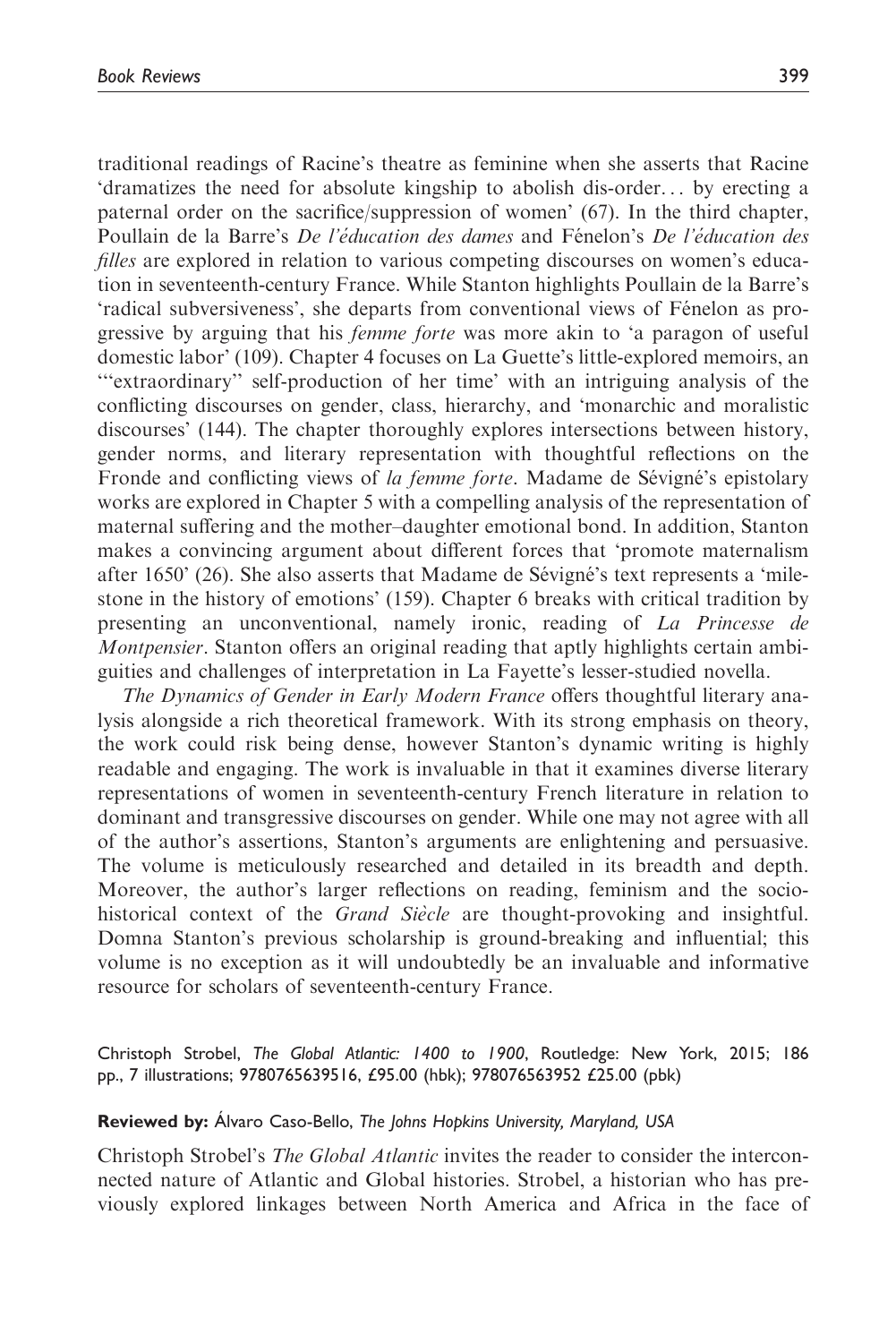European colonialism, is an experienced guide for this type of exploration. Both 'Atlantic' and 'Global' are two of the most successful historical subgenres in recent times. The two are revealing of a tendency among historians to concern themselves with wider geographies and longer chronologies. As a work of synthesis, The Global Atlantic makes contributions and faces challenges, distinct from those of a research monograph.

The book's contents include an introduction, four chapters, conclusion, and an annex chronology. The author argues that a series of episodes, topics, or processes, which scholars have deemed as specifically 'Atlantic' were 'interlinked with the rest of the globe'. Strobel provides an account 'of the interconnected nature of this system', particularly evident between c. 1500 and 1800, which is the central period explored in the book (6).

Strobel makes a couple of noticeable conceptual interventions. The first one is the use of the expression 'old world' in the plural. In Chapter 1, Strobel explores the Eurasian, African, and American 'old worlds'. Each of these spaces had distinct patterns of long-distance trade, as well as social, political and cultural structures that shaped the way in which each of them integrated into 'Global History'. The author makes of the expression 'Global Atlantic' his second conceptual intervention. This expression has two purposes. It obviously designates the interconnectedness of the Atlantic to the world. Most significantly, it expresses that during the early modern period the interactions between peoples of Africa, Eurasia and the Americas 'were often multi-directional, complicated, contested, and diverse' (6).

The book features a series of case studies that the author deems exemplary of such interactions. For instance, 'old worlds' of Asian, European, and African peoples influenced each other in sugar cultivation in the Americas (65–71). The outpour of Spanish silver coin into the global market, the author says, was also the result of complex interactions. The Spaniards' old world was present in the way that they approached the conquest and settlement of the Indies. The Native-Americans' old worlds were present in the way the Spaniards adapted some of their institutions – such as the Andean  $mita$  – to create systems of coerced labour and tribute. Specifically, Asian old worlds were fundamental inasmuch as larger economies, such as the Chinese, determined the way in which money and goods flowed (95–6). Strobel shows the limitations of European endeavours in the Indian Ocean as another example of the frailty of European power outside their subcontinent and the persistence of non-European 'old worlds' (119–35).

By the book's conclusion, it is evident that 'the Global Atlantic' is not just its title, but also a conceptual tenet. The 'decline of the Global Atlantic' circa 1800 (155) refers to the gulf created by 'industrialization' that changed an 'old reality'. It is Strobel's claim that in the early modern period 'Europeans often had to temper their interactions' and accommodate to the 'old worlds' of non-European peoples. In the nineteenth century, however, 'power dynamics shifted more decisively in favor of Western nations'. At this point, it becomes clear that the author does not intend to write about the rise of the West. On the contrary, his approach to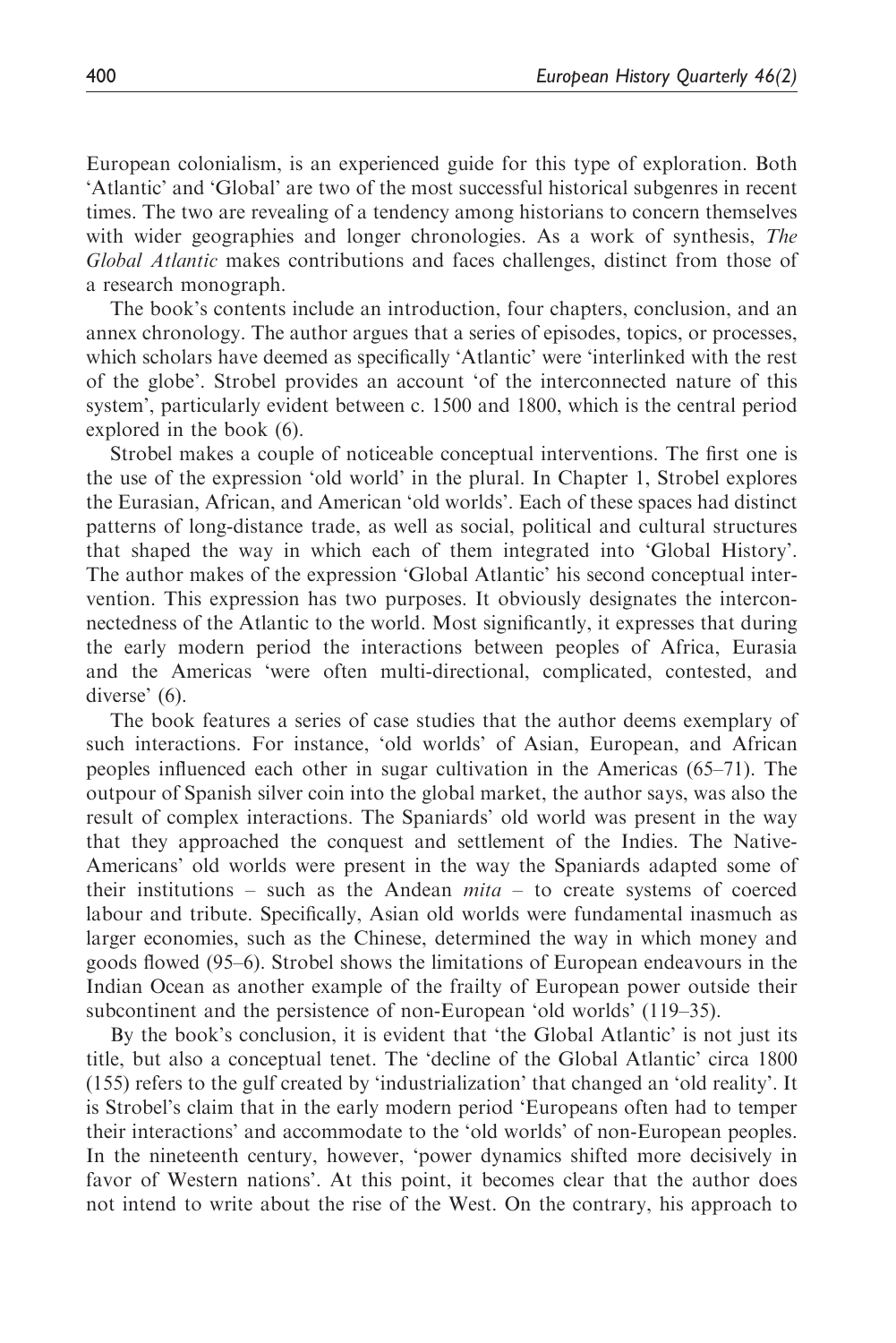'the Global' aims at retrieving 'the trends and dynamics that had shaped earlier interactions' (163).

Aligned with historians who decentre Europe and peoples of European-descent as the prime-movers of the early-modern period, Strobel destabilizes a certain idea of 'the Global' predicated upon integration and intensification. Authors have identified processes of globalization as tied to violent asymmetric integration and the hegemony of 'Western powers' (162). Strobel's treatment of 'the Global', instead, is tantamount to more porous forms of integration that allowed for multi-directional interactions.

However, if 'the Global Atlantic' experienced a 'decline' in the late eighteenth and early nineteenth centuries there are some questions worth asking. Was the world, by the nineteenth century, less 'Global' and more 'Western'? Is it possible that the 'Atlantic world' was less so after 'the decline of the Global Atlantic'? How does the author's conceptualization of sets of interactions ostensibly different between the early modern and the modern world, differ from other historiographical approaches to this transition?

These questions are possible because Strobel takes the extra step of writing beyond the purely synthetic approach. Even when the book is an approachable, clear and concise synthesis, the author introduces thought-provoking concepts to his narrative. Strobel is successful in showing a world of multiple vectors simultaneously acting to shape the early modern world. The question remains whether any of the authors whom Strobel cites would decidedly affirm the opposite.

Sheila Sweetinburgh, ed., Negotiating the Political in Northern European Urban Society, c. 1400–1600, ACMRS and Brepols: Turnhout, 2014; 222 pp., 9 illustrations; 9780866984829, \$60.00 (hbk)

## Reviewed by: Fiona Williamson, National University of Malaysia, Malaysia

Urban history has experienced many peaks and troughs over the past few decades, yet it has never failed to be popular, thanks in large part to the efforts of H. J. Dyos et al., in the 1970s. The last ten years or so has seen the field enlivened by increasing interdisciplinarity, leading to nuanced urban studies illuminating the multivalent dynamics interlacing urban life. Through a series of case studies, this collection builds on the field, re-examining regional towns from modern historiographical perspectives. As Caroline Barron argues in her afterword, such studies are important as a corrective to the preoccupation with capital cities, which, by benefit of size, wealth and location of royal authority, enjoyed a great deal of power and influence. The contributors employ recent lines of enquiry pertaining to socio-political dynamics, community, identity, the production and reception of text, space and place. The view that ongoing negotiation and, frequently, conflict – whether between civic actors, Crown and town, or town and clergy – was at the heart of urban life, connects the essays.

Karsten Igels' contribution connects public performance and civic building with the negotiation and assertion of power amongst town citizenry, an interesting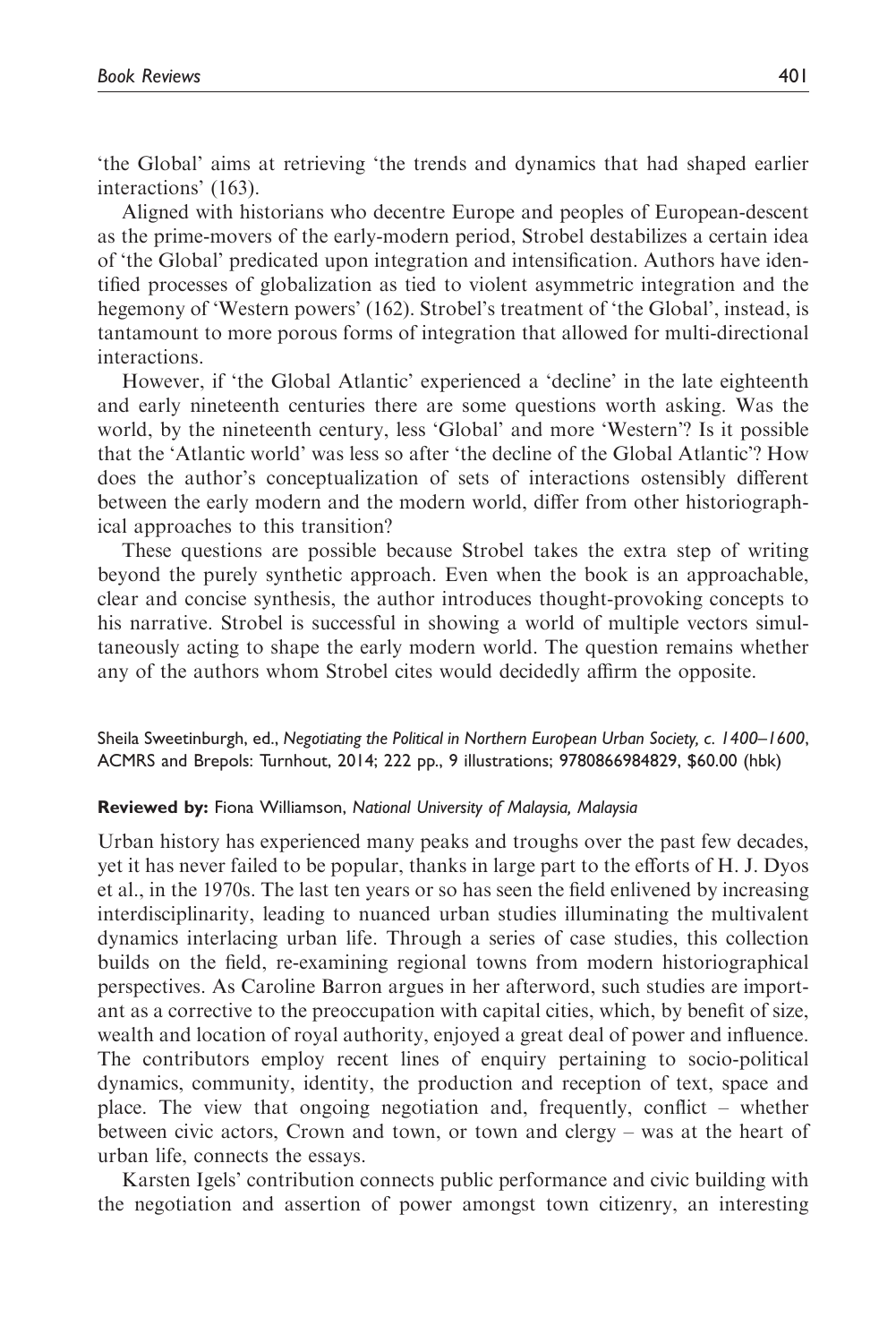return to work by scholars including Robert Tittler. Igels explores the deliberate reconfiguration of late medieval Osnabrück's town centre from a commercial to a ceremonial space, dominated by the town hall and courthouse. The shift inferred a spatial, iconographic and symbolic representation of power, order and place, reflecting transitions in local governance. That contemporaries recognized the relationship of power and place was also demonstrated by the conscious appropriation of certain public spaces during rebellions; an act which can be seen in many towns of this period.

Recognizing how diversity shaped experiences of religious change, Sheila Sweetinburgh argues it is high time to revisit urban Reformation England. Demanding a reappraisal of civic-clerical relations that have not been explored in this way since the late 1970s, Sweetinburgh re-reads a dispute between the magistrates and clergy of 1530s Sandwich. The Reformation, she concludes, was only one element in the complex socio-political, religious and economic dynamics that necessitated continual negotiation between urban actors. This was also the case in early sixteenth-century Prague, where, as Frederik Felskau argues, changes in the religious landscape interconnected with the political dynamics of power in the city.

The role of religion in small-scale urban politics is evident in Simpson's exploration of an offensive sermon preached in Canterbury during 1593, which attacked the reputation of the diocesan court. The resulting court case says much about the church courts' role in negotiating local politics. Connecting with literature on sacred space and on ritual and symbolism, Simpson demonstrates how the sermon's practitioner – Anthony Kingsmill – consciously attuned his performance for the greatest effect. Kingsmill appropriated the allusions of a classical text that would have found resonance with his educated audience. Such was also the case for the subject of Claire Bartram and Mary Dixon's close study of contemporaneous Dover, John Tooke. Tooke, a jurat closely involved with negotiations concerning the renovation of Dover's harbour with the Crown, employed Ciceronian ideals in his manuscript narrative of the town – part biography, part history, part appeal for monies from the Crown – by elucidating a citizen's active role in the process of governance through the provision of written advice (126). At a time when many English towns were attempting to assert their rights and identities with the Crown, the text represented a meaningful avenue for asserting a civic agenda.

Also considering biography as an expression of agency, Mark Merry's examination of *Jankyn Smyth's Book* is a useful counterpoise to the now somewhat discredited view that saw individuals constructed by community processes, without granting actors the ability of self-agency (18). In the example of John Smyth of Bury St Edmunds, Merry demonstrates though a reconstruction of Smyth's 'living' biography, that force of his character alone was responsible for transforming the political life of his community. Merry's treatment of individual and collective identity considers the soft politics of negotiation between models, ideals and aspirations, and the extent of Smyth's conscious awareness and appropriation of the same.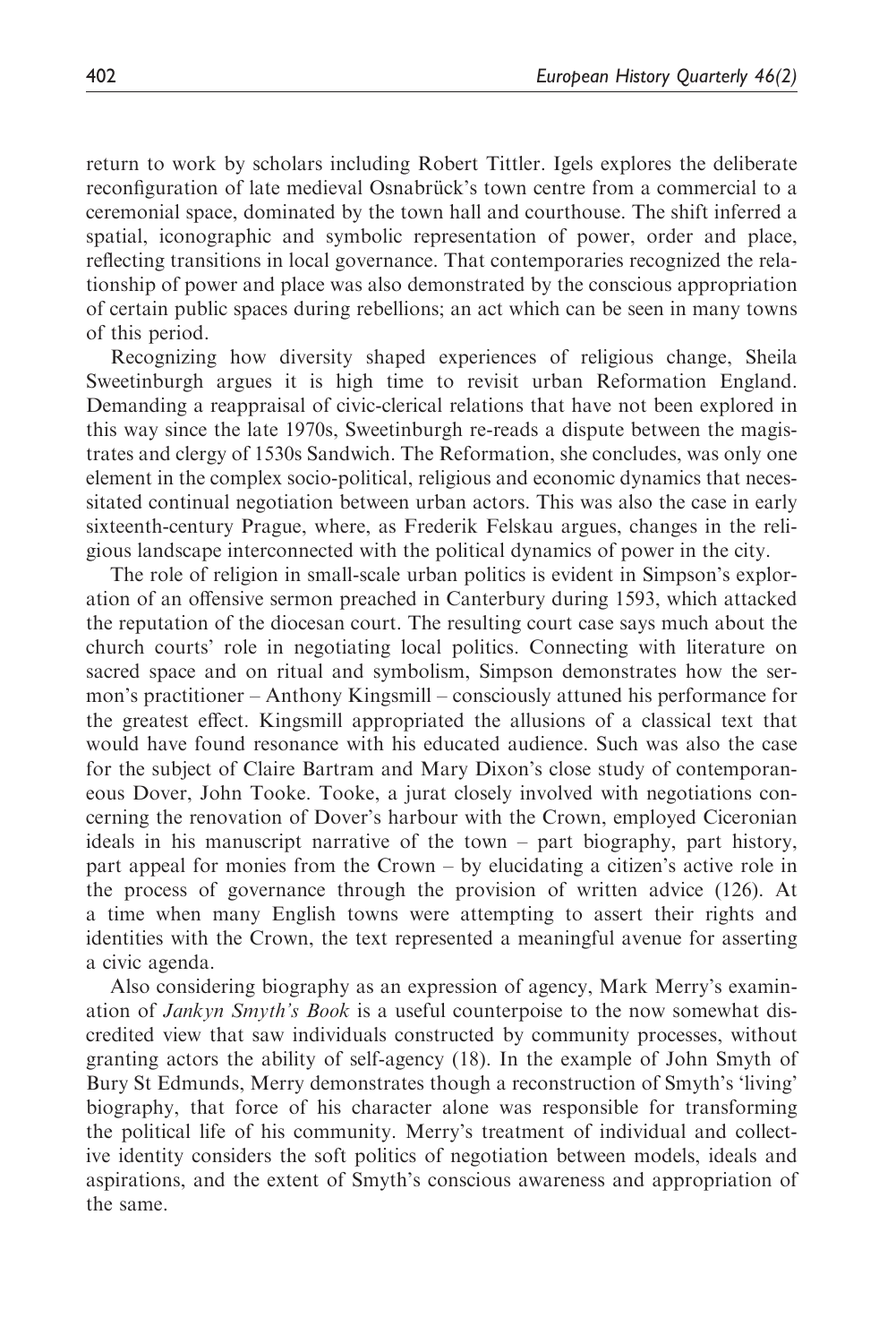The inclusion of Serge Ter Braake's short study of several sixteenth-century Dutch towns serves as a stimulating contrast to the predominantly English focus of the collection. As he notes, over 50 per cent of Holland's population lived in urban centres at this time, thus a good relationship between the prince and the civic elite was critical in effective governance. Personal ties, efficient intermediaries, and the successful legitimation of the elite's actions determined the rapport between town and court. In Holland, Ter Braake argues, the gradual estrangement of ties between the Habsburg prince and his citizens over the course of the sixteenth century was a contributing factor to the 1568 Dutch Revolt.

Political relations between Crown and town are also explored by Peter Fleming and Felskau. Thinking about fifteenth-century Bristol, which Fleming argues has been neglected, he reveals that although contemporary socio-political circumstances were markedly different from those of the sixteenth-century English studies in this collection, the same practices of negotiation between complex competing interests are clearly evident. This suggests that the tensions pervading early modern towns were not unique to that time period, nor unprecedented.

In all the towns and cities considered in this collection, political, socio-economic and religious challenges necessitated continued compromise and conciliation. This process of negotiation epitomized civic life and relations between state and city. The collection's strengths lie in highlighting continuities and similarities in the urban experience whilst not downplaying the complexity of competing personal, political and religious allegiances and agendas set within contemporary frameworks of hierarchy, status and expectation. The collection is hindered in a full explication of these themes, however, by its attention to towns from southern England which, arguably, shared structural and cultural similarities, and comparable top-down political constraints. The inclusion of a wider geographical range of essays, such as those on Osnabrück, Holland and Prague, would have enabled a richer analysis. Governance in the Low Countries, for example, was more structurally diverse and dispersed than that of England. Likewise, as Barron points out in her concluding remarks, the political voices of ordinary urban people and the poor are not heard in this collection.

Zlata Blažina Tomić and Vesna Blažina, Expelling the Plague: The Health Office and Implementation of Quarantine in Dubrovnik, 1377–1533, McGill-Queens University Press: Montreal & Kingston, London, Ithaca, 2015; 384 pp., 32 illustrations; 9780773545403, £28.99 (pbk)

## Reviewed by: Gordan Ravančić, Croatian Institute of History (Zagreb), Croatia

Various diseases are the constant companions of mankind. Moreover, one could even state that each epoch of human history has its own characteristic epidemic disease that significantly determined the economic and social development of human societies. Thus, although modern medicine has defeated almost all seriously dangerous communicable diseases we even today encounter numerous problems with AIDS, hepatitis and, in some cases, certain variants of influenza. Similarly, people in ancient Greece or Rome had serious problems with typhoid epidemics,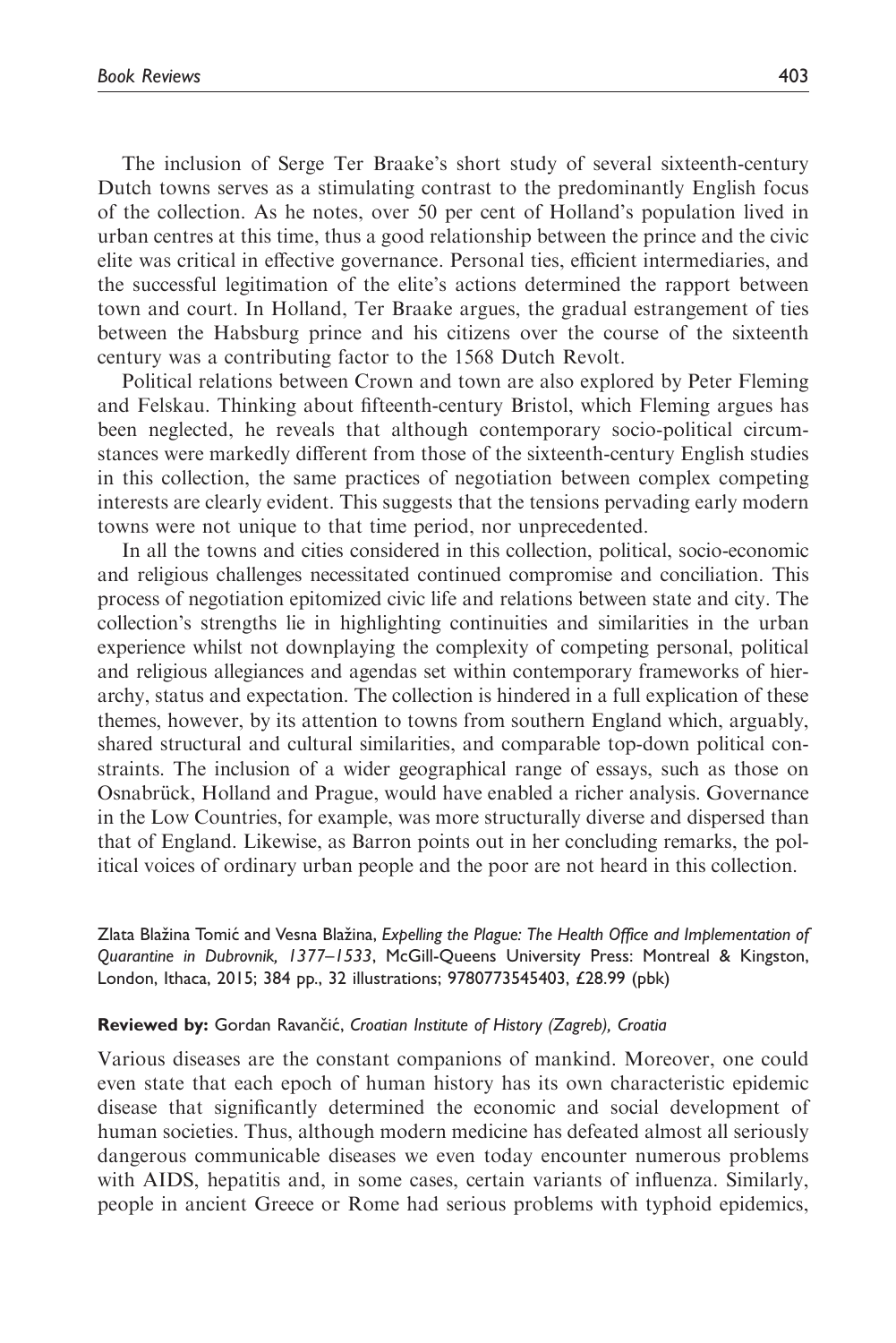smallpox and malaria. By the same token, the Middle Ages were marked by leprosy and plague, while people in the early modern period had to struggle with some 'new' diseases like typhus and later – after discovery of the Americas – syphilis. In the same way, the industrial age also had its own 'new' disease, and this was tuberculosis. All in all, we could certainly agree that throughout history mankind has had to struggle with various epidemics, and thus much of the contemporary knowledge and crafts were engaged in conquering diseases.

Thinking about history in this way, one could say that this book by Z. Blažina Tomic´ and V. Blažina deals with an important aspect of our historical development, since the focus and topic of this study is the organized struggle against plague epidemics. Basically, as the title suggests, the book presents a case study of Dubrovnik's efforts regarding the prevention of plague epidemics during the late Middle Ages and early modern period. Moreover, throughout the book the authors maintain and emphasize the important role of Dubrovnik in the process of the invention of quarantine. This fact was already established some decades ago by Mirko Dražen Grmek, but unfortunately it is still not widely known and accepted within the scholarly community.

The book is divided into nine chapters, supplemented with three appendices and a number of figures, among which one should note three maps and four tables that help the reader to follow and better understand the main text. All the statements and conclusions are augmented by citation of relevant scholarly literature and primary sources, which is supplemented with a long list of references (317–46). In the first three introductory chapters the authors attempt to reveal the chief political, economic and social development processes of pre-modern Dubrovnik. All the information delivered suggests that medieval Dubrovnik's authorities gained significant control over all aspects of public life, including public health and care for the sick. Moreover, in contrast to some Italian (and Dalmatian) cities Dubrovnik's hospitals were not financed by the local confraternities but public state money (70), and health care was basically free for each citizen and often for foreign visitors, too. Consequently, the entire third chapter is dedicated to the physicians and their role in the public health organization. Additionally, the authors emphasize that the physicians hired by the Dubrovnik authorities sometimes acted as special ambassadors of Dubrovnik, especially to the hinterland under the Ottoman rule  $(94-9)$ . This was of grave importance since – as the authors suggest throughout the entire study – Dubrovnik's economy deeply depended on trade between the Balkans (at that time under Ottoman rule) and the Mediterranean.

Still, during the plague epidemics all the contemporary medical knowledge of the hired physicians often was not of much use. Moreover, as the authors quote from various primary sources, in case of plague physicians usually fled from Dubrovnik. Still, on the basis of daily commerce and travel experience, Dubrovnik's authorities had already in 1377 introduced the first anti-plague measures, which, later – in the 1390s – were transformed into the first Public Health Office in the pre-modern West (a comparative table of similar offices in other European cities is available at page 134).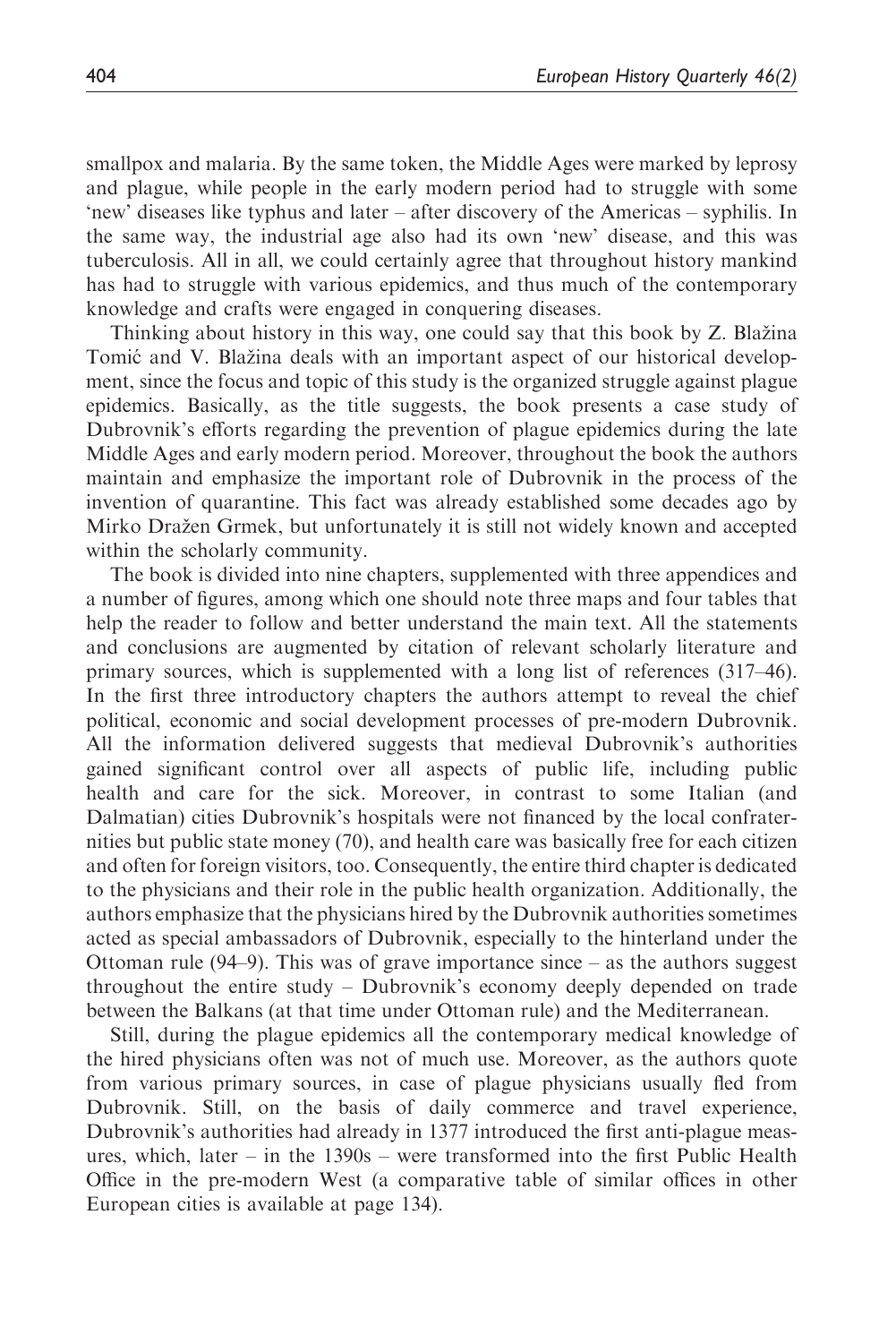The following chapters ('Founding and Development of the Health Office, Control of Arrivals in Dubrovnik' and 'The Disastrous Plague Epidemic of 1526–27') form the main part of the book, in which the authors have described and analysed the foundation and functions of Dubrovnik's Health Office. The primary source of information for these chapters – besides the acts of the Dubrovnik authorities – was the Libro deli Signori Chazamorbi, a unique source consisting of lists of arrivals in Dubrovnik and the anti-plague activities of Dubrovnik's health officials in the period between 1501 and 1530. Namely, according to contemporary laws and orders, during the epidemics state health officials were empowered to prosecute anyone who would not obey strict anti-epidemic regulations. The authors systematically follow and analyse all available sources comparing Dubrovnik cases with the situation in other contemporary northern Italian cities. This analysis has demonstrated that the Dubrovnik authorities and the Health Office were ahead their time regarding the execution and efficiency of the anti-plague measures. This can be additionally proven by the fact that the major plague epidemics which devastated Italy in the 1570s and 1630s somehow omitted Dubrovnik (181–2), and this was undoubtedly result of the efficient work of the Health Office.

In the closing three chapters ('Plague Survivors as Plague Workers', 'The Health Officials and the Patricians', and 'Concealing Symptoms of Plague, Importing Suspicious Goods and Other Offences') the authors try to reveal the consequences and effects of anti-plague measures to Dubrovnik's economy, social development and daily life in general (though these topics are partly explored in the previous chapters, too). At the end of this volume the reader can find rather interesting Appendices consisting of three parts.

Though this book is an extended version of a book published in Croatian in 2007 by the Croatian Academy of Sciences and Arts, and written only by Zlata Blažina Tomić, it is a great deal more than an elaborated translation of the Croatian version. Namely, in this English edition the authors have examined the topic of an anti-plague legislative and public health organization in a more comprehensive way, showing to what extent plague epidemics and the struggle against them have determined the economic and social development of pre-modern Dubrovnik, which – because of its unique geographic and political position – became a forebear and innovator in the history of medical practice and public health organization in the pre-modern West.

Marius Turda, ed., The History of East-Central European Eugenics, 1900–1945: Sources and Commentaries, Bloomsbury: London, 2015; 656 pp., 20 illustrations; 9781472531759, £95.00 (hbk)

## Reviewed by: Maria Sophia Quine, Norwich, UK

Although this volume avoids engaging with the many controversies around the terms 'Eastern' versus 'Central' Europe, it captures much of the essence of the complexities which lay behind them. It adheres to the nomenclature of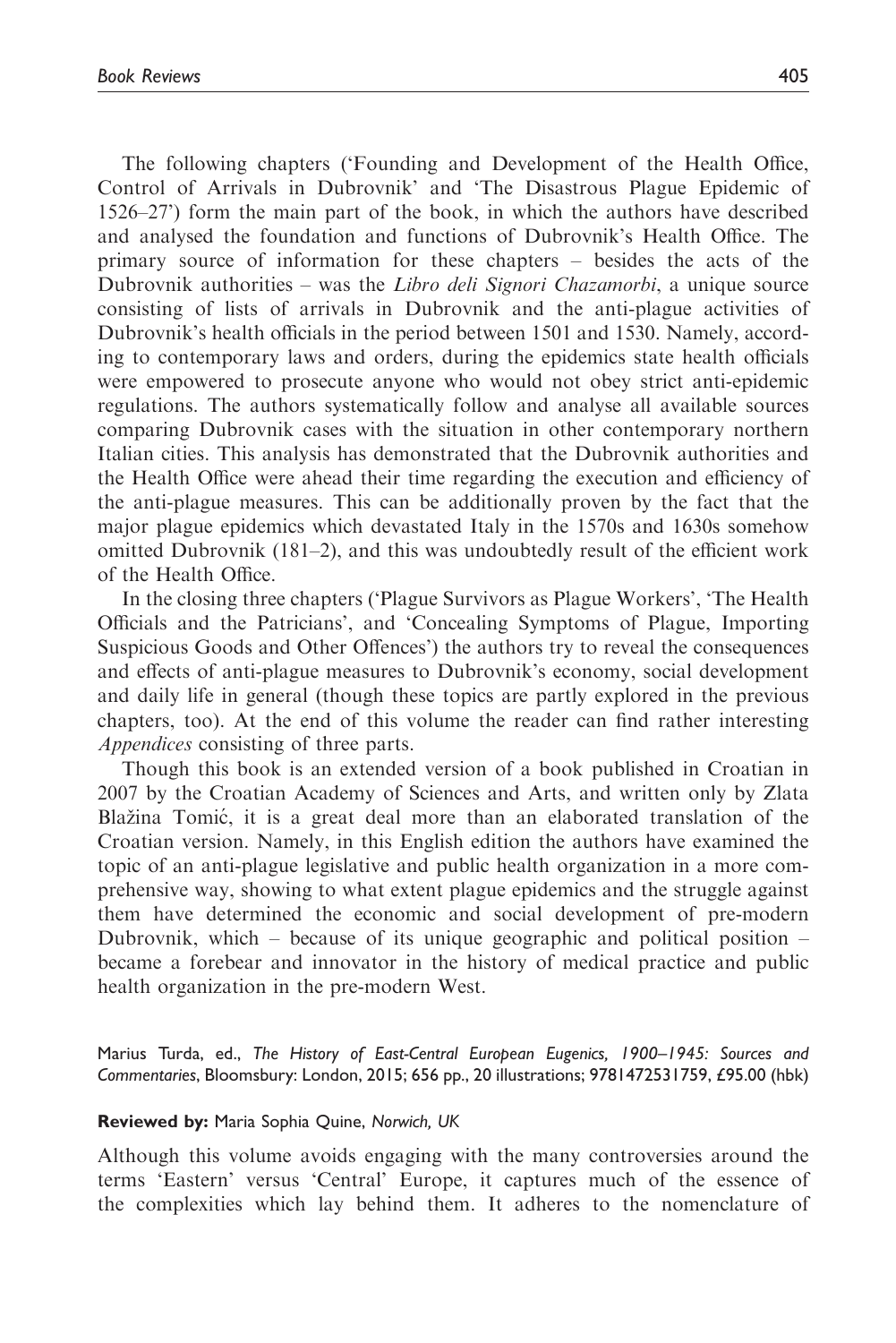'East-Central Europe' now current in the Anglophone world and restricts its focus to the area of the newly independent successor states to the Austro-Hungarian Empire, which were created in the years 1918–1920. Defined collectively by any name, the succession states of Czechoslovakia, Poland, Austria, Hungary, Yugoslavia and Romania, all covered herein, were countries which, even by the standards of a general Europe-wide crisis of democracy in the inter-war period, were characterized by a high degree of turbulence and instability. It was not so much the ethnic heterogeneity of these nation-states which conspired against them; rather, the amount of rapid social change and the extent of the political upheaval experienced as a result of the peace settlement, which re-drew the map of the entire region, caused intractable problems. The biggest loser, of course, was the much truncated, post-Trianon Hungary, reduced to being a landlocked 'pygmy' country, with only 28 per cent of its former pre-war territory. The biggest winner, Greater Romania, saw its irredentist dreams largely satisfied, as the nation more than doubled in size as a result of the peace treaties. However, it was just as deeply divided and fragile as the rest of the successors. Roughly 30 per cent of the Romanian population was defined as being ethnically non-Romanian in 1920, as opposed to 8 per cent in the pre-war period. Although the official policy lumped together Croats, Serbs, Montenegrins, Macedonians and Serbo-Croatian-speaking Muslims together into one 'Serbo-Croat' ethnic category, as defined by the 1921 census, language, religion and culture divided the 'national' community of the new Yugoslav titular state, where antagonism between Serbs and Croats was rife and separatism rampant, even in areas of 'mixed' population, such as Bosnia and Herzegovina. In this difficult and complicated context, the centrifugal forces of pan-nationalism and the external pressures from fascism in the west and communism to the east threatened to tear nations asunder. Here, Marius Turda explains, eugenics played an extremely important part in the largely unsuccessful nationbuilding enterprises carried out by the fledgling successor states. In common with varieties of political nationalisms in the region, East-Central European eugenics embarked upon a search for a homogeneous national community. As in eugenics everywhere and anywhere, the obsessions of East-Central European eugenicists were 'the nation', 'race', 'the family', 'marriage' and the 'quality' and the 'quantity' of the population. This volume succeeds admirably at the task outlined in the Introduction. A documentary reader with commentaries on each case study presented, it provides an invaluable new perspective on the transmission and adaptation of eugenic ideas in countries, which, until recently, have not been part of the so-called mainstream. Connections between East-Central European eugenicists and their Western European and North American counterparts are established. The real strength of the book is its illumination of the historical particularities and spectacular originality of East-Central European eugenics through the primary sources themselves. In these overwhelmingly rural nations, with high rates of mortality and morbidity, intellectual traditions focused on human improvement predated Galton. Eugenics, moreover, was bound to be different from the more familiar Western European varieties. So in Slovenia, Ana Cergol Paradiž explains,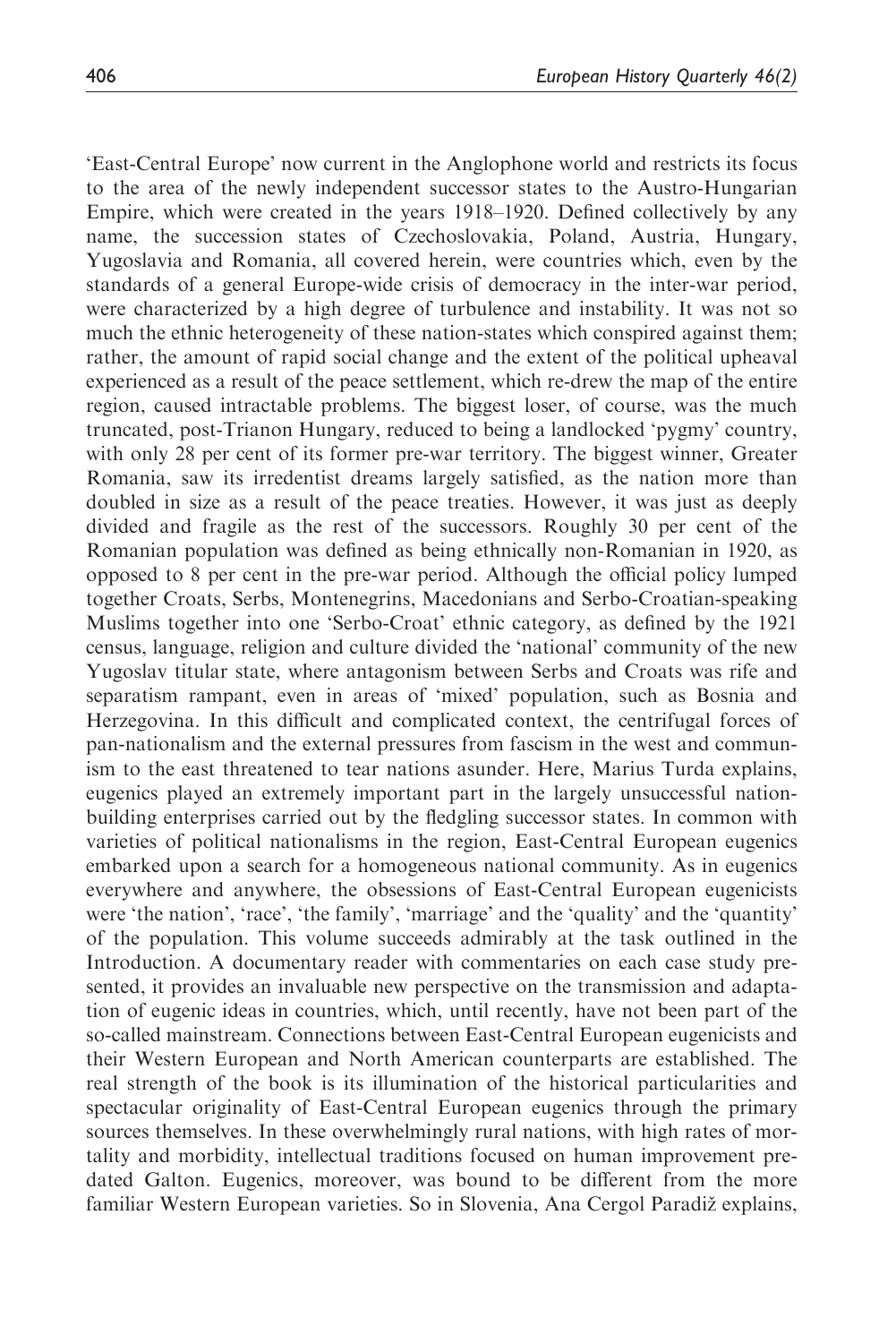eugenics fed off local peasant and folkloric cultures, as well as literary naturalism, with the result that a colourful 'folk eugenics' emerged, which extolled the importance of protecting the inheritance of future progeny. Slovene eugenicists completely rejected the notion of 'Slavs' as inferior, as commonly expressed in Western Europe and the United States, and developed a kind of 'anti-Western', pro-Slavist eugenics of 'the oppressed', which was utterly fascinating and entirely unique in the history of eugenics. We learn from this volume that no 'negative' eugenic laws were introduced in any of Yugoslavia's provinces during the interwar period, because of the opposition of largely Orthodox Christian Serbian doctors and authorities to antinatalist measures. Czech eugenicists shared views which were similar to the Italians, as they saw German-style negative eugenics as 'aristocratic' and 'undemocratic'. Jan Bělehrádek reveals that, though some Czech eugenicists wanted a sterilization law, proposals never became a bill; however, the historical record is sketchy here, so the details are unclear. Indications of where future research is needed are provided, helpfully, as in the case of two decrees governing sterilization which were introduced in Nazi-occupied Yugoslavia 1942 and about which little is known. The volume draws out the importance of concepts of blood purity and 'blood as destiny' in countries so internally divided; sometimes, these ideas were simply imported from Germany by Nazi sympathizers within German minority communities; but, often, they were home-grown versions of race hygiene and racial cleansing, with a large helping of religious belief in God and Faith as the primary pillars of eugenics and the nation. The least 'likable' or 'good' eugenics which emerges from this book is one strain of the Croatian, with its foundation in Aryanism and racism and its avowedly anti-Muslim, anti-Jewish, anti-'Gypsy', anti-Serbian and genocidal nature. But another type of Croatian eugenics is premised upon the proposition that bankers and capitalists (rather than the 'usual suspects' in eugenic scenarios – that is, the working class) comprise the parasitic and degenerate element within the nation-race. It was a delight to read in this book the only eugenic text I have ever encountered that speaks of happiness as a racial and eugenic virtue. The Polish eugenicist, Karol Stojanowski, quite pragmatically, outlined how a people's emotional well-being was essential to any nation seeking greatness. It wasn't all darkness and gloom in this part of Europe after all.

# Hester Vaizey, Born in the GDR: Living in the Shadow of the Wall, Oxford University Press: Oxford, 2014; 240 pp., 30 illustrations; 9780198718734, £20.00 (hbk)

# Reviewed by: Jeff Hayton, Wichita State University, USA

In the twenty-five years since the fall of the Berlin Wall and the collapse of state socialism in East Germany, Hester Vaizey contends that two competing narratives exist uncomfortably side by side in the public understanding and memory of the GDR. On the one hand, there is the 'damningly negative' depiction of the GDR as a 'Stasi-land' oppressed by the SED and secret police, while on the other hand, there is the 'rosily positive' version of socialist utopia which supporters defend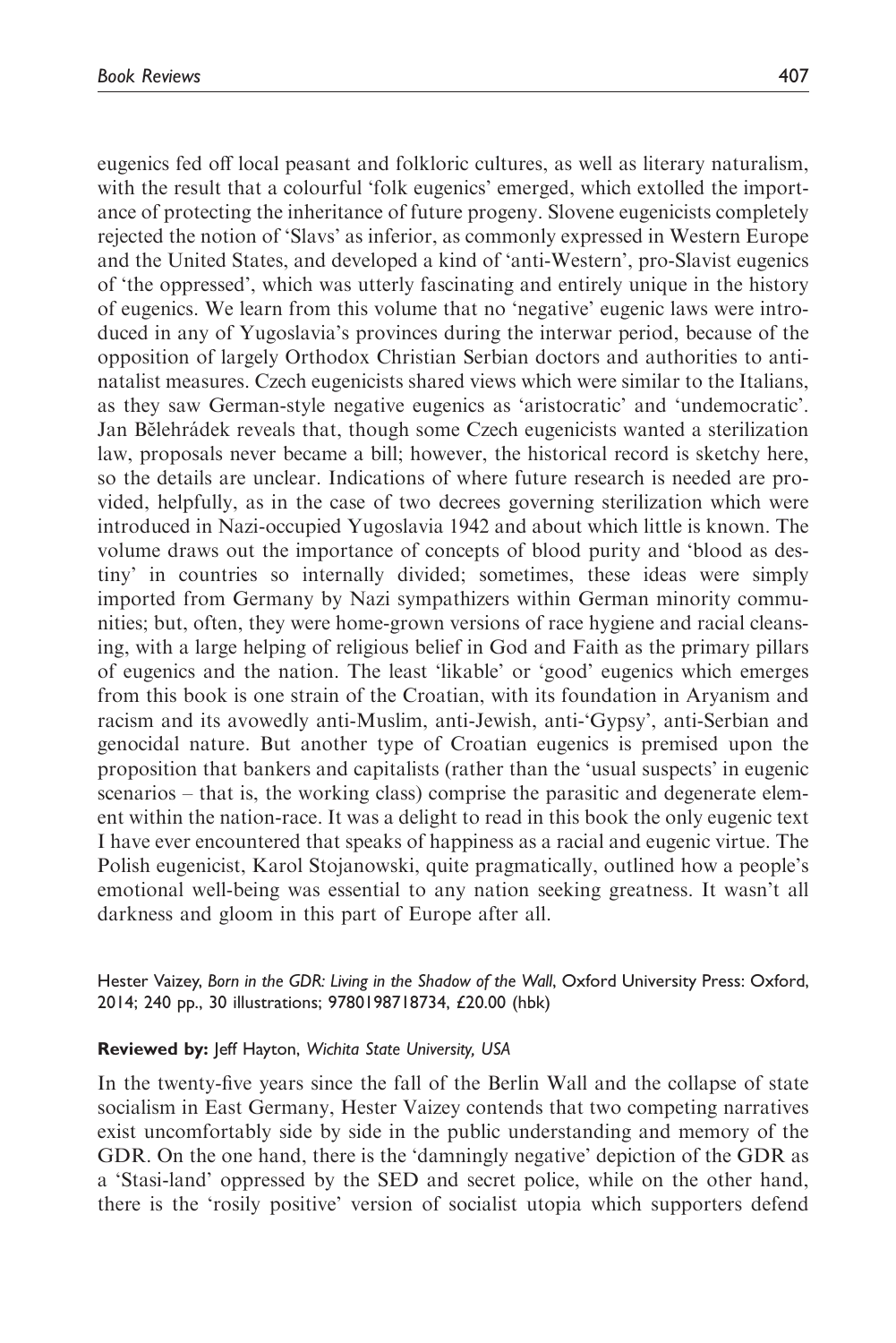$(161)$ . Born in the GDR seeks to bridge the gap between these two extreme positions and show how life was lived as a combination of accommodation, restricted choice and acceptance, and to explain why after 1989 Easterners can 'simultaneously feel both freer and frustrated' (12). Attempting to offer a more complex explanation for why many Easterners feel a sense of loss at the passing of the GDR lies at the heart of this investigation.

In her introduction, after a succinct background discussion of post-war German history and the collapse of communist Eastern Europe, the author makes a number of valuable points about the process of transition from communist East to capitalist West that should be kept in mind when examining this subject, and the usefulness of oral testimony. Vaizey focuses on those born after 1961, with the justification that they had not experienced anything other than living under socialism (though she then comments frequently about Easterners watching Western television and receiving Western visitors and packages). Thirty interviews were conducted with individuals who responded to advertisements, and each were asked how they experienced the following: life in the GDR; the fall of the Wall and reunification; and life in reunified Germany. From this material, the author selected eight life stories (supplemented with material from the other interviews) to study how former Easterners have understood their past and present.

The eight lives offer a variety of perspectives on the *Wende* period: Petra, a politically active reformer who would represent the PDS during the 1990s; Carola, a student who fled the GDR while on a tourist visa to the West a few months before the Wall fell; Mario, a homosexual who spent a traumatic period in prison after a failed escape attempt; Katharina, a young woman who experienced discrimination for her religious beliefs; Robert, the son of an FDJ functionary who is upset that East Germany is only remembered for its limitations. In these stories we see what frustrated Easterners about living in the GDR (travel restrictions, censorship) but also aspects of life in the East which help to foster nostalgia for it nowadays (job security, social services). The Stasi do not seem to have played a large role in the lives of many of these individuals. But neither did the West seem particularly appealing: when Peggy finally had a chance to eat some Hanuta chocolate, she was disappointed because it did not taste heavenly (149).

In her conclusion, Vaizey agrees with other commentators in suggesting that while reunited, Easterners and Westerners remain quite divided. Despite the new opportunities that they have gained, the former Easterners under discussion have fond memories of growing up in the GDR. At points in their lives, they bumped up against the restrictions of the state although only Mario and Katharina seem to have been terrorized by the regime, and none of them seem to have been terrorizers (probably on account of their age). And despite the limitations of 'actually living socialism', most seemed satisfied with their lives in East Germany, accepting of the restrictions but also eager to take advantage of those opportunities which did present themselves. And perhaps here is the key to explaining the stability of the GDR and the longing for it since its collapse: that citizens, even if they did not love the GDR, nonetheless appreciated what it did offer them. Indeed, much of the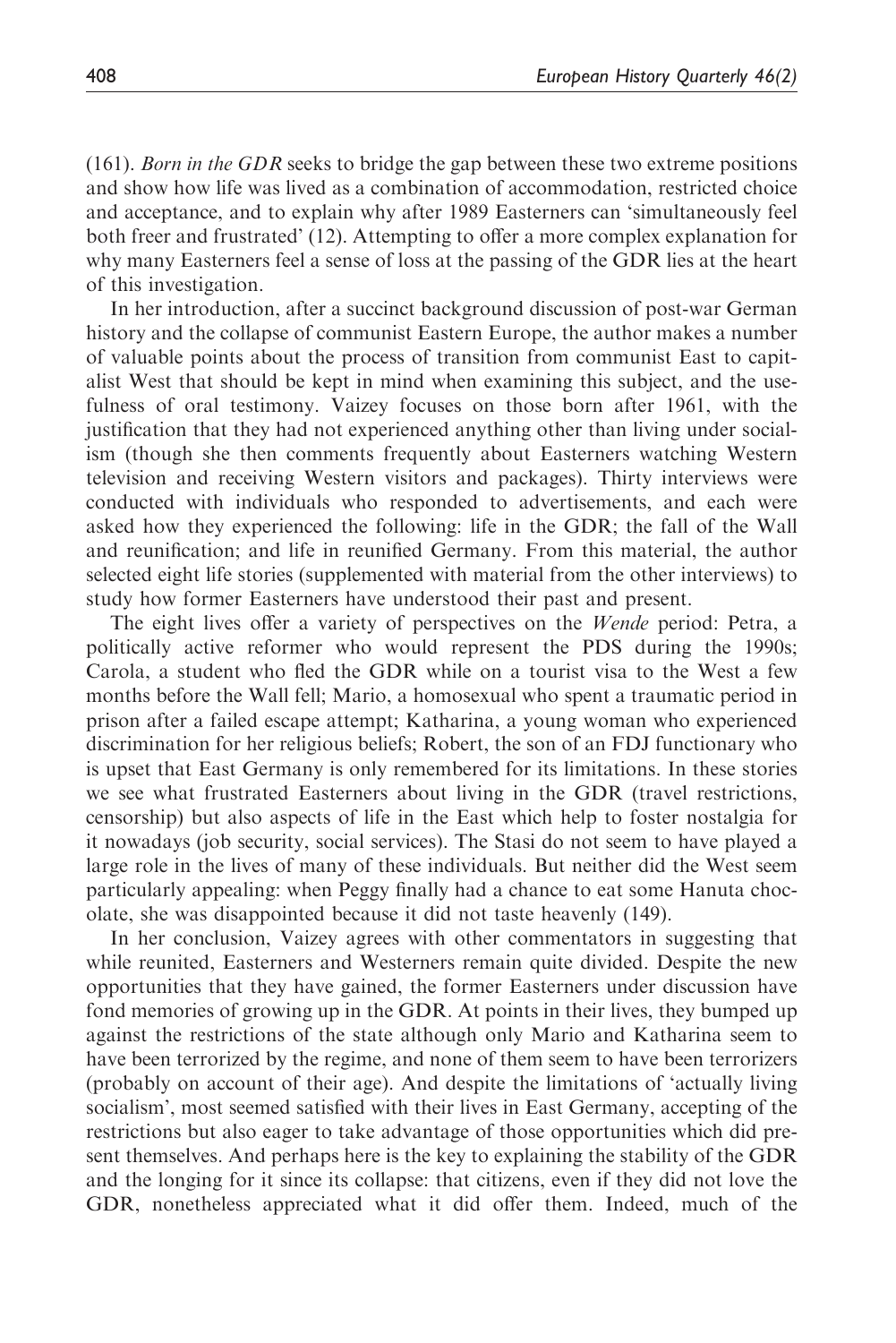disappointment with reunited Germany expressed by former Easterners is not only due to the fact that what was promised to them has not materialized, but, as importantly, that union has been such a one-sided affair. As the individuals repeatedly expressed, the GDR – its buildings, its values, and its culture – has been completely erased and denigrated in reunited Germany. As Vaizey points out and is certainly correct, the phenomenon of Ostalgie is not about yearning for a return of the political system or consumer products, but concerns the sadness felt for the loss of a whole way of life, and the fears produced by having unknowns replace those certainties which 'day-to-day routines had been built' upon for forty years (173).

It is for these reasons that the best audience for this book will be advanced undergraduates, especially those seeking to understand why the transition from socialism to capitalism has been difficult, and how the memory of the GDR has evolved since 1989. The individual stories have enough compelling detail to appeal to readers, while the argumentation is tight if not overly challenging or particularly new. It is for this reason that more advanced students and scholars might not profit as much from this account. The methodological parameters of the study (those born after 1961, 30 interviews, eight biographies) mean that although the stories are different, there is a certain homogeneity to their concerns and experiences (none were older than 30 when the Wall fell and some were teenagers), which limits its broader usefulness, as the author well recognizes. Those who love reunified Germany are moreover less likely to participate in a project focused on the GDR. Further, there is also a certain self-fulfilling aspect to this study: by selecting a number of different if representative stories, how can one fail to highlight the ways in which the past has been experienced differently? Despite these caveats, this is a useful contribution to the period that will add to our knowledge about how the Wende has been experienced. More than anything, *Born in the GDR* will help students to see why and how East Germans accommodated themselves to the system, for the most part did not feel oppressed, and at the same time, took advantage of those choices given to them, with the result being that the GDR is not universally despised, even if it is not exactly lauded by its former citizens.

Corrado Vivanti, Niccolo` Machiavelli: An Intellectual Biography, Princeton University Press: Princeton, NJ, 2013; 280 pp.; 9780691151014, £19.95 (hbk)

## Reviewed by: Bendetto Fontana, Baruch College, New York, USA

The late Corrado Vivanti's intellectual biography of Machiavelli, a translation of Niccolò Machiavelli: i tempi della politica (Rome 2008), is a remarkable contribution to the English-language literature on the thought and life of the Florentine secretary. Vivanti is the editor and annotator of the three volume complete works of Machiavelli, Opere (Milan 1997–2005). An outgrowth of this earlier work, it weaves into a seamless narrative the notes, commentary and critical introductions that Vivanti brought to the Opere.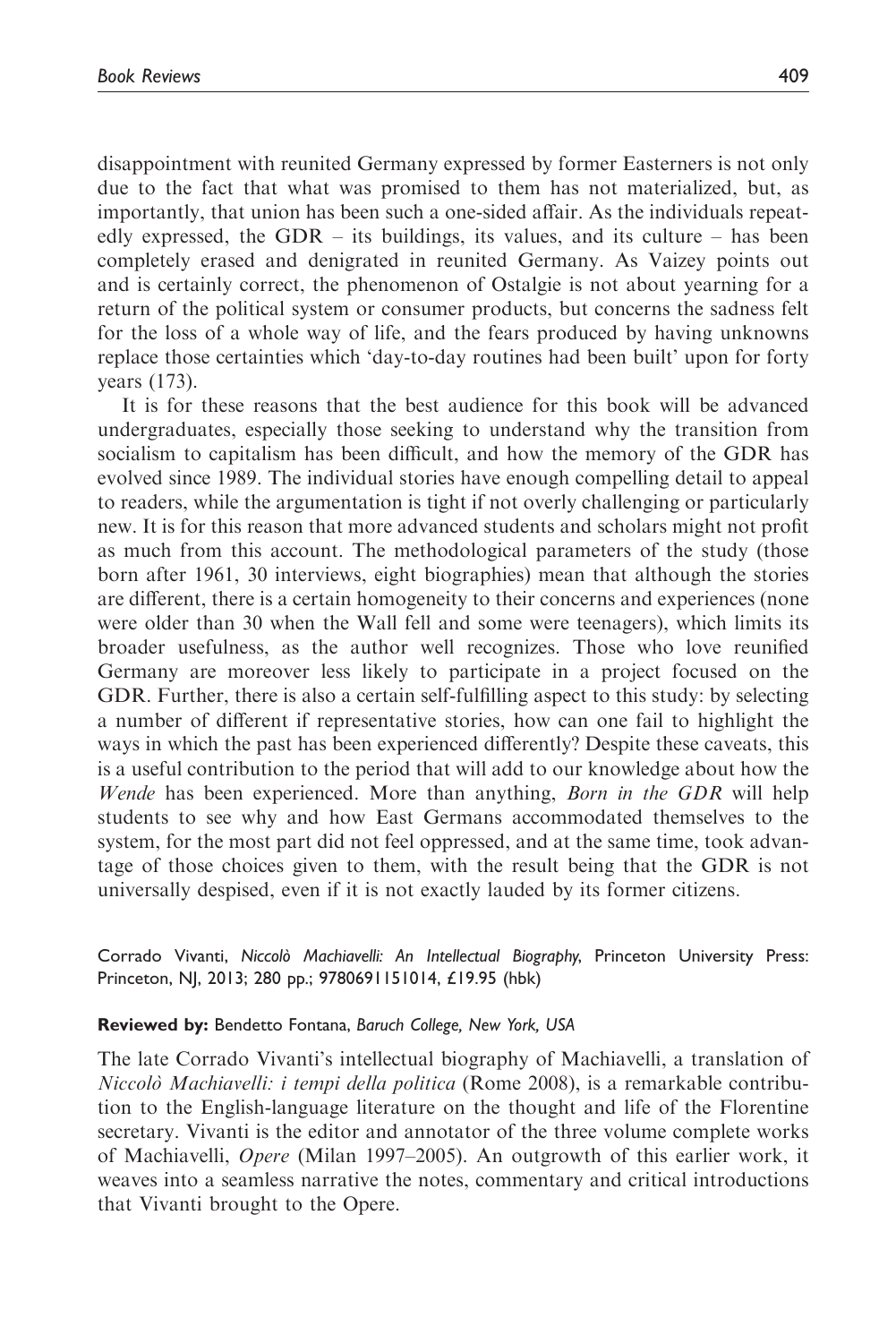The preface establishes the dimensions and direction of what follows. The purpose is clear: 'to examine the ups and downs of Machiavelli's life and to offer information on his most famous writings' – from The Prince to The Mandrake, from the Discourses to The Art of War and The Florentine Histories, from the Ordinance to the Discourse on Remodelling the Government of Florence. It locates the works within the political and personal trajectory of Machiavelli's life, as well as within the major historical, cultural, political and diplomatic events that together defined the Italian and the European landscapes of his time. Machiavelli lived, worked and wrote within a Europe in which these events were the product and cause of rapid transformation. As Vivanti notes, '[A] new vision of the world was being outlined and opening up to the consciousness of Europeans', an extended process that undermined the traditional and customary ways of thinking and ways of acting. Scientific and cultural changes interacted with socio-economic and political and institutional changes, which, reciprocally reinforcing one another, exploded the old verities and the old equilibrium.

Vivanti deftly interweaves Machiavelli, his political/diplomatic and historical/ intellectual writings, with the objective reality of Italian and European developments, such that the intention announced in the *Discourses* 'to find ways and methods that are new' in order to discover 'seas and lands unknown' simultaneously describes both Machiavelli's enterprise and the new world upon which Italy, and especially Europe, were embarking.

The main body of the biography is divided into three parts. The first, 'The Florentine Secretary', focuses on Machiavelli's political and diplomatic activities under the restored Florentine republic. After a brief chapter in which his intellectual and educational influences are outlined (necessarily brief due to the scarcity of information), Vivanti presents Machiavelli's entry into history, and into Florentine politics, as secretary of the chancery of the republic. In this section we find sketched Machiavelli's attitude and relationship to Savonarola (and hence to religion and to Christianity), his work in the chancery is discussed, and his diplomatic missions and correspondence are delineated, all with the fine precision of a master portraitist. The centre of gravity in this part is Vivanti's discussion of Machiavelli's efforts to revitalize Florentine military institutions. These reforms, spurred by Florentine difficulties in reconquering rebellious Pisa, constituted Machiavelli's major political and literary activity. In words and deeds Machiavelli was the prime motive force that made these changes possible. It was as an engaged and committed actor in the affairs of the republic that Machiavelli linked the political and the military, republican liberty and the people armed, a linkage later emphasized in his major political works. It was his activity as the republic's military innovator that prefigured the later political, historical and theoretical analyses of the institutions necessary for both republic and new principality.

Part I anticipates and parallels Part II, 'Exile in His Homeland', in which Machiavelli develops the political and theoretical anatomy of republics and principalities. Vivanti gives us a finely nuanced, intellectually cogent and sophisticated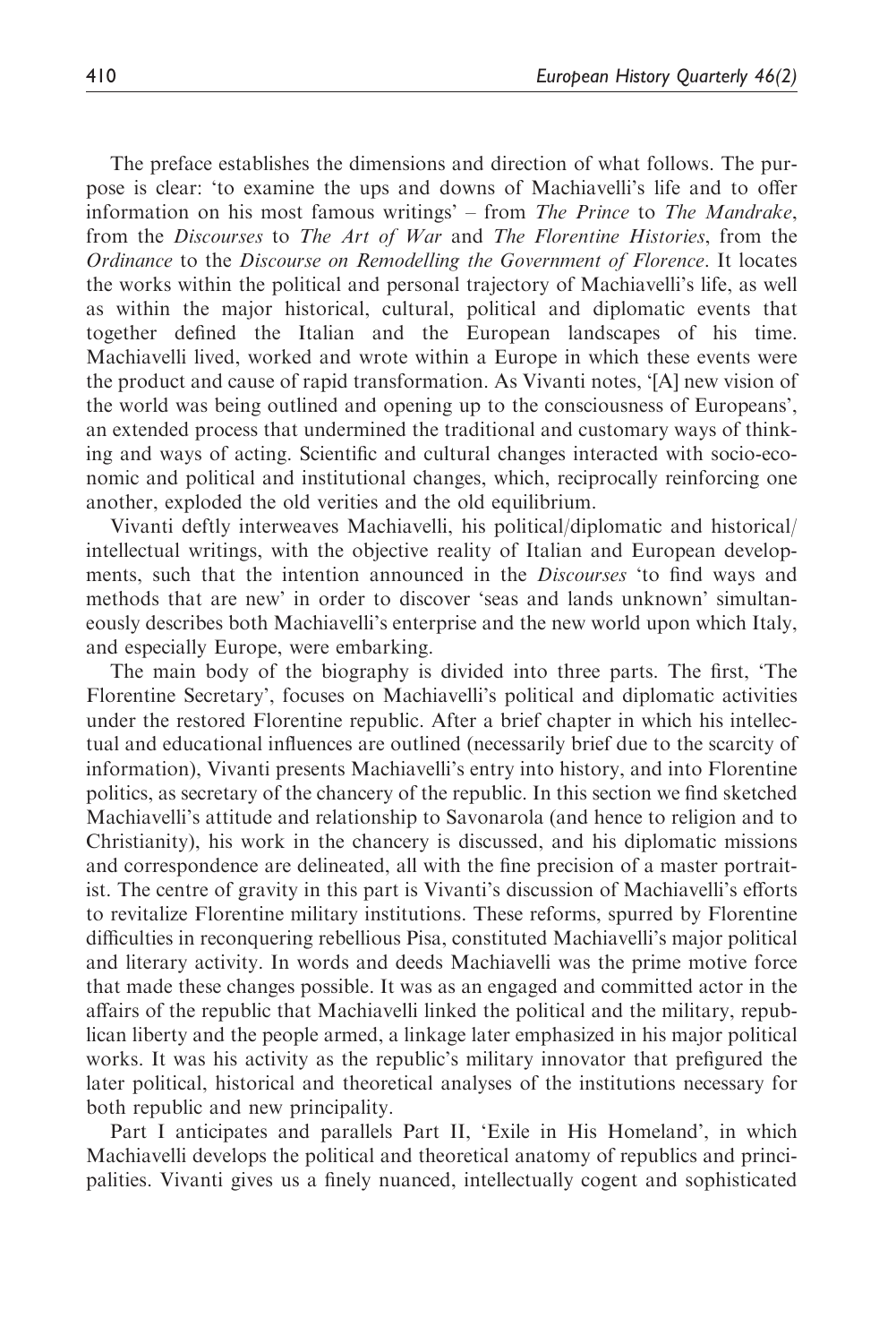discussion of Machiavelli's major writings, The Prince, the Discourses and The Art of War. He delves deeply into the ideas that have fascinated admirers and detractors, and sparked a plethora of interpretative and political controversies among successive generations. Machiavelli exhibits throughout these works a passion for politics that underlies his historical and political inquiries into the rise, decline and fall of both monarchical and republican institutions. Thus there are analyses of the celebrated relationship between virtu' and fortuna, the political and historical distinction between the hereditary prince and the new prince, the relationship between conflict and liberty, liberty and empire, the antinomy liberty/servitude, the conflict of the humors (grandi and popolo), as well as the no less important investigation into the nature of political innovation and its role in the maintenance and dissolution of new political orders. Vivanti vividly demonstrates that what connects these seemingly disparate elements is Machiavelli's realization that politics in the new world must forever be based on the emergence of the people as a force in the power equation. It is the people as the foundation of modern politics that enables the organization and deployment of an economy of violence (to use Sheldon Wolin's phrase) in the conduct of domestic and international politics. And it is the emergence of the people as a force in history that links republic to principality, as well as political to military affairs.

Part III, 'Niccolò Machiavelli, Historian, Comic Writer, and Tragic Writer', discusses the history of the Florentine people, their rise, decline and fall, their transformation from a free and virtuoso people to one 'scattered, disorganized' and corrupt, culminating with the supremacy of the Medici dynasty. Vivanti integrates Machiavelli the political writer with Machiavelli the dramatist and poet, in the process describing his life and activities by means of pointed quotations from the letters to and from his friends. Vivanti brings together the private and public Machiavelli, in which one informs the other, and in which both delineate a Machiavelli thoroughly familiar with, and open to, the broad range of human passions, vices and virtues, a writer to whom nothing human is alien.

The concluding appendix discusses the various ways Machiavelli uses the term stato. It recapitulates and elaborates the Machiavellian themes of public liberty and social equality, principality and republic, the relation between politics and religion, and the social bases of princely government and republican liberty. Machiavelli's differing uses of stato are defined by a common theme or strand: the construction of a political sociology that addresses the social and cultural foundations of differing regime types. Vivanti underlines the connection between regime types – such as principalities or republics, hereditary or new principalities, governo largo or governo stretto – and social types – such as 'gentlemen', signori di castella, rich and poor, great and people, corrupt and virtuous – and outlines the manner in which each parallels and informs the other. The appendix resumes and summarizes Machiavelli's project to construct a new political geography in order to discover new political continents, new 'modes and orders' established on the solid foundation of the 'friendship of the people'.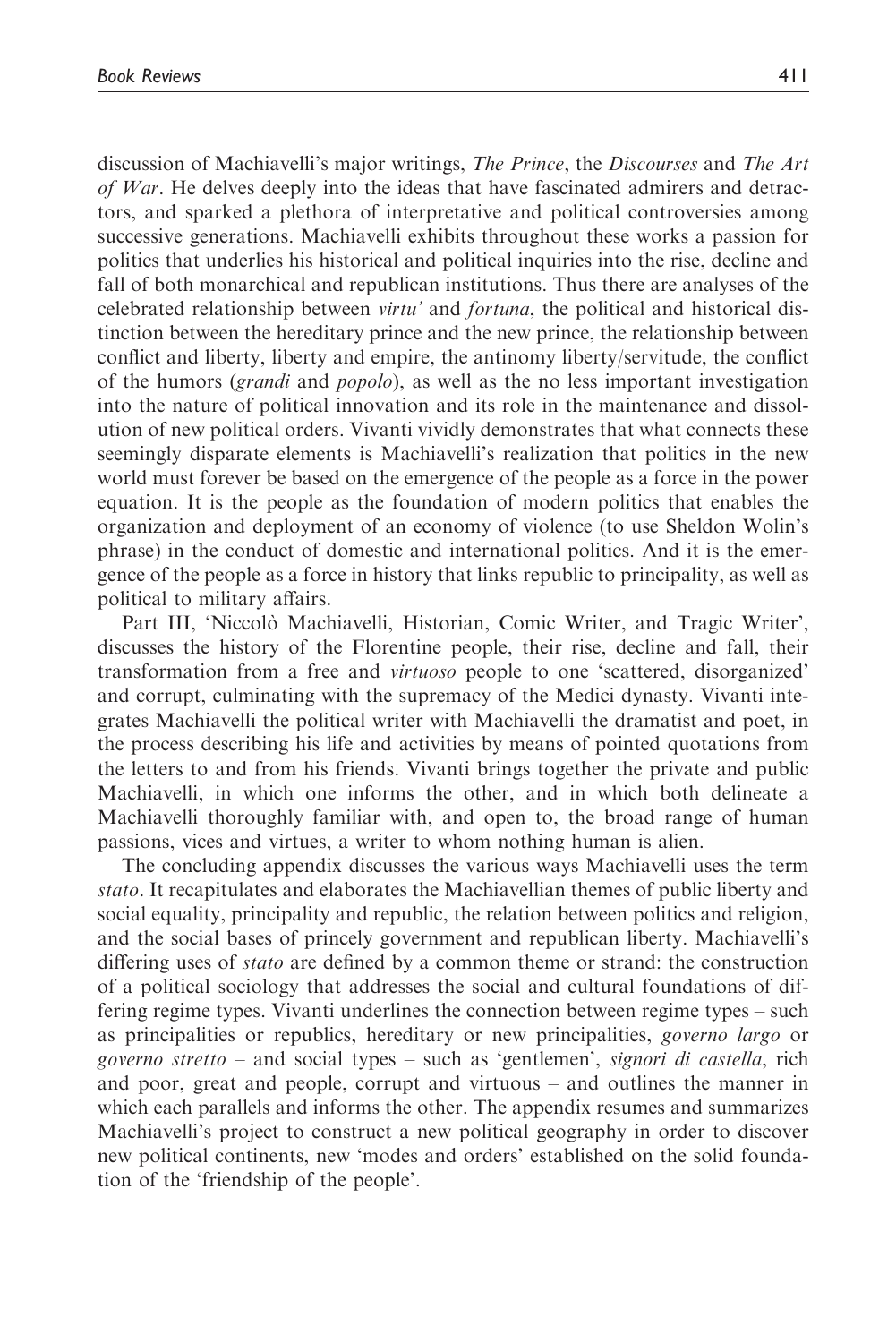Geraldien Von Frijtag Drabbe Künzel, Hitler's Brudervolk: The Dutch and the Colonization of Occupied Eastern Europe, 1939–1945, Routledge: London, 2015; 210 pp.; 9781138803152, £90.00 (hbk)

#### Reviewed by: Jennifer L. Foray, Purdue University, Indiana, USA

A decade's worth of scholarship has now demonstrated that Hitler's foreign conquests and foreign occupations constituted an imperial project: founded on the principles of racial purity, this new empire would span Europe from East to West, with each group of peoples allotted a particular role to play within this Nazi New Order. According to this schematic, the Slavic peoples of the Easternmost territories were to be exterminated or enslaved, their fertile lands repopulated by intrepid Germanic settlers who would exploit this all-important *Lebensraum*. With this important contribution to the study of Nazi imperialism, Geraldien von Frijtag Drabbe Künzel explores Dutch attempts to stake out a claim in this vast continental empire. Designated a 'Germanic people', the Dutch would be allowed to participate in this wartime venture, and, as von Frijtag Drabbe Künzel clearly demonstrates, Nazi resettlement and agricultural schemes complemented more long-standing efforts to alleviate rural unemployment in the Netherlands. Consequently, over the course of the war, a few thousand Dutch men and women would resettle in German-occupied Ukraine, Belarus and the Baltic territories.

Hitler's Brudervolk examines the recruitment, relocation and activities of these Dutch volunteers, devoting particular attention to the 'Dutch East Company' created by prominent Dutch Nazis to oversee – and monopolize – these resettlement efforts. Von Frijtag Drabbe Künzel locates these wartime projects within multiple histories: the Netherlands' colonial ventures overseas; pan-Germanism and 'Greater German' thinking, as conceptualized in both Germany and the Netherlands; and Dutch agriculture, widely perceived to be in crisis during the first few decades of the twentieth century. However, the central core of the book – and the author's extensive multi-country archival research – rests with those Dutch organizers and recruits who embarked upon this 'great adventure'.

Using an array of materials including ego-documents and court records, von Frijtag Drabbe Künzel examines the ideologies and motivations informing this eastward journey as well as the volunteers' interactions with Dutch supervisors, German administrators and officials, and local residents. These are rich sources, and, in places, the author could mine them for more systematic analyses, especially concerning the rank-and-file volunteers. It would be helpful to know, for instance, the percentage of volunteers citing strictly economic reasons for their involvement versus those who supported the NOC's 'Greater German' worldview, regardless of any formal affiliation with the Dutch Nazi Party. Chapter 3, entitled 'Embarking on a Great Adventure', demonstrates that, for some of its advocates, the Eastern settlement programme represented a continuation of centuries-old Dutch colonialism overseas, particularly after March 1942, when the prized Dutch colony of the East Indies was invaded and occupied by the Japanese. But how did individual Dutch volunteers and officials understand this series of events, other than the most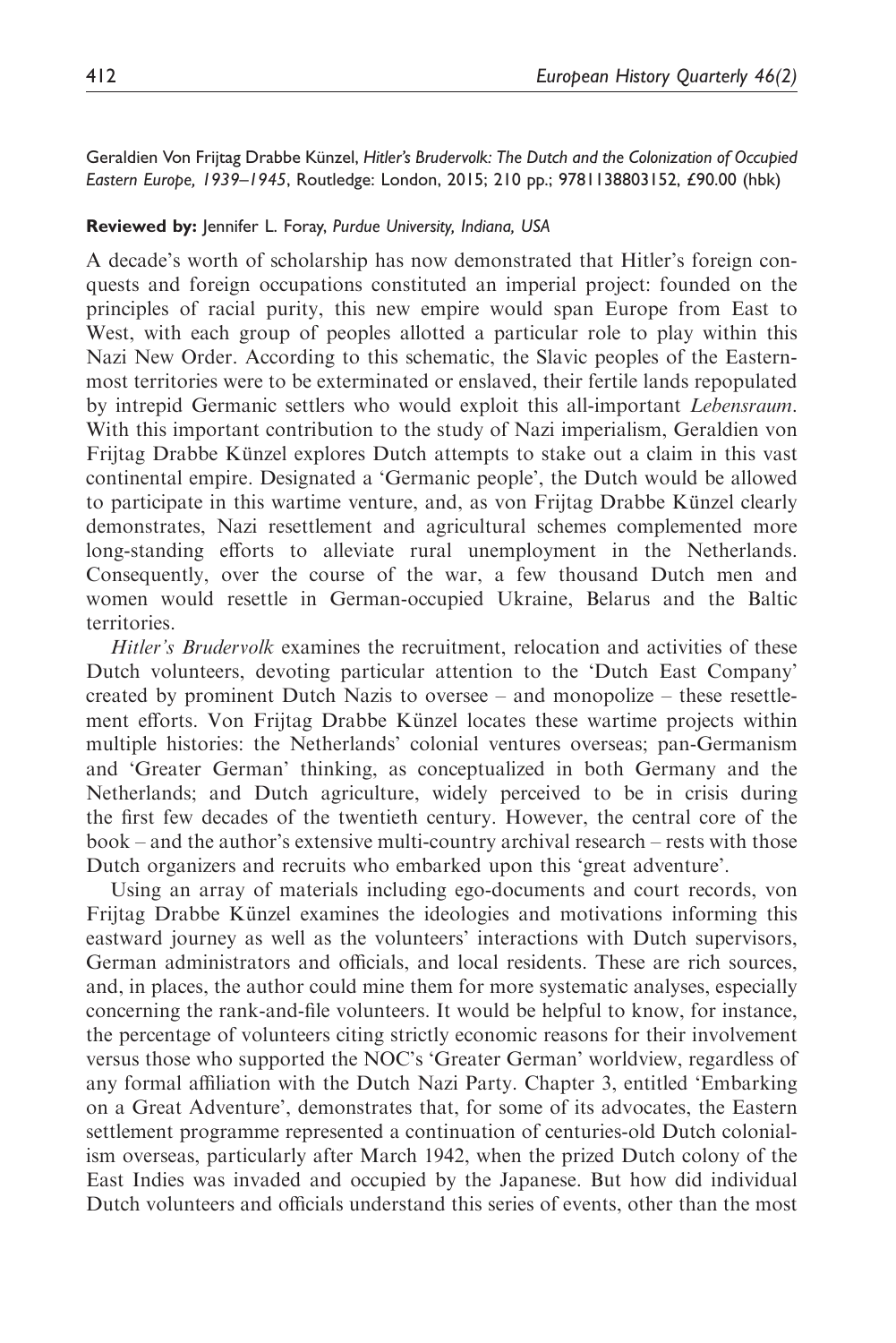obvious response: that the Indies were now lost to the Netherlands, so the Dutch would do best to channel their colonial training and ambitions elsewhere? Did they believe that the Netherlands could regain and retain its overseas colonies and yet still remain part of the German-led Nazi New Order? The author briefly discusses these types of questions, but she might draw even bolder conclusions about these Dutch actors.

Ultimately, these Dutch resettlement schemes would collapse in dramatic form, and not simply because Germany lost the larger war. Whether employed in farming or industry, Dutch overseers and recruits lacked the autonomy they believed they would find in the Eastern territories and were instead forced to assume a subordinate role to their German 'brothers'. Nor did they find the rich soil unpopulated and theirs for the taking. Quite the contrary, in fact, since, as von Frijtag Drabbe Künzel demonstrates, the Dutch arrivals both witnessed and participated in the exploitation and ill-treatment of local residents, including the murder of those Jews remaining in the area at this time. In the summer of 1942, the NOC, as created by Dutch Nazi and 'Greater German' radical M. M. Rost van Tonningen, assumed sole control of the various Dutch ventures operating in the German-occupied East, but only for a short period of time. By mid-1944, with the Red Army advancing through Eastern Europe, the eastern outpost of the Nazi New Order disintegrated, and those Dutch pioneers able and willing to leave their positions retreated westward. Some never returned to the Netherlands. Hundreds were killed by local partisans or the Red Army, while others simply disappeared, their fates still unknown. Those who returned to the Netherlands at the war's end could expect to be tried as German collaborators. Yet, as explored in the book's concluding chapters, the post-war tribunals and special courts charged with punishing collaborators occasionally downplayed the political nature of the NOC's resettlement project: willingness to work in the east typically constituted an aggravating circumstance but not the primary charge against Dutch recruits and NOC officials alike.

This is a well-researched book that restores agency to those Dutch organizations, leaders, and recruits who believed themselves to be charting new imperial terrain. Maps of Dutch settlements, both proposed and actual, would have been useful additions, as would an appended list of leading individuals and their respective agencies/positions.

Jessica Wardhaugh, ed., Politics and the Individual in France, 1930–1950, Legenda: Oxford, 2015; 184 pp.; 9781909662247, £55.00 (hbk)

#### Reviewed by: Rebecca Scales, Rochester Institute of Technology, Rochester, New York, USA

For historians of France, the years between 1930 and 1950 are synonymous with the rise of mass politics, from the descent of paramilitary squads and striking workers into the streets to the rise of political ideologies such as fascism and communism, which privileged the needs and demands of the collective over the rights of the individual. Yet partisan battles between left and right, the German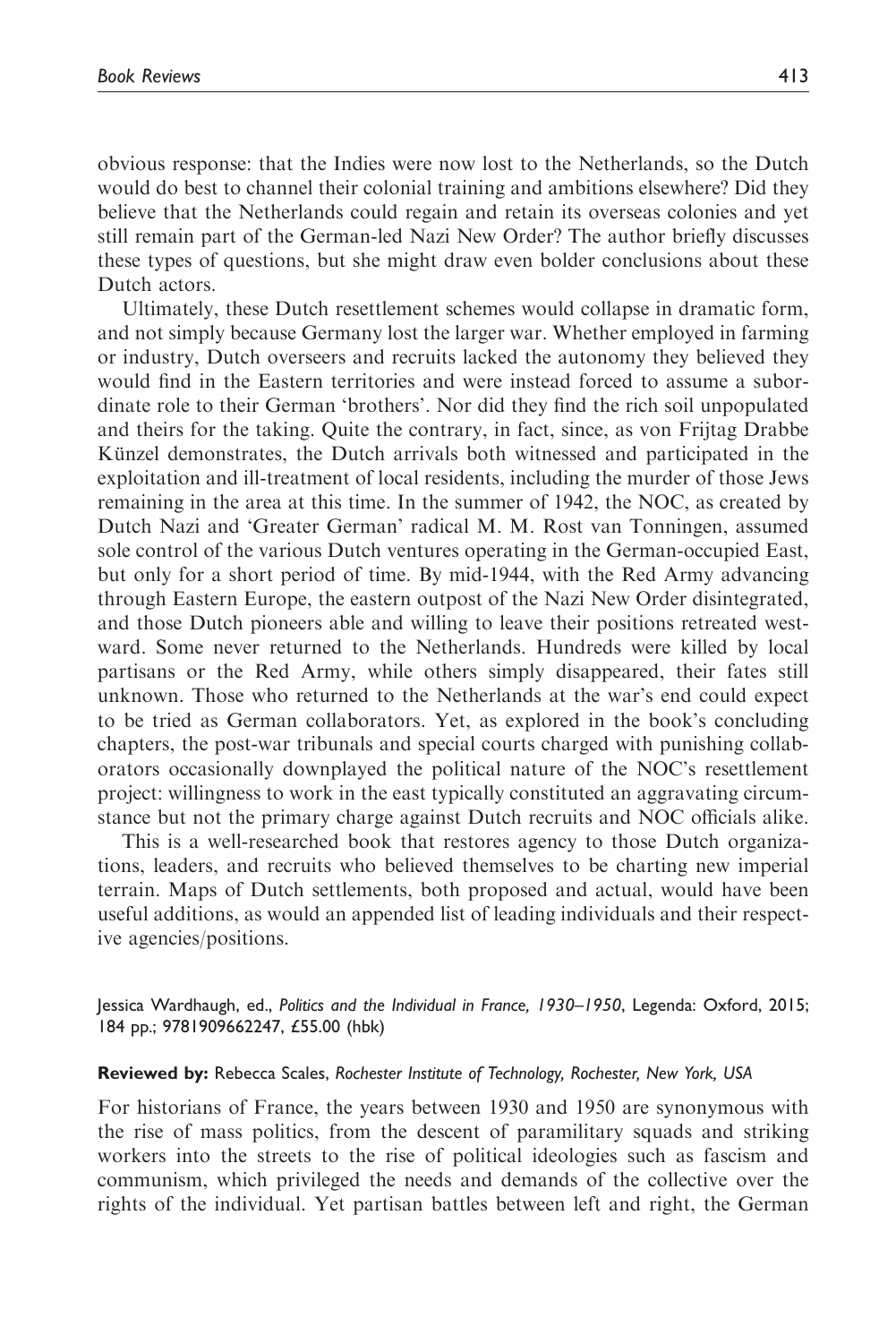Occupation of the Second World War, and post-war struggles to restore the republic also forced French people into new ideological commitments while raising the stakes of their political engagement. How might we conceptualize the relationship between mass politics and the individual during this critical period of French history, in its philosophical, ideological and experiential dimensions? Nine scholars grapple with this problem in a new collection edited by the political historian Jessica Wardhaugh, Politics and the Individual in France, 1930–1950. Readers will encounter some familiar content in essays devoted to well-known right-wing political and intellectual figures, but will appreciate the fresh methodological insights offered by this interdisciplinary collection.

The essays in the first section, 'The Individual and History', tackle the recurring tension between collective and individual political agency that defined the mid-1930s. Wardhaugh examines the communist writer Romain Rolland's play cycle about the French Revolution to investigate the 'triangular relationship between the masses, leaders, and politics' (14). If Rolland is known for developing theatrical festivals celebrating the actions of the people, Wardhaugh uncovers a more 'circumspect approach to popular entertainment and agency' in which the people were 'potential agents for revolution' but also malleable and vulnerable to persuasion (19–20). Audience reactions to Rolland's portrayal of Danton also revealed anxieties about the charismatic leader. Jean-François Petit charts the uneven development of Emmanuel Mounier's personalist philosophy, uncovering the diverse intellectual influences that shaped the philosopher's perception of France's state of political, moral and intellectual 'crisis' throughout his largely understudied Carnets. While opposed to individualism, Petit argues, Mounier 'drew on the writings of Proudhon and the wider anarchist tradition to attribute important agency to the individual as a source of solutions' to the status quo (30). Finally, Martin O'Shaughnessy reinterprets Jean Renoir's films for their portrayal of the collective. Although Renoir was 'particularly aware of [people's] need to distance themselves from the kind of fusional collective identities associated with fascism', he created on-screen character groupings that were open to reflection and diversity, highlighting the potential for the collective to 'see itself outside of war' (56).

'Memory and Responsibility', the collection's second section, explores the impact of wartime experiences on individual and collective memory of France's 'dark years'. In a fascinating contribution, Liora Israel analyses the diaries of three Jewish lawyers to investigate how the Occupation affected their individual subjectivity, uncovering how Vichy's discriminatory racial legislation forced a Jewish identity onto them that they had not previously claimed. Israel also illustrates how diaries, more than retrospective memoirs, reveal the psychological ruptures created by the 'disappearance of routine, the shattering of political norms, and the transformation of familial networks' (63). In contrast, Julian Blanc uncovers how the 'individual trajectories and former experiences' of the female *résistants* Agnès Humbert and Germaine Tillion produced radically different post-war memoirs (85). While both were involved in the same underground network, Humbert's political militancy 'favored the creation of a highly stylized, static, and restrictive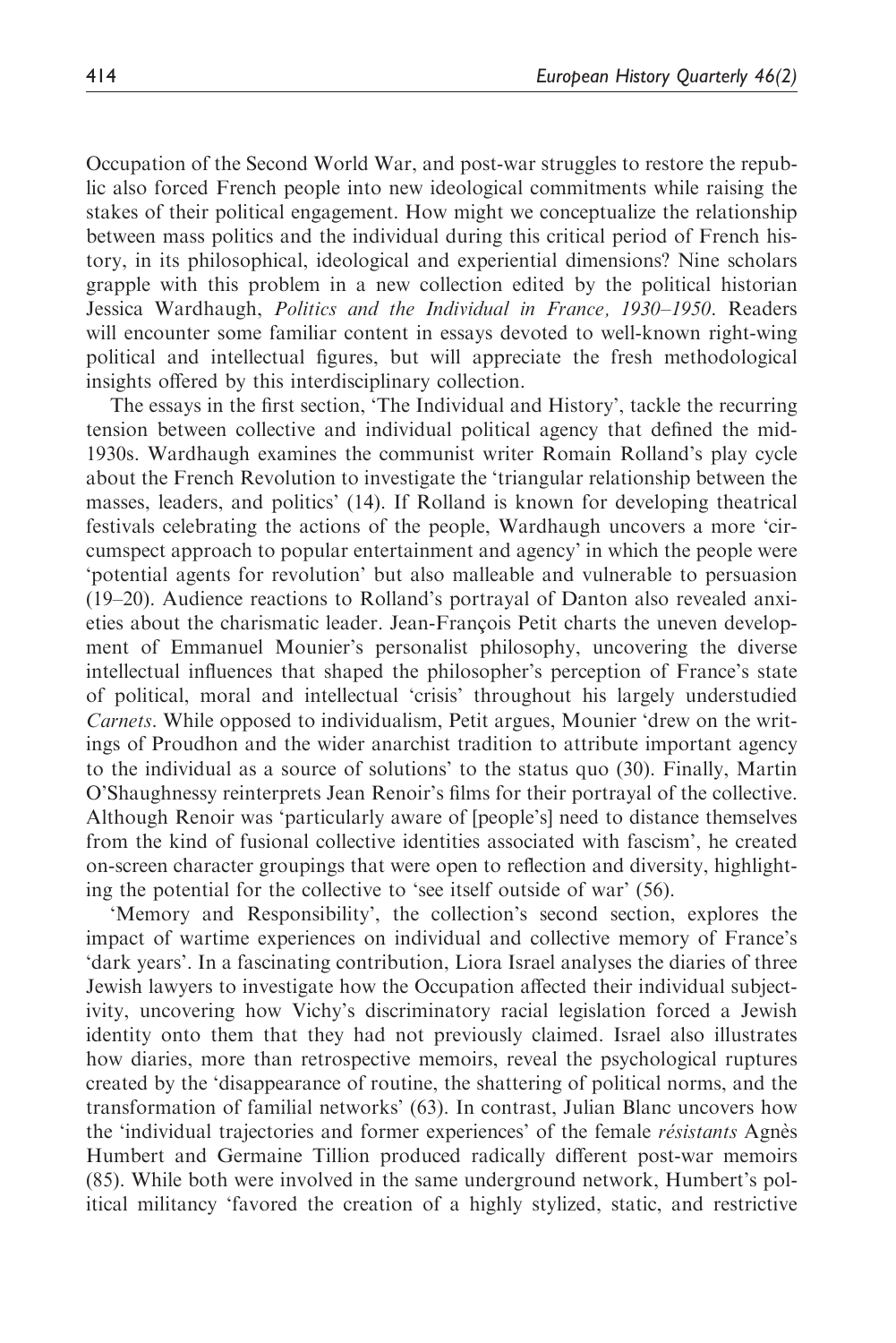image of the Resistance' (83), whereas Tillion's ethnographic training allowed her to highlight its 'unifying character... in which former social and ideological divisions might be transcended' (85). Stephanie Hare's 2003 interviews with former Paris police prefect Maurice Papon form the basis for an investigation into the complexities of oral history and the 'behavioral codes and mentalities of the French civil service' that shaped his defence of his wartime activities as a 'duty to obey'. His defence, she concludes, was a combination of 'self-justification and ''business as usual'' for the state', revealing the shared responsibility of Papon and state bureaucrats (100).

The third section, 'Toeing the Party Line', considers how party membership affected a variety of writers, intellectuals and artists. Angela Kershaw considers the struggles of the *résistant* and writer Edith Thomas to reconcile her commitments to the French Communist Party with its constraints on her activities. Jean-Baptiste Bruneau asks why contemporaries found the political beliefs of the rightwing writer Drieu La Rochelle so hard to pin down, revealing that the 'problems in understanding and recognizing fascism derived from a serious inability to grasp its impact on French politics' (122). Finally, the art historian Sarah Wilson examines how communist party membership affected the political and representational strategies of several painters engaged in anticolonial struggles on the eve of the Algerian War.

This collection offers stimulating insights into mid-twentieth century political life, reminding us of the embodied aspects – physical, verbal, and visual – of political engagement as well as the persistent tensions between individual and collective action that typified the period between 1930 and 1950. More important, the contributions illustrate how the political polarization that preceded and followed the Second World War compelled many people to commit to a party or cause, even when this resulted in disrupted family life and professional life or class and ethnic identities, producing the competing memories of the period that persist today.

Hubert Wolf, The Nuns of Sant'Ambrogio: The True Story of a Convent in Scandal, Ruth Martin, trans., Oxford University Press: Oxford, 2015; 496 pp., 20 halftones; 9780198732198, £20.00 (hbk)

## Reviewed by: Liise Lehtsalu, Brown University, Providence, Rhode Island, USA

Hubert Wolf writes at the end of *The Nuns of Sant'Ambrogio*, 'what had sounded like an outrageous fantasy turned out to be a true story of a convent in scandal' (371). The story that Wolf presents to his readers has all the components of a good scandal: a dominating novice mistress, innocent novices, false saints, broken confessionals, violations of monastic enclosure, murders, sexual encounters between nuns, and a priest exchanging French kisses with a nun. When the German princess Katharina von Hohenzollern entered the Regulated Franciscan Third Order convent of St Ambrogio in Rome in 1857, she did not expect having to escape the convent in summer 1859, fearing for her life. What had happened in St Ambrogio during the princess's novitiate and the preceding decades became the subject of a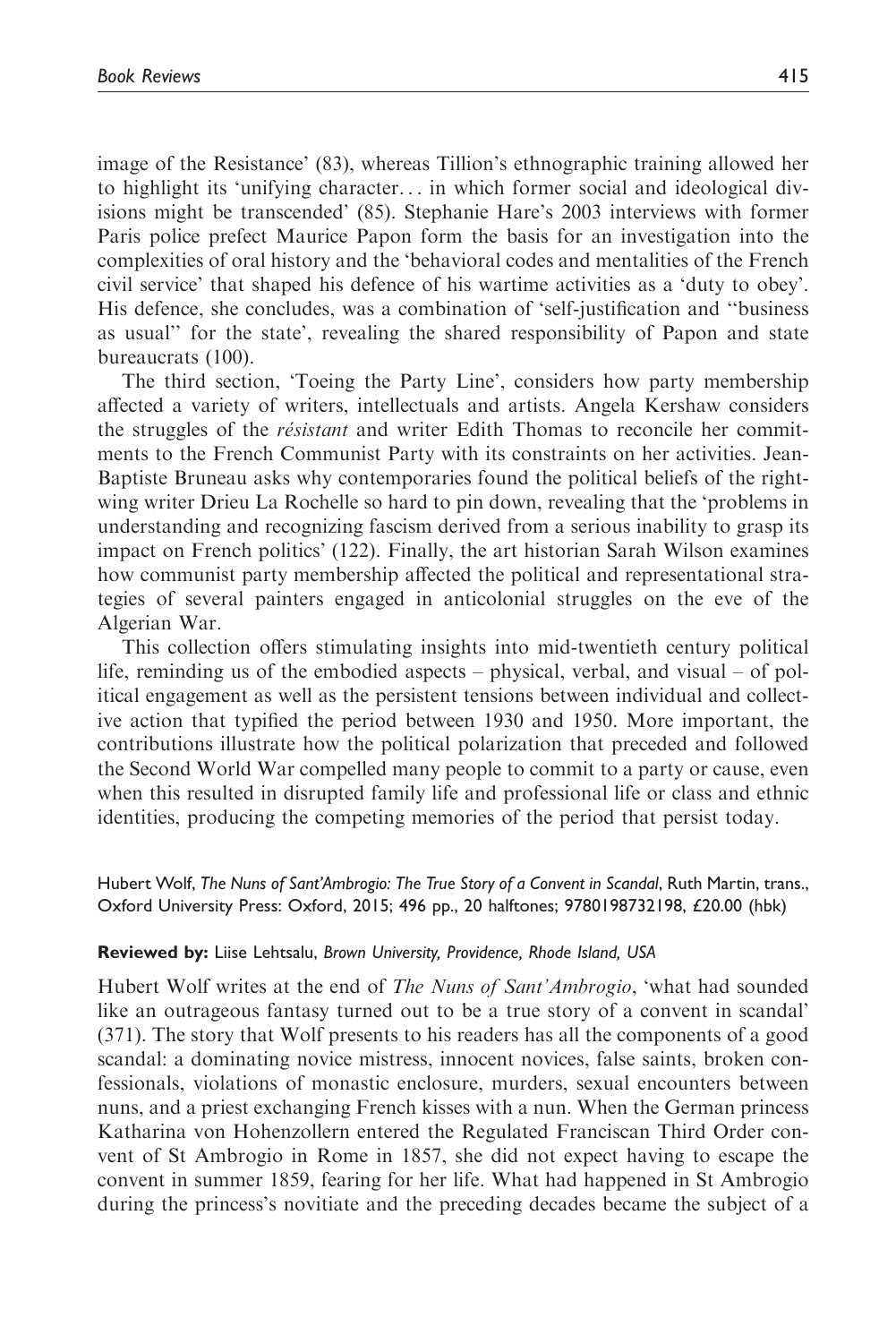trial by the Holy Office. The inquisition trial lasted until spring 1862 and concluded with the convictions of the abbess, the novice mistress and both confessors of St Ambrogio, as well as the dissolution of the convent and the suppression of the cult of the convent's founder, Agnese Firrao. Wolf follows the inquisition trial from preliminary investigations through to the verdict and its aftermath. He quotes extensively from the trial records, which are part of the Archive of the Congregation for the Doctrine of the Faith and have only been accessible to researchers since 1998.

A historian of the Roman Inquisition and the Church in the nineteenth and twentieth centuries, Wolf provides a detailed overview of the inquisition process and contextualizes the case of St Ambrogio in the history of nineteenth-century German Catholicism and curial politics in Rome. Wolf's analysis focuses on the second confessor of St Ambrogio, the Jesuit theologian and philosopher Joseph Kleutgen, aka padre Giuseppe Peters. Kleutgen played a leading role in the nineteenth-century revival of scholasticism and supported the dogma of papal infallibility. Wolf relates the outcome of the inquisition trial that saw Kleutgen receive minimal punishment, even though he had broken the confessional and his priestly vows, to the favourable position the Jesuits held in the Roman curia in the later-nineteenth century and the political victory of the Ultramondists in German Catholicism.

Wolf's focus on the political and theological contexts surrounding St Ambrogio's trial, and its sentencing in particular, underplay the fascinating history of convent life that emerges from his extensive citations of the trial record. Wolf uncritically adopts the term 'lesbian' to discuss sexual acts between nuns in St Ambrogio and leans on present-day psychology of childhood sexual abuse to interpret these acts. Unintentionally, perhaps, the story of the nuns of St Abrogio acquires a sensationalist tone, which recalls Denis Diderot's famous La Religieuse and has also been the focus of the popular press reviews of Wolf's book. Wolf fails to follow his own suggestion that 'gender studies research is especially helpful' for understanding the motivations of the novice mistress and the case of St Ambrogio (440, fn. 76). The tantalizing references in the quoted trial records to gendered practices of piety, mysticism and power are dismissed as feminine 'manipulation' (256) and 'lust for power' (267). Yet, the testimonies from St Ambrogio do reveal that the eighteenth-century feminization of religion and the early-nineteenth century resurgence of Marian devotion in Italy were still current in mid-nineteenth-century Rome. Moreover, the nineteenth-century spaces of female monasticism were not dissimilar from Italian convents before the Napoleonic suppressions. Marina Caffiero, in the introduction to her volume on the Church and modernity in Italy in the seventeenth to the nineteenth centuries, has stressed a continuity across this period in Italian history. The case of St Ambrogio should not be considered without reference to the history of female monasticism in early modern Italy, or the history of the Italian peninsula in the early-nineteenth century, especially the aftermath of the Napoleonic period and the developments of the Risorgimento. Unfortunately, Wolf presents the story of St Ambrogio as a German story, with limited regard to the physical and temporal context of the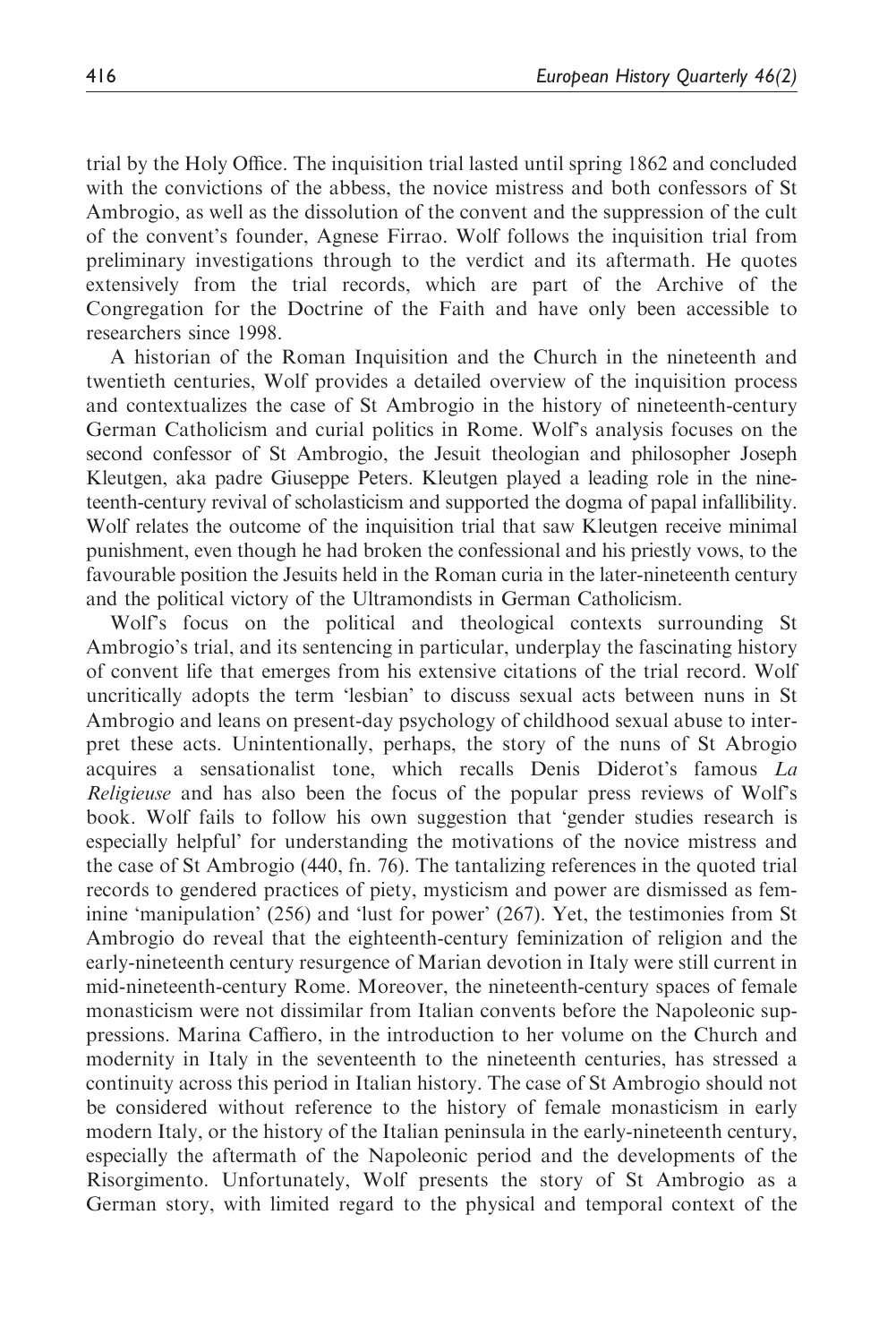convent in Rome. Nevertheless, and even with these shortcomings, The Nuns of Sant'Ambrogio is a pleasurable read that has the character of a crime novel while also providing a detailed overview of the procedures of the Roman inquisition and access to extensive excerpts of a fascinating trial record.

Oliver Zimmer, Remaking the Rhythms of Life: German Communities in the Age of the Nation-State, Oxford University Press: Oxford, 2013; 416 pp., 24 illustrations; 9780199571208, £38.99 (hbk)

#### Reviewed by: Xosé-Manoel Núñez, Ludwig-Maximilians Universität Munich, Germany

National identities have been approached by historians in the last twenty years from diverse angles, from the local sphere to the global, and from the social perspective to the cultural one. However, a relatively marginalized aspect in most studies on the formation of national identities in nineteenth-century Europe has been the place reserved for local and the regional identities within the new hierarchy of loyalties increasingly imposed by nation-states and/or national movements. While the bulk of historical research on this has focused, particularly in the German-speaking context, on the emergence and variegated meanings ascribed to the term Heimat and local cultures, much less space has been devoted to the role of cities and, therefore, the emergence of specifically urban identities and their relation to the nation. A further vacuum was that of the redefinition of daily life brought about by urbanization and social change, along with the impact of nationbuilding, by applying a bottom-up perspective that emphasized the way in which national worldviews had an impact on ordinary lives, from consumption patterns to local festivities.

This is precisely the field that the Oxford-based historian Oliver Zimmer, himself a well-known specialist on the study of Swiss nationalism, comparative European nationalisms and, more specifically, on the role of national symbols to shape collective identity, attempts to cover in this study. As he explicitly declares, his aim is to shed some light on how ordinary people 'strove to regain a sense of place in a changing world' (1) by inquiring into the way in which urbanization and modernization influenced their 'rhythms and routines'. The perception of time and place by the inhabitants of these towns, as well as the emotional attachment they developed to the new built environment and the rhythms of life which developed within its limits become central categories in the author's analytic lens, which he develops in a multifaceted comparison of three medium-sized and biconfessional South-German towns during the second half of the nineteenth century: Ludwigshafen, Augsburg and Ulm, which experienced different paths of modernization – while Ulm was a traditional artisan and merchant town, Ludwigshafen was characterized by a speedy economic growth, and Augsburg remained fairly stable as a traditional merchant and industrial city.

Resorting to a broad sample of sources, from local archives to the press and personal memoirs, Zimmer approaches the ways in which the 'rhythms of life' changed in all three towns by selecting a number of topics: the evolution of local